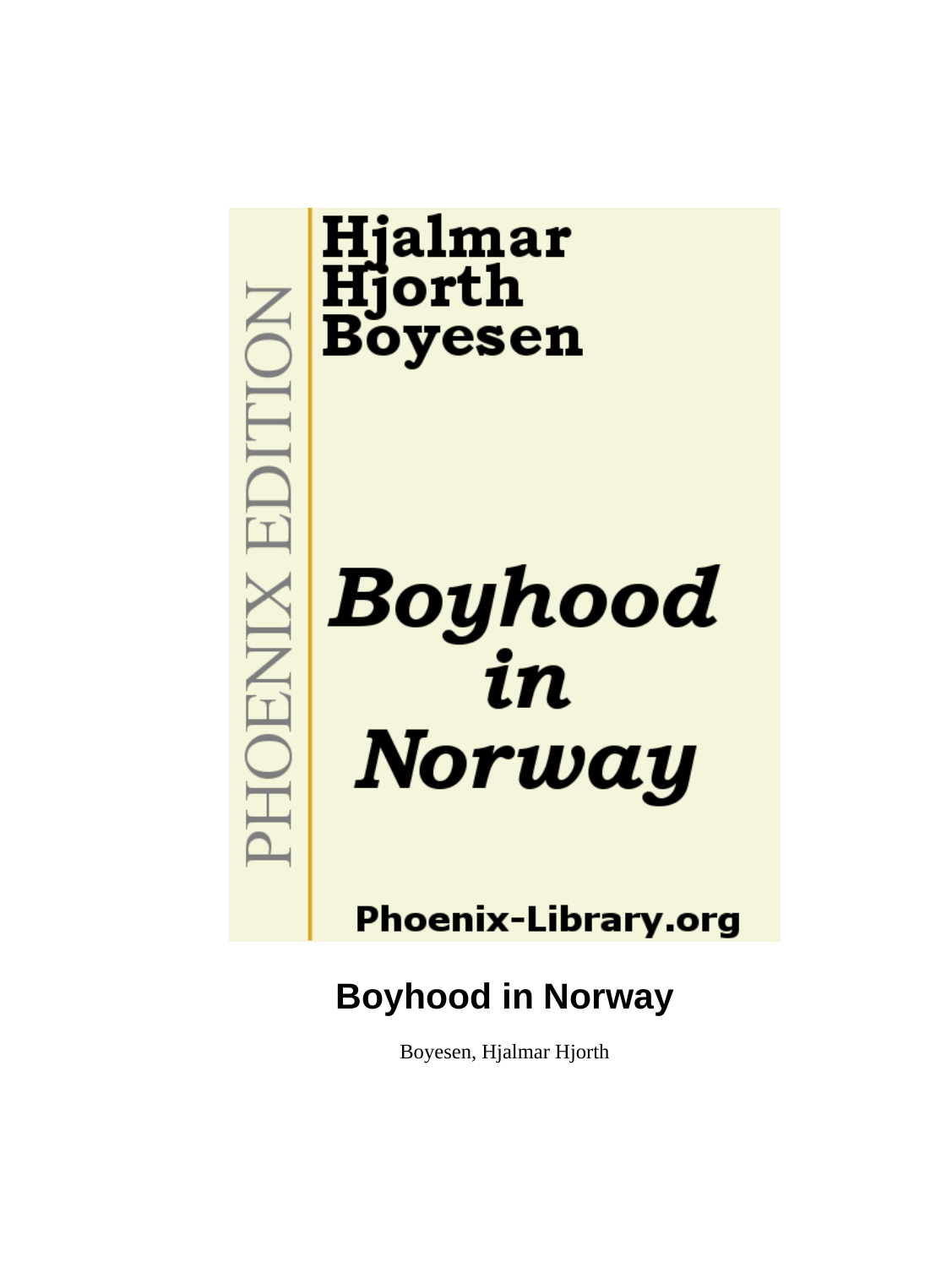[Table Of Content](#page-135-0) [About Phoenix−Edition](#page-137-0) **[Copyright](#page-140-0)**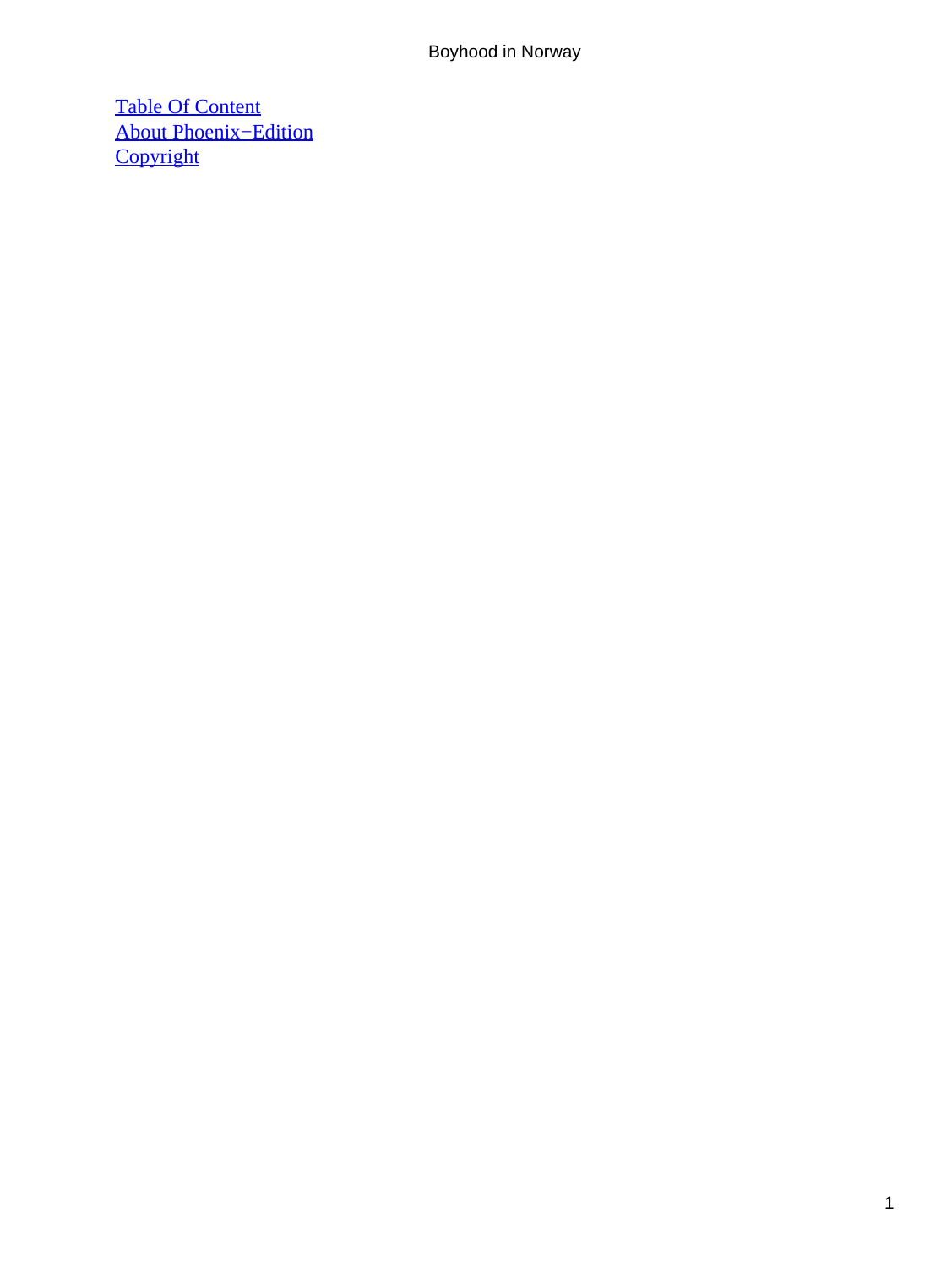# *B*OYHOOD **In norway**

**Stories of** BOY−LIFE **In the land of the midnight sun**

BY

**Hjalmar Hjorth boyesen**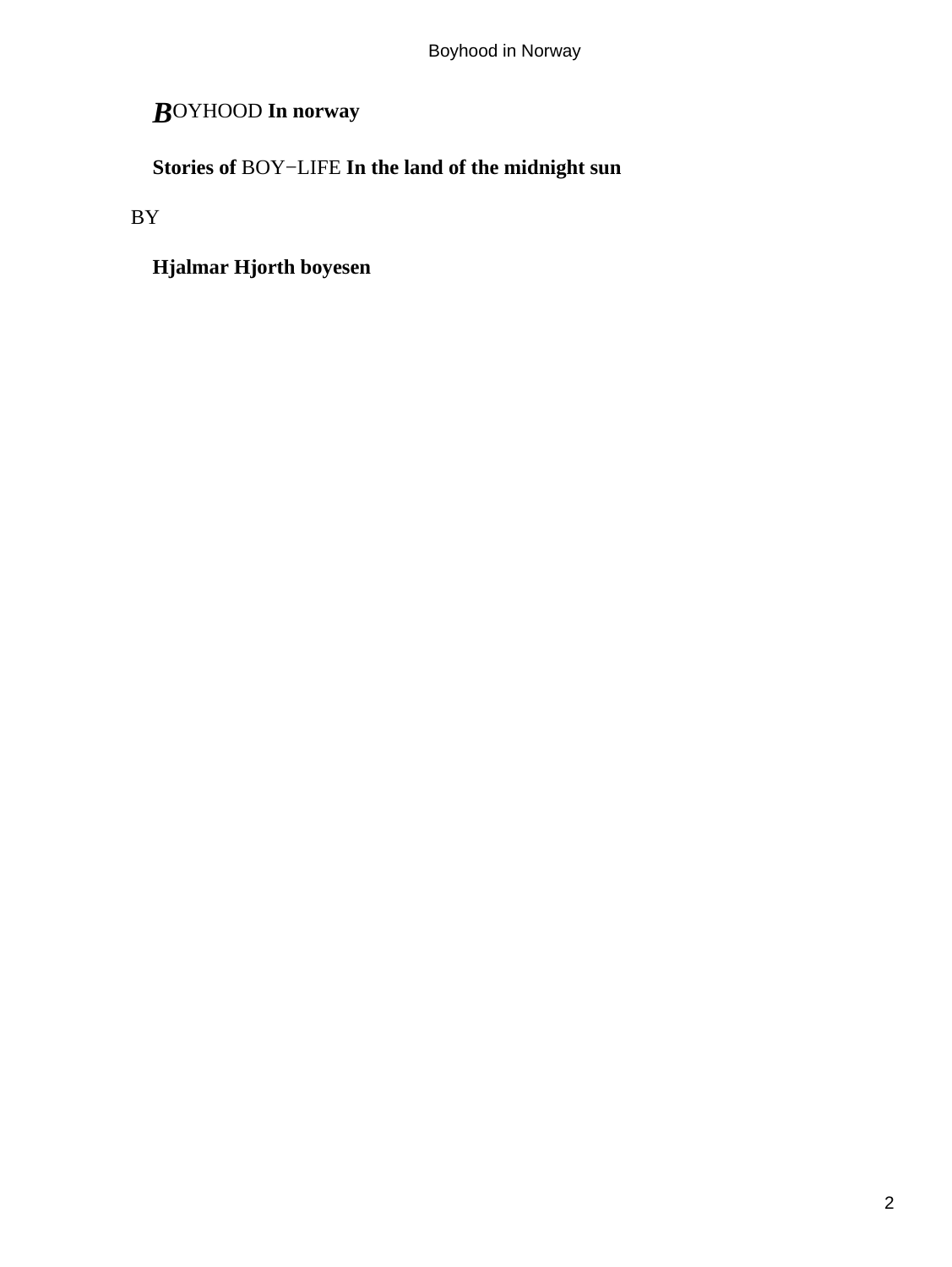# **[PART 1 − The battle of the RAFTS](#page-135-0)**

# *I*. **The origin of the war**

 A deadly feud was raging among the boys of Numedale. The East−Siders hated the West−Siders, and thrashed them when they got a chance; and the West−Siders, when fortune favored them, returned the compliment with interest. It required considerable courage for a boy to venture, unattended by comrades, into the territory of the enemy; and no one took the risk unless dire necessity compelled him.

 The hostile parties had played at war so long that they had forgotten that it was play; and now were actually inspired with the emotions which they had formerly simulated. Under the leadership of their chieftains, Halvor Reitan and Viggo Hook, they held councils of war, sent out scouts, planned midnight surprises, and fought at times mimic battles. I say mimic battles, because no one was ever killed; but broken heads and bruised limbs many a one carried home from these engagements, and unhappily one boy, named Peer Oestmo, had an eye put out by an arrow.

 It was a great consolation to him that he became a hero to all the West−Siders and was promoted for bravery in the field to the rank of first lieutenant. He had the sympathy of all his companions in arms and got innumerable bites of apples, cancelled postage stamps, and colored advertising−labels in token of their esteem.

 But the principal effect of this first serious wound was to invest the war with a breathless and all−absorbing interest. It was now no longer «make believe,» but deadly earnest. Blood had flowed; insults had been exchanged in due order, and offended honor cried for vengeance.

 It was fortunate that the river divided the West−Siders from the East−Siders, or it would have been difficult to tell what might have happened. Viggo Hook, the West−Side general, was a handsome, high−spirited lad of fifteen, who was the last person to pocket an injury, as long as red blood flowed in his veins, as he was wont to express it. He was the eldest son of Colonel Hook of the regular army, and meant some day to be a Von Moltke or a Napoleon. He felt in his heart that he was destined for something great; and in conformity with this conviction assumed a superb behavior, which his comrades found very admirable.

 He had the gift of leadership in a marked degree, and established his authority by a due mixture of kindness and severity. Those boys whom he honored with his confidence were absolutely attached to him. Those whom, with magnificent arbitrariness, he punished and persecuted, felt meekly that they had probably deserved it; and if they had not, it was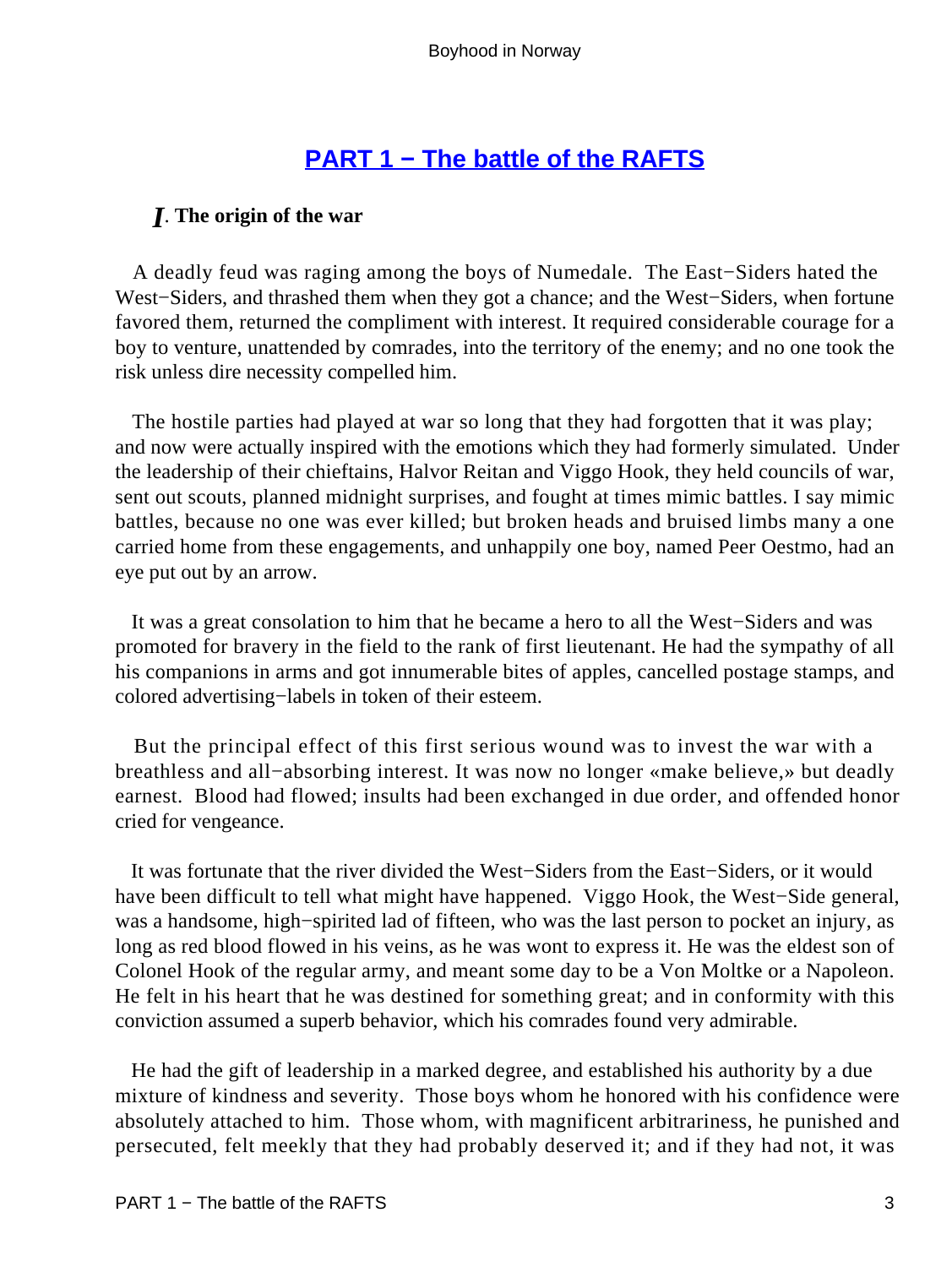somehow in the game.

 There never was a more absolute king than Viggo, nor one more abjectly courted and admired. And the amusing part of it was that he was at heart a generous and good−natured lad, but possessed with a lofty ideal of heroism, which required above all things that whatever he said or did must be striking. He dramatized, as it were, every phrase he uttered and every act he performed, and modelled himself alternately after Napoleon and Wellington, as he had seen them represented in the old engravings which decorated the walls in his father's study.

 He had read much about heroes of war, ancient and modern, and he lived about half his own life imagining himself by turns all sorts of grand characters from history or fiction.

 His costume was usually in keeping with his own conception of these characters, in so far as his scanty opportunities permitted. An old, broken sword of his father's, which had been polished until it «flashed» properly, was girded to a brass− mounted belt about his waist; an ancient, gold−braided, military cap, which was much too large, covered his curly head; and four tarnished brass buttons, displaying the Golden Lion of Norway, gave a martial air to his blue jacket, although the rest were plain horn.

 But quite independently of his poor trappings Viggo was to his comrades an august personage. I doubt if the Grand Vizier feels more flattered and gratified by the favor of the Sultan than little Marcus Henning did, when Viggo condescended to be civil to him.

 Marcus was small, round−shouldered, spindle−shanked, and freckle−faced. His hair was coarse, straight, and the color of maple sirup; his nose was broad and a little flattened at the point, and his clothes had a knack of never fitting him. They were made to grow in and somehow he never caught up with them, he once said, with no intention of being funny. His father, who was Colonel Hook's nearest neighbor, kept a modest country shop, in which you could buy anything, from dry goods and groceries to shoes and medicines. You would have to be very ingenious to ask for a thing which Henning could not supply. The smell in the store carried out the same idea; for it was a mixture of all imaginable smells under the sun.

 Now, it was the chief misery of Marcus that, sleeping, as he did, in the room behind the store, he had become so impregnated with this curious composite smell that it followed him like an odoriferous halo, and procured him a number of unpleasant nicknames. The principal ingredient was salted herring; but there was also a suspicion of tarred ropes, plug tobacco, prunes, dried codfish, and oiled tarpaulin.

 It was not so much kindness of heart as respect for his own dignity which made Viggo refrain from calling Marcus a «Muskrat» or a «Smelling−Bottle.» And yet Marcus regarded this gracious forbearance on his part as the mark of a noble soul. He had been compelled to accept these offensive nicknames, and, finding rebellion vain, he had finally acquiesced in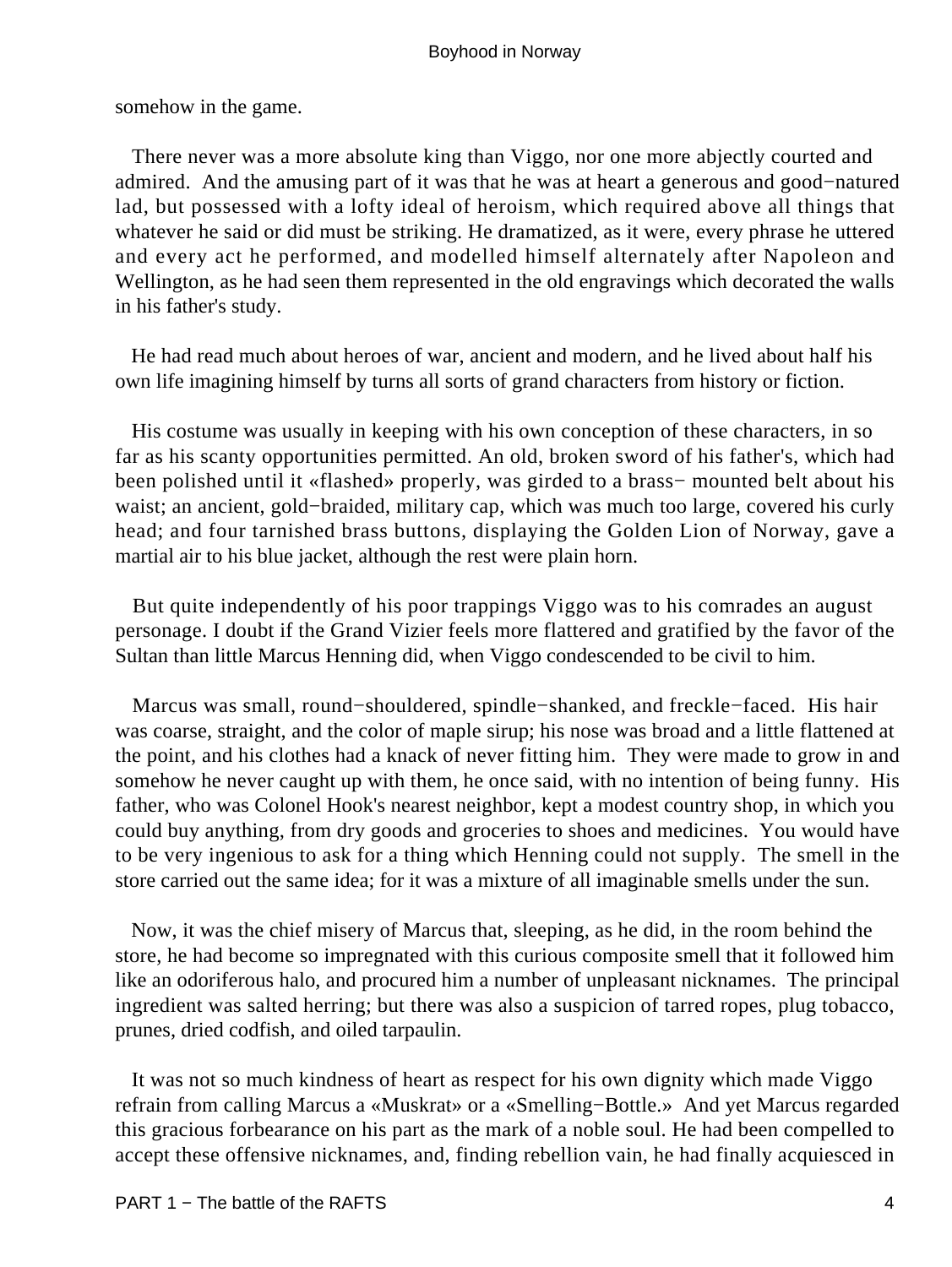them.

 He never loved to be called a «Muskrat,» though he answered to the name mechanically. But when Viggo addressed him as «base minion,» in his wrath, or as «Sergeant Henning,» in his sunnier moods, Marcus felt equally complimented by both terms, and vowed in his grateful soul eternal allegiance and loyalty to his chief.

 He bore kicks and cuffs with the same admirable equanimity; never complained when he was thrown into a dungeon in a deserted pigsty for breaches of discipline of which he was entirely guiltless, and trudged uncomplainingly through rain and sleet and snow, as scout or spy, or what−not, at the behest of his exacting commander.

 It was all so very real to him that he never would have thought of doubting the importance of his mission. He was rather honored by the trust reposed in him, and was only intent upon earning a look or word of scant approval from the superb personage whom he worshipped.

 Halvor Reitan, the chief of the East−Siders, was a big, burly peasant lad, with a pimpled face, fierce blue eyes, and a shock of towy hair. But he had muscles as hard as twisted ropes, and sinews like steel.

 He had the reputation, of which he was very proud, of being the strongest boy in the valley, and though he was scarcely sixteen years old, he boasted that he could whip many a one of twice his years. He had, in fact, been so praised for his strength that he never neglected to accept, or even to create, opportunities for displaying it.

 His manner was that of a bully; but it was vanity and not malice which made him always spoil for a fight. He and Viggo Hook had attended the parson's «Confirmation Class,» together, and it was there their hostility had commenced.

 Halvor, who conceived a dislike of the tall, rather dainty, and disdainful Viggo, with his aquiline nose and clear, aristocratic features, determined, as he expressed it, to take him down a peg or two; and the more his challenges were ignored the more persistent he grew in his insults.

 He dubbed Viggo «Missy.» He ran against him with such violence in the hall that he knocked his head against the wainscoting; he tripped him up on the stairs by means of canes and sticks; and he hired his partisans who sat behind Viggo to stick pins into him, while he recited his lessons. And when all these provocations proved unavailing he determined to dispense with any pretext, but simply thrash his enemy within an inch of his life at the first opportunity which presented itself. He grew to hate Viggo and was always aching to molest him.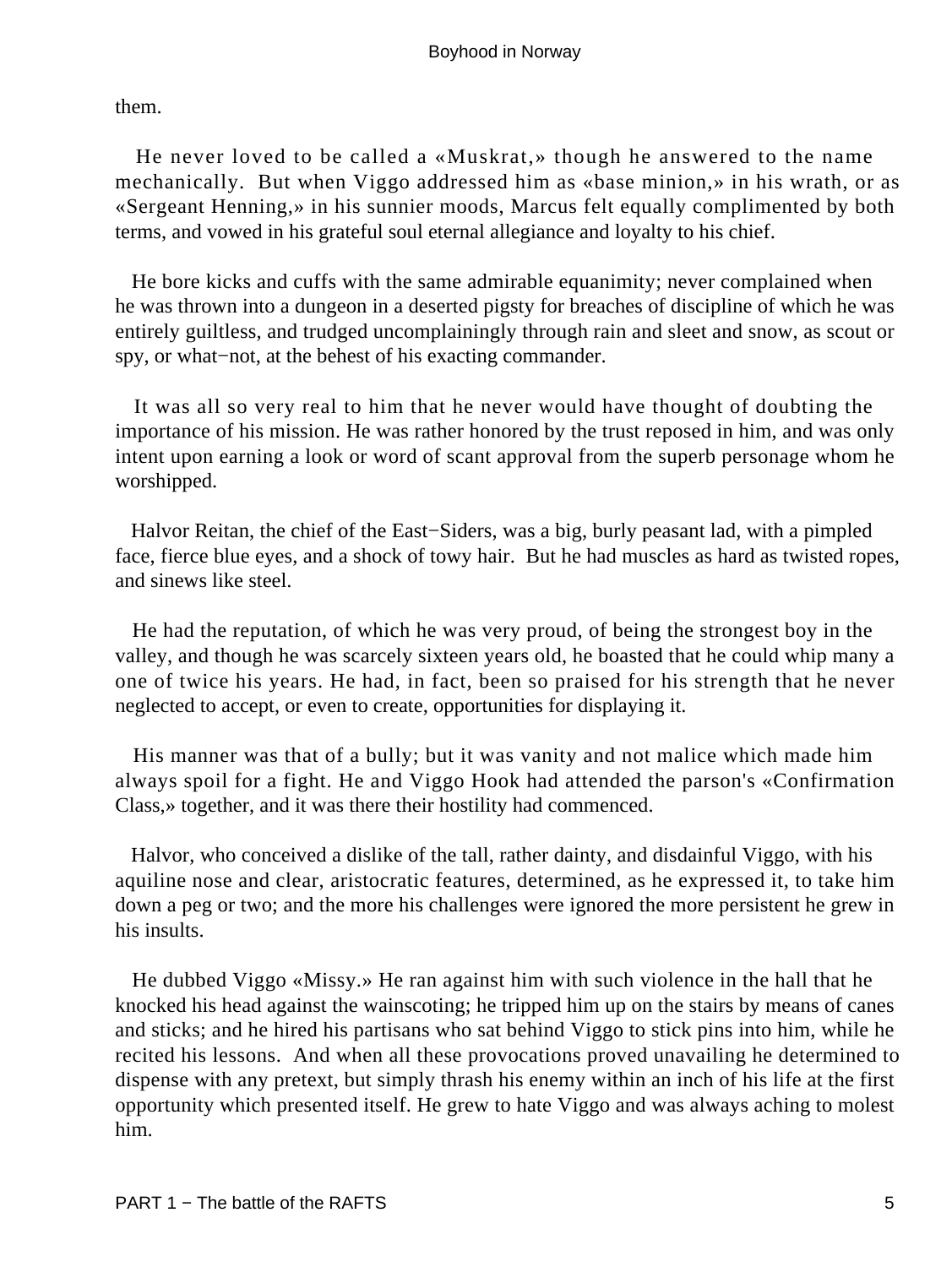Halvor saw plainly enough that Viggo despised him, and refused to notice his challenges, not so much because he was afraid of him, as because he regarded himself as a superior being who could afford to ignore insults from an inferior, without loss of dignity.

 During recess the so−called «genteel boys,» who had better clothes and better manners than the peasant lads, separated themselves from the rest, and conversed or played with each other. No one will wonder that such behavior was exasperating to the poorer boys. I am far from defending Viggo's behavior in this instance. He was here, as everywhere, the acknowledged leader; and therefore more cordially hated than the rest. It was the Roundhead hating the Cavalier; and the Cavalier making merry at the expense of the Roundhead.

 There was only one boy in the Confirmation Class who was doubtful as to what camp should claim him, and that was little Marcus Henning. He was a kind of amphibious animal who, as he thought, really belonged nowhere. His father was of peasant origin, but by his prosperity and his occupation had risen out of the class to which he was formerly attached, without yet rising into the ranks of the gentry, who now, as always, looked with scorn upon interlopers. Thus it came to pass that little Marcus, whose inclinations drew him toward Viggo's party, was yet forced to associate with the partisans of Halvor Reitan.

 It was not a vulgar ambition «to pretend to be better than he was» which inspired Marcus with a desire to change his allegiance, but a deep, unreasoning admiration for Viggo Hook. He had never seen any one who united so many superb qualities, nor one who looked every inch as noble as he did.

 It did not discourage him in the least that his first approaches met with no cordial reception. His offer to communicate to Viggo where there was a hawk's nest was coolly declined, and even the attractions of fox dens and rabbits' burrows were valiantly resisted. Better luck he had with a pair of fan−tail pigeons, his most precious treasure, which Viggo rather loftily consented to accept, for, like most genteel boys in the valley, he was an ardent pigeon−fancier, and had long vainly importuned his father to procure him some of the rarer breeds

 He condescended to acknowledge Marcus's greeting after that, and to respond to his diffident «Good−morning» and «Good−evening,» and Marcus was duly grateful for such favors. He continued to woo his idol with raisins and ginger−snaps from the store, and other delicate attentions, and bore the snubs which often fell to his lot with humility and patience.

 But an event soon occurred which was destined to change the relations of the two boys. Halvor Reitan called a secret meeting of his partisans, among whom he made the mistake to include Marcus, and agreed with them to lie in ambush at the bend of the road, where it entered the forest, and attack Viggo Hook and his followers. Then, he observed, he would «make him dance a jig that would take the starch out of him.»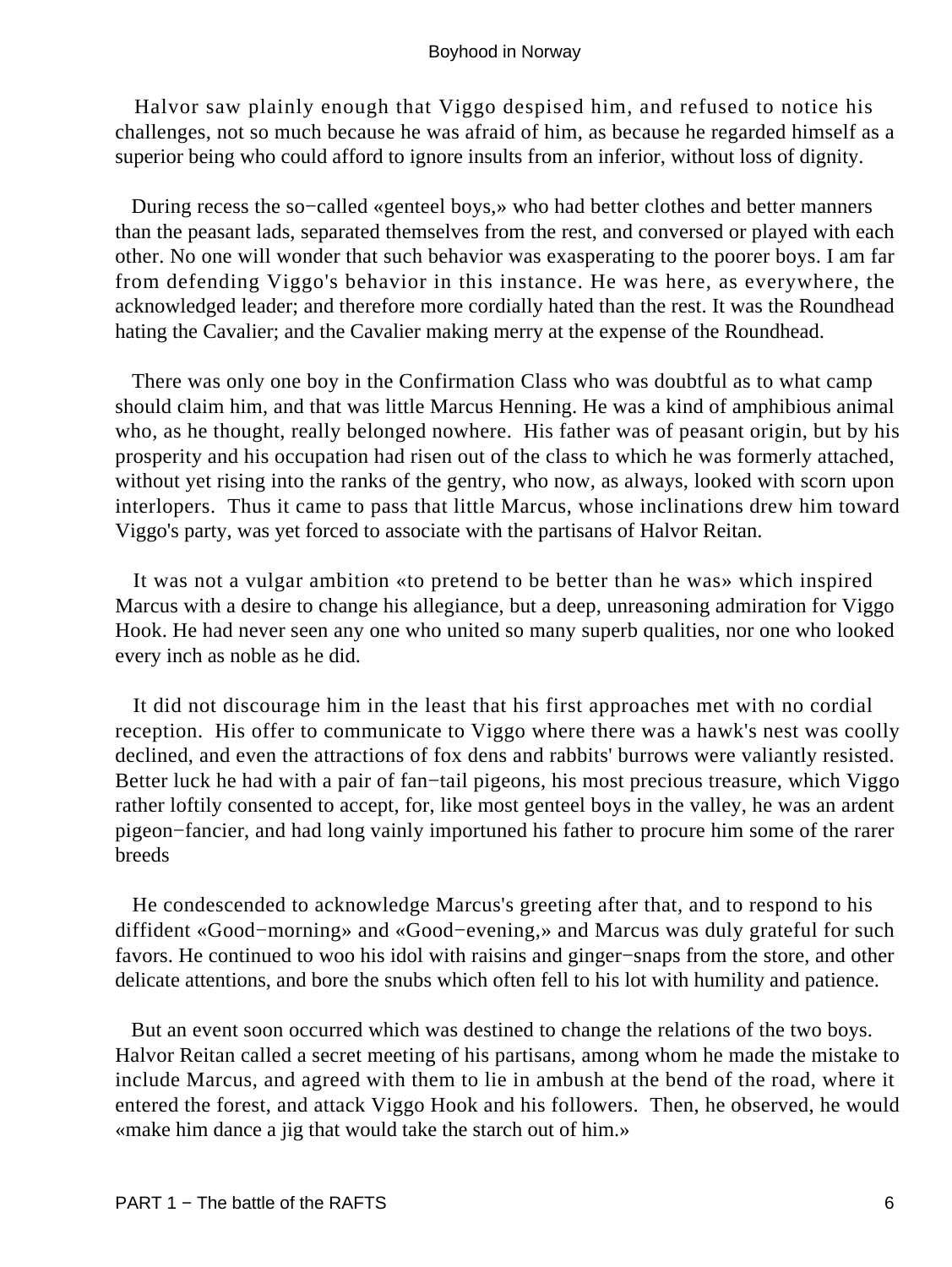The others declared that this would be capital fun, and enthusiastically promised their assistance. Each one selected his particular antipathy to thrash, though all showed a marked preference for Viggo, whom, however, for reason of politeness, they were obliged to leave to the chief. Only one boy sat silent, and made no offer to thrash anybody, and that was Marcus Henning.

 «Well, Muskrat,» cried Halvor Reitan, «whom are you going to take on your conscience?»

«No one,» said Marcus.

 «Put the Muskrat in your pocket, Halvor,» suggested one of the boys; «he is so small, and he has got such a hard bullet head, you might use him as a club.»

 «Well, one thing is sure,» shouted Halvor, as a dark suspicion shot through his brain, «if you don't keep mum, you will be a mighty sick coon the day after to−morrow.»

 Marcus made no reply, but got up quietly, pulled a rubber sling from his pocket, and began, with the most indifferent manner in the world, to shoot stones down the river. He managed during this exercise, which everybody found perfectly natural, to get out of the crowd, and, without seeming to have any purpose whatever, he continued to put a couple of hundred yards between himself and his companion.

«Look a−here, Muskrat,» he heard Halvor cry, «you promised to keep mum.»

Marcus, instead of answering, took to his heels and ran.

 «Boys, the scoundrel is going to betray us!» screamed the chief. «Now come, boys! We've got to catch him, dead or alive.»

 A volley of stones, big and little, was hurled after the fugitive, who now realizing his position ran for dear life. The stones hailed down round about him; occasionally one vicious missile would whiz past his ear, and send a cold shudder through him. The tramp of his pursuers sounded nearer and nearer, and his one chance of escape was to throw himself into the only boat, which he saw on this side of the river, and push out into the stream before he was overtaken.

 He had his doubts as to whether he could accomplish this, for the blood rushed and roared in his ears, the hill−side billowed under his feet, and it seemed as if the trees were all running a race in the opposite direction, in order to betray him to his enemies.

 A stone gave him a thump in the back, but though he felt a gradual heat spreading from the spot which it hit, he was conscious of no pain.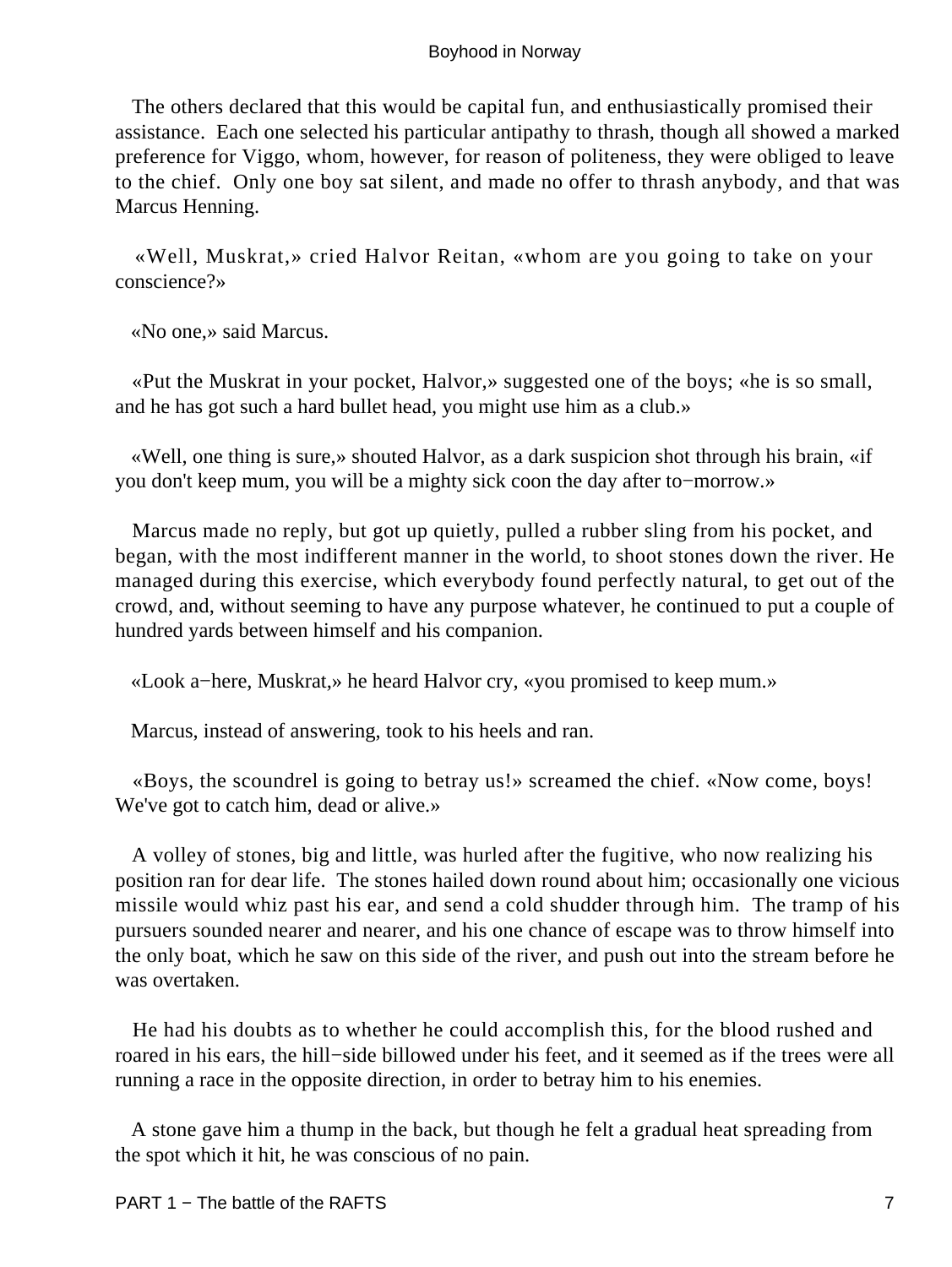Presently a larger missile struck him in the neck, and he heard a breathless snorting close behind him. That was the end; he gave himself up for lost, for those boys would have no mercy on him if they captured him.

 But in the next moment he heard a fall and an oath, and the voice was that of Halvor Reitan. He breathed a little more freely as he saw the river run with its swelling current at his feet. Quite mechanically, without clearly knowing what he did, he sprang into the boat, grabbed a boat−hook, and with three strong strokes pushed himself out into the deep water.

 At that instant a dozen of his pursuers reached the river bank, and he saw dimly their angry faces and threatening gestures, and heard the stones drop into the stream about him. Fortunately the river was partly dammed, in order to accumulate water for the many saw−mills under the falls. It would therefore have been no very difficult feat to paddle across, if his aching arms had had an atom of strength left in them. As soon as he was beyond the reach of flying stones he seated himself in the stern, took an oar, and after having bathed his throbbing forehead in the cold water, managed, in fifteen minutes, to make the further bank. Then he dragged himself wearily up the hill−side to Colonel Hook's mansion, and when he had given his message to Viggo, fell into a dead faint.

 How could Viggo help being touched by such devotion? He had seen the race through a fieldglass from his pigeon−cot, but had been unable to make out its meaning, nor had he remotely dreamed that he was himself the cause of the cruel chase. He called his mother, who soon perceived that Marcus's coat was saturated with blood in the back, and undressing him, she found that a stone, hurled by a sling, had struck him, slid a few inches along the rib, and had lodged in the fleshy part of his left side.

 A doctor was now sent for; the stone was cut out without difficulty, and Marcus was invited to remain as Viggo's guest until he recovered. He felt so honored by this invitation that he secretly prayed he might remain ill for a month; but the wound showed an abominable readiness to heal, and before three days were past Marcus could not feign any ailment which his face and eye did not belie.

 He then, with a heavy heart, betook himself homeward, and installed himself once more among his accustomed smells behind the store, and pondered sadly on the caprice of the fate which had made Viggo a high−nosed, handsome gentleman, and him – Marcus Henning – an under−grown, homely, and unrefined drudge. But in spite of his failure to answer this question, there was joy within him at the thought that he had saved this handsome face of Viggo's from disfigurement, and – who could know? – perhaps would earn a claim upon his gratitude.

 It was this series of incidents which led to the war between the East−Siders and the West−Siders. It was a mere accident that the partisans of Viggo Hook lived on the west side of the river, and those of Halvor Reitan mostly on the east side.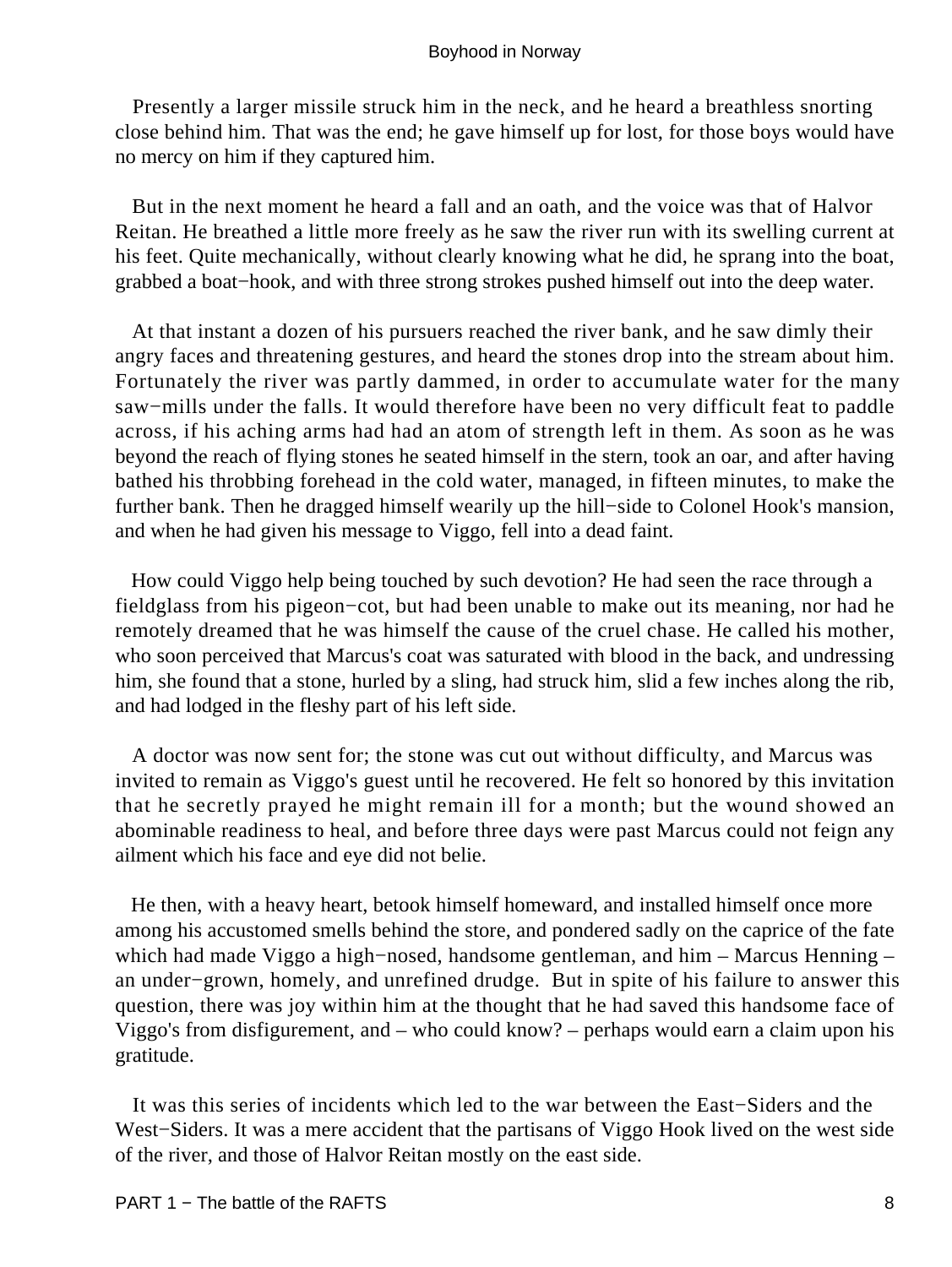Viggo, who had a chivalrous sense of fair play, would never have molested any one without good cause; but now his own safety, and, as he persuaded himself, even his life, was in danger, and he had no choice but to take measures in self−defence. He surrounded himself with a trusty body−guard, which attended him wherever he went. He sent little Marcus, in whom he recognized his most devoted follower, as scout into the enemy's territory, and swelled his importance enormously by lending him his field−glass to assist him in his perilous observations.

 Occasionally an unhappy East−Sider was captured on the west bank of the river, court−martialed, and, with much solemnity, sentenced to death as a spy, but paroled for an indefinite period, until it should suit his judges to execute the sentence. The East−Siders, when they captured a West−Sider, went to work with less ceremony; they simply thrashed their captive soundly and let him run, if run he could.

 Thus months passed. The parson's Confirmation Class ceased, and both the opposing chieftains were confirmed on the same day; but Viggo stood at the head of the candidates, while Halvor had his place at the bottom.[1]

[1] In Norway confirmation is always preceded by a public examination of the candidates in the aisle of the church. The order in which they are arranged is supposed to indicate their attainments, but does, as a rule, indicate the rank and social position of their parents.

 During the following winter the war was prosecuted with much zeal, and the West−Siders, in imitation of Robin Hood and his Merry Men, armed themselves with cross−bows, and lay in ambush in the underbrush, aiming their swift arrows against any intruder who ventured to cross the river.

 Nearly all the boys in the valley between twelve and sixteen became enlisted on the one side or the other, and there were councils of war, marches, and counter−marches without number, occasional skirmishes, but no decisive engagements. Peer Oestmo, to be sure, had his eye put out by an arrow, as has already been related, for the East−Siders were not slow to imitate the example of their enemies, in becoming expert archers.

 Marcus Henning was captured by a hostile outpost, and was being conducted to the abode of the chief, when, by a clever stratagem, he succeeded in making his escape.

 The East−Siders despatched, under a flag of truce, a most insulting caricature of General Viggo, representing him as a rooster that seemed on the point of bursting with an excess of dignity.

 These were the chief incidents of the winter, though there were many others of less consequence that served to keep the boys in a delightful state of excitement. They enjoyed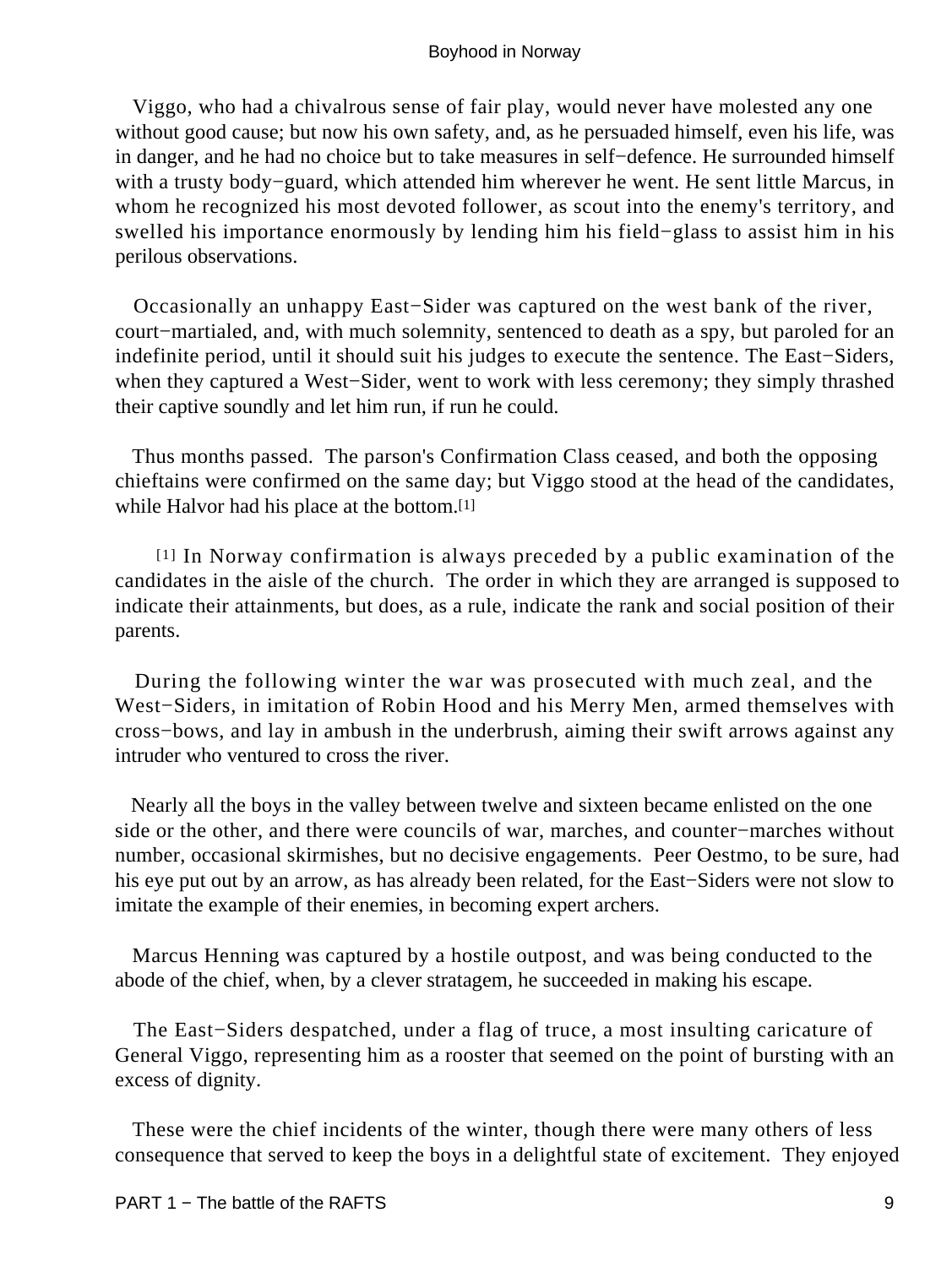the war keenly, though they pretended to themselves that they were being ill−used and suffered terrible hardships. They grumbled at their duties, brought complaints against their officers to the general, and did, in fact, all the things that real soldiers would have been likely to do under similar circumstances.

# II. − THE **Clash of arms**

 When the spring is late in Norway, and the heat comes with a sudden rush, the mountain streams plunge with a tremendous noise down into the valleys, and the air is filled far and near with the boom and roar of rushing waters. The glaciers groan, and send their milk−white torrents down toward the ocean. The snow−patches in the forest glens look gray and soiled, and the pines perspire a delicious resinous odor which cheers the soul with the conviction that spring has come.

 But the peasant looks anxiously at the sun and the river at such times, for he knows that there is danger of inundation. The lumber, which the spring floods set afloat in enormous quantities, is carried by the rivers to the cities by the sea; there it is sorted according to the mark it bears, showing the proprietor, and exported to foreign countries.

 In order to prevent log−jams, which are often attended with terrible disasters, men are stationed night and day at the narrows of the rivers. The boys, to whom all excitement is welcome, are apt to congregate in large numbers at such places, assisting or annoying the watchers, riding on the logs, or teasing the girls who stand up on the hillside, admiring the daring feats of the lumbermen.

 It was on such a spring day, when the air was pungent with the smell of sprouting birch and pine, that General Viggo and his trusty army had betaken themselves to the cataract to share in the sport. They were armed with their bows, as usual, knowing that they were always liable to be surprised by their vigilant enemy. Nor were they in this instance disappointed, for Halvor Reitan, with fifty or sixty followers, was presently visible on the east side, and it was a foregone conclusion that if they met there would be a battle.

 The river, to be sure, separated them, but the logs were at times so densely packed that it was possible for a daring lad to run far out into the river, shoot his arrow and return to shore, leaping from log to log. The Reitan party was the first to begin this sport, and an arrow hit General Viggo's hat before he gave orders to repel the assault.

 Cool and dignified as he was, he could not consent to skip and jump on the slippery logs, particularly as he had no experience in this difficult exercise, while the enemy apparently had much. Paying no heed to the jeers of the lumbermen, who supposed he was afraid, he drew his troops up in line and addressed them as follows: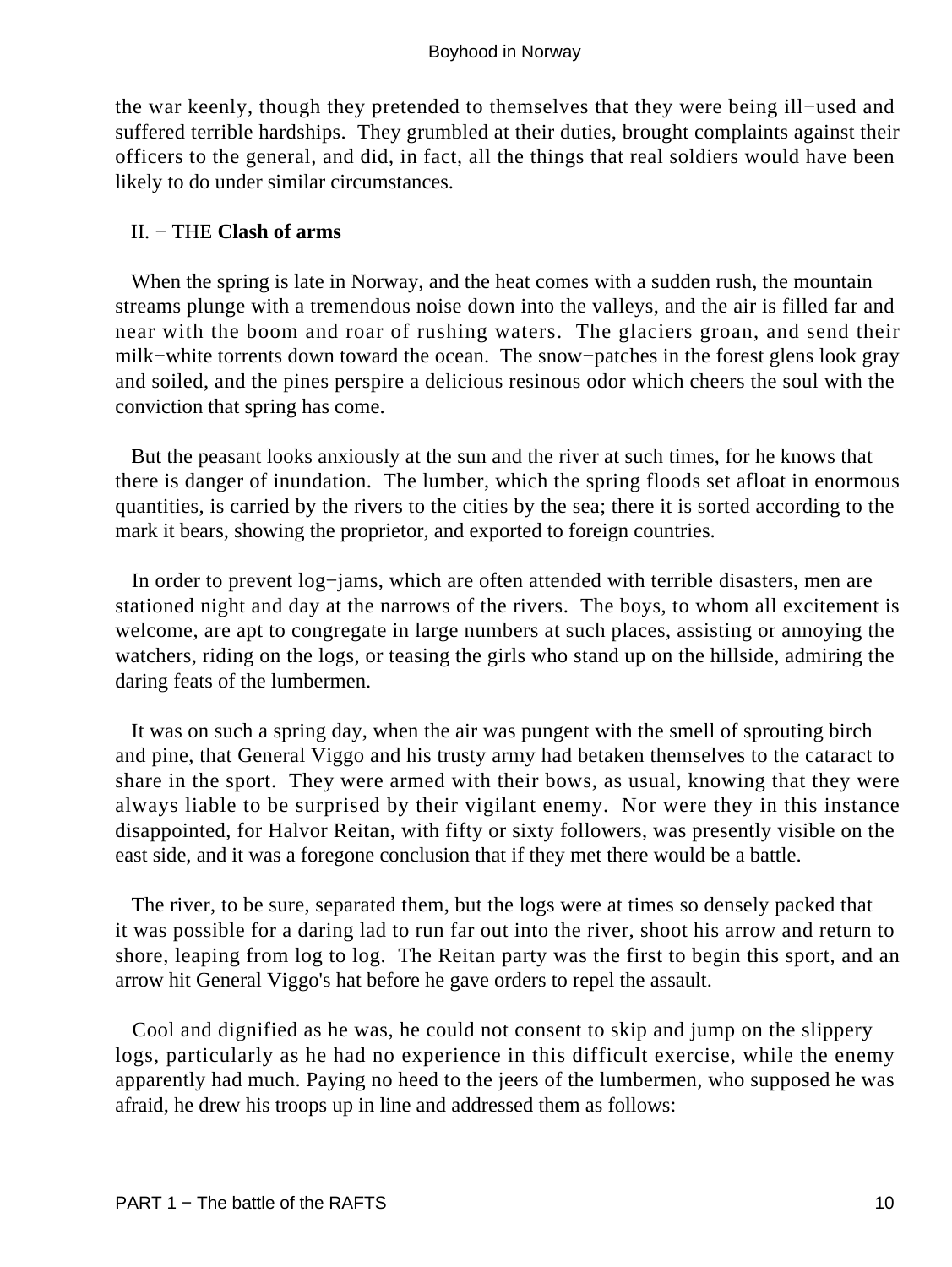"Soldiers: You have on many previous occasions given me proof of your fidelity to duty and your brave and fearless spirit. I know that I can, now as always, trust you to shed glory upon our arms, and to maintain our noble fame and honorable traditions.

 "The enemy is before us. You have heard and seen his challenge. It behooves us to respond gallantly. To jump and skip like rabbits is unmilitary and unsoldierlike. I propose that each of us shall select two large logs, tie them together, procure, if possible, a boat−hook or an oar, and, sitting astride the logs, boldly push out into the river. If we can advance in a tolerably even line, which I think quite possible, we can send so deadly a charge into the ranks of our adversaries that they will be compelled to flee. Then we will land on the east side, occupy the heights, and rout our foe.

«Now let each man do his duty. Forward, march!»

The lumbermen, whose sympathies were with the East–Siders, found this performance highly diverting, but Viggo allowed himself in nowise to be disturbed by their laughter or jeers. He marched his troops down to the river−front, commanded «Rest arms!» and repeated once more his instructions; then, flinging off his coat and waistcoat, he seized a boat−hook and ran some hundred yards along the bank of the stream.

 The river−bed was here expanded to a wide basin, in which the logs floated lazily down to the cataract below. Trees and underbrush, which usually stood on dry land, were half−submerged in the yellow water, and the current gurgled slowly about their trunks with muddy foam and bubbles. Now and then a heap of lumber would get wedged in between the jutting rocks above the waterfall, and then the current slackened, only to be suddenly accelerated, when the exertions of the men had again removed the obstruction.

 It was an exciting spectacle to see these daring fellows leap from log to log, with birch−bark shoes on their feet. They would ride on a heap of lumber down to the very edge of the cataract, dexterously jump off at the critical moment, and after half a dozen narrow escapes, reach the shore, only to repeat the dangerous experiment, as soon as the next opportunity offered itself.

 It was the example of these hardy and agile lumbermen, trained from childhood to sport with danger, which inspired Viggo and his followers with a desire to show their mettle.

 «Sergeant Henning,» said the General to his ever−faithful shadow, «take a squad of five men with you, and cut steering−poles for those for whom boat−hooks cannot be procured. You will be the last to leave shore. Report to me if any one fails to obey orders.»

«Shall be done, General,» Marcus responded, with a deferential military salute.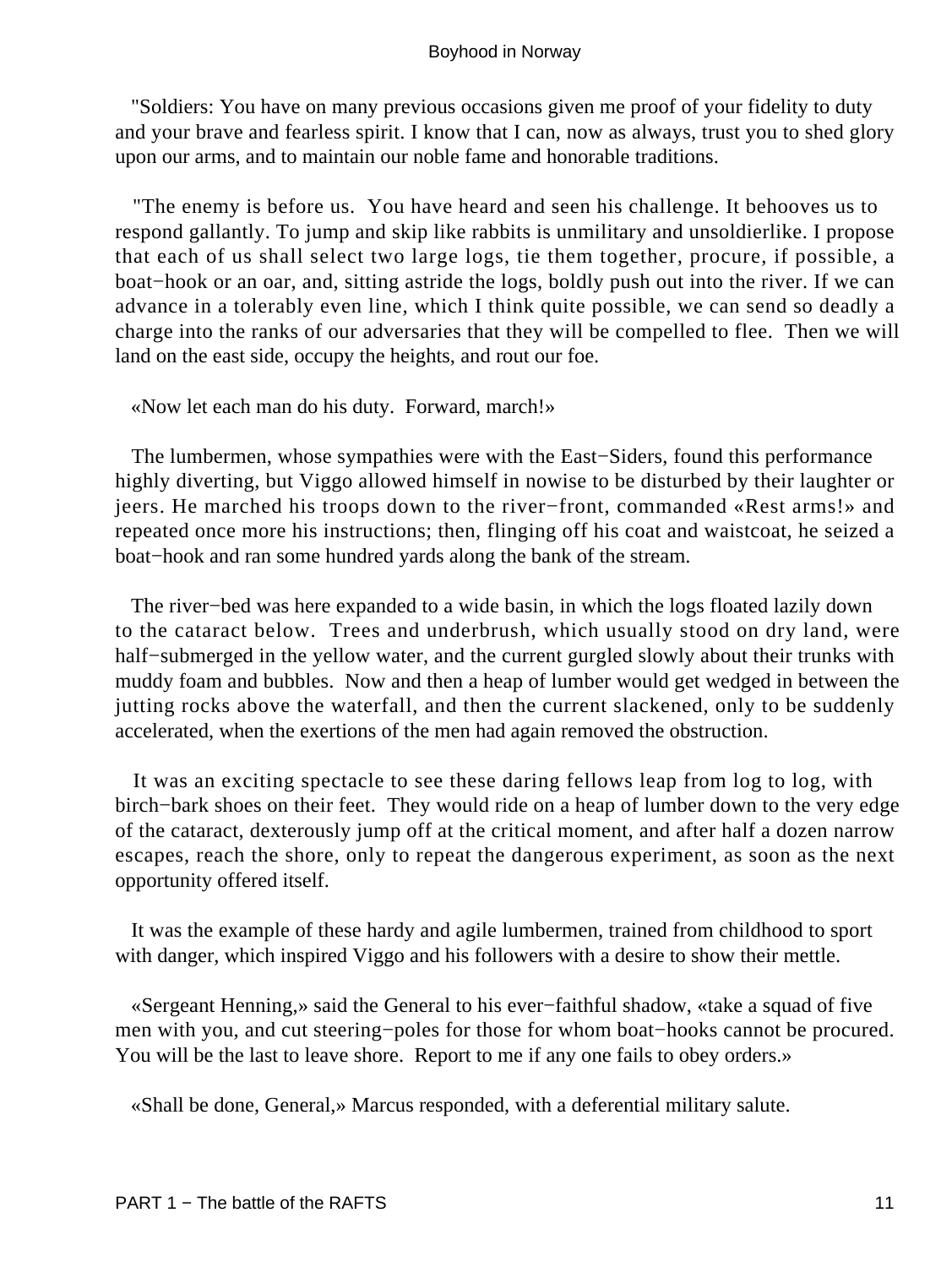«The bows, you understand, will be slung by the straps across the backs of the men, while they steer and push with their poles.»

«Certainly, General,» said Marcus, with another salute.

«You may go.»

«All right, General,» answered Marcus, with a third salute.

 And now began the battle. The East−Siders, fearing that a stratagem was intended, when they saw the enemy moving up the stream, made haste to follow their example, capturing on their way every stray log that came along. They sent ineffectual showers of arrows into the water, while the brave General Viggo, striding two big logs which he had tied together with a piece of rope, and with a boat−hook in his hand, pushed proudly at the head of his army into the middle of the wide basin.

 Halvor Reitan was clever enough to see what it meant, and he was not going to allow the West−Siders to gain the heights above him, and attack him in the rear. He meant to prevent the enemy from landing, or, still better, he would meet him half−way, and drive him back to his own shore.

 The latter, though not the wiser course, was the plan which Halvor Reitan adopted. To have a tussle with the high−nosed Viggo in the middle of the basin, to dislodge him from his raft – that seemed to Halvor a delightful project. He knew that Viggo was a good swimmer, so he feared no dangerous consequences; and even if he had, it would not have restrained him. He was so much stronger than Viggo, and here was his much−longed−for opportunity.

 With great despatch he made himself a raft of two logs, and seating himself astride them, with his legs in the water, put off from shore. He shouted to his men to follow him, and they needed no urging. Viggo was now near the middle of the basin, with twenty or thirty picked archers close behind him. They fired volley after volley of arrows against the enemy, and twice drove him back to the shore.

 But Halvor Reitan, shielding his face with a piece of bark which he had picked up, pushed forward in spite of their onslaught, though one arrow knocked off his red−peaked cap, and another scratched his ear. Now he was but a dozen feet from his foe. He cared little for his bow now; the boat−hook was a far more effectual weapon.

 Viggo saw at a glance that he meant to pull his raft toward him, and, relying upon his greater strength, fling him into the water.

 His first plan would therefore be to fence with his own boat− hook, so as to keep his antagonist at a distance.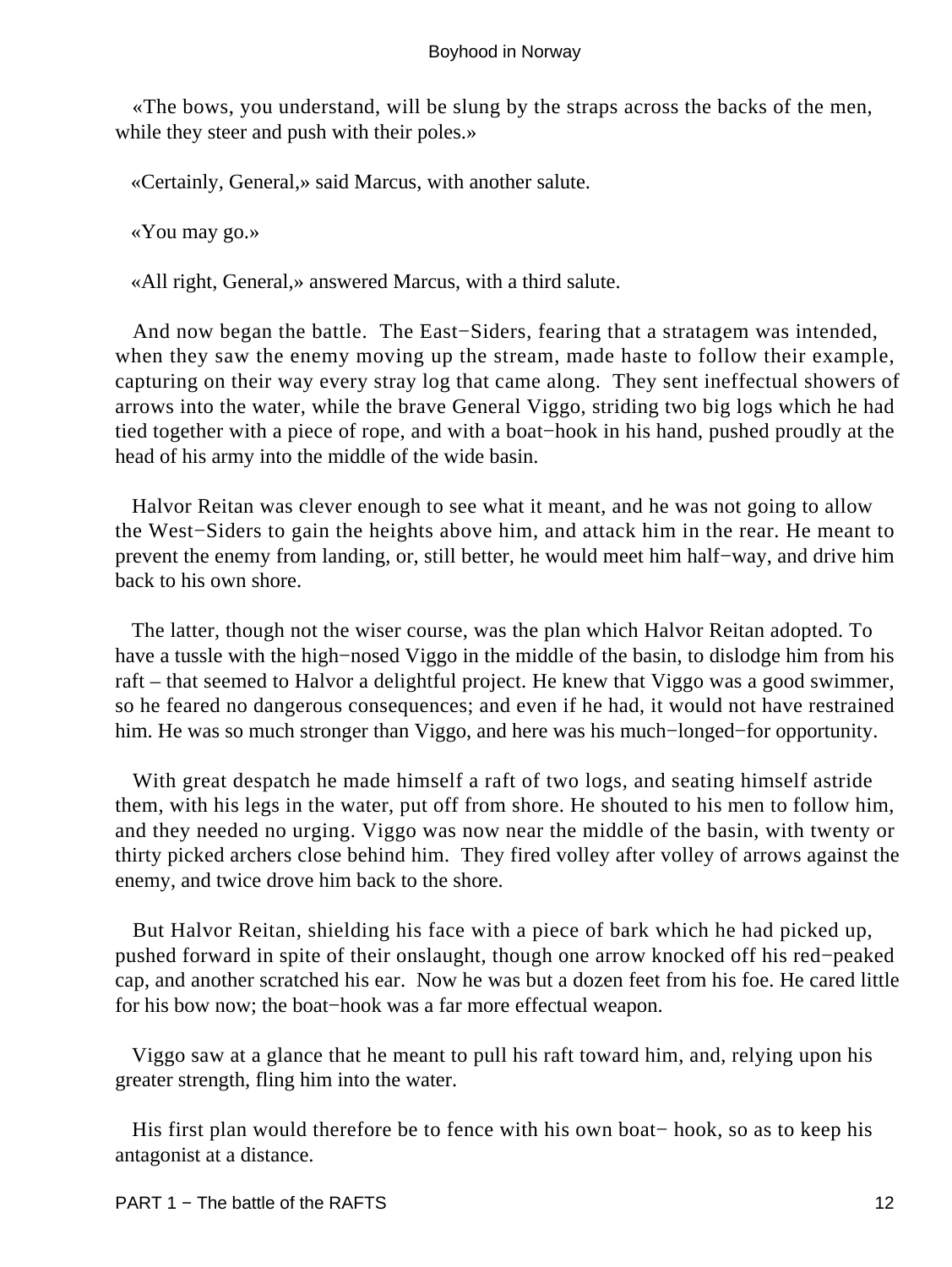When Halvor made the first lunge at the nose of his raft, he foiled the attempt with his own weapon, and managed dexterously to give the hostile raft a downward push, which increased the distance between them.

 «Take care, General!» said a respectful voice close to Viggo's ear. «There is a small log jam down below, which is getting bigger every moment. When it is got afloat, it will be dangerous out here.»

 «What are you doing here, Sergeant?» asked the General, severely. «Did I not tell you to be the last to leave the shore?»

 «You did, General,» Marcus replied, meekly, «and I obeyed. But I have pushed to the front so as to be near you.»

«I don't need you, Sergeant,» Viggo responded, «you may go to the rear.»

 The booming of the cataract nearly drowned his voice and Marcus pretended not to hear it. A huge lumber mass was piling itself up among the rocks jutting out of the rapids, and a dozen men hanging like flies on the logs, sprang up and down with axes in their hands. They cut one log here and another there; shouted commands; and fell into the river amid the derisive jeers of the spectators; they scrambled out again and, dripping wet, set to work once more with a cheerful heart, to the mighty music of the cataract, whose thundering rhythm trembled and throbbed in the air.

 The boys who were steering their rafts against each other in the comparatively placid basin were too absorbed in their mimic battle to heed what was going on below. Halvor and Viggo were fighting desperately with their boat−hooks, the one attacking and the other defending himself with great dexterity. They scarcely perceived, in their excitement, that the current was dragging them slowly toward the cataract; nor did they note the warning cries of the men and women on the banks.

 Viggo's blood was hot, his temples throbbed, his eyes flashed. He would show this miserable clown who had dared to insult him, that the trained skill of a gentleman is worth more than the rude strength of a bully. With beautiful precision he foiled every attack; struck Halvor's boat−hook up and down, so that the water splashed about him, manoeuvring at the same time his own raft with admirable adroitness.

 Cheer upon cheer rent the air, after each of his successful sallies, and his comrades, selecting their antagonists from among the enemy, now pressed forward, all eager to bear their part in the fray.

 Splash! splash! splash! one East−Sider was dismounted, got an involuntary bath, but scrambled up on his raft again. The next time it was a West−Sider who got a ducking, but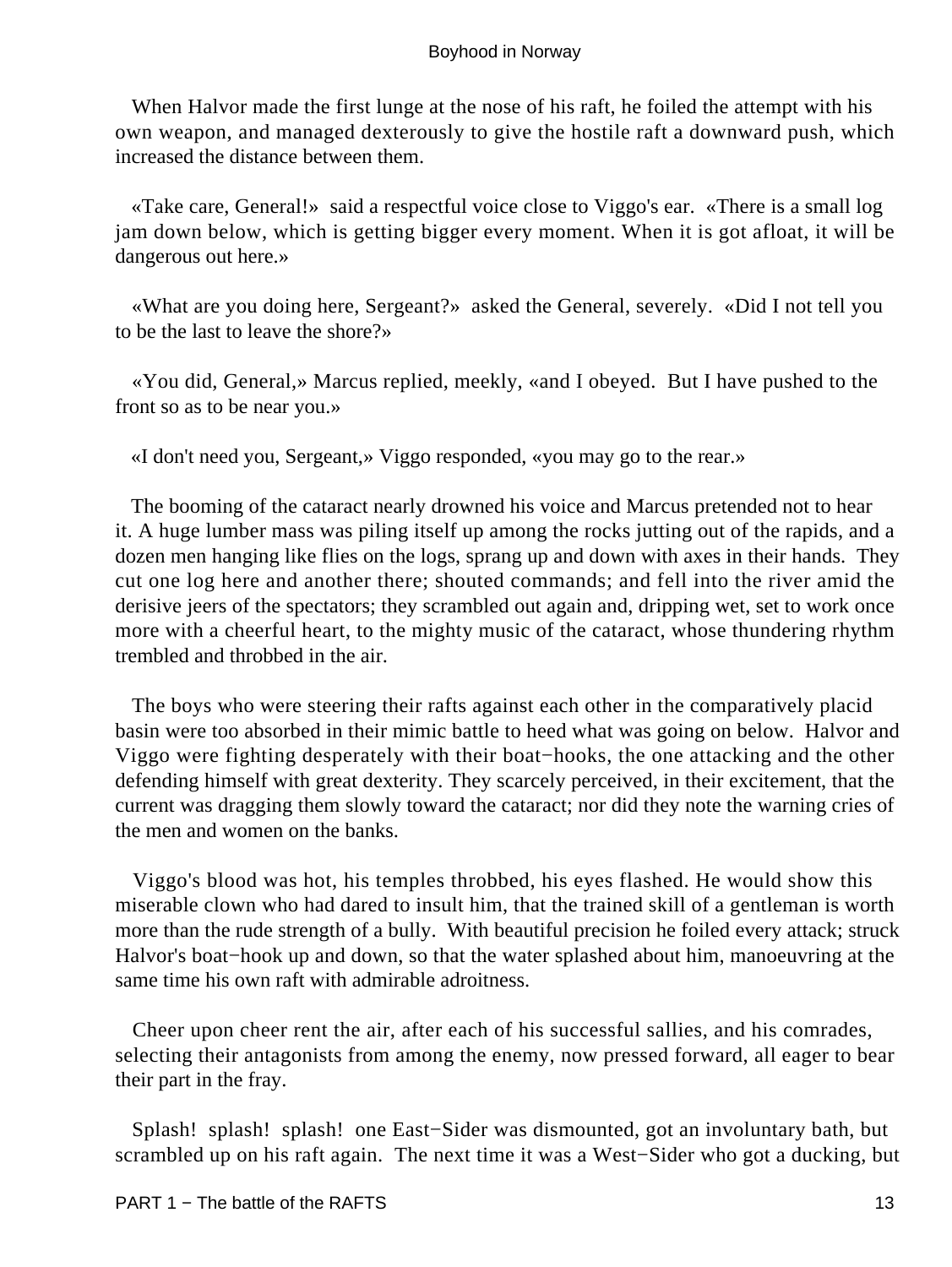seemed none the worse for it. There was a yelling and a cheering, now from one side and now from the other, which made everyone forget that something was going on at that moment of greater importance than the mimic warfare of boys.

 All the interest of the contending parties was concentrated on the duel of their chieftains. It seemed now really that Halvor was getting the worst of it. He could not get close enough to use his brawny muscles; and in precision of aim and adroitness of movement he was not Viggo's match.

 Again and again he thrust his long−handled boat−hook angrily against the bottom (for the flooded parts of the banks were very shallow), to push the raft forward, but every time Viggo managed to turn it sideward, and Halvor had to exert all his presence of mind to keep his seat. Wild with rage he sprang up on his slender raft and made a vicious lunge at his opponent, who warded the blow with such force that the handle of the boat−hook broke, and Halvor lost his balance and fell into the water.

 At this same instant a tremendous crash was heard from below, followed by a long rumble as of mighty artillery. A scream of horror went up from the banks, as the great lumber mass rolled down into the cataract, making a sudden suction which it seemed impossible that the unhappy boys could resist.

 The majority of both sides, seeing their danger, beat, by means of their boat−hooks, a hasty retreat, and as they were in shallow water were hauled ashore by the lumbermen, who sprang into the river to save them.

 When the clouds of spray had cleared away, only three figures were visible. Viggo, still astride of his raft, was fighting, not for his own life, but for that of his enemy, Halvor, who was struggling helplessly in the white rapids. Close behind his commander stood little Marcus on his raft, holding on, with one hand to the boat−hook which he had hewn, with all his might, into Viggo's raft, and with the other grasping the branch of a half−submerged tree.

 «Save yourself, General!» he yelled, wildly. «Let go there. I can't hold on much longer.»

 But Viggo did not heed. He saw nothing but the pale, frightened face of his antagonist, who might lose his life. With a desperate effort he flung his boat−hook toward him and succeeded this time in laying hold of the leather girdle about his waist. One hundred feet below yawned the foaming, weltering abyss, from which the white smoke ascended. If Marcus lost his grip, if the branch snapped no human power could save them; they were all dead men.

 By this time the people on the shore had discovered that three lives were hanging on the brink of eternity. Twenty men had waded waist−deep into the current and had flung a stout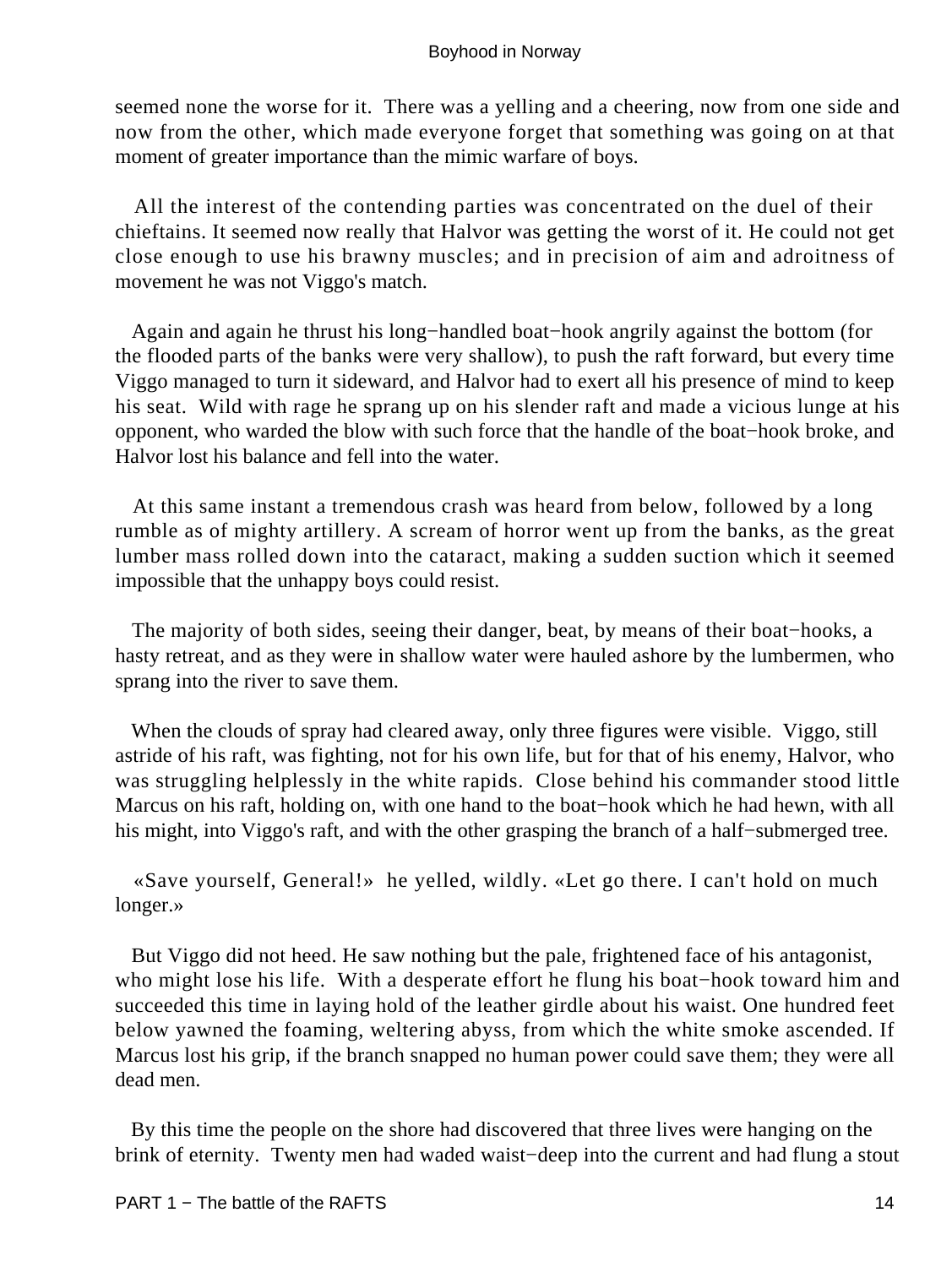rope to the noble little fellow who was risking his own life for his friend.

«Keep your hold, my brave lad!» they cried; «hold on another minute!»

«Grab the rope!» screamed others.

 Marcus clinched his teeth, and his numb arms trembled, mist gathered in his eyes – his heart stood still. But with a clutch that seemed superhuman he held on. He had but one thought – Viggo, his chief! Viggo, his idol! Viggo, his general! He must save him or die with him. One end of the rope was hanging on the branch and was within easy reach; but he did not venture to seize it, lest the wrench caused by his motion might detach his hold on Viggo's raft.

 Viggo, who just now was pulling Halvor out of the water, saw in an instant that he had by adding his weight to the raft, increased the chance of both being carried to their death. With quick resolution he plunged the beak of his own boat−hook into Marcus's raft, and shouted to Halvor to save himself. The latter, taking in the situation at a glance, laid hold of the handle of the boat−hook and together they pulled up alongside of Marcus and leaped aboard his raft, whereupon Viggo's raft drifted downward and vanished in a flash in the yellow torrent.

 At that very instant Marcus's strength gave out; he relaxed his grip on the branch, which slid out of his hand, and they would inevitably have darted over the brink of the cataract if Viggo had not, with great adroitness, snatched the rope from the branch of the half−submerged tree.

 A wild shout, half a cheer, half a cry of relief, went up from the banks, as the raft with the three lads was slowly hauled toward the shore by the lumbermen who had thrown the rope.

 Halvor Reitan was the first to step ashore. But no joyous welcome greeted him from those whose sympathies had, a little while ago, been all on his side. He hung around uneasily for some minutes, feeling perhaps that he ought to say something to Viggo who had saved his life, but as he could not think of anything which did not seem foolish, he skulked away unnoticed toward the edge of the forest.

 But when Viggo stepped ashore, carrying the unconscious Marcus in his arms, how the crowd rushed forward to gaze at him, to press his hands, to call down God's blessing upon him! He had never imagined that he was such a hero. It was Marcus, not he, to whom their ovation was due. But poor Marcus – it was well for him that he had fainted from over−exertion; for otherwise he would have fainted from embarrassment at the honors which would have been showered upon him.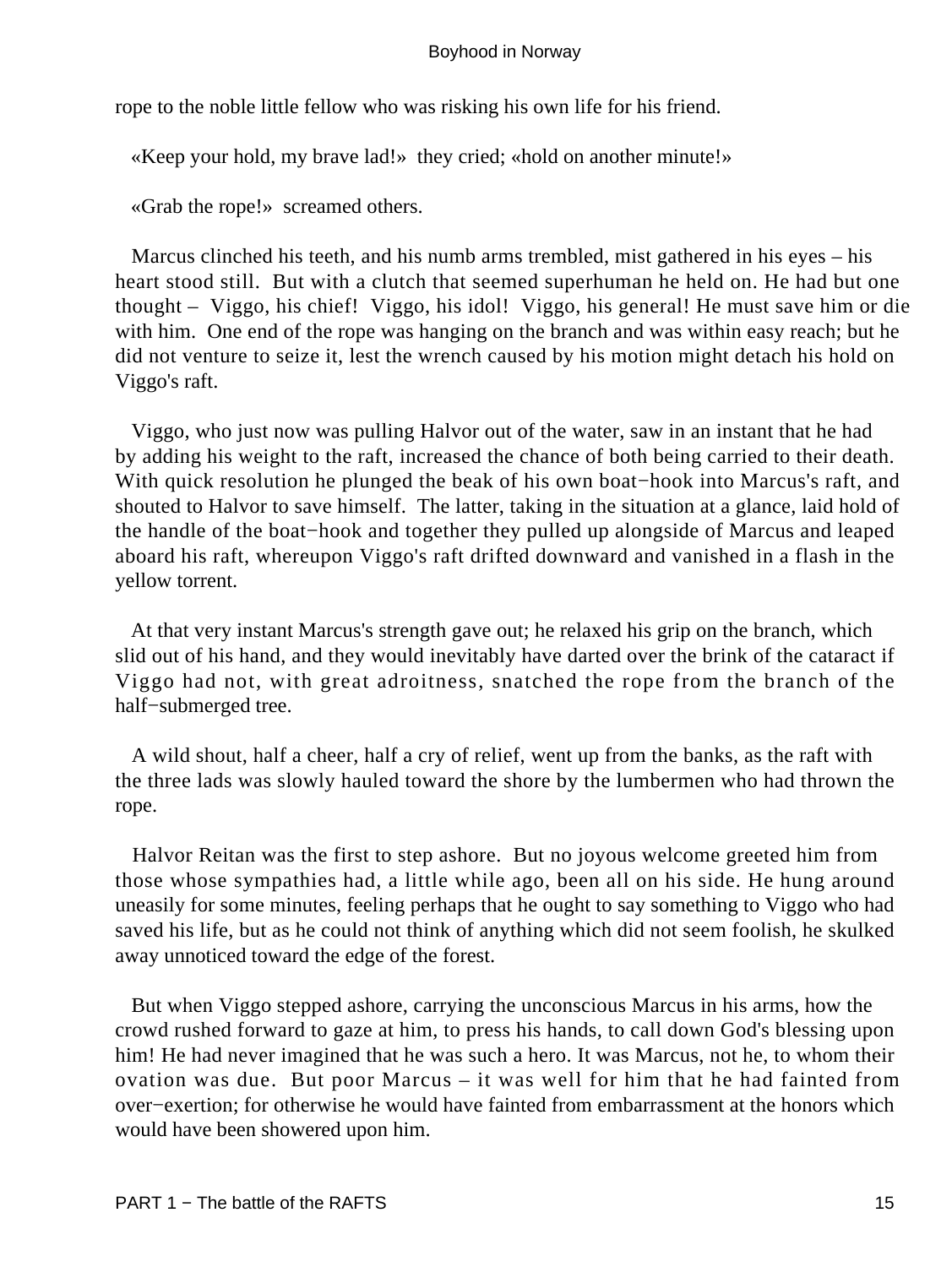The West–Siders, marching two abreast, with their bows slung across their shoulders, escorted their general home, cheering and shouting as they went. When they were half−way up the hillside, Marcus opened his eyes, and finding himself so close to his beloved general, blushed crimson, scarlet, and purple, and all the other shades that an embarrassed blush is capable of assuming.

«Please, General,» he stammered, «don't bother about me.»

 Viggo had thought of making a speech exalting the heroism of his faithful follower. But he saw at a glance that his praise would be more grateful to Marcus, if he received it in private.

 When, however, the boys gave him a parting cheer, in front of his father's mansion, he forgot his resolution, leaped up on the steps, and lifting the blushing Marcus above his head; called out:

«Three cheers for the bravest boy in Norway!»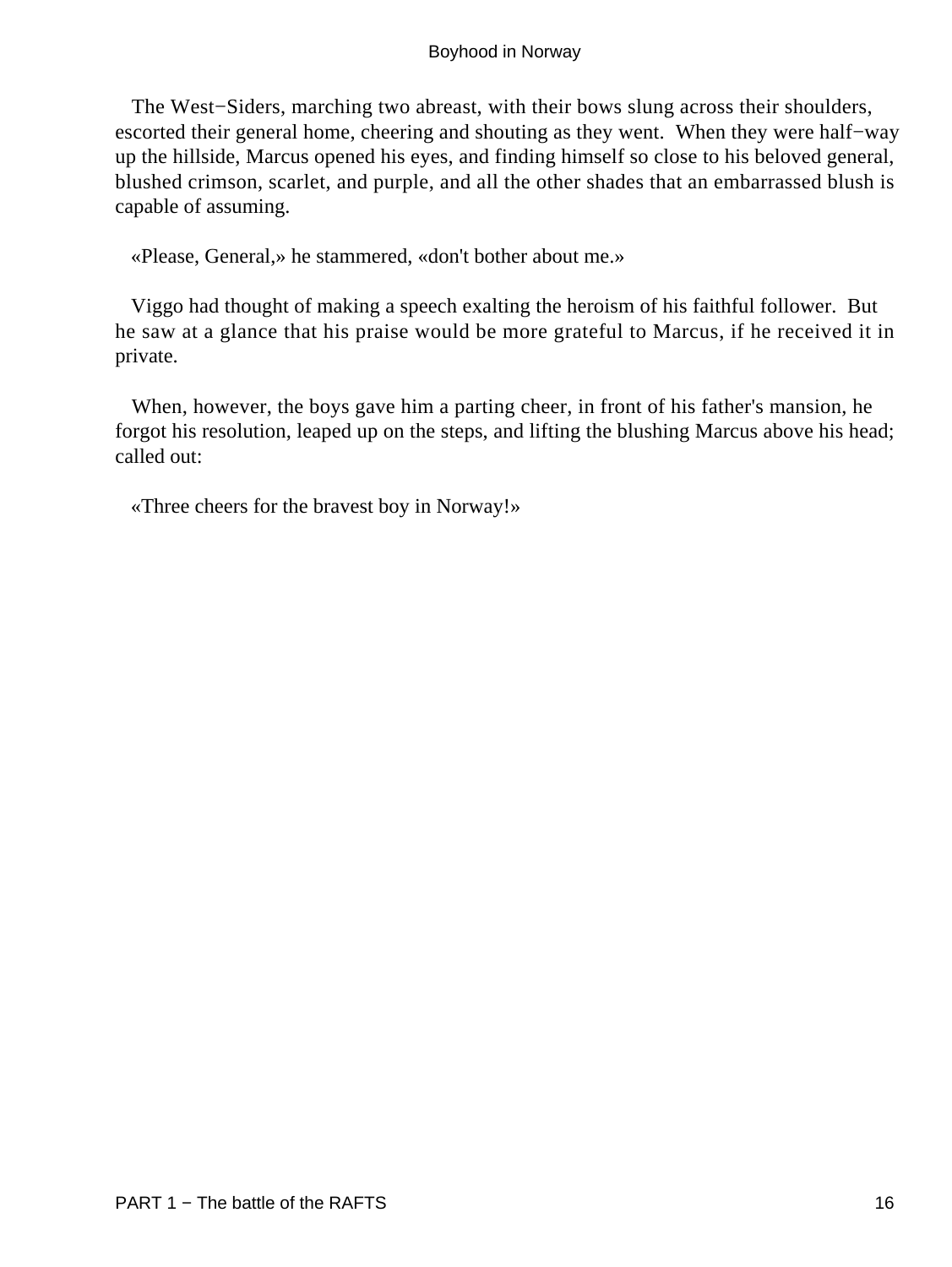**[PART 2 − Biceps GRIMLUND'S Christmas VACATION](#page-135-0)**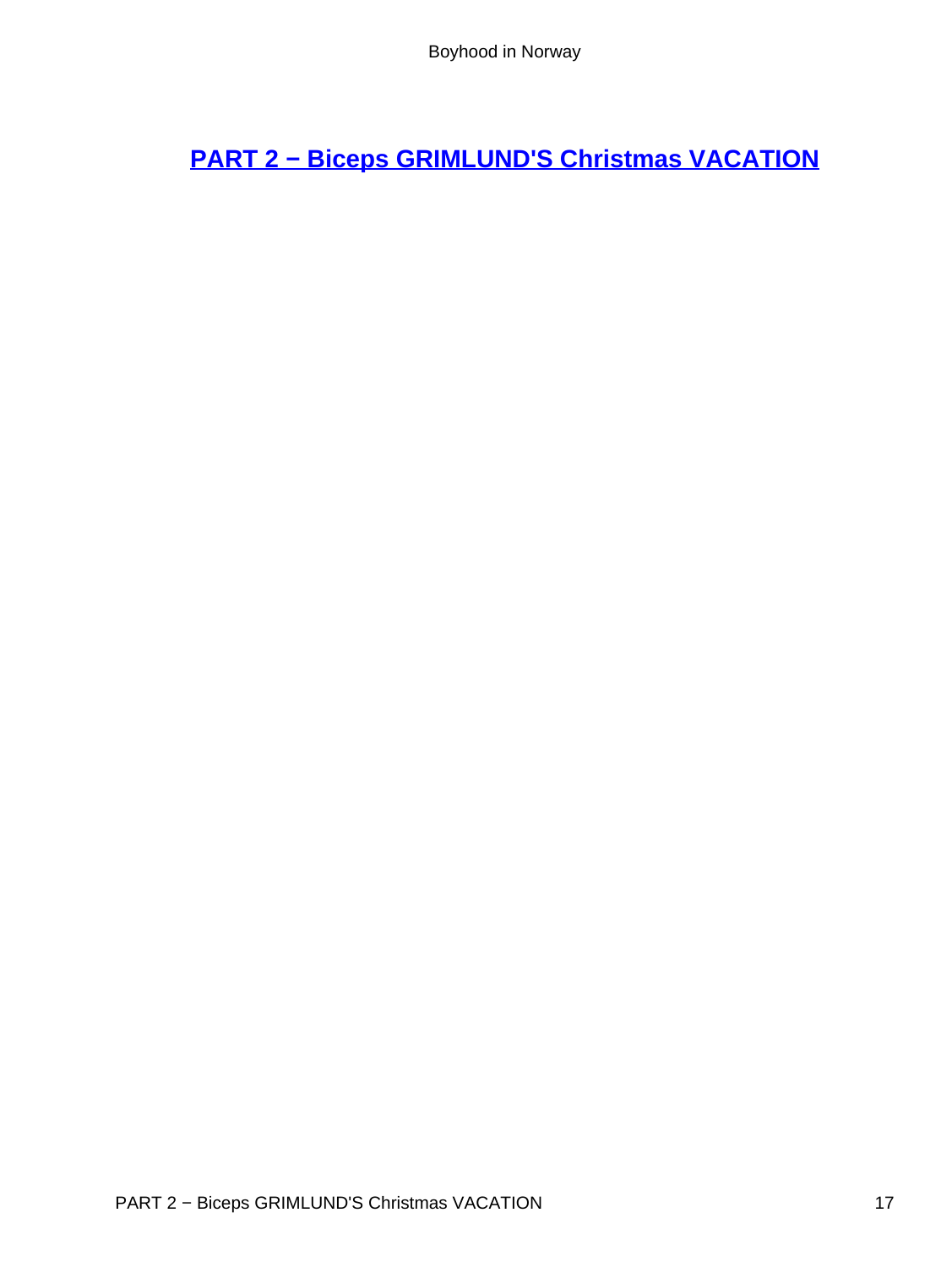# **[I.](#page-135-0)**

**The great question which Albert Grimlund was debating was fraught with unpleasant** possibilities. He could not go home for the Christmas vacation, for his father lived in Drontheim, which is so far away from Christiania that it was scarcely worth while making the journey for a mere two−weeks' holiday. Then, on the other hand, he had an old great−aunt who lived but a few miles from the city. She had, from conscientious motives, he feared, sent him an invitation to pass Christmas with her. But Albert had a poor opinion of Aunt Elsbeth. He thought her a very tedious person. She had a dozen cats, talked of nothing but sermons and lessons, and asked him occasionally, with pleasant humor, whether he got many whippings at school. She failed to comprehend that a boy could not amuse himself forever by looking at the pictures in the old family Bible, holding yarn, and listening to oft−repeated stories, which he knew by heart, concerning the doings and sayings of his grandfather. Aunt Elsbeth, after a previous experience with her nephew, had come to regard boys as rather a reprehensible kind of animal, who differed in many of their ways from girls, and altogether to the boys' disadvantage.

 Now, the prospect of being «caged» for two weeks with this estimable lady was, as I said, not at all pleasant to Albert. He was sixteen years old, loved out−door sports, and had no taste for cats. His chief pride was his muscle, and no boy ever made his acquaintance without being invited to feel the size and hardness of his biceps. This was a standing joke in the Latin school, and Albert was generally known among his companions as «Biceps» Grimlund. He was not very tall for his age, but broad−shouldered and deep−chested, with something in his glance, his gait, and his manners which showed that he had been born and bred near the sea. He cultivated a weather−beaten complexion, and was particularly proud when the skin «peeled» on his nose, which it usually did in the summer−time, during his visits to his home in the extreme north. Like most blond people, when sunburnt, he was red, not brown; and this became a source of great satisfaction when he learned that Lord Nelson had the same peculiarity. Albert's favorite books were the sea romances of Captain Marryat, whose «Peter Simple» and «Midshipman Easy» he held to be the noblest products of human genius. It was a bitter disappointment to him that his father forbade his going to sea and was educating him to be a «landlubber,» which he had been taught by his boy associates to regard as the most contemptible thing on earth.

 Two days before Christmas, Biceps Grimlund was sitting in his room, looking gloomily out of the window. He wished to postpone as long as possible his departure for Aunt Elsbeth's country−place, for he foresaw that both he and she were doomed to a surfeit of each other's company during the coming fortnight. At last he heaved a deep sigh and languidly began to pack his trunk. He had just disposed the dear Marryat books on top of his starched shirts, when he heard rapid footsteps on the stairs, and the next moment the door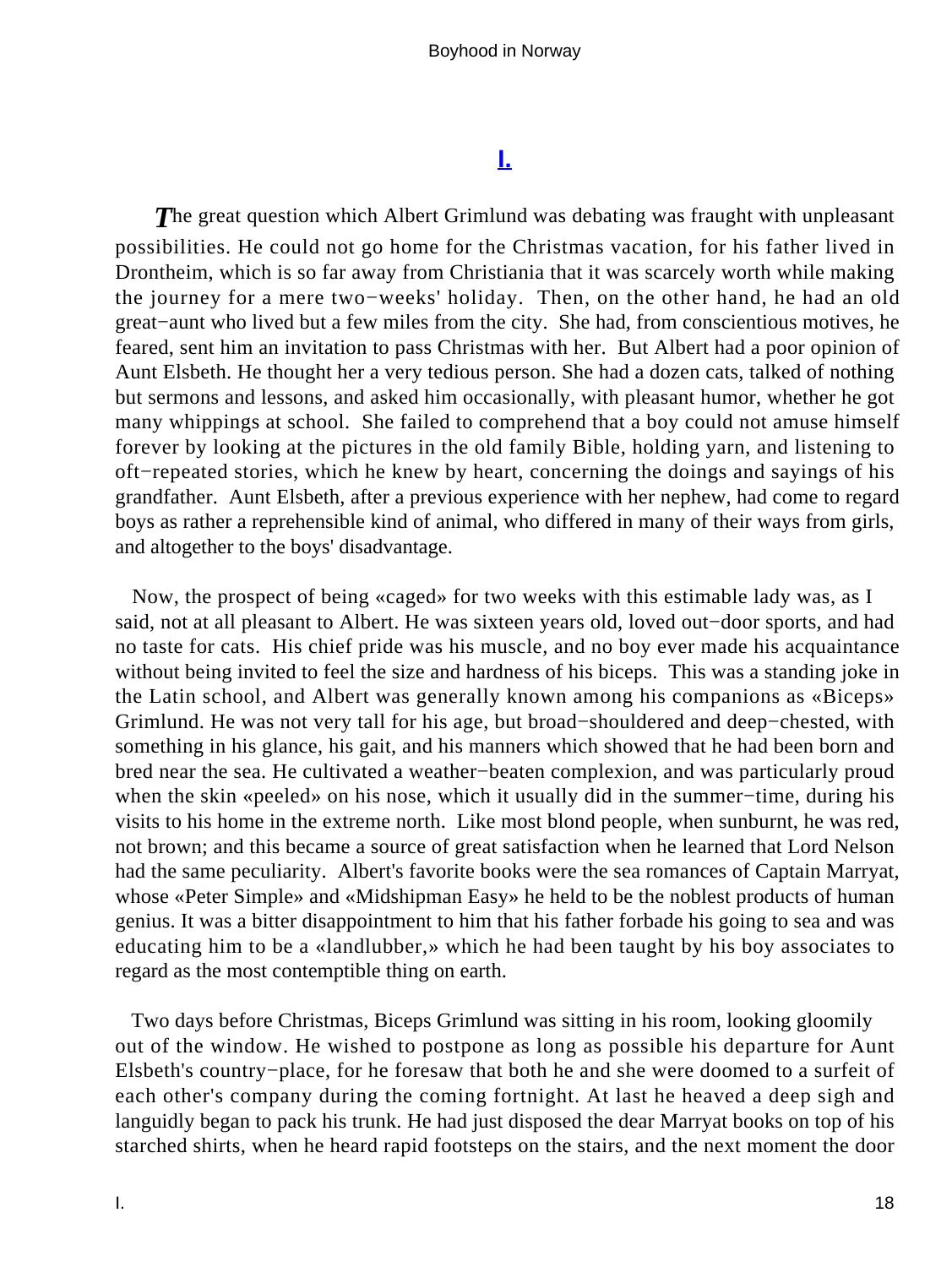burst open, and his classmate, Ralph Hoyer, rushed breathlessly into the room.

 «Biceps,» he cried, «look at this! Here is a letter from my father, and he tells me to invite one of my classmates to come home with me for the vacation. Will you come? Oh, we shall have grand times, I tell you! No end of fun!»

 Albert, instead of answering, jumped up and danced a jig on the floor, upsetting two chairs and breaking the wash−pitcher.

 «Hurrah!» he cried, «I'm your man. Shake hands on it, Ralph! You have saved me from two weeks of cats and yarn and moping! Give us your paw! I never was so glad to see anybody in all my life.»

 And to prove it, he seized Ralph by the shoulders, gave him a vigorous whirl and forced him to join in the dance.

 «Now, stop your nonsense,» Ralph protested, laughing; «if you have so much strength to waste, wait till we are at home in Solheim, and you'll have a chance to use it profitably.»

 Albert flung himself down on his old rep−covered sofa. It seemed to have some internal disorder, for its springs rattled and a vague musical twang indicated that something or other had snapped. It had seen much maltreatment, that poor old piece of furniture, and bore visible marks of it. When, after various exhibitions of joy, their boisterous delight had quieted down, both boys began to discuss their plans for the vacation.

 «But I fear my groom may freeze, down there in the street,» Ralph ejaculated, cutting short the discussion; «it is bitter cold, and he can't leave the horses. Hurry up, now, old man, and I'll help you pack.»

 It did not take them long to complete the packing. Albert sent a telegram to his father, asking permission to accept Ralph's invitation; but, knowing well that the reply would be favorable, did not think it necessary to wait for it. With the assistance of his friend he now wrapped himself in two overcoats, pulled a pair of thick woollen stockings over the outside of his boots and a pair of fur−lined top−boots outside of these, girded himself with three long scarfs, and pulled his brown otter−skin cap down over his ears. He was nearly as broad as he was long, when he had completed these operations, and descended into the street where the big double−sleigh (made in the shape of a huge white swan) was awaiting them. They now called at Ralph's lodgings, whence he presently emerged in a similar Esquimau costume, wearing a wolf−skin coat which left nothing visible except the tip of his nose and the steam of his breath. Then they started off merrily with jingling bells, and waved a farewell toward many a window, wherein were friends and acquaintances. They felt in so jolly a mood, that they could not help shouting their joy in the face of all the world, and crowing over all poor wretches who were left to spend the holidays in the city.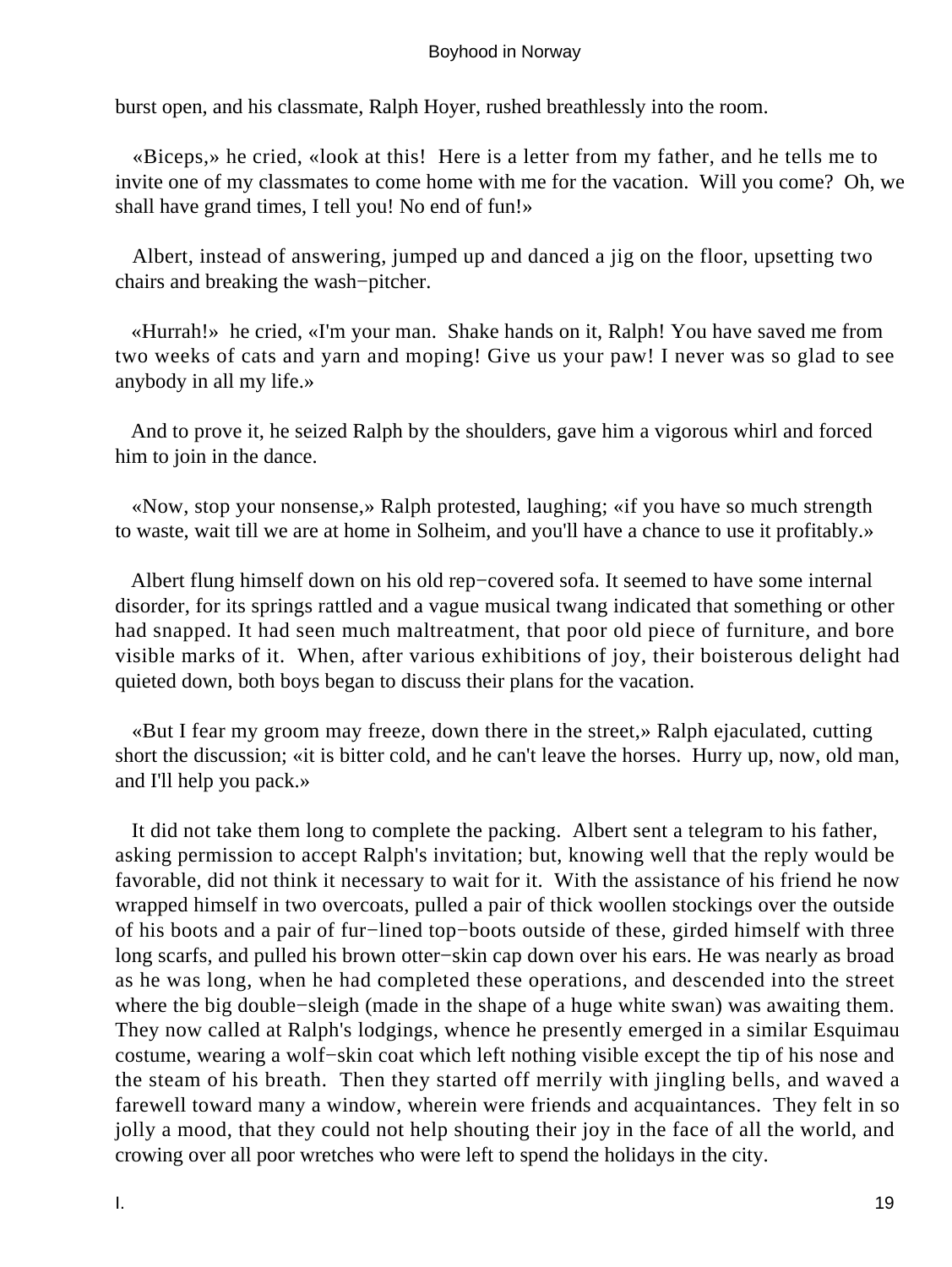# **[II.](#page-135-0)**

*S*olheim was about twenty miles from the city, and it was nine o'clock in the evening when the boys arrived there. The moon was shining brightly, and the Milky Way, with its myriad stars, looked like a luminous mist across the vault of the sky. The aurora borealis swept down from the north with white and pink radiations which flushed the dark blue sky for an instant, and vanished. The earth was white, as far as the eye could reach – splendidly, dazzlingly white. And out of the white radiance rose the great dark pile of masonry called Solheim, with its tall chimneys and dormer−windows and old−fashioned gables. Round about stood the tall leafless maples and chestnut−trees, sparkling with frost and stretching their gaunt arms against the heavens. The two horses, when they swung up before the great front−door, were so white with hoar−frost that they looked shaggy like goats, and no one could tell what was their original color. Their breath was blown in two vapory columns from their nostrils and drifted about their heads like steam about a locomotive.

 The sleigh−bells had announced the arrival of the guests, and a great shout of welcome was heard from the hall of the house, which seemed alive with grownup people and children. Ralph jumped out of the sleigh, embraced at random half a dozen people, one of whom was his mother, kissed right and left, protesting laughingly against being smothered in affection, and finally managed to introduce his friend, who for the moment was feeling a trifle lonely.

«Here, father,» he cried. «Biceps, this is my father; and, father, this is my Biceps  $-\rightarrow$ 

 «What stuff you are talking, boy,» his father exclaimed. «How can this young fellow be your biceps  $- \rightarrow \infty$ 

 «Well, how can a man keep his senses in such confusion?» said the son of the house. «This is my friend and classmate, Albert Grimlund, alias Biceps Grimlund, and the strongest man in the whole school. Just feel his biceps, mother, and you'll see.»

 «No, I thank you. I'll take your word for it,» replied Mrs. Hoyer. «As I intend to treat him as a friend of my son should be treated, I hope he will not feel inclined to give me any proof of his muscularity.»

 When, with the aid of the younger children, the travellers had divested themselves of their various wraps and overcoats, they were ushered into the old−fashioned sitting−room. In one corner roared an enormous, many−storied, iron stove. It had a picture in relief, on one side, of Diana the Huntress, with her nymphs and baying hounds. In the middle of the room stood a big table, and in the middle of the table a big lamp, about which the entire family soon gathered. It was so cosey and homelike that Albert, before he had been half an hour in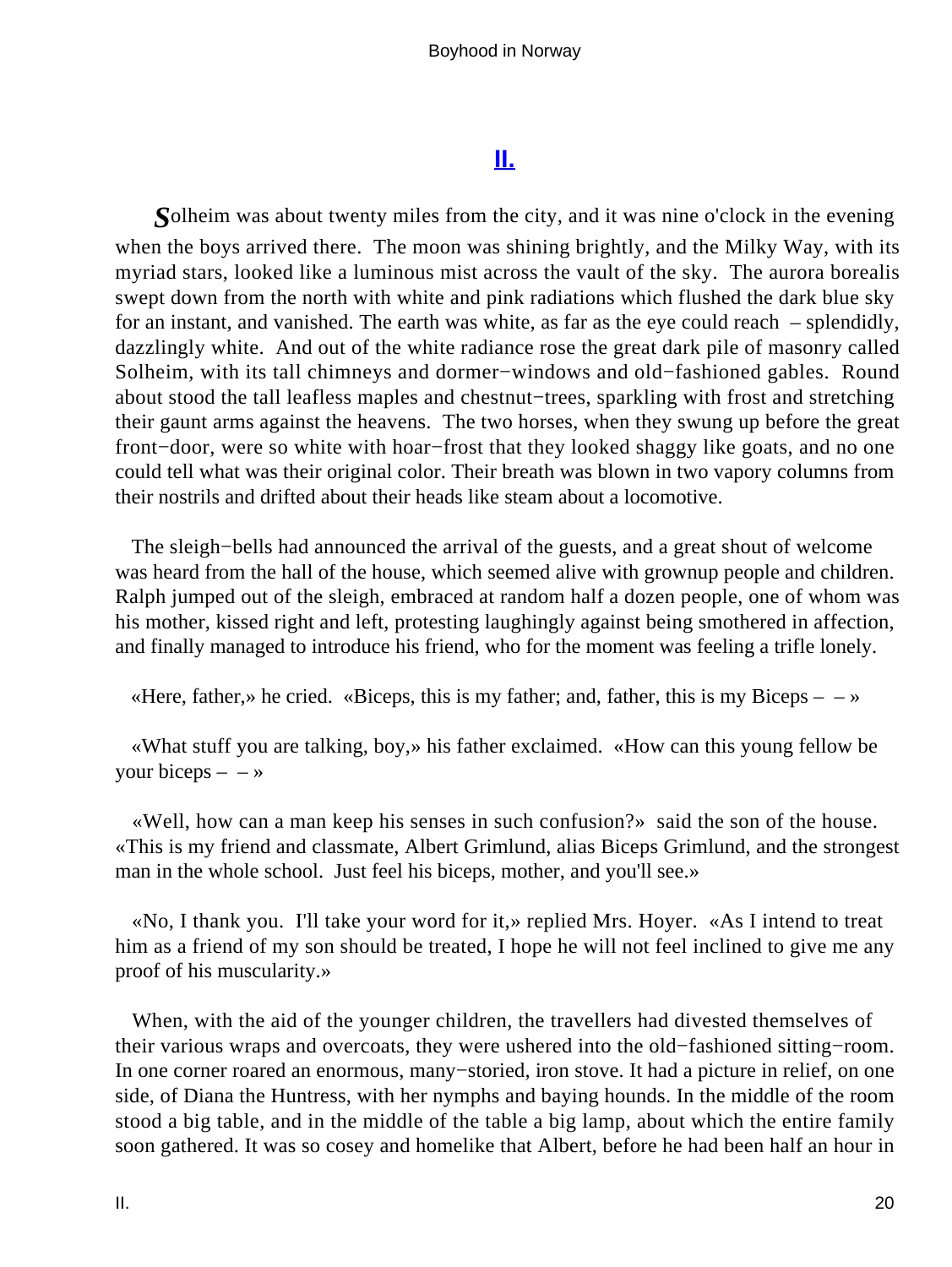the room, felt gratefully the atmosphere of mutual affection which pervaded the house. It amused him particularly to watch the little girls, of whom there were six, and to observe their profound admiration for their big brother. Every now and then one of them, sidling up to him while he sat talking, would cautiously touch his ear or a curl of his hair; and if he deigned to take any notice of her, offering her, perhaps, a perfunctory kiss, her pride and pleasure were charming to witness.

 Presently the signal was given that supper was ready, and various savory odors, which escaped, whenever a door was opened, served to arouse the anticipations of the boys to the highest pitch. Now, if I did not have so much else to tell you, I should stop here and describe that supper. There were twenty−two people who sat down to it; but that was nothing unusual at Solheim, for it was a hospitable house, where every wayfarer was welcome, either to the table in the servants' hall or to the master's table in the dining−room.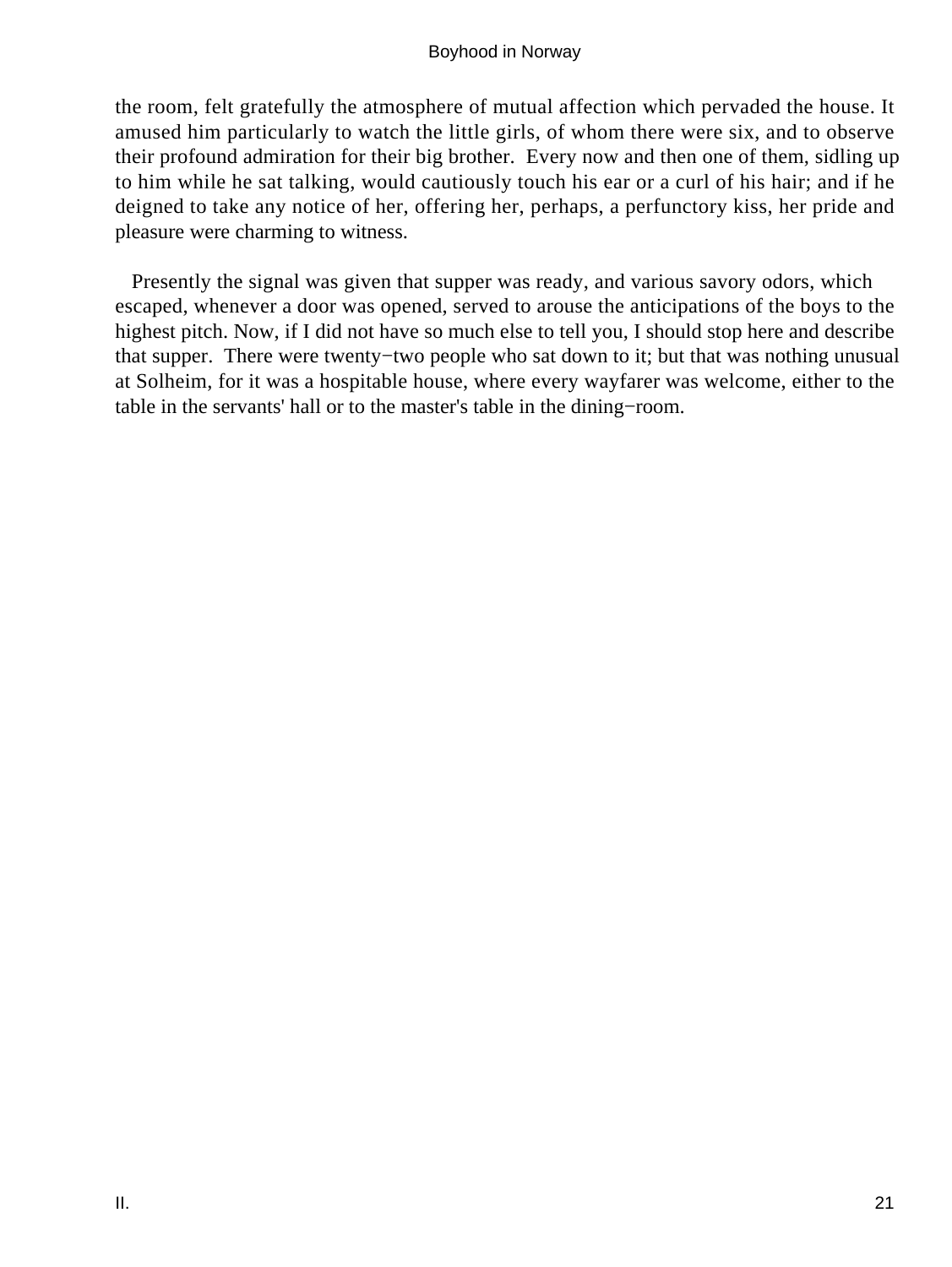# **[III.](#page-135-0)**

*A*t the stroke of ten all the family arose, and each in turn kissed the father and mother good−night; whereupon Mr. Hoyer took the great lamp from the table and mounted the stairs, followed by his pack of noisy boys and girls. Albert and Ralph found themselves, with four smaller Hoyers, in an enormous low−ceiled room with many windows. In three corners stood huge canopied bedsteads, with flowered−chintz curtains and mountainous eiderdown coverings which swelled up toward the ceiling. In the middle of the wall, opposite the windows, a big iron stove, like the one in the sitting−room (only that it was adorned with a bunch of flowers, peaches, and grapes, and not with Diana and her nymphs), was roaring merrily, and sending a long red sheen from its draught−hole across the floor.

 Around the big warm stove the boys gathered (for it was positively Siberian in the region of the windows), and while undressing played various pranks upon each other, which created much merriment. But the most laughter was provoked at the expense of Finn Hoyer, a boy of fourteen, whose bare back his brother insisted upon exhibiting to his guest; for it was decorated with a facsimile of the picture on the stove, showing roses and luscious peaches and grapes in red relief. Three years before, on Christmas Eve, the boys had stood about the red−hot stove, undressing for their bath, and Finn, who was naked, had, in the general scrimmage to get first into the bath−tub, been pushed against the glowing iron, the ornamentation of which had been beautifully burned upon his back. He had to be wrapped in oil and cotton after that adventure, and he recovered in due time, but never quite relished the distinction he had acquired by his pictorial skin.

 It was long before Albert fell asleep; for the cold kept up a continual fusillade, as of musketry, during the entire night. The woodwork of the walls snapped and cracked with loud reports; and a little after midnight a servant came in and stuffed the stove full of birch−wood, until it roared like an angry lion. This roar finally lulled Albert to sleep, in spite of the startling noises about him.

 The next morning the boys were aroused at seven o'clock by a servant, who brought a tray with the most fragrant coffee and hot rolls. It was in honor of the guest that, in accordance with Norse custom, this early meal was served; and all the boys, carrying pillows and blankets, gathered on Albert's and Ralph's bed and feasted right royally. So it seemed to them, at least; for any break in the ordinary routine, be it ever so slight, is an event to the young. Then they had a pillow−fight, thawed at the stove the water in the pitchers (for it was frozen hard), and arrayed themselves to descend and meet the family at the nine o'clock breakfast. When this repast was at an end, the question arose how they were to entertain their guest, and various plans were proposed. But to all Ralph's propositions his mother interposed the objection that it was too cold.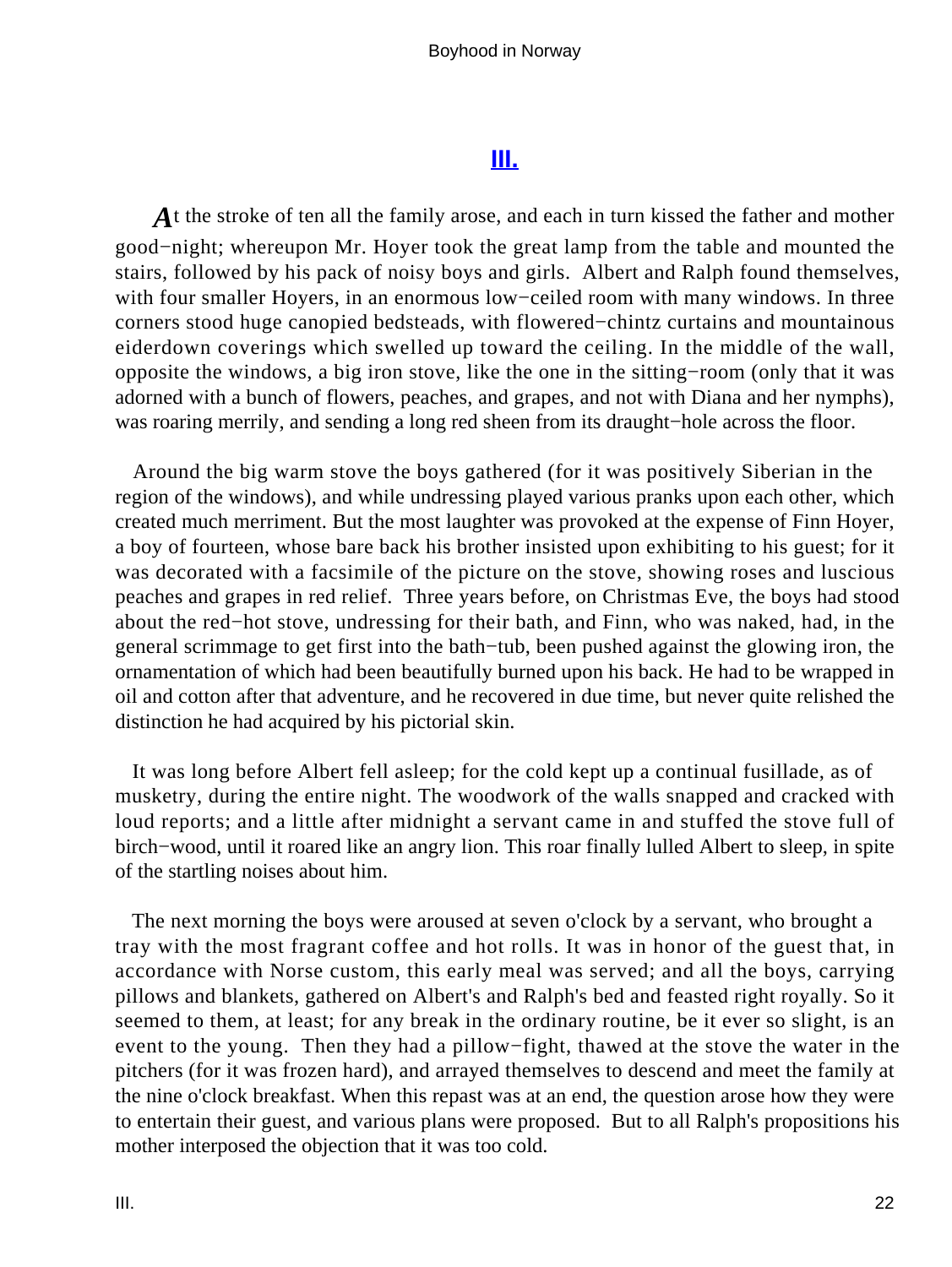«Mother is right,» said Mr. Hoyer; «it is so cold that 'the chips jump on the hill−side.' You'll have to be content with indoor sports to−day.»

 «But, father, it is not more than twenty degrees below zero,» the boy demurred. «I am sure we can stand that, if we keep in motion. I have been out at thirty without losing either ears or nose.»

 He went to the window to observe the thermometer; but the dim daylight scarcely penetrated the fantastic frost−crystals, which, like a splendid exotic flora, covered the panes. Only at the upper corner, where the ice had commenced to thaw, a few timid sunbeams were peeping in, making the lamp upon the table seem pale and sickly. Whenever the door to the hall was opened a white cloud of vapor rolled in; and every one made haste to shut the door, in order to save the precious heat. The boys, being doomed to remain indoors, walked about restlessly, felt each other's muscle, punched each other, and sometimes, for want of better employment, teased the little girls. Mr. Hoyer, seeing how miserable they were, finally took pity on them, and, after having thawed out a window−pane sufficiently to see the thermometer outside, gave his consent to a little expedition on skees[2] down to the river.

[2] Norwegian snow–shoes.

 And now, boys, you ought to have seen them! Now there was life in them! You would scarcely have dreamed that they were the same creatures who, a moment ago, looked so listless and miserable. What rollicking laughter and fun, while they bundled one another in scarfs, cardigan−jackets, fur−lined top−boots, and overcoats!

 «You had better take your guns along, boys,» said the father, as they stormed out through the front door; «you might strike a couple of ptarmigan, or a mountain−cock, over on the west side.»

 «I am going to take your rifle, if you'll let me,» Ralph exclaimed. «I have a fancy we might strike bigger game than mountain−cock. I shouldn't object to a wolf or two.»

 «You are welcome to the rifle,» said his father; «but I doubt whether you'll find wolves on the ice so early in the day.»

 Mr. Hoyer took the rifle from its case, examined it carefully, and handed it to Ralph. Albert, who was a less experienced hunter than Ralph, preferred a fowling−piece to the rifle; especially as he had no expectation of shooting anything but ptarmigan. Powder−horns, cartridges, and shot were provided; and quite proudly the two friends started off on their skees, gliding over the hard crust of the snow, which, as the sun rose higher, was oversown with thousands of glittering gems. The boys looked like Esquimaux, with their heads bundled up in scarfs, and nothing visible except their eyes and a few hoary locks of hair which the frost had silvered.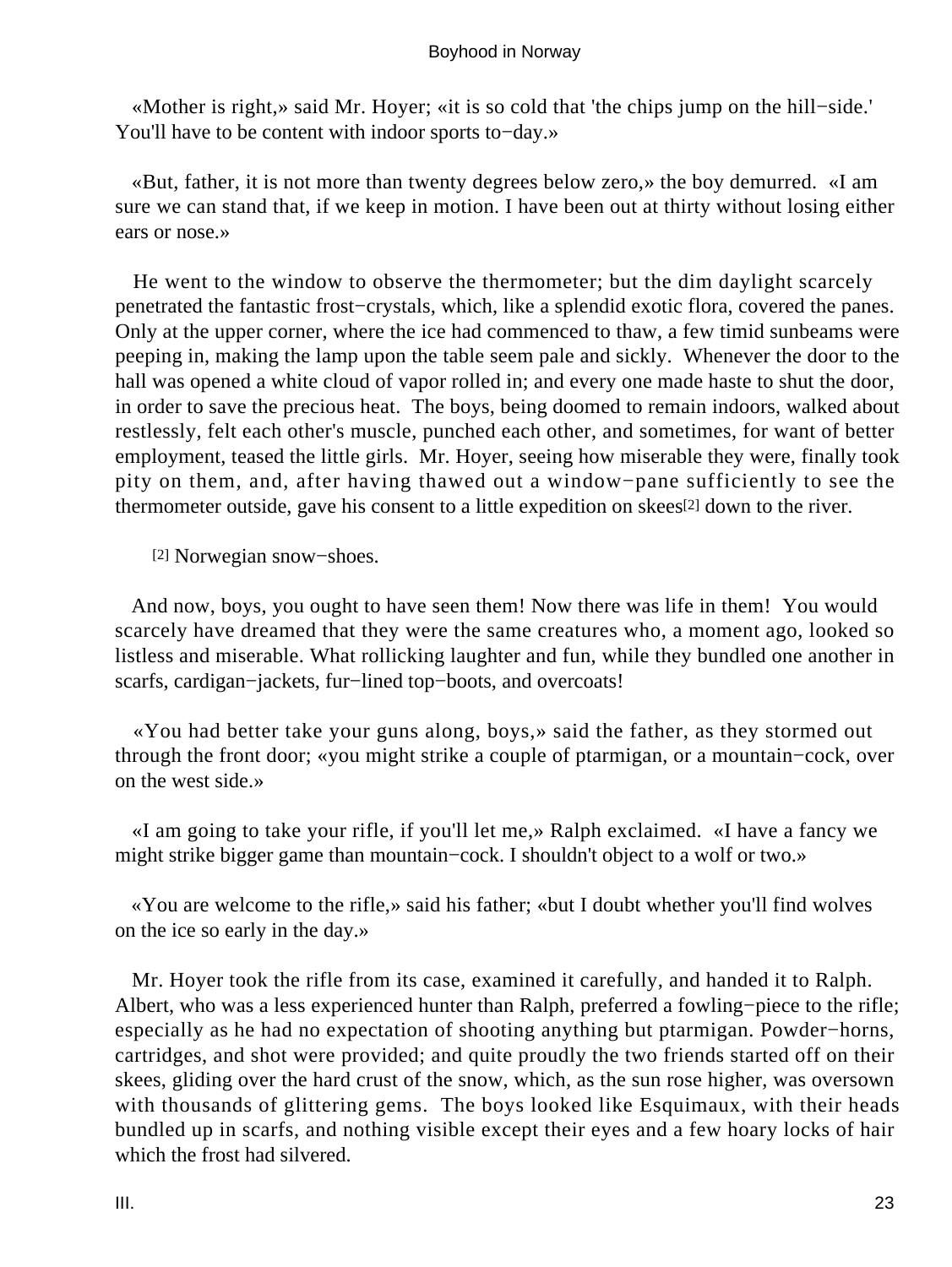# **[IV.](#page-135-0)**

*«What was that?»* cried Albert, startled by a sharp report which reverberated from the mountains. They had penetrated the forest on the west side, and ranged over the ice for an hour, in a vain search for wolves.

 «Hush,» said Ralph, excitedly; and after a moment of intent listening he added, «I'll be drawn and quartered if it isn't poachers!»

«How do you know?»

 «These woods belong to father, and no one else has any right to hunt in them. He doesn't mind if a poor man kills a hare or two, or a brace of ptarmigan; but these chaps are after elk; and if the old gentleman gets on the scent of elk−hunters, he has no more mercy than Beelzebub.»

«How can you know that they are after elk?»

 «No man is likely to go to the woods for small game on a day like this. They think the cold protects them from pursuit and capture.»

«What are you going to do about it?»

 «I am going to play a trick on them. You know that the sheriff, whose duty it is to be on the lookout for elk−poachers, would scarcely send out a posse when the cold is so intense. Elk, you know, are becoming very scarce, and the law protects them. No man is allowed to shoot more than one elf a year, and that one on his own property. Now, you and I will play deputy−sheriffs, and have those poachers securely in the lock−up before night.»

«But suppose they fight?»

«Then we'll fight back.»

 Ralph was so aglow with joyous excitement at the thought of this adventure, that Albert had not the heart to throw cold water on his enthusiasm. Moreover, he was afraid of being thought cowardly by his friend if he offered objections. The recollection of Midshipman Easy and his daring pranks flashed through his brain, and he felt an instant desire to rival the exploits of his favorite hero. If only the enterprise had been on the sea he would have been twice as happy, for the land always seemed to him a prosy and inconvenient place for the exhibition of heroism.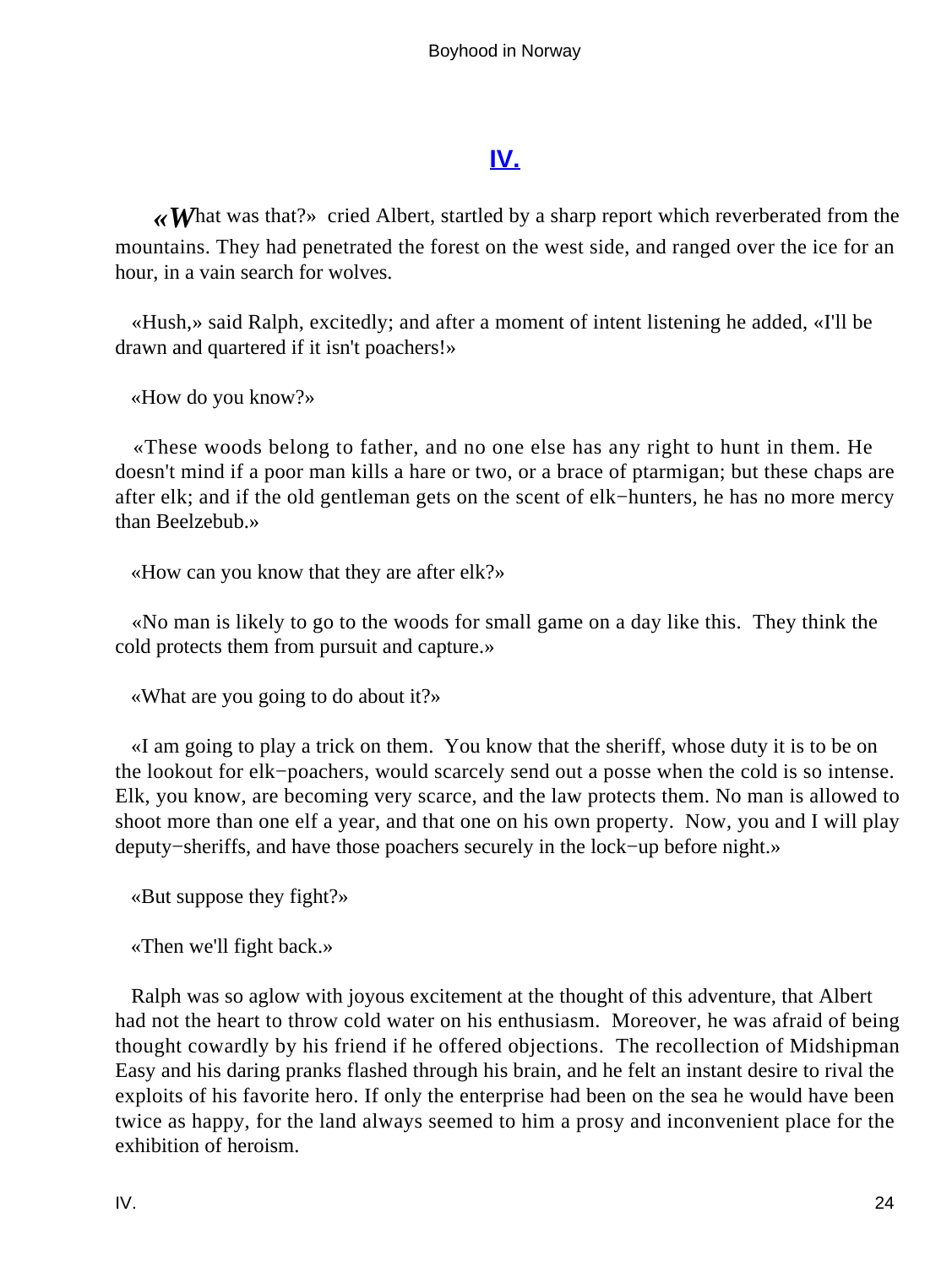«But, Ralph,» he exclaimed, now more than ready to bear his part in the expedition, «I have only shot in my gun. You can't shoot men with bird−shot.»

"Shoot men! Are you crazy? Why, I don't intend to shoot anybody.

 I only wish to capture them. My rifle is a breech−loader and has six cartridges. Besides, it has twice the range of theirs (for there isn't another such rifle in all Odalen), and by firing one shot over their heads I can bring them to terms, don't you see?"

 Albert, to be frank, did not see it exactly; but he thought it best to suppress his doubts. He scented danger in the air, and his blood bounded through his veins.

«How do you expect to track them?» he asked, breathlessly.

«Skee−tracks in the snow can be seen by a bat, born blind,» answered Ralph, recklessly.

 They were now climbing up the wooded slope on the western side of the river. The crust of the frozen snow was strong enough to bear them; and as it was not glazed, but covered with an inch of hoar−frost, it retained the imprint of their feet with distinctness. They were obliged to carry their skees, on account both of the steepness of the slope and the density of the underbrush. Roads and paths were invisible under the white pall of the snow, and only the facility with which they could retrace their steps saved them from the fear of going astray. Through the vast forest a deathlike silence reigned; and this silence was not made up of an infinity of tiny sounds, like the silence of a summer day when the crickets whirr in the treetops and the bees drone in the clover−blossoms. No; this silence was dead, chilling, terrible. The huge pine−trees now and then dropped a load of snow on the heads of the bold intruders, and it fell with a thud, followed by a noiseless, glittering drizzle. As far as their eyes could reach, the monotonous colonnade of brown tree−trunks, rising out of the white waste, extended in all directions. It reminded them of the enchanted forest in «Undine,» through which a man might ride forever without finding the end. It was a great relief when, from time to time, they met a squirrel out foraging for pine−cones or picking up a scanty living among the husks of last year's hazel−nuts. He was lively in spite of the weather, and the faint noises of his small activities fell gratefully upon ears already ap−palled by the awful silence. Occasionally they scared up a brace of grouse that seemed half benumbed, and hopped about in a melancholy manner under the pines, or a magpie, drawing in its head and ruffling up its feathers against the cold, until it looked frowsy and disreputable.

 «Biceps,» whispered Ralph, who had suddenly discovered something interesting in the snow, «do you see that?»

«Je−rusalem!» ejaculated Albert, with thoughtless delight, «it is a hoof−track!»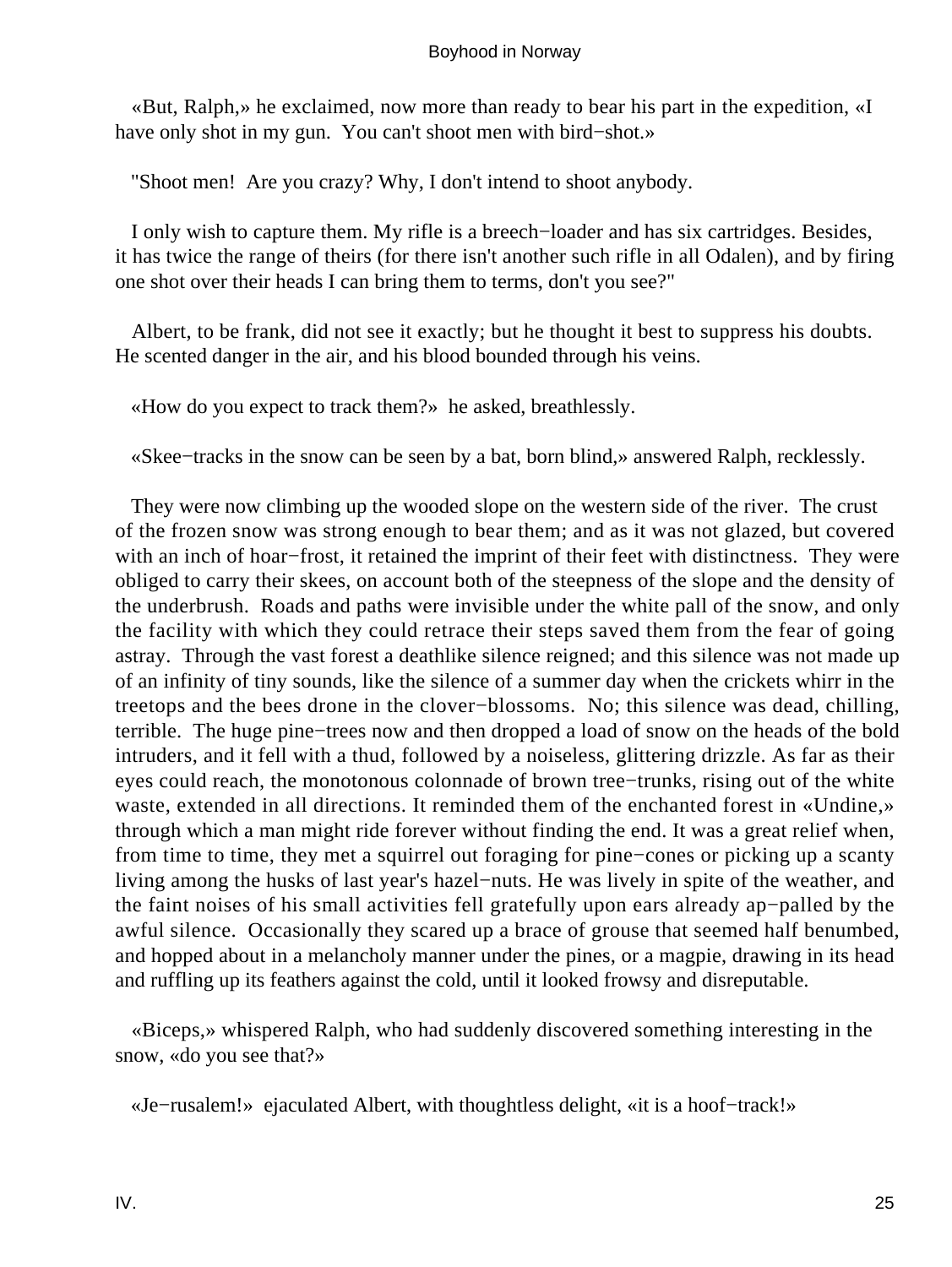«Hold your tongue, you blockhead,» warned his friend, too excited to be polite, «or you'll spoil the whole business!»

«But you asked me,» protested Albert, in a huff.

«But I didn't shout, did I?»

 Again the report of a shot tore a great rent in the wintry stillness and rang out with sharp reverberations.

«We've got them,» said Ralph, examining the lock of his rifle. «That shot settles them.»

 «If we don't look out, they may get us instead,» grumbled Albert, who was still offended.

 Ralph stood peering into the underbrush, his eyes as wild as those of an Indian, his nostrils dilated, and all his senses intensely awake. His companion, who was wholly unskilled in woodcraft, could see no cause for his agitation, and feared that he was yet angry. He did not detect the evidences of large game in the immediate neighborhood. He did not see, by the bend of the broken twigs and the small tufts of hair on the briar−bush, that an elk had pushed through that very copse within a few minutes; nor did he sniff the gamy odor with which the large beast had charged the air. In obedience to his friend's gesture, he flung himself down on hands and knees and cautiously crept after him through the thicket. He now saw without difficulty a place where the elk had broken through the snow crust, and he could also detect a certain aimless bewilderment in the tracks, owing, no doubt, to the shot and the animal's perception of danger on two sides. Scarcely had he crawled twenty feet when he was startled by a noise of breaking branches, and before he had time to cock his gun, he saw an enormous bull−elk tearing through the underbrush, blowing two columns of steam from his nostrils, and steering straight toward them. At the same instant Ralph's rifle blazed away, and the splendid beast, rearing on its hind legs, gave a wild snort, plunged forward and rolled on its side in the snow. Quick as a flash the young hunter had drawn his knife, and, in accordance with the laws of the chase, had driven it into the breast of the animal. But the glance from the dying eyes – that glance, of which every elk−hunter can tell a moving tale – pierced the boy to the very heart! It was such a touching, appealing, imploring glance, so soft and gentle and unresentful.

 «Why did you harm me,» it seemed to say, «who never harmed any living thing – who claimed only the right to live my frugal life in the forest, digging up the frozen mosses under the snow, which no mortal creature except myself can eat?»

 The sanguinary instinct – the fever for killing, which every boy inherits from savage ancestors – had left Ralph, before he had pulled the knife from the bleeding wound. A miserable feeling of guilt stole over him. He never had shot an elk before; and his father,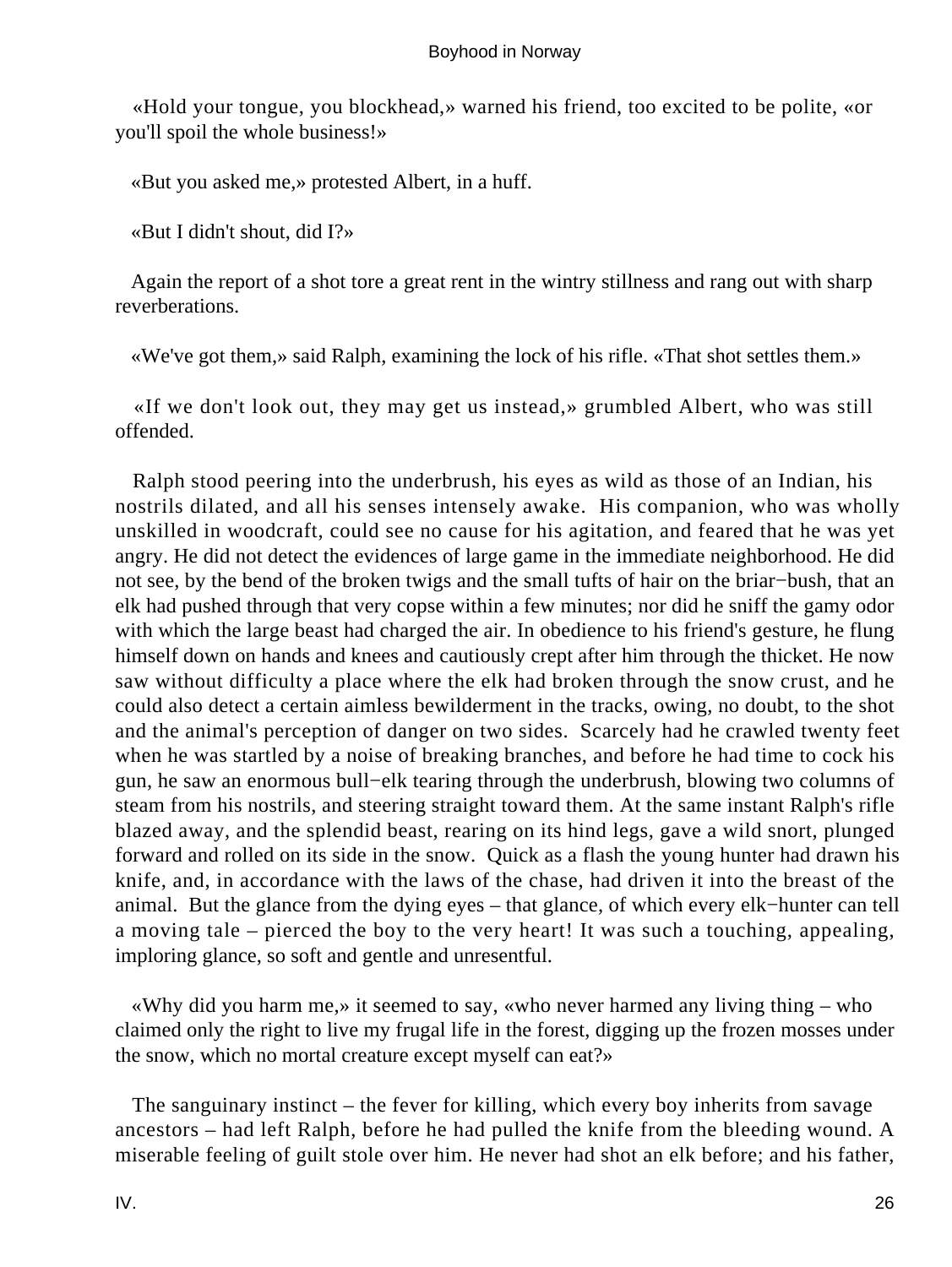who was anxious to preserve the noble beasts from destruction, had not availed himself of his right to kill one for many years. Ralph had, indeed, many a time hunted rabbits, hares, mountain−cock, and capercaillie. But they had never destroyed his pleasure by arousing pity for their deaths; and he had always regarded himself as being proof against sentimental emotions.

 «Look here, Biceps,» he said, flinging the knife into the snow, «I wish I hadn't killed that bull.»

 «I thought we were hunting for poachers,» answered Albert, dubiously; «and now we have been poaching ourselves.»

 «By Jiminy! So we have; and I never once thought of it,» cried the valiant hunter. «I am afraid we are off my father's preserves too. It is well the deputy sheriffs are not abroad, or we might find ourselves decorated with iron bracelets before night.»

«But what did you do it for?»

 «Well, I can't tell. It's in the blood, I fancy. The moment I saw the track and caught the wild smell, I forgot all about the poachers, and started on the scent like a hound.»

 The two boys stood for some minutes looking at the dead animal, not with savage exultation, but with a dim regret. The blood which was gushing from the wound in the breast froze in a solid lump the very moment it touched the snow, although the cold had greatly moderated since the morning.

 «I suppose we'll have to skin the fellow,» remarked Ralph, lugubriously; «it won't do to leave that fine carcass for the wolves to celebrate Christmas with.»

 «All right,» Albert answered, «I am not much of a hand at skinning, but I'll do the best I can.»

 They fell to work rather reluctantly at the unwonted task, but had not proceeded far when they perceived that they had a full day's job before them.

 «I've no talent for the butcher's trade,» Ralph exclaimed in disgust, dropping his knife into the snow. «There's no help for it, Biceps, we'll have to bury the carcass, pile some logs on the top of it, and send a horse to drag it home to−morrow. If it were not Christmas Eve to−night we might take a couple of men along and shoot a dozen wolves or more. For there is sure to be pandemonium here before long, and a concert in G−flat that'll curdle the marrow of your bones with horror.»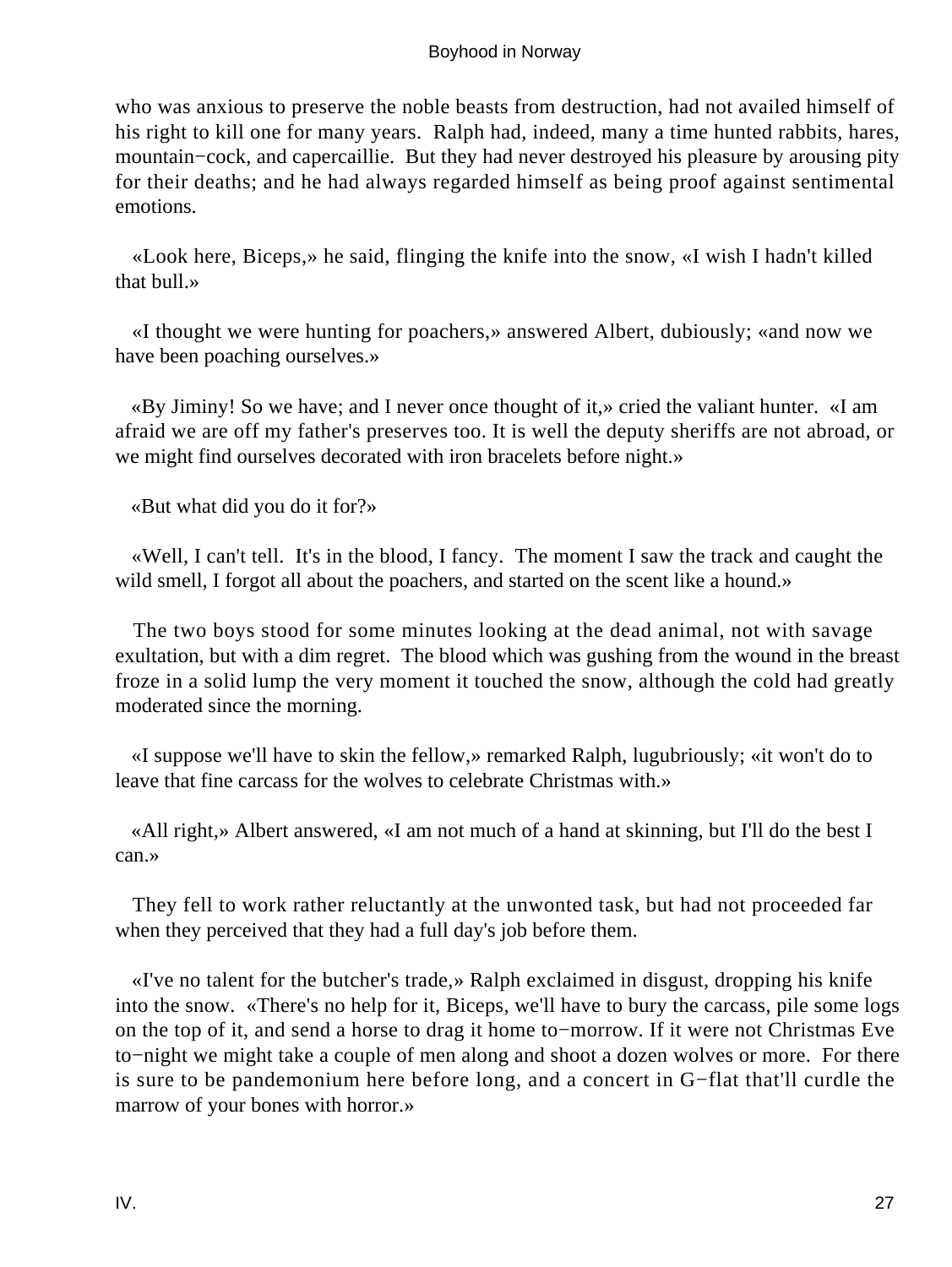«Thanks,» replied the admirer of Midshipman Easy, striking a reckless naval attitude. «The marrow of my bones is not so easily curdled. I've been on a whaling voyage, which is more than you have.»

 Ralph was about to vindicate his dignity by referring to his own valiant exploits, when suddenly his keen eyes detected a slight motion in the underbrush on the slope below.

«Biceps,» he said, with forced composure, «those poachers are tracking us.»

«What do you mean?» asked Albert, in vague alarm.

«Do you see the top of that young birch waving?»

«Well, what of that!»

 «Wait and see. It's no good trying to escape. They can easily overtake us. The snow is the worst tell−tale under the sun.»

«But why should we wish to escape? I thought we were going to catch them.»

 «So we were; but that was before we turned poachers ourselves. Now those fellows will turn the tables on us – take us to the sheriff and collect half the fine, which is fifty dollars, as informers.»

«Je−rusalem!» cried Biceps, «isn't it a beautiful scrape we've gotten into?»

«Rather,» responded his friend, coolly.

«But why meekly allow ourselves to be captured? Why not defend ourselves?»

 «My dear Biceps, you don't know what you are talking about. Those fellows don't mind putting a bullet into you, if you run. Now, I'd rather pay fifty dollars any day, than shoot a man even in self−defence.»

 «But they have killed elk too. We heard them shoot twice. Suppose we play the same game on them that they intend to play on us. We can play informers too, then we'll at least be quits.»

 «Biceps, you are a brick! That's a capital idea! Then let us start for the sheriff's; and if we get there first, we'll inform both on ourselves and on them. That'll cancel the fine. Quick, now!»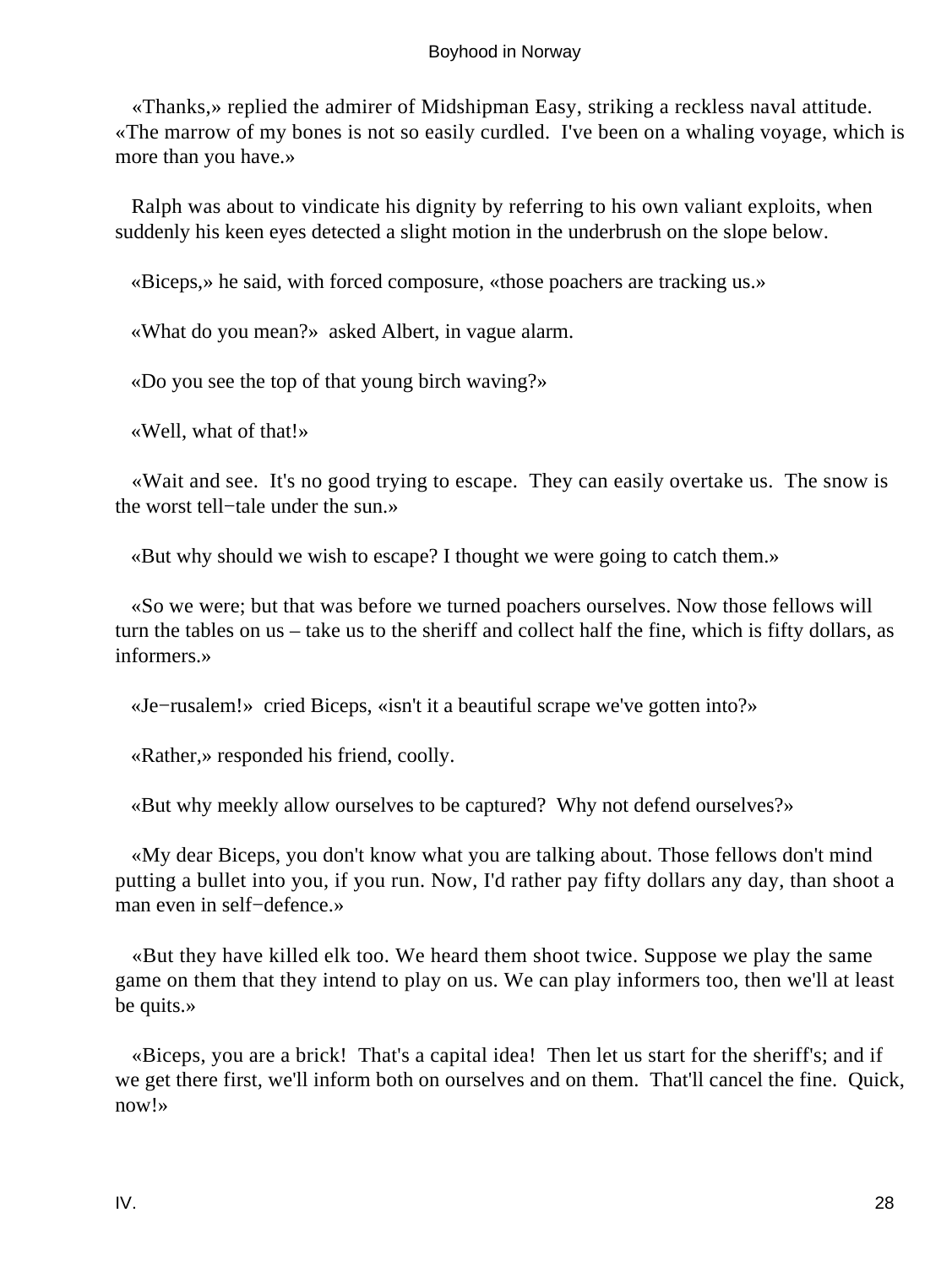No persuasions were needed to make Albert bestir himself. He leaped toward his skees, and following his friend, who was a few rods ahead of him, started down the slope in a zigzag line, cautiously steering his way among the tree trunks. The boys had taken their departure none too soon; for they were scarcely five hundred yards down the declivity, when they heard behind them loud exclamations and oaths. Evidently the poachers had stopped to roll some logs (which were lying close by) over the carcass, probably meaning to appropriate it; and this gave the boys an advantage, of which they were in great need. After a few moments they espied an open clearing which sloped steeply down toward the river. Toward this Ralph had been directing his course; for although it was a venturesome undertaking to slide down so steep and rugged a hill, he was determined rather to break his neck than lower his pride, and become the laughing−stock of the parish.

 One more tack through alder copse and juniper jungle – hard indeed, and terribly vexatious – and he saw with delight the great open slope, covered with an unbroken surface of glittering snow. The sun (which at midwinter is but a few hours above the horizon) had set; and the stars were flashing forth with dazzling brilliancy. Ralph stopped, as he reached the clearing, to give Biceps an opportunity to overtake him; for Biceps, like all marine animals, moved with less dexterity on the dry land.

 «Ralph,» he whispered breathlessly, as he pushed himself up to his companion with a vigorous thrust of his skee−staff, «there are two awful chaps close behind us. I distinctly heard them speak.»

«Fiddlesticks,» said Ralph; "now let us see what you are made of!

 Don't take my track, or you may impale me like a roast pig on a spit. Now, ready! – one, two, three!"

 «Hold on there, or I shoot,» yelled a hoarse voice from out of the underbrush; but it was too late; for at the same instant the two boys slid out over the steep slope, and, wrapped in a whirl of loose snow, were scudding at a dizzying speed down the precipitous hill−side. Thump, thump, thump, they went, where hidden wood−piles or fences obstructed their path, and out they shot into space, but each time came down firmly on their feet, and dashed ahead with undiminished ardor. Their calves ached, the cold air whistled in their ears, and their eyelids became stiff and their sight half obscured with the hoar−frost that fringed their lashes. But onward they sped, keeping their balance with wonderful skill, until they reached the gentler slope which formed the banks of the great river. Then for the first time Ralph had an opportunity to look behind him, and he saw two moving whirls of snow darting downward, not far from his own track. His heart beat in his throat; for those fellows had both endurance and skill, and he feared that he was no match for them. But suddenly – he could have yelled with delight – the foremost figure leaped into the air, turned a tremendous somersault, and, coming down on his head, broke through the crust of the snow and vanished, while his skees started on an independent journey down the hill−side. He had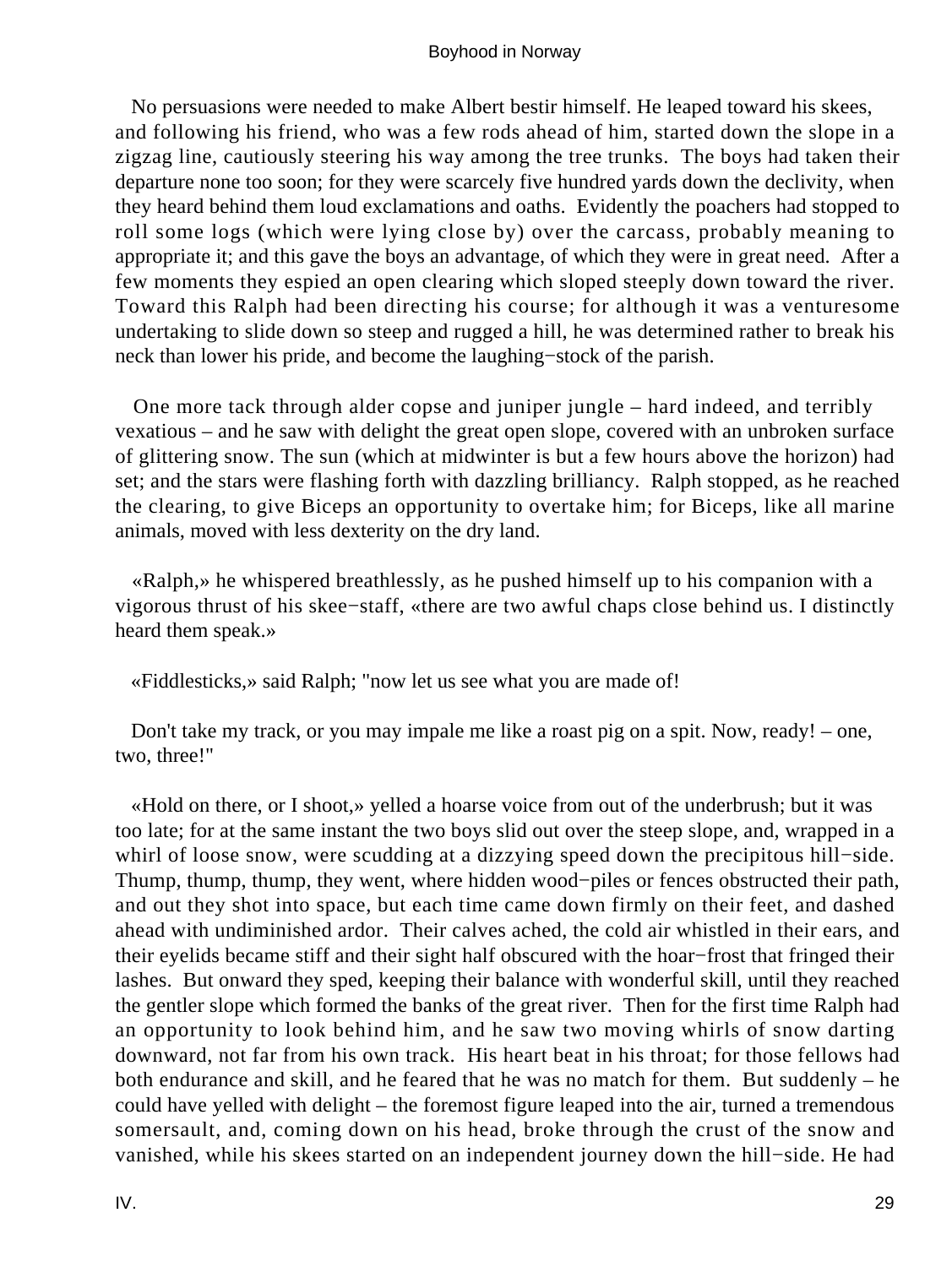struck an exposed fence−rail, which, abruptly checking his speed, had sent him flying like a rocket.

 The other poacher had barely time to change his course, so as to avoid the snag; but he was unable to stop and render assistance to his fallen comrade. The boys, just as they were shooting out upon the ice, saw by his motions that he was hesitating whether or not he should give up the chase. He used his staff as a brake for a few moments, so as to retard his speed; but discovering, perhaps, by the brightening starlight, that his adversaries were not full−grown men, he took courage, started forward again, and tried to make up for the time he had lost. If he could but reach the sheriff's house before the boys did, he could have them arrested and collect the informer's fee, instead of being himself arrested and fined as a poacher. It was a prize worth racing for! And, moreover, there were two elks, worth twenty−five dollars apiece, buried in the snow under logs. These also would belong to the victor! The poacher dashed ahead, straining every nerve, and reached safely the foot of the steep declivity. The boys were now but a few hundred yards ahead of him.

«Hold on there,» he yelled again, «or I shoot!»

 He was not within range, but he thought he could frighten the youngsters into abandoning the race. The sheriff's house was but a short distance up the river. Its tall, black chimneys could he seen looming up against the starlit sky. There was no slope now to accelerate their speed. They had to peg away for dear life, pushing themselves forward with their skee−staves, laboring like plough−horses, panting, snorting, perspiring. Ralph turned his head once more. The poacher was gaining upon them; there could be no doubt of it. He was within the range of Ralph's rifle; and a sturdy fellow he was, who seemed good for a couple of miles yet. Should Ralph send a bullet over his head to frighten him? No; that might give the poacher an excuse for sending back a bullet with a less innocent purpose. Poor Biceps, he was panting and puffing in his heavy wraps like a steamboat! He did not once open his mouth to speak; but, exerting his vaunted muscle to the utmost, kept abreast of his friend, and sometimes pushed a pace or two ahead of him. But it cost him a mighty effort! And yet the poacher was gaining upon him! They could see the long broadside of windows in the sheriff's mansion, ablaze with Christmas candles. They came nearer and nearer! The church−bells up on the bend were ringing in the festival. Five minutes more and they would be at their goal. Five minutes more! Surely they had strength enough left for that small space of time. So had the poacher, probably! The question was, which had the most. Then, with a short, sharp resonance, followed by a long reverberation, a shot rang out and a bullet whizzed past Ralph's ear. It was the poacher who had broken the peace. Ralph, his blood boiling with wrath, came to a sudden stop, flung his rifle to his cheek and cried, «Drop that gun!»

 The poacher, bearing down with all his might on the skee−staff, checked his speed. In the meanwhile Albert hurried on, seeing that the issue of the race depended upon him.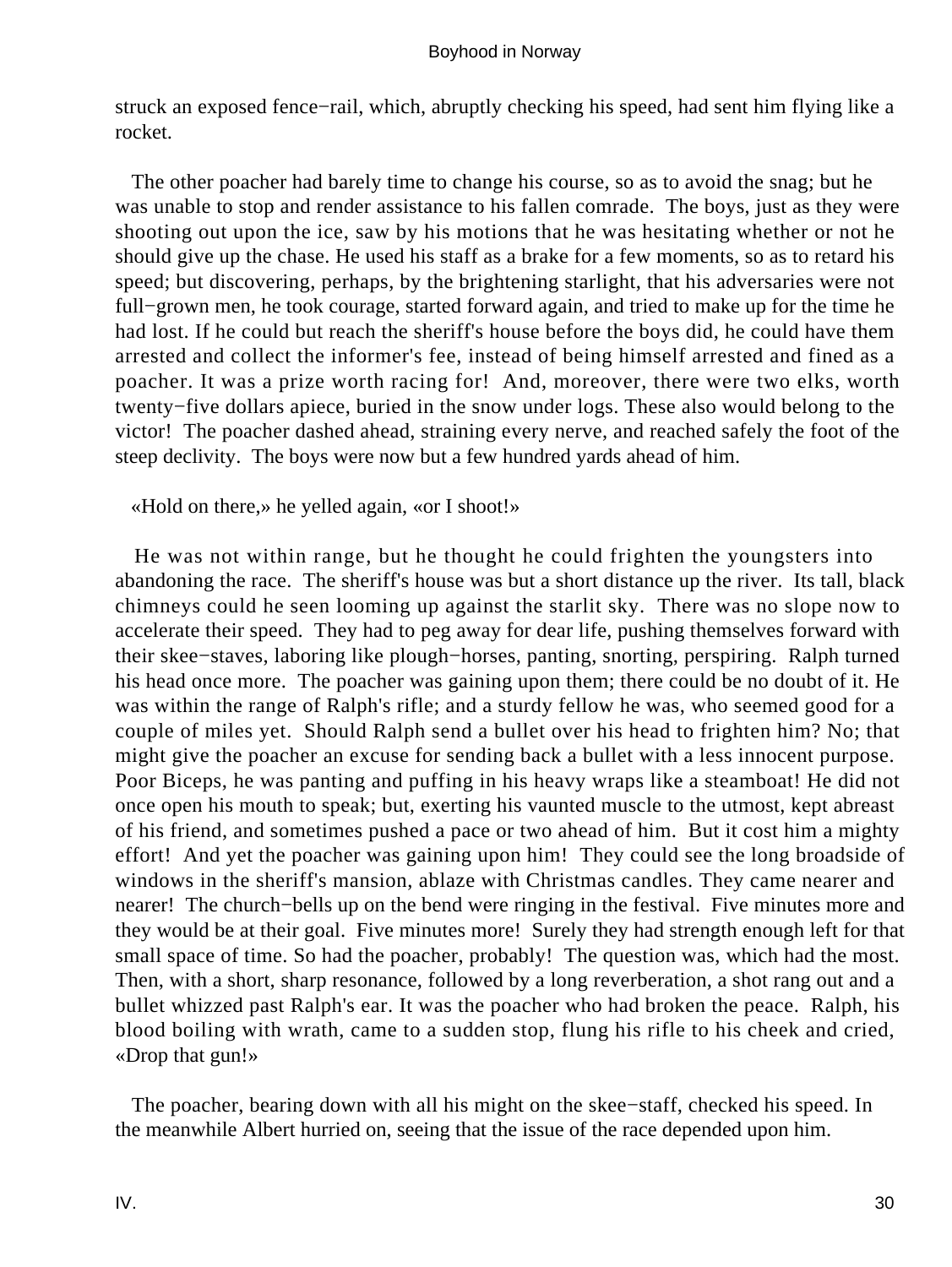«Don't force me to hurt ye!» shouted the poacher, threateningly, to Ralph, taking aim once more.

«You can't,» Ralph shouted back. «You haven't another shot.»

 At that instant sounds of sleigh−bells and voices were heard, and half a dozen people, startled by the shot, were seen rushing out from the sheriff's mansion. Among them was Mr. Bjornerud himself, with one of his deputies.

 «In the name of the law, I command you to cease,» he cried, when he saw down the two figures in menacing attitudes. But before he could say another word, some one fell prostrate in the road before him, gasping:

«We have shot an elk; so has that man down on the ice. We give ourselves up.»

 Mr. Bjornerud, making no answer, leaped over the prostrate figure, and, followed by the deputy, dashed down upon the ice.

«In the name of the law!» he shouted again, and both rifles were reluctantly lowered.

 «I have shot an elk,» cried Ralph, eagerly, «and this man is a poacher, we heard him shoot.»

 «I have killed an elk,» screamed the poacher, in the same moment, «and so has this fellow.»

 The sheriff was too astonished to speak. Never before, in his experience, had poachers raced for dear life to give themselves into custody. He feared that they were making sport of him; in that case, however, he resolved to make them suffer for their audacity.

 «You are my prisoners,» he said, after a moment's hesitation. «Take them to the lock−up, Olsen, and handcuff them securely,» he added, turning to his deputy.

 There were now a dozen men – most of them guests and attendants of the sheriff's household – standing in a ring about Ralph and the poacher. Albert, too, had scrambled to his feet and had joined his comrade.

 «Will you permit me, Mr. Sheriff,» said Ralph, making the officer his politest bow, «to send a message to my father, who is probably anxious about us?»

 «And who is your father, young man?» asked the sheriff, not unkindly; «I should think you were doing him an ill−turn in taking to poaching at your early age.»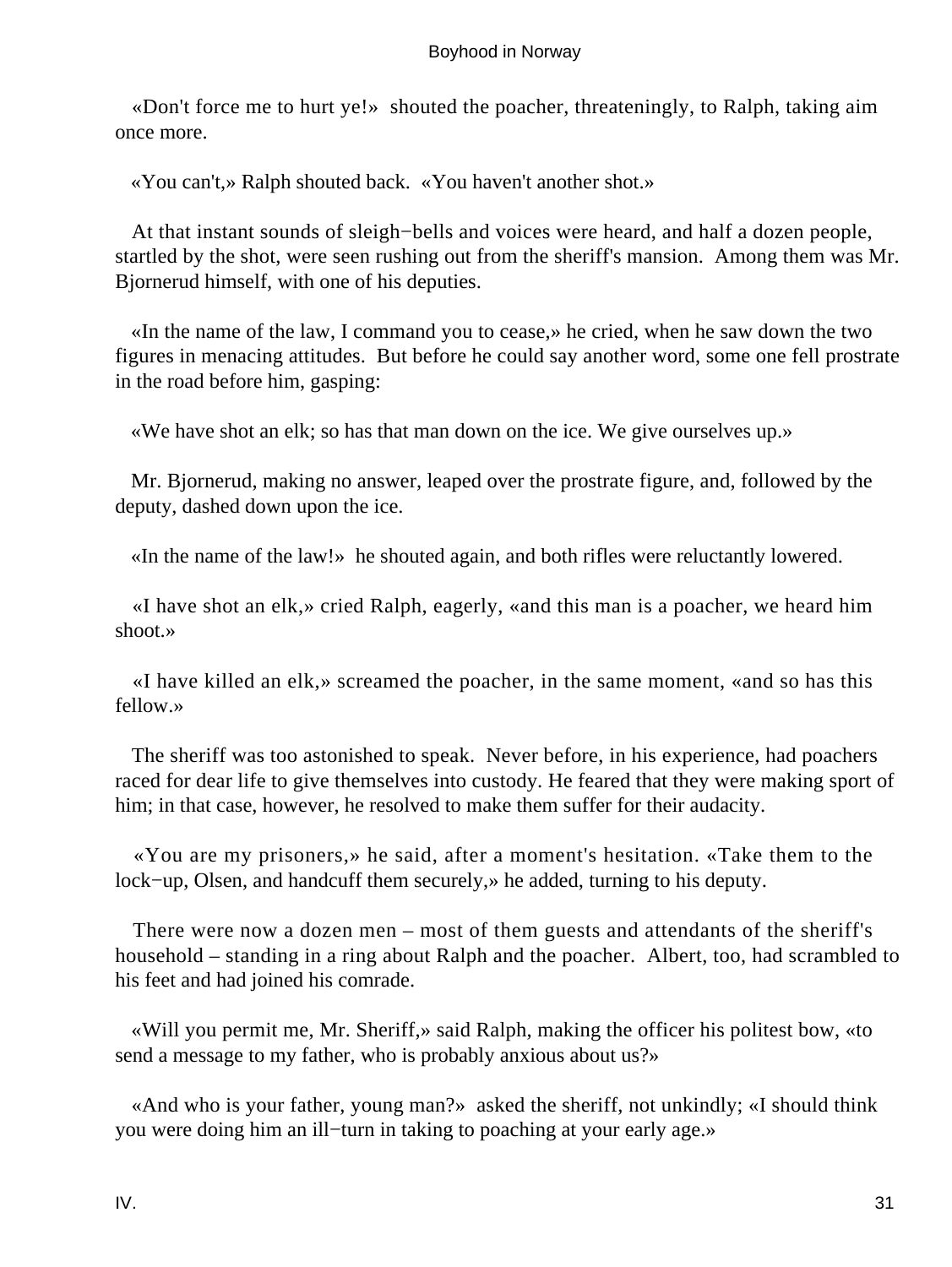«My father is Mr. Hoyer, of Solheim,» said the boy, not without some pride in the announcement.

 «What – you rascal, you! Are you trying to, play pranks on an old man?» cried the officer of the law, grasping Ralph cordially by the hand. «You've grown to be quite a man, since I saw you last. Pardon me for not recognizing the son of an old neighbor.»

«Allow me to introduce to you my friend, Mr. Biceps – I mean, Mr. Albert Grimlund.»

 «Happy to make your acquaintance, Mr. Biceps Albert; and now you must both come and eat the Christmas porridge with us. I'll send a messenger to Mr. Hoyer without delay.»

 The sheriff, in a jolly mood, and happy to have added to the number of his Christmas guests, took each of the two young men by the arm, as if he were going to arrest them, and conducted them through the spacious front hall into a large cosey room, where, having divested themselves of their wraps, they told the story of their adventure.

 «But, my dear sir,» Mr. Bjornerud exclaimed, «I don't see how you managed to go beyond your father's preserves. You know he bought of me the whole forest tract, adjoining his own on the south, about three months ago. So you were perfectly within your rights; for your father hasn't killed an elk on his land for three years.»

 «If that is the case, Mr. Sheriff,» said Ralph, «I must beg of you to release the poor fellow who chased us. I don't wish any informer's fee, nor have I any desire to get him into trouble.»

 «I am sorry to say I can't accommodate you,» Bjornerud replied. «This man is a notorious poacher and trespasser, whom my deputies have long been tracking in vain. Now that I have him I shall keep him. There's no elk safe in Odalen so long as that rascal is at large.»

 «That may be; but I shall then turn my informer's fee over to him, which will reduce his fine from fifty dollars to twenty−five dollars.»

«To encourage him to continue poaching?»

 «Well, I confess I have a little more sympathy with poachers, since we came so near being poachers ourselves. It was only an accident that saved us!»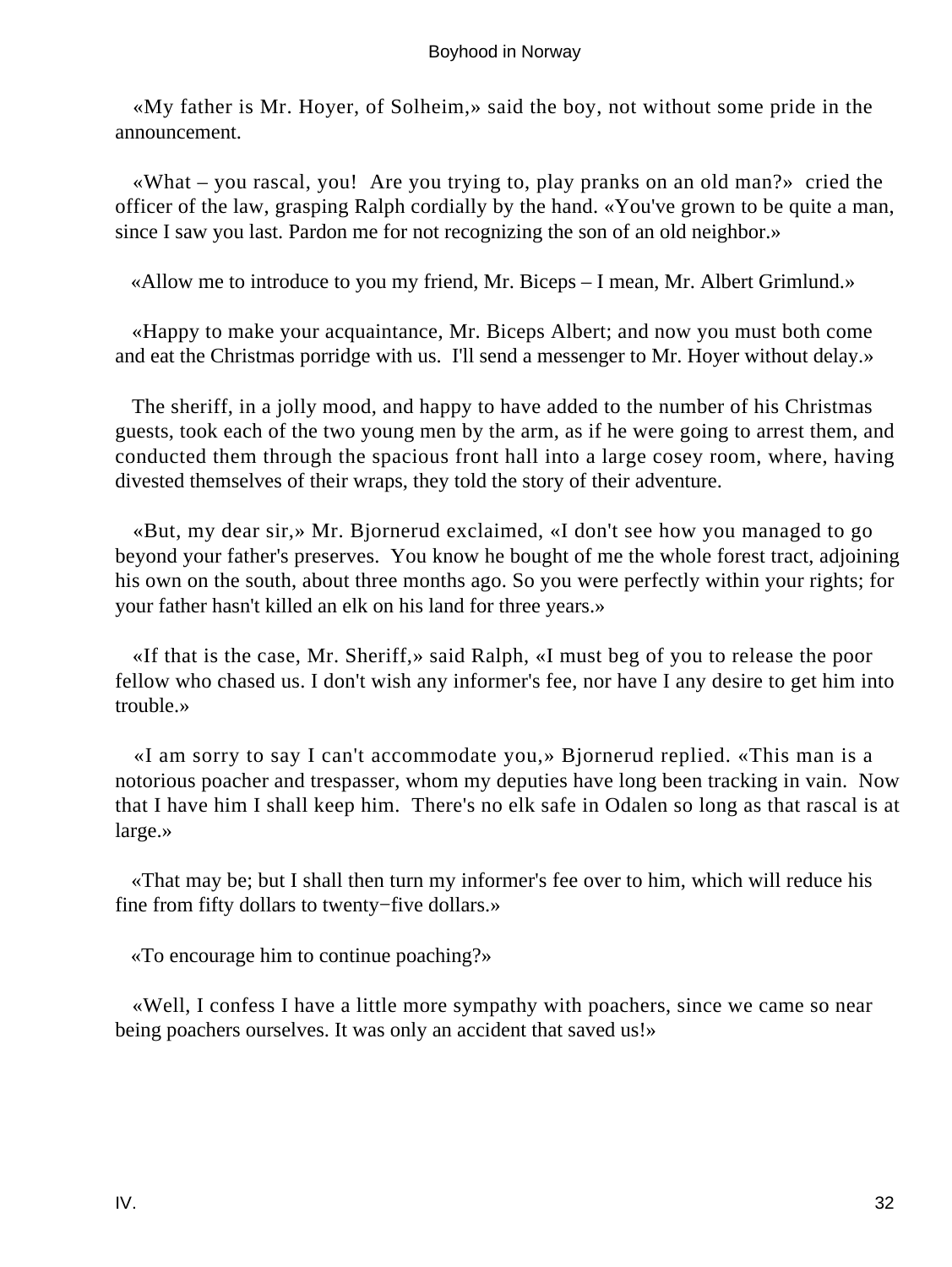# **[PART 3 − THE NIXY'S STRAIN](#page-135-0)**

*L*ittle Nils had an idea that he wanted to be something great in the world, but he did not quite know how to set about it. He had always been told that, having been born on a Sunday, he was a luck−child, and that good fortune would attend him on that account in whatever he undertook.

 He had never, so far, noticed anything peculiar about himself, though, to be sure, his small enterprises did not usually come to grief, his snares were seldom empty, and his tiny stamping−mill, which he and his friend Thorstein had worked at so faithfully, was now making a merry noise over in the brook in the Westmo Glen, so that you could hear it a hundred yards away.

 The reason of this, his mother told him, according to the superstition of her people, was that the Nixy and the Hulder[3] and the gnomes favored him because he was a Sunday child. What was more, she assured him, that he would see them some day, and then, if he conducted himself cleverly, so as to win their favor, he would, by their aid, rise high in the world, and make his fortune.

[3] The genius of cattle, represented as a beautiful maiden disfigured by a heifer's tail, which she is always trying to hide, though often unsuccessfully.

 Now this was exactly what Nils wanted, and therefore he was not a little anxious to catch a glimpse of the mysterious creatures who had so whimsical a reason for taking an interest in him. Many and many a time he sat at the waterfall where the Nixy was said to play the harp every midsummer night, but although he sometimes imagined that he heard a vague melody trembling through the rush and roar of the water, and saw glimpses of white limbs flashing through the current, yet never did he get a good look at the Nixy.

 Though he roamed through the woods early and late, setting snares for birds and rabbits, and was ever on the alert for a sight of the Hulder's golden hair and scarlet bodice, the tricksy sprite persisted in eluding him.

 He thought sometimes that he heard a faint, girlish giggle, full of teasing provocation and suppressed glee, among the underbrush, and once he imagined that he saw a gleam of scarlet and gold vanish in a dense alder copse.

 But very little good did that do him, when he could not fix the vision, talk with it face to face, and extort the fulfilment of the three regulation wishes.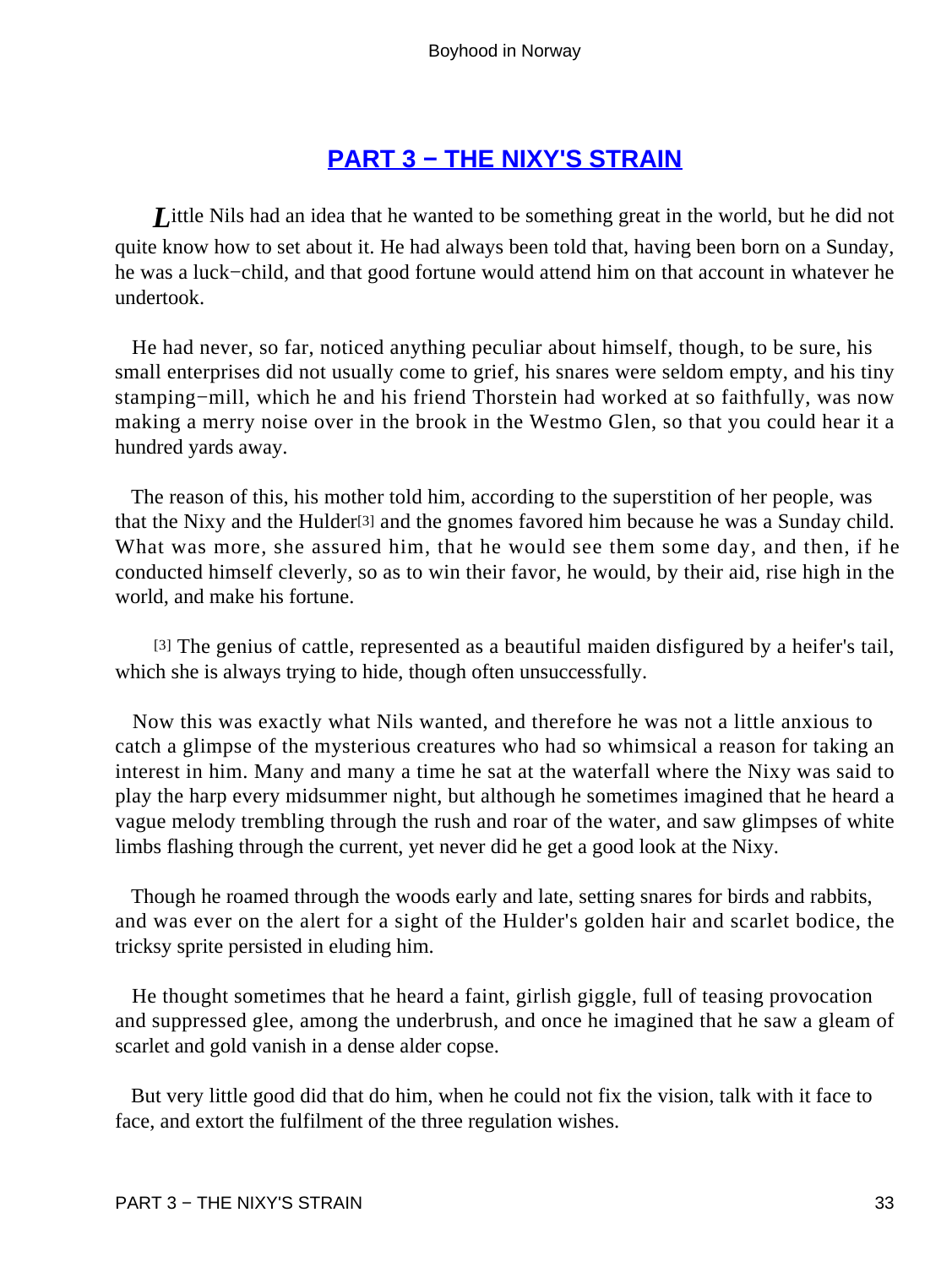«I am probably not good enough,» thought Nils. «I know I am a selfish fellow, and cruel, too, some−times, to birds and beasts. I suppose she won't have anything to do with me, as long as she isn't satisfied with my behavior.»

 Then he tried hard to be kind and considerate; smiled at his little sister when she pulled his hair, patted Sultan, the dog, instead of kicking him, when he was in his way, and never complained or sulked when he was sent on errands late at night or in bad weather.

 But, strange to say, though the Nixy's mysterious melody still sounded vaguely through the water's roar, and the Hulder seemed to titter behind the tree−trunks and vanish in the underbrush, a real, unmistakable view was never vouchsafed to Nils, and the three wishes which were to make his fortune he had no chance of propounding.

 He had fully made up his mind what his wishes were to be, for he was determined not to be taken by surprise. He knew well the fate of those foolish persons in the fairy tales who offend their benevolent protectors by bouncing against them head foremost, as it were, with a greedy cry for wealth.

 Nils was not going to be caught that way. He would ask first for wisdom – that was what all right−minded heroes did – then for good repute among men, and lastly – and here was the rub – lastly he was inclined to ask for a five−bladed knife, like the one the parson's Thorwald had got for a Christmas present.

 But he had considerable misgiving about the expediency of this last wish. If he had a fair renown and wisdom, might he not be able to get along without a five−bladed pocket−knife? But no; there was no help for it. Without that five−bladed pocket−knife neither wisdom nor fame would satisfy him. It would be the drop of gall in his cup of joy.

 After many days' pondering, it occurred to him, as a way out of the difficulty, that it would, perhaps, not offend the Hulder if he asked, not for wealth, but for a moderate prosperity. If he were blessed with a moderate prosperity, he could, of course, buy a five−bladed pocket−knife with corkscrew and all other appurtenances, and still have something left over.

 He had a dreadful struggle with this question, for he was well aware that the proper things to wish were long life and happiness for his father and mother, or something in that line. But, though he wished his father and mother well, he could not make up his mind to forego his own precious chances on their account. Moreover, he consoled himself with the reflection that if he attained the goal of his own desires he could easily bestow upon them, of his bounty, a reasonable prospect of long life and happiness.

 You see Nils was by no means so good yet as he ought to be. He was clever enough to perceive that he had small chance of seeing the Hulder, as long as his heart was full of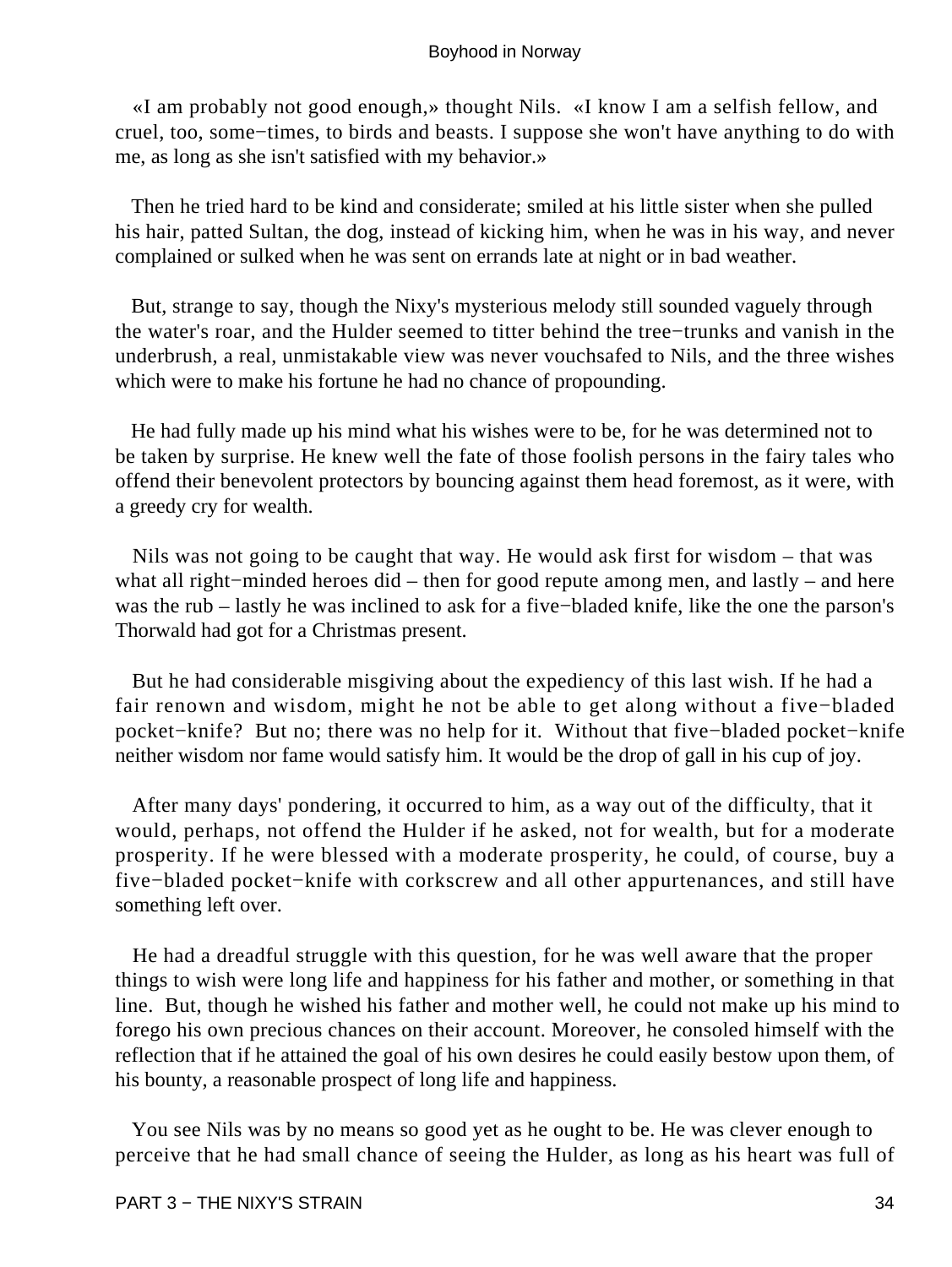selfishness and envy and greed.

 For, strive as he might, he could not help feeling envious of the parson's Thorwald, with his elaborate combination pocket−knife and his silver watch−chain, which he unfeelingly flaunted in the face of an admiring community. It was small consolation for Nils to know that there was no watch but only a key attached to it; for a silver watch−chain, even without a watch, was a sufficiently splendid possession to justify a boy in fording it over his less fortunate comrades.

 Nils's father, who was a poor charcoal−burner, could never afford to make his son such a present, even if he worked until he was as black as a chimney−sweep. For what little money he earned was needed at once for food and clothes for the family; and there were times when they were obliged to mix ground birch−bark with their flour in order to make it last longer.

It was easy enough for a rich man's son to be good, Nils thought.

 It was small credit to him if he was not envious, having never known want and never gone to bed on birch−bark porridge. But for a poor boy not to covet all the nice things which would make life so pleasant, if he had them, seemed next to impossible.

 Still Nils kept on making good resolutions and breaking them, and then piecing them together again and breaking them anew.

 If it had not been for his desire to see the Hulder and the Nixy, and making them promise the fulfilment of the three wishes, he would have given up the struggle, and resigned himself to being a bad boy because he was born so. But those teasing glimpses of the Hulder's scarlet bodice and golden hair, and the vague snatches of wondrous melody that rose from the cataract in the silent summer nights, filled his soul with an intense desire to see the whole Hulder, with her radiant smile and melancholy eyes, and to hear the whole melody plainly enough to be written down on paper and learned by heart.

 It was with this longing to repeat the few haunting notes that hummed in his brain that Nils went to the schoolmaster one day and asked him for the loan of his fiddle. But the schoolmaster, hearing that Nils could not play, thought his request a foolish one and refused.

 Nevertheless, that visit became an important event, and a turning−point in the boy's life. For he was moved to confide in the schoolmaster, who was a kindly old man, and fond of clever boys; and he became interested in Nils. Though he regarded Nils's desire to record the Nixy's strains as absurd, he offered to teach him to play. There was good stuff in the lad, he thought, and when he had out−grown his fantastic nonsense, he might, very likely, make a good fiddler.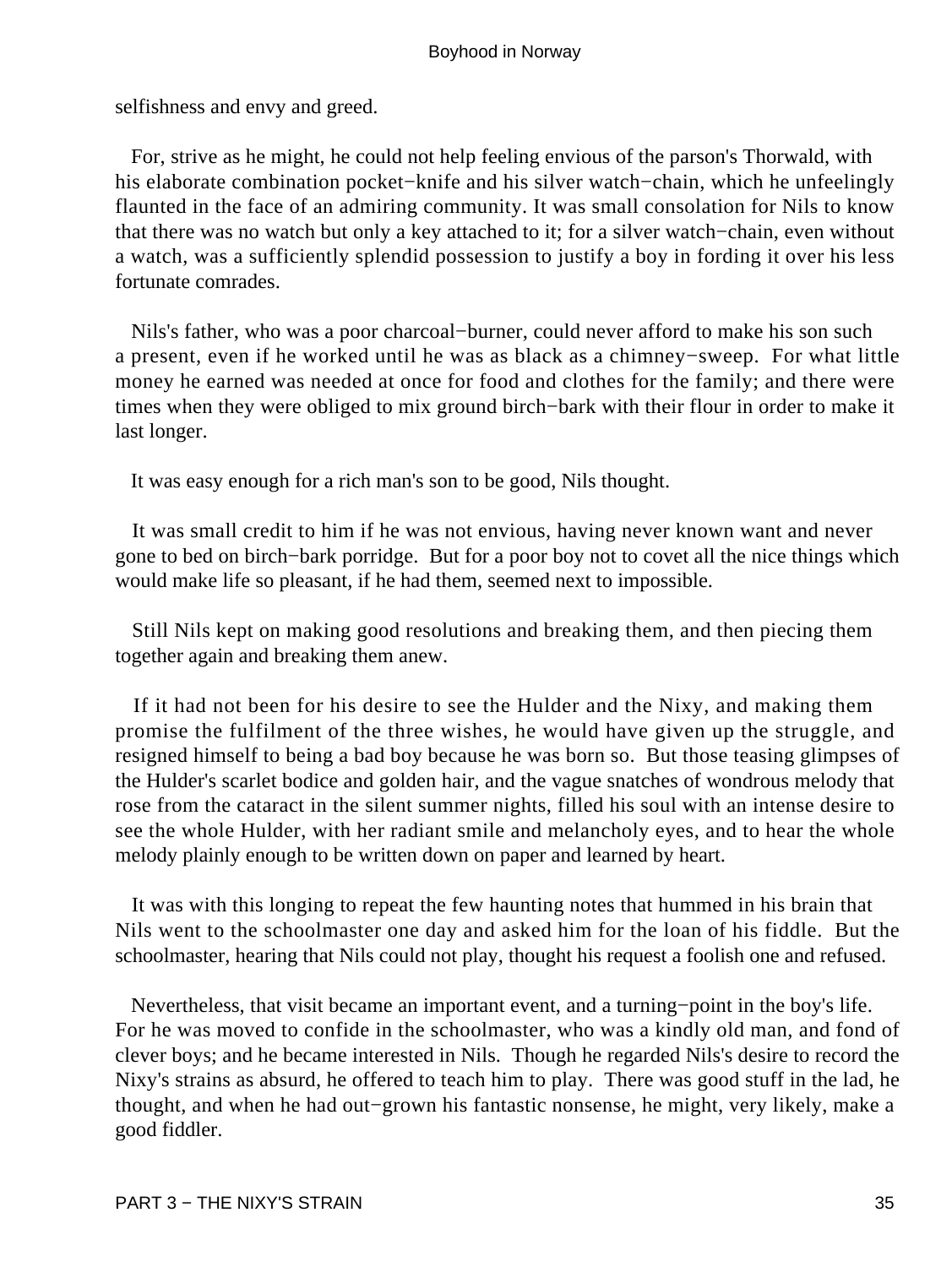Thus it came to pass that the charcoal−burner's son learned to play the violin. He had not had half a dozen lessons before he set about imitating the Nixy's notes which he had heard in the waterfall.

 «It was this way,» he said to the schoolmaster, pressing his ear against the violin, while he ran the bow lightly over the strings; «or rather it was this way,» making another ineffectual effort. «No, no, that wasn't it, either. It's no use, schoolmaster: I shall never be able to do it!» he cried, flinging the violin on the table and rushing out of the door.

 When he returned the next day he was heartily ashamed of his impatience. To try to catch the Nixy's notes after half a dozen lessons was, of course, an absurdity.

 The master told him simply to banish such folly from his brain, to apply himself diligently to his scales, and not to bother himself about the Nixy.

 That seemed to be sound advice and Nils accepted it with contrition. He determined never to repeat his silly experiment. But when the next midsummer night came, a wild yearning possessed him, and he stole out noiselessly into the forest, and sat down on a stone by the river, listening intently.

 For a long while he heard nothing but the monotonous boom of the water plunging into the deep. But, strangely enough, there was a vague, hushed rhythm in this thundering roar; and after a while he seemed to hear a faint strain, ravishingly sweet, which vibrated on the air for an instant and vanished.

 It seemed to steal upon his ear unawares, and the moment he listened, with a determination to catch it, it was gone. But sweet it was – inexpressibly sweet.

 Let the master talk as much as he liked, catch it he would and catch it he must. But he must acquire greater skill before he would be able to render something so delicate and elusive.

 Accordingly Nils applied himself with all his might and main to his music, in the intervals between his work.

 He was big enough now to accompany his father to the woods, and help him pile turf and earth on the heap of logs that were to be burned to charcoal. He did not see the Hulder face to face, though he was constantly on the watch for her; but once or twice he thought he saw a swift flash of scarlet and gold in the underbrush, and again and again he thought he heard her soft, teasing laughter in the alder copses. That, too, he imagined he might express in music; and the next time he got hold of the schoolmaster's fiddle he quavered away on the fourth string, but produced nothing that had the remotest resemblance to melody, much less to that sweet laughter.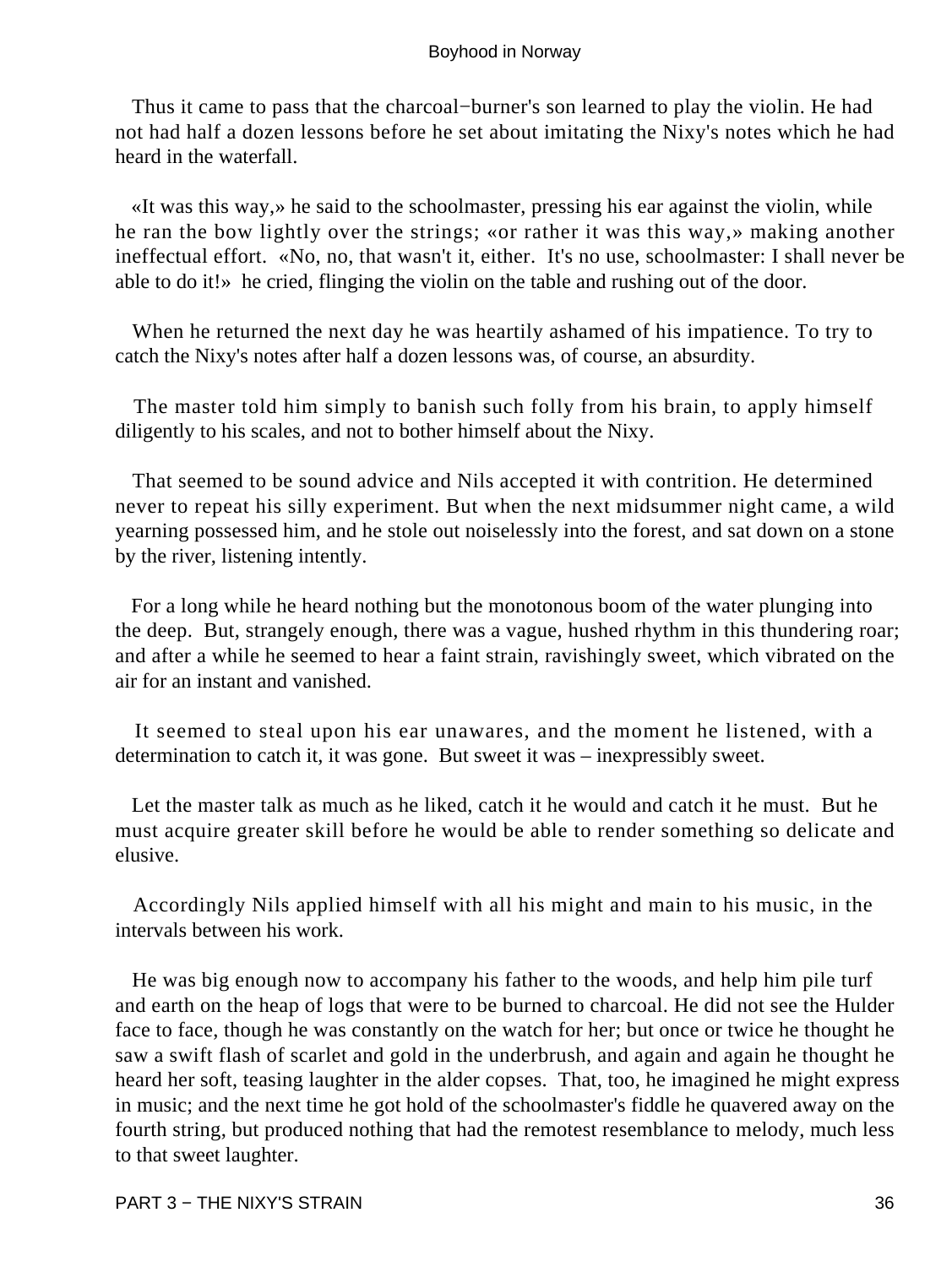He grew so discouraged that he could have wept. He had a wild impulse to break the fiddle, and never touch another as long as he lived. But he knew he could not live up to any such resolution. The fiddle was already too dear to him to be renounced for a momentary whim. But it was like an unrequited affection, which brought as much sorrow as joy.

 There was so much that Nils burned to express; but the fiddle refused to obey him, and screeched something utterly discordant, as it seemed, from sheer perversity.

 It occurred to Nils again, that unless the Nixy took pity on him and taught him that marvellous, airy strain he would never catch it. Would he then ever be good enough to win the favor of the Nixy?

 For in the fairy tales it is always the bad people who come to grief, while the good and merciful ones are somehow rewarded.

 It was evidently because he was yet far from being good enough that both Hulder and Nixy eluded him. Sunday child though he was, there seemed to be small chance that he would ever be able to propound his three wishes.

 Only now, the third wish was no longer a five−bladed pocket−knife, but a violin of so fine a ring and delicate modulation that it might render the Nixy's strain.

 While these desires and fancies fought in his heart, Nils grew to be a young man; and he still was, what he had always been – a charcoal−burner. He went to the parson for half a year to prepare for confirmation; and by his gentleness and sweetness of disposition attracted not only the good man himself, but all with whom he came in contact. His answers were always thoughtful, and betrayed a good mind.

 He was not a prig, by any means, who held aloof from sport and play; he could laugh with the merriest, run a race with the swiftest, and try a wrestling match with the strongest.

 There was no one among the candidates for confirmation, that year, who was so well liked as Nils. Gentle as he was and soft−spoken, there was a manly spirit in him, and that always commands respect among boys.

 He received much praise from the pastor, and no one envied him the kind words that were addressed to him; for every one felt that they were deserved. But the thought in Nils's mind during all the ceremony in the church and in the parsonage was this:

 «Now, perhaps, I shall be good enough to win the Nixy's favor. Now I shall catch the wondrous strain.»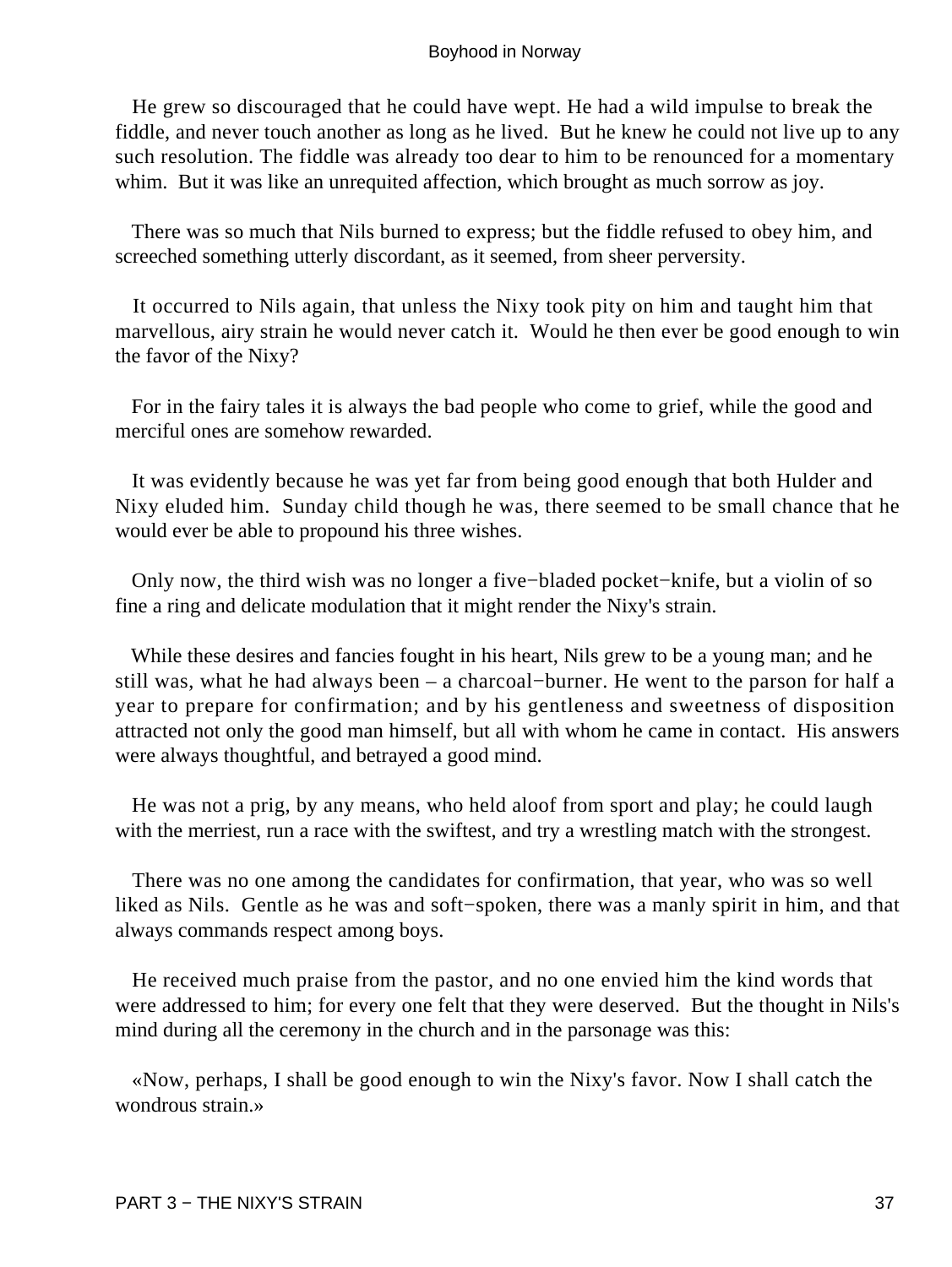It did not occur to him, in his eagerness, that such a reflection was out of place in church; nor was it, perhaps, for the Nixy's strain was constantly associated in his mind with all that was best in him; with his highest aspirations, and his constant strivings for goodness and nobleness in thought and deed.

 It happened about this time that the old schoolmaster died, and in his will it was found that he had bequeathed his fiddle to Nils. He had very little else to leave, poor fellow; but if he had been a Croesus he could not have given his favorite pupil anything that would have delighted him more.

 Nils played now early and late, except when he was in the woods with his father. His fame went abroad through all the valley as the best fiddler in seven parishes round, and people often came from afar to hear him. There was a peculiar quality in his playing – something strangely appealing, that brought the tears to one's eyes – yet so elusive that it was impossible to repeat or describe it.

 It was rumored among the villagers that he had caught the Nixy's strain, and that it was that which touched the heart so deeply in his improvisations. But Nils knew well that he had not caught the Nixy's strain; though a faint echo – a haunting undertone – of that vaguely remembered snatch of melody, heard now and then in the water's roar, would steal at times into his music, when he was, perhaps, himself least aware of it.

 Invitations now came to him from far and wide to play at wedding and dancing parties and funerals. There was no feast complete without Nils; and soon this strange thing was noticed, that quarrels and brawls, which in those days were common enough in Norway, were rare wherever Nils played.

 It seemed as if his calm and gentle presence called forth all that was good in the feasters and banished whatever was evil. Such was his popularity that he earned more money by his fiddling in a week than his father had ever done by charcoal−burning in a month.

 A half−superstitious regard for him became general among the people; first, because it seemed impossible that any man could play as he did without the aid of some supernatural power; and secondly, because his gentle demeanor and quaint, terse sayings inspired them with admiration. It was difficult to tell by whom the name, Wise Nils, was first started, but it was felt by all to be appropriate, and it therefore clung to the modest fiddler, in spite of all his protests.

 Before he was twenty−five years old it became the fashion to go to him and consult him in difficult situations; and though he long shrank from giving advice, his reluctance wore away, when it became evident to him that he could actually benefit the people.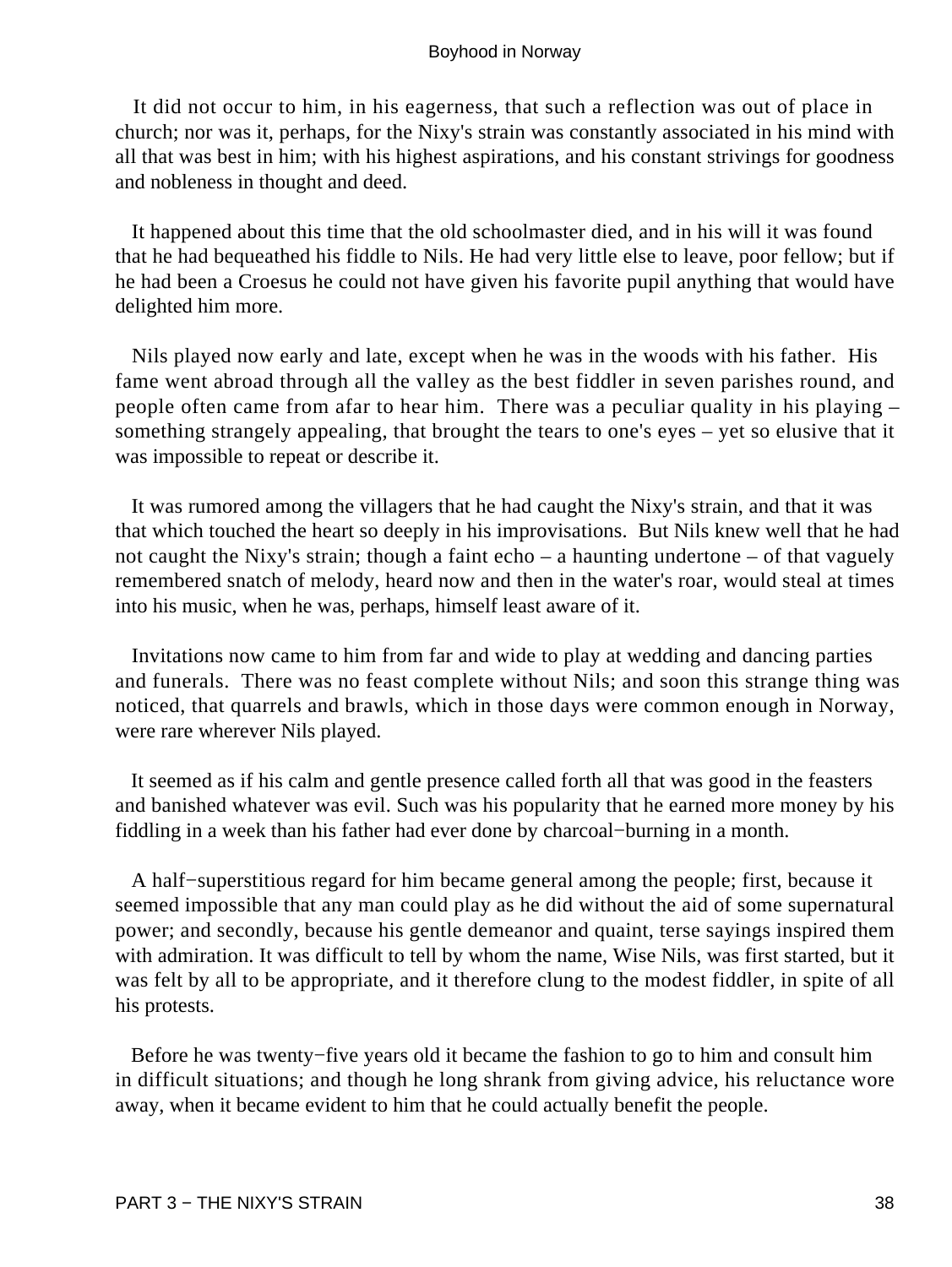There was nothing mysterious in his counsel. All he said was as clear and rational as the day−light. But the good folk were nevertheless inclined to attribute a higher authority to him; and would desist from vice or folly for his sake, when they would not for their own sake. It was odd, indeed: this Wise Nils, the fiddler, became a great man in the valley, and his renown went abroad and brought him visitors, seeking his counsel, from distant parishes. Rarely did anyone leave him disappointed, or at least without being benefited by his sympathetic advice.

 One summer, during the tourist season, a famous foreign musician came to Norway, accompanied by a rich American gentleman. While in his neighborhood, they heard the story of the rustic fiddler, and became naturally curious to see him.

 They accordingly went to his cottage, in order to have some sport with him, for they expected to find a vain and ignorant charlatan, inflated by the flattery of his more ignorant neighbors. But Nils received them with a simple dignity which quite disarmed them. They had come to mock; they stayed to admire. This peasant's artless speech, made up of ancient proverbs and shrewd common−sense, and instinct with a certain sunny beneficence, impressed them wonderfully.

 And when, at their request, he played some of his improvisations, the renowned musician exclaimed that here was, indeed, a great artist lost to the world. In spite of the poor violin, there was a marvellously touching quality in the music; something new and alluring which had never been heard before.

 But Nils himself was not aware of it. Occasionally, while he played, the Nixy's haunting strain would flit through his brain, or hover about it, where he could feel it, as it were, but yet be unable to catch it. This was his regret – his constant chase for those elusive notes that refused to be captured.

 But he consoled himself many a time with the reflection that it was the fiddle's fault, not his own. With a finer instrument, capable of rendering more delicate shades of sound, he might yet surprise the Nixy's strain, and record it unmistakably in black and white.

 The foreign musician and his American friend departed, but returned at the end of two weeks. They then offered to accompany Nils on a concert tour through all the capitals of Europe and the large cities of America, and to insure him a sum of money which fairly made him dizzy.

 Nils begged for time to consider, and the next day surprised them by declining the startling offer.

 He was a peasant, he said, and must remain a peasant. He belonged here in his native valley, where he could do good, and was happy in the belief that he was useful.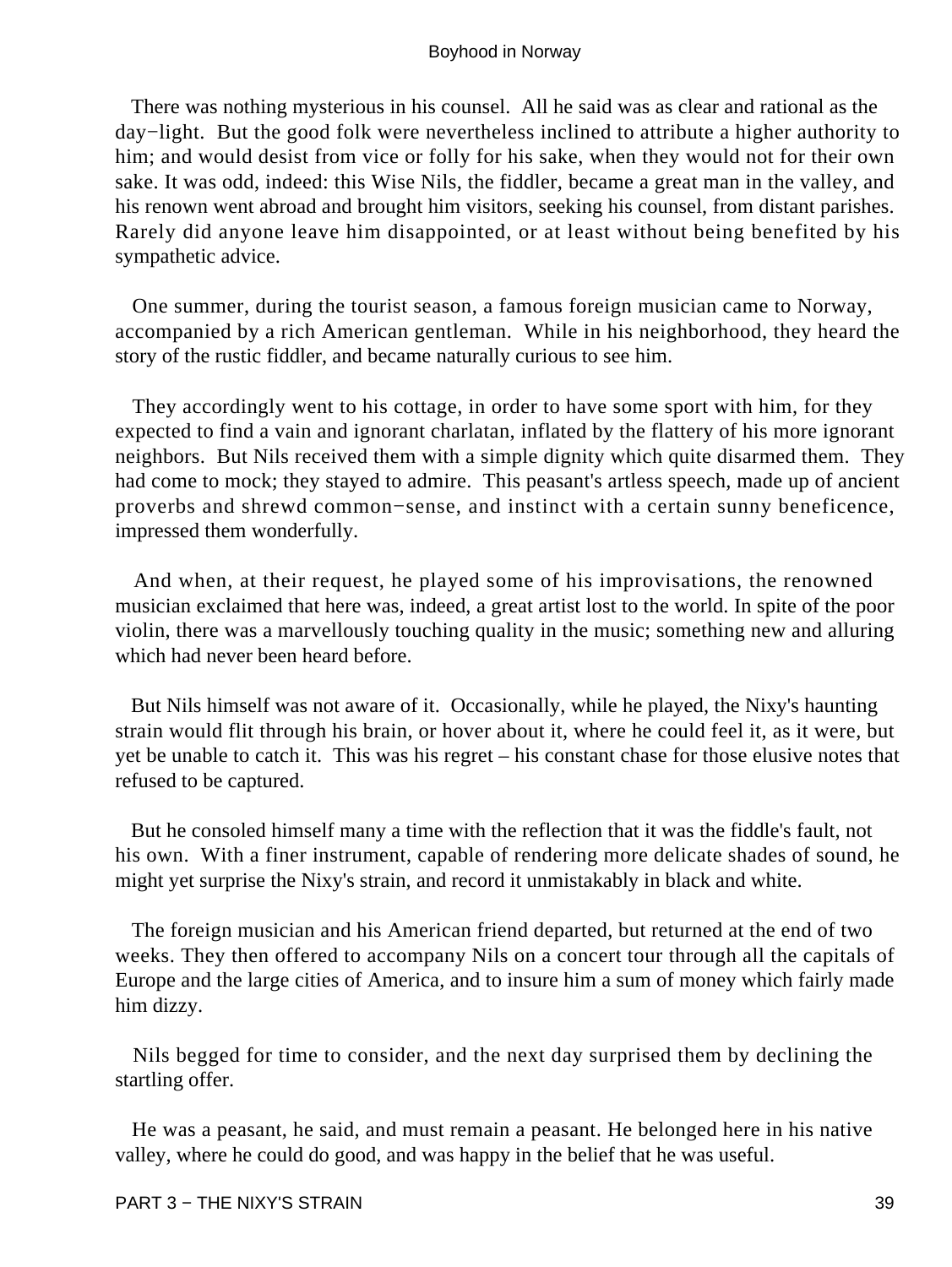Out in the great world, of which he knew nothing, he might indeed gather wealth, but he might lose his peace of mind, which was more precious than wealth. He was content with a moderate prosperity, and that he had already attained. He had enough, and more than enough, to satisfy his modest wants, and to provide those who were dear to him with reasonable comfort in their present condition of life.

 The strangers were amazed at a man's thus calmly refusing a fortune that was within his easy grasp, for they did not doubt that Nils, with his entirely unconventional manner of playing, and yet with that extraordinary moving quality in his play, would become the rage both in Europe and America, as a kind of heaven−born, untutored genius, and fill both his own pockets and theirs with shekels.

 They made repeated efforts to persuade him, but it was all in vain. With smiling serenity, he told them that he had uttered his final decision. They then took leave of him, and a month after their departure there arrived from Germany a box addressed to Nils. He opened it with some trepidation, and it was found to contain a Cremona violin  $-$  a genuine Stradivarius.

 The moment Nils touched the strings with the bow, a thrill of rapture went through him, the like of which he had never experienced. The divine sweetness and purity of the tone that vibrated through those magic chambers resounded through all his being, and made him feel happy and exalted.

 It occurred to him, while he was coaxing the intoxicating music from his instrument, that tonight would be midsummer night. Now was his chance to catch the Nixy's strain, for this exquisite violin would be capable of rendering the very chant of the archangels in the morning of time.

 To−night he would surprise the Nixy, and the divine strain should no more drift like a melodious mist through his brain; for at midsummer night the Nixy always plays the loudest, and then, if ever, is the time to learn what he felt must be the highest secret of the musical art.

 Hugging his Stradivarius close to his breast, to protect it from the damp night−air, Nils hurried through the birch woods down to the river. The moon was sailing calmly through a fleecy film of cloud, and a light mist hovered over the tops of the forest.

 The fiery afterglow of the sunset still lingered in the air, though the sun had long been hidden, but the shadows of the trees were gaunt and dark, as in the light of the moon.

 The sound of the cataract stole with a whispering rush through the underbrush, for the water was low at midsummer, and a good deal of it was diverted to the mill, which was working busily away, with its big water−wheel going round and round.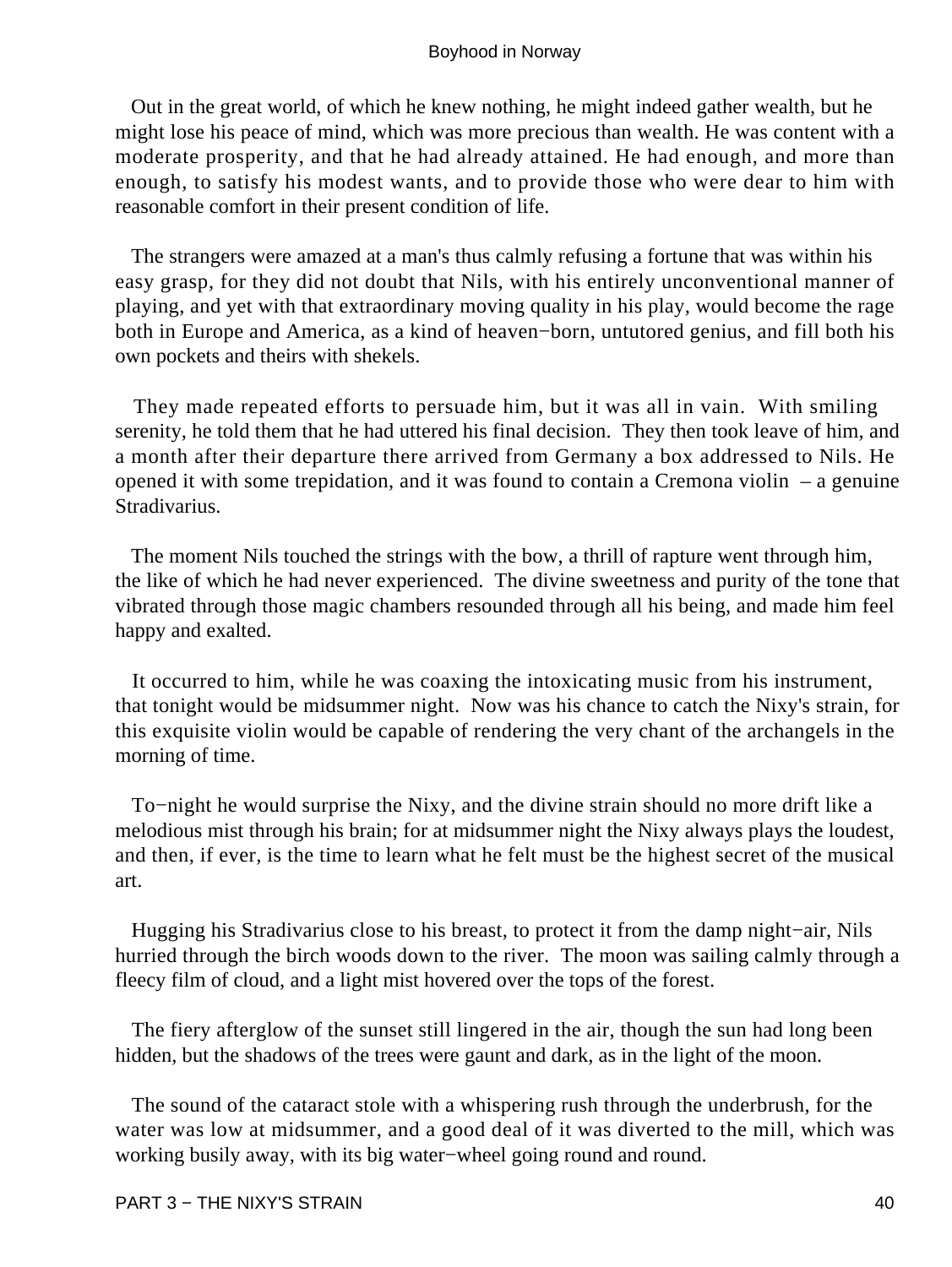Nils paused close to the mill, and peered intently into the rushing current; but nothing appeared. Then he stole down to the river−bank, where he seated himself on a big stone, barely out of reach of the spray, which blew in gusts from the cataract. He sat for a long while motionless, gazing with rapt intentness at the struggling, foaming rapids, but he saw or heard nothing.

 Then all of a sudden it seemed to him that the air began to vibrate faintly with a vague, captivating rhythm. Nils could hear his heart beat in his throat. With trembling eagerness he unwrapped the violin and raised it to his chin.

 Now, surely, there was a note. It belonged on the A string. No, not there. On the E string, perhaps. But no, not there, either.

Look! What is that?

A flash, surely, through the water of a beautiful naked arm.

 And there – no, not there – but somewhere from out of the gentle rush of the middle current there seemed to come to him a marvellous mist of drifting sound – ineffably, rapturously sweet!

With a light movement Nils runs his bow over the strings, but not a ghost, not a semblance, can he reproduce of the swift, scurrying flight of that wondrous melody. Again and again he listens breathlessly, and again and again despair overwhelms him.

Should he, then, never see the Nixy, and ask the fulfilment of his three wishes?

 Curiously enough, those three wishes which once were so great a part of his life had now almost escaped him. It was the Nixy's strain he had been intent upon, and the wishes had lapsed into oblivion.

 And what were they, really, those three wishes, for the sake of which he desired to confront the Nixy?

Well, the first – the first was – what was it, now? Yes, now at length he remembered. The first was wisdom.

Well, the people called him Wise Nils now, so, perhaps, that wish was superfluous. Very likely he had as much wisdom as was good for him. At all events, he had refused to acquire more by going abroad to acquaint himself with the affairs of the great world.

 Then the second wish; yes, he could recall that. It was fame. It was odd indeed; that, too, he had refused, and what he possessed of it was as much, or even far more, than he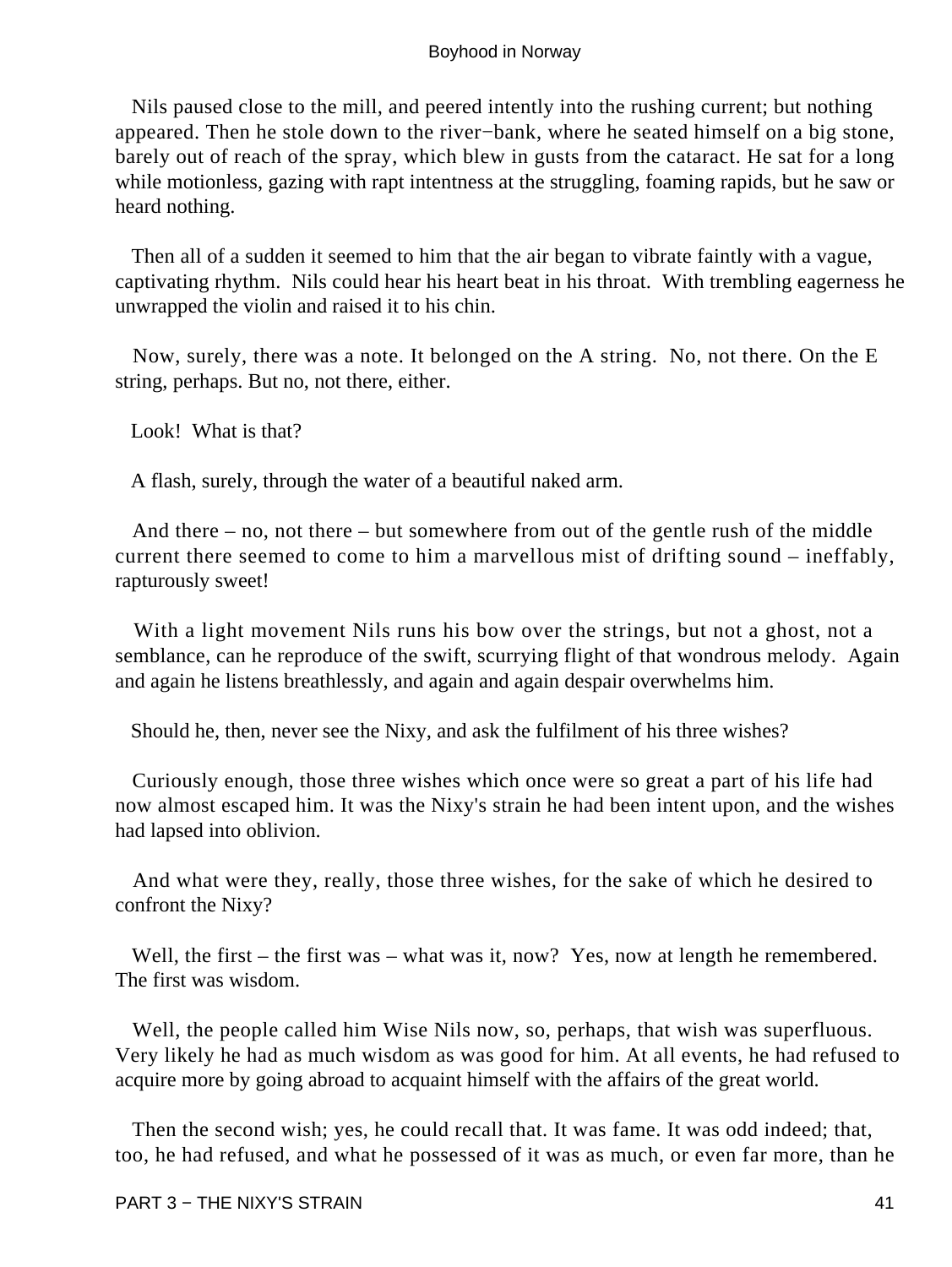desired. But when he called to mind the third and last of his boyish wishes, a moderate prosperity or a good violin – for that was the alternative – he had to laugh outright, for both the violin and the prosperity were already his.

 Nils lapsed into deep thought, as he sat there in the summer night, with the crowns of the trees above him and the brawling rapids swirling about him.

 Had not the Nixy bestowed upon him her best gift already in permitting him to hear that exquisite ghost of a melody, that shadowy, impalpable strain, which had haunted him these many years? In pursuing that he had gained the goal of his desires, till other things he had wished for had come to him unawares, as it were, and almost without his knowing it. And now what had he to ask of the Nixy, who had blessed him so abundantly?

 The last secret, the wondrous strain, forsooth, that he might imprison it in notes, and din it in the ears of an unappreciative multitude! Perhaps it were better, after all, to persevere forever in the quest, for what would life have left to offer him if the Nixy's strain was finally caught, when all were finally attained, and no divine melody haunted the brain, beyond the powers even of a Stradivarius to lure from its shadowy realm?

 Nils walked home that night plunged in deep meditation. He vowed to himself that he would never more try to catch the Nixy's strain. But the next day, when he seized the violin, there it was again, and, strive as he might, he could not forbear trying to catch it.

 Wise Nils is many years older now; has a good wife and several children, and is a happy man; but to this day, resolve as he will, he has never been able to abandon the effort to catch the Nixy's strain. Sometimes he thinks he has half caught it, but when he tries to play it, it is always gone.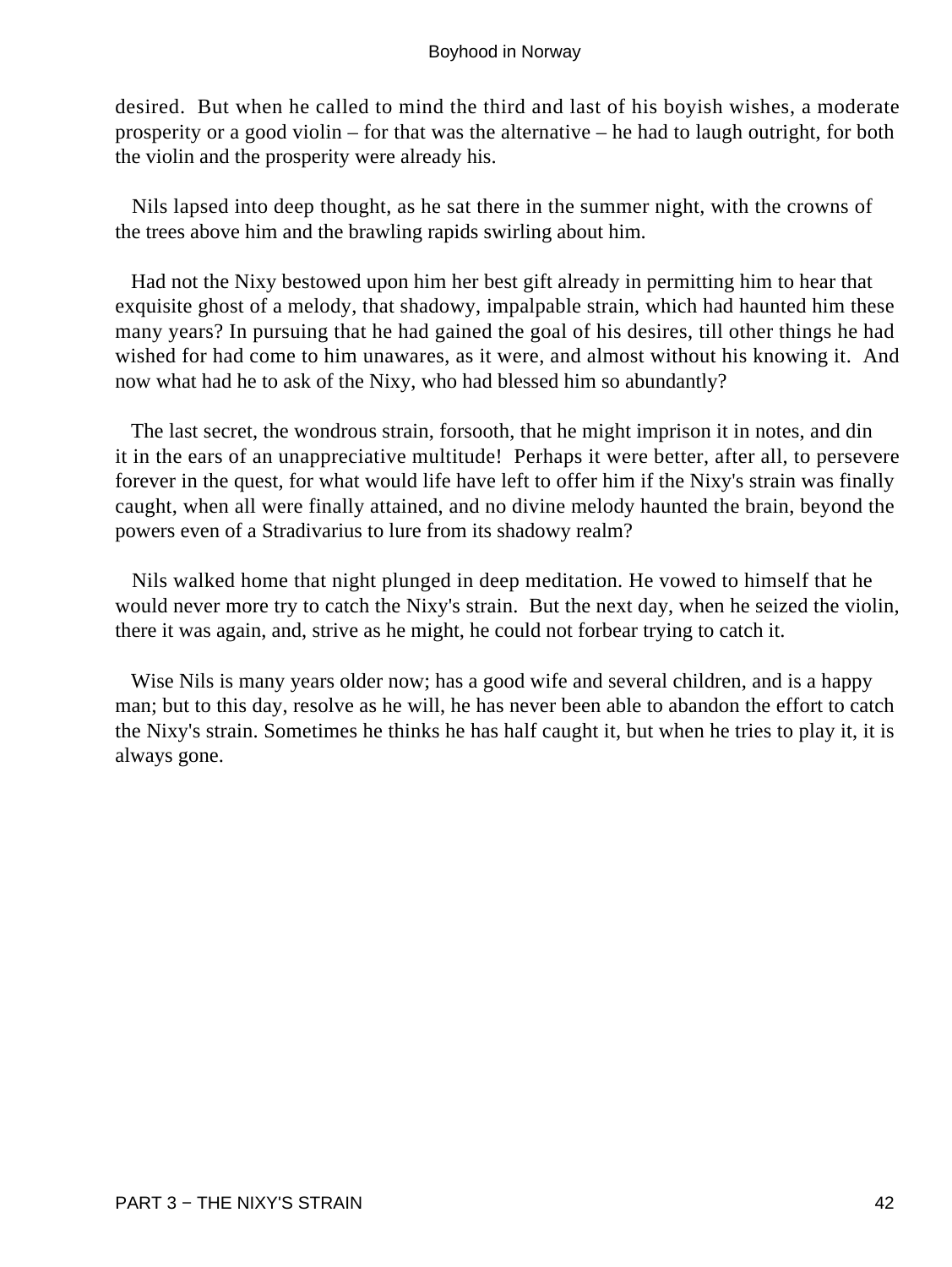# **[PART 4 − The wonder CHILD](#page-135-0)**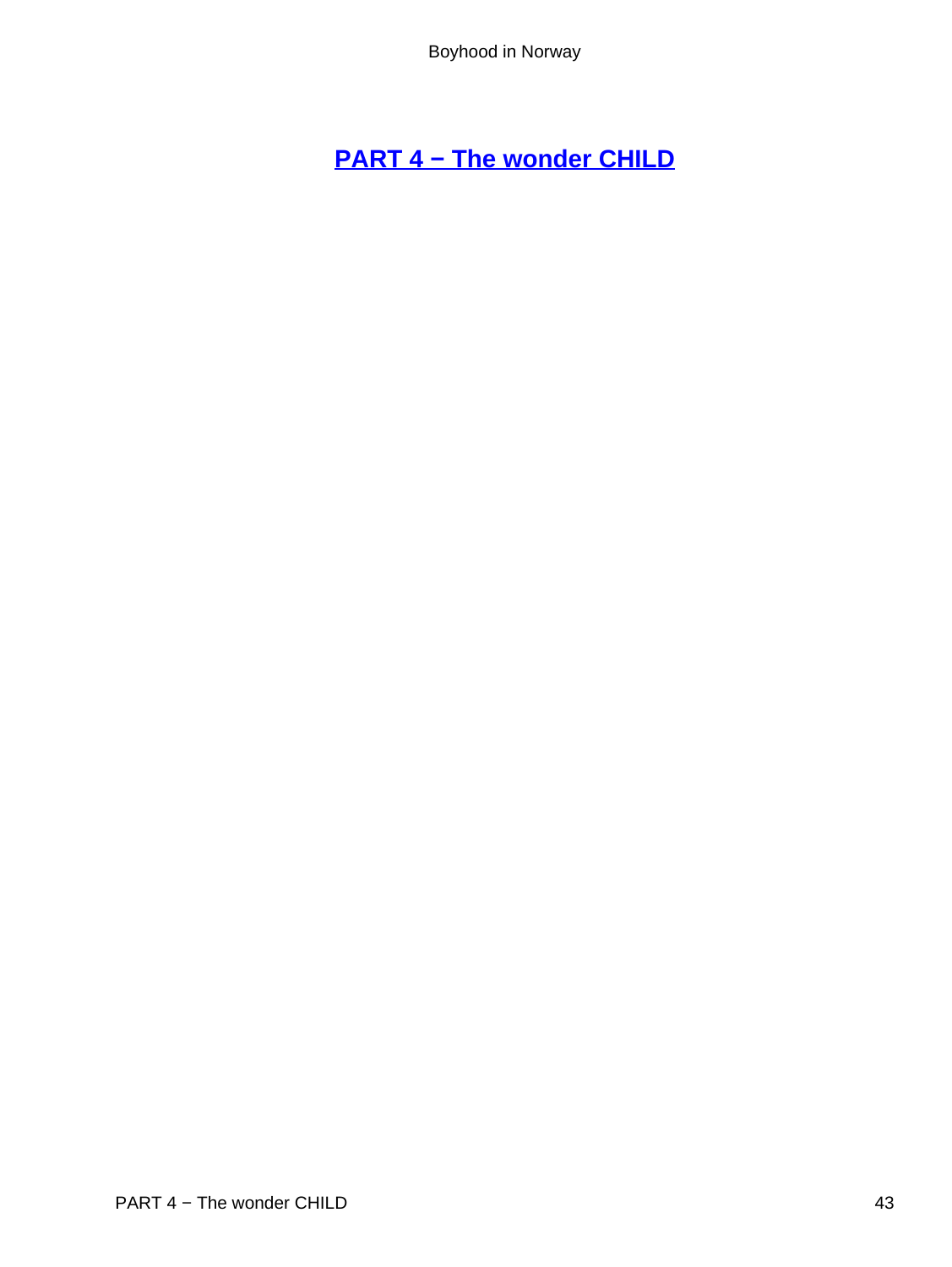# **[I.](#page-135-0)**

*A* very common belief in Norway, as in many other lands, is that the seventh child of the seventh child can heal the sick by the laying on of hands. Such a child is therefore called a wonder child. Little Carina Holt was the seventh in a family of eight brothers and sisters, but she grew to be six years old before it became generally known that she was a wonder child. Then people came from afar to see her, bringing their sick with them; and morning after morning, as Mrs. Holt rolled up the shades, she found invalids, seated or standing in the snow, gazing with devout faith and anxious longing toward Carina's window.

 It seemed a pity to send them away uncomforted, when the look and the touch cost Carina so little. But there was another fear that arose in the mother's breast, and that was lest her child should be harmed by the veneration with which she was regarded, and perhaps come to believe that she was something more than a common mortal. What was more natural than that a child who was told by grown−up people that there was healing in her touch, should at last come to believe that she was something apart and extraordinary?

 It would have been a marvel, indeed, if the constant attention she attracted, and the pilgrimages that were made to her, had failed to make any impression upon her sensitive mind. Vain she was not, and it would have been unjust to say that she was spoiled. She had a tender nature, full of sympathy for sorrow and suffering. She was constantly giving away her shoes, her stockings, nay, even her hood and cloak, to poor little invalids, whose misery appealed to her merciful heart. It was of no use to scold her; you could no more prevent a stream from flowing than Carina from giving. It was a spontaneous yielding to an impulse that was too strong to be resisted.

 But to her father there was something unnatural in it; he would have preferred to have her frankly selfish, as most children are, not because he thought it lovely, but because it was childish and natural. Her unusual goodness gave him a pang more painful than ever the bad behavior of her brothers had occasioned. On the other hand, it delighted him to see her do anything that ordinary children did. He was charmed if she could be induced to take part in a noisy romp, play tag, or dress her dolls. But there followed usually after each outbreak of natural mirth a shy withdrawal into herself, a resolute and quiet retirement, as if she, were a trifle ashamed of her gayety. There was nothing morbid in these moods, no brooding sadness or repentance, but a touching solemnity, a serene, almost cheerful seriousness, which in one of her years seemed strange.

 Mr. Holt had many a struggle with himself as to how he should treat Carina's delusion; and he made up his mind, at last, that it was his duty to do everything in his power to dispel and counteract it. When he happened to overhear her talking to her dolls one day, laying her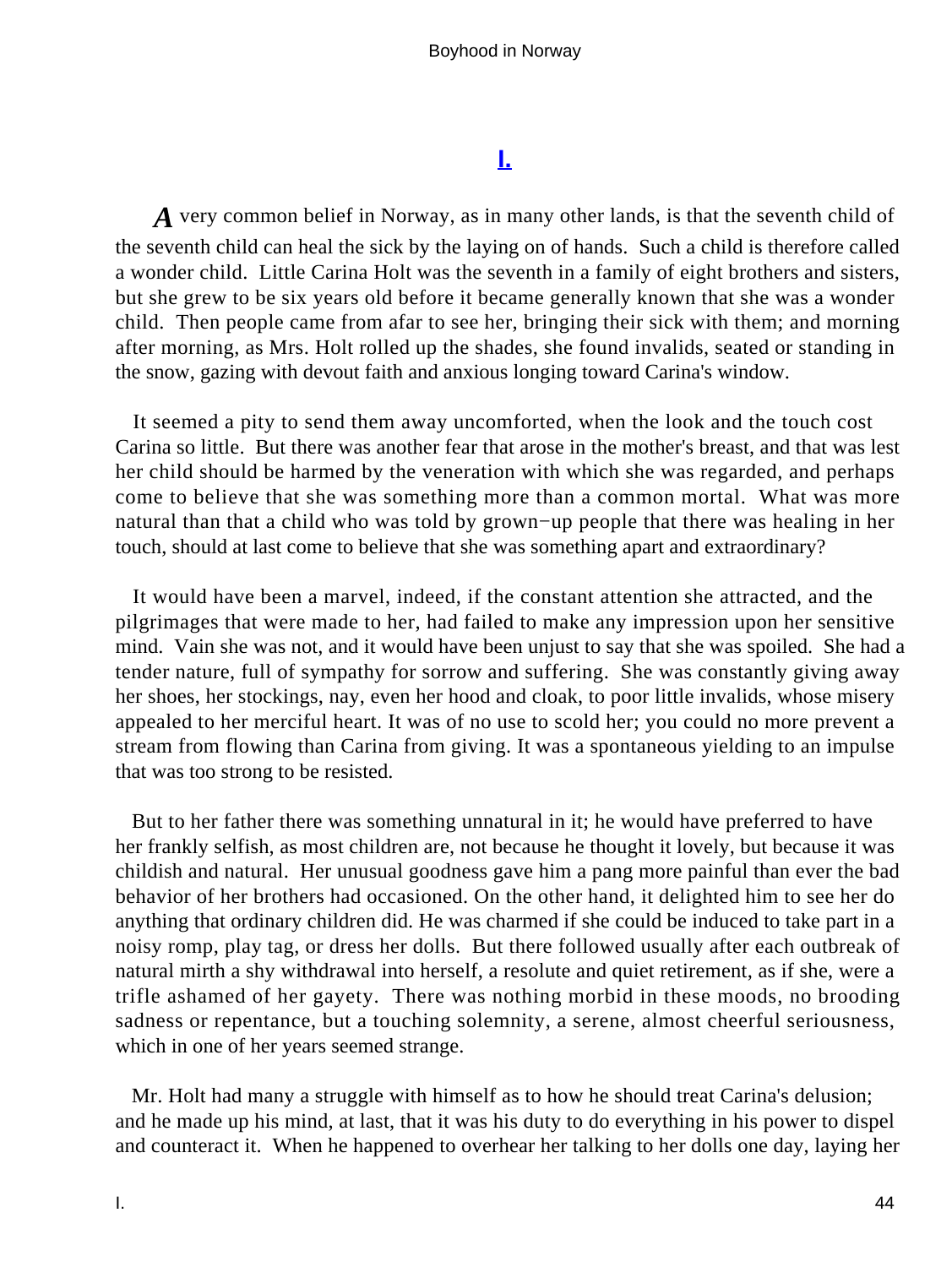hands upon them, and curing them of imaginary diseases, he concluded it was high time for him to act.

 He called Carina to him, remonstrated kindly with her, and forbade her henceforth to see the people who came to her for the purpose of being cured. But it distressed him greatly to see how reluctantly she consented to obey him.

 When Carina awoke the morning after this promise had been extorted from her, she heard the dogs barking furiously in the yard below. Her elder sister, Agnes, was standing half dressed before the mirror, holding the end of one blond braid between her teeth, while tying the other with a pink ribbon. Seeing that Carina was awake, she gave her a nod in the glass, and, removing her braid, observed that there evidently were sick pilgrims under the window. She could sympathize with Sultan and Hector, she averred, in their dislike of pilgrims.

 «Oh, I wish they would not come!» sighed Carina. «It will be so hard for me to send them away.»

«I thought you liked curing people,» exclaimed Agnes.

«I do, sister, but papa has made me promise never to do it again.»

 She arose and began to dress, her sister assisting her, chatting all the while like a gay little chirruping bird that neither gets nor expects an answer. She was too accustomed to Carina's moods to be either annoyed or astonished; but she loved her all the same, and knew that her little ears were wide open, even though she gave no sign of listening.

 Carina had just completed her simple toilet when Guro, the chamber−maid, entered, and announced that there were some sick folk below who wished to see the wonder child.

 «Tell them I cannot see them,» answered Carina, with a tremulous voice; «papa does not permit me.»

 «But this man, Atle Pilot, has come from so far away in this dreadful cold,» pleaded Guro, «and his son is so very bad, poor thing; he's lying down in the boat, and he sighs and groans fit to move a stone.»

 «Don't! Don't tell her that,» interposed Agnes, motioning to the girl to begone. «Don't you see it is hard enough for her already?»

 There was something in the air, as the two sisters descended the stairs hand in hand, which foreboded calamity. The pastor had given out from the pulpit last Sunday that he would positively receive no invalids at his house; and he had solemnly charged every one to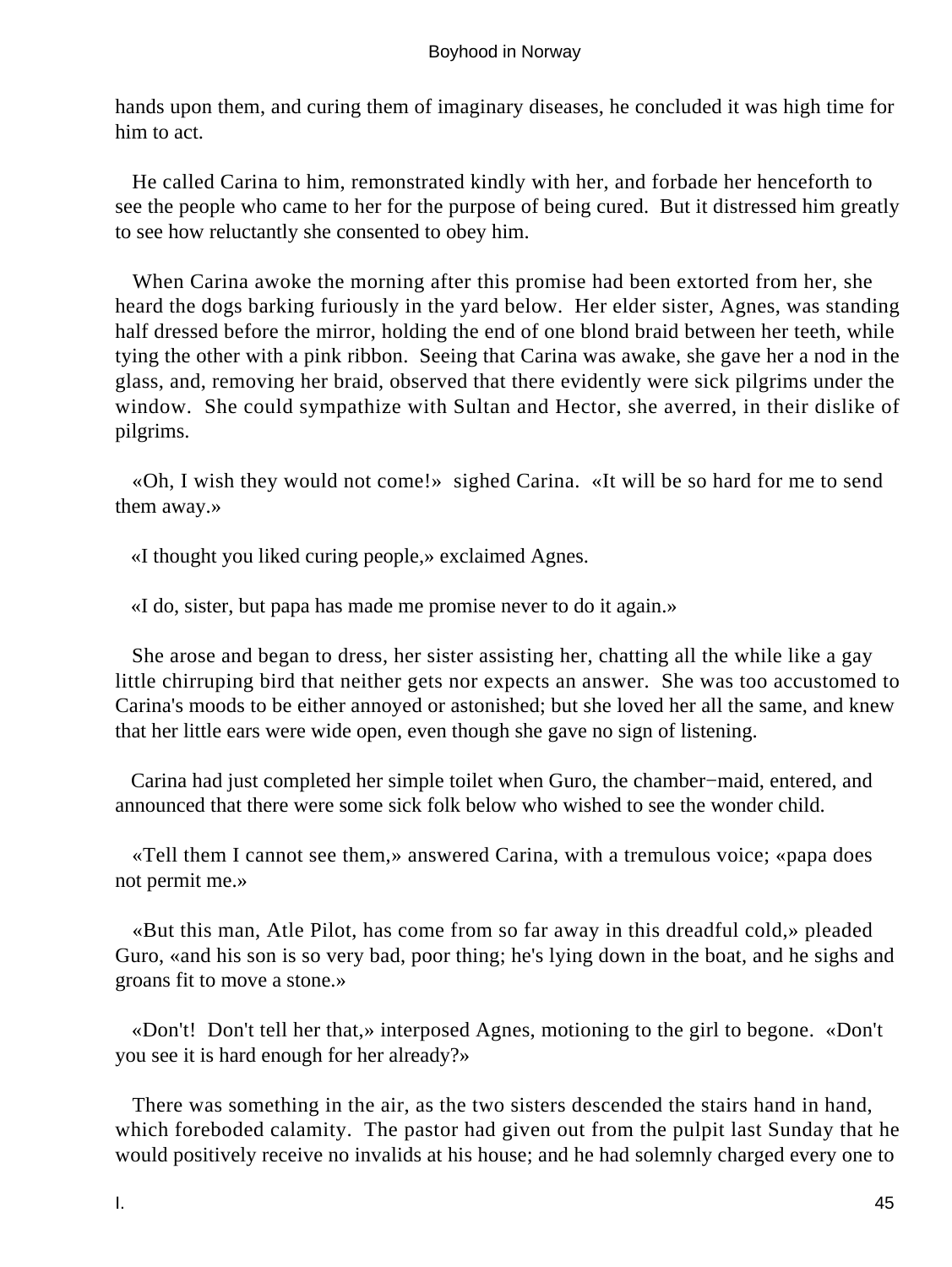refrain from bringing their sick to his daughter. He had repeated this announcement again and again, and he was now very much annoyed at his apparent powerlessness to protect his child from further imposition. Loud and angry speech was heard in his office, and a noise as if the furniture were being knocked about. The two little girls remained standing on the stairs, each gazing at the other's frightened face. Then there was a great bang, and a stalwart, elderly sailor came tumbling head foremost out into the hall. His cap was flung after him through the crack of the door. Agnes saw for an instant her father's face, red and excited; and in his bearing there was something wild and strange, which was so different from his usual gentle and dignified appearance. The sailor stood for a while bewildered, leaning against the wall; then he stooped slowly and picked up his cap. But the moment he caught sight of Carina his embarrassment vanished, and his rough features were illuminated with an intense emotion.

 «Come, little miss, and help me,» he cried, in a hoarse, imploring whisper. «Halvor, my son – he is the only one God gave me – he is sick; he is going to die, miss, unless you take pity on him.»

«Where is he?» asked Carina.

 «He's down in the boat, miss, at the pier. But I'll carry him up to you, if you like. We have been rowing half the night in the cold, and he is very low.»

 «No, no; you mustn't bring him here,» said Agnes, seeing by Carina's face that she was on the point of yielding. «Father would be so angry.»

 «He may kill me if he likes,» exclaimed the sailor, wildly. «It doesn't matter to me. But Halvor he's the only one I have, miss, and his mother died when he was born, and he is young, miss, and he will have many years to live, if you'll only have mercy on him.»

 «But, you know, I shouldn't dare, on papa's account, to have you bring him here,» began Carina, struggling with her tears.

 «Ah, yes! Then you will go to him. God bless you for that!» cried the poor man, with agonized eagerness. And interpreting the assent he read in Carina's eye, he caught her up in his arms, snatched a coat from a peg in the wall, and wrapping her in it, tore open the door. Carina made no outcry, and was not in the least afraid. She felt herself resting in two strong arms, warmly wrapped and borne away at a great speed over the snow. But Agnes, seeing her sister vanish in that sudden fashion, gave a scream which called her father to the door.

«What has happened?» he asked. «Where is Carina?»

«That dreadful Atle Pilot took her and ran away with her.»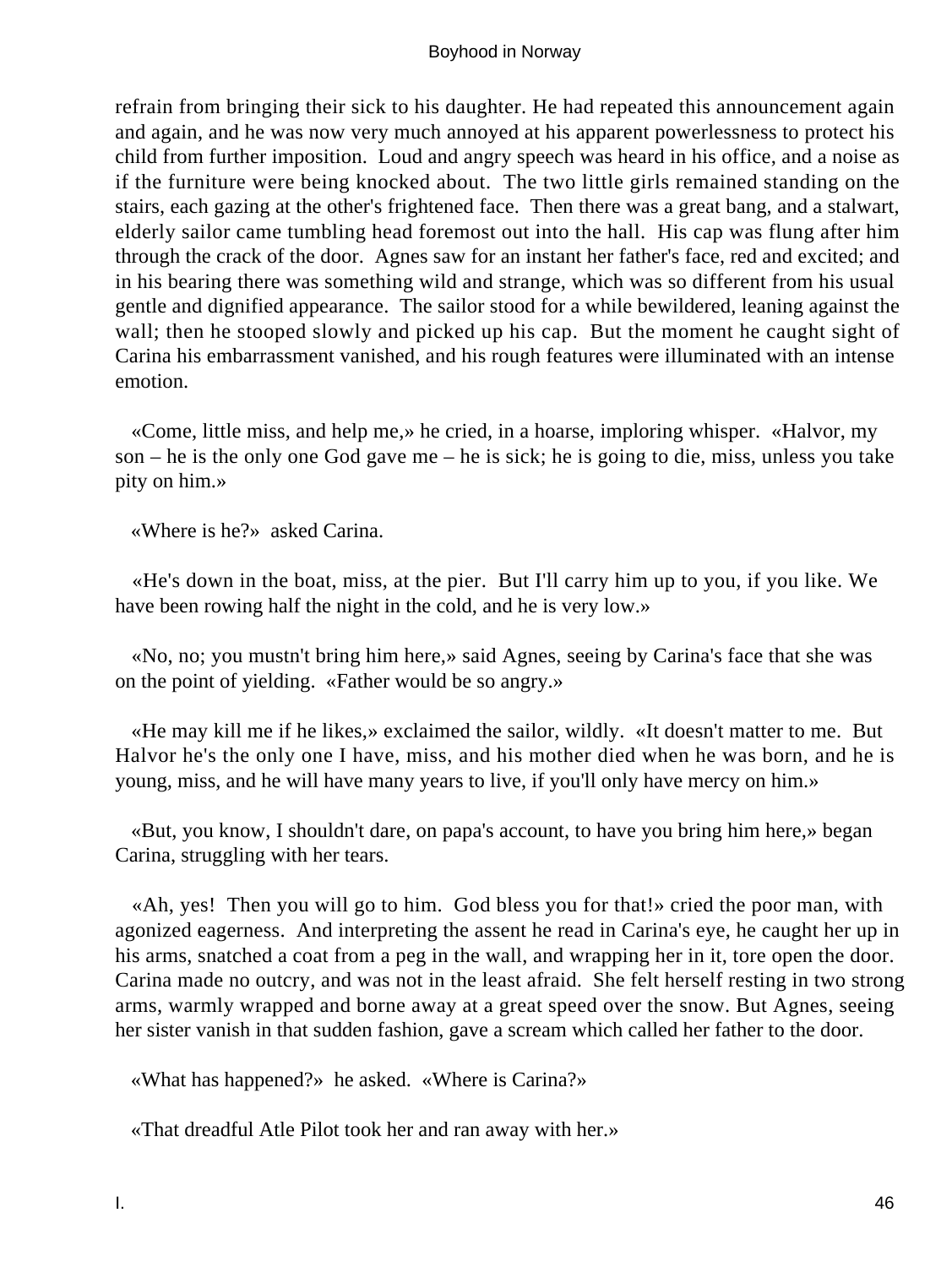«Ran away with her?» cried the pastor in alarm. «How? Where?»

«Down to the pier.»

 It was a few moments' work for the terrified father to burst open the door, and with his velvet skull−cap on his head, and the skirts of his dressing−gown flying wildly about him, rush down toward the beach. He saw Atle Pilot scarcely fifty feet in advance of him, and shouted to him at the top of his voice. But the sailor only redoubled his speed, and darted out upon the pier, hugging tightly to his breast the precious burden he carried. So blindly did he rush ahead that the pastor expected to see him plunge headlong into the icy waves. But, as by a miracle, he suddenly checked himself, and grasping with one hand the flag−pole, swung around it, a foot or two above the black water, and regained his foothold upon the planks. He stood for an instant irresolute, staring down into a boat which lay moored to the end of the pier. What he saw resembled a big bundle, consisting of a sheepskin coat and a couple of horse blankets.

«Halvor,» he cried, with a voice that shook with emotion, «I have brought her.»

 There was presently a vague movement under the horse−blankets, and after a minute's struggle a pale yellowish face became visible. It was a young face – the face of a boy of fifteen or sixteen. But, oh, what suffering was depicted in those sunken eyes, those bloodless, cracked lips, and the shrunken yellow skin which clung in premature wrinkles about the emaciated features! An old and worn fur cap was pulled down over his ears, but from under its rim a few strands of blond hair were hanging upon his forehead.

 Atle had just disentangled Carina from her wrappings, and was about to descend the stairs to the water when a heavy hand seized him by the shoulder, and a panting voice shouted in his ear:

«Give me back my child.»

 He paused, and turned his pathetically bewildered face toward the pastor. «You wouldn't take him from me, parson,» he stammered, helplessly; «no, you wouldn't. He's the only one I've got.»

 «I don't take him from you,» the parson thundered, wrathfully. «But what right have you to come and steal my child, because yours is ill?»

 «When life is at stake, parson,» said the pilot, imploringly, «one gets muddled about right and wrong. I'll do your little girl no harm. Only let her lay her blessed hands upon my poor boy's head, and he will be well.»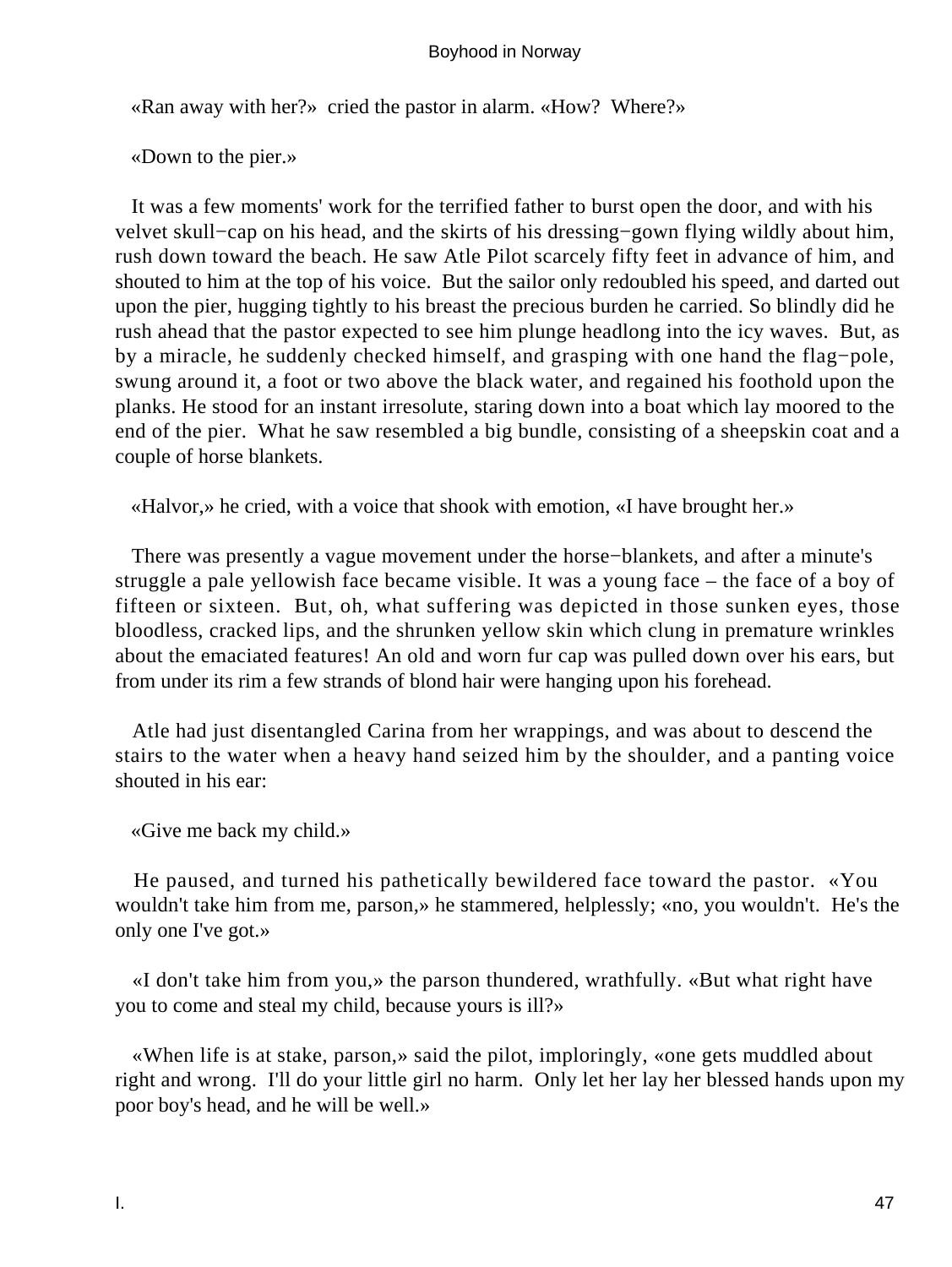«I have told you no, man, and I must put a stop to this stupid idolatry, which will ruin my child, and do you no good. Give her back to me, I say, at once.»

 The pastor held out his hand to receive Carina, who stared at him with large pleading eyes out of the grizzly wolf−skin coat.

«Be good to him, papa,» she begged. «Only this once.»

«No, child; no parleying now; come instantly.»

 And he seized her by main force, and tore her out of the pilot's arms. But to his dying day he remembered the figure of the heart−broken man, as he stood outlined against the dark horizon, shaking his clinched fists against the sky, and crying out, in a voice of despair:

«May God show you the same mercy on the Judgment Day as you have shown to me!»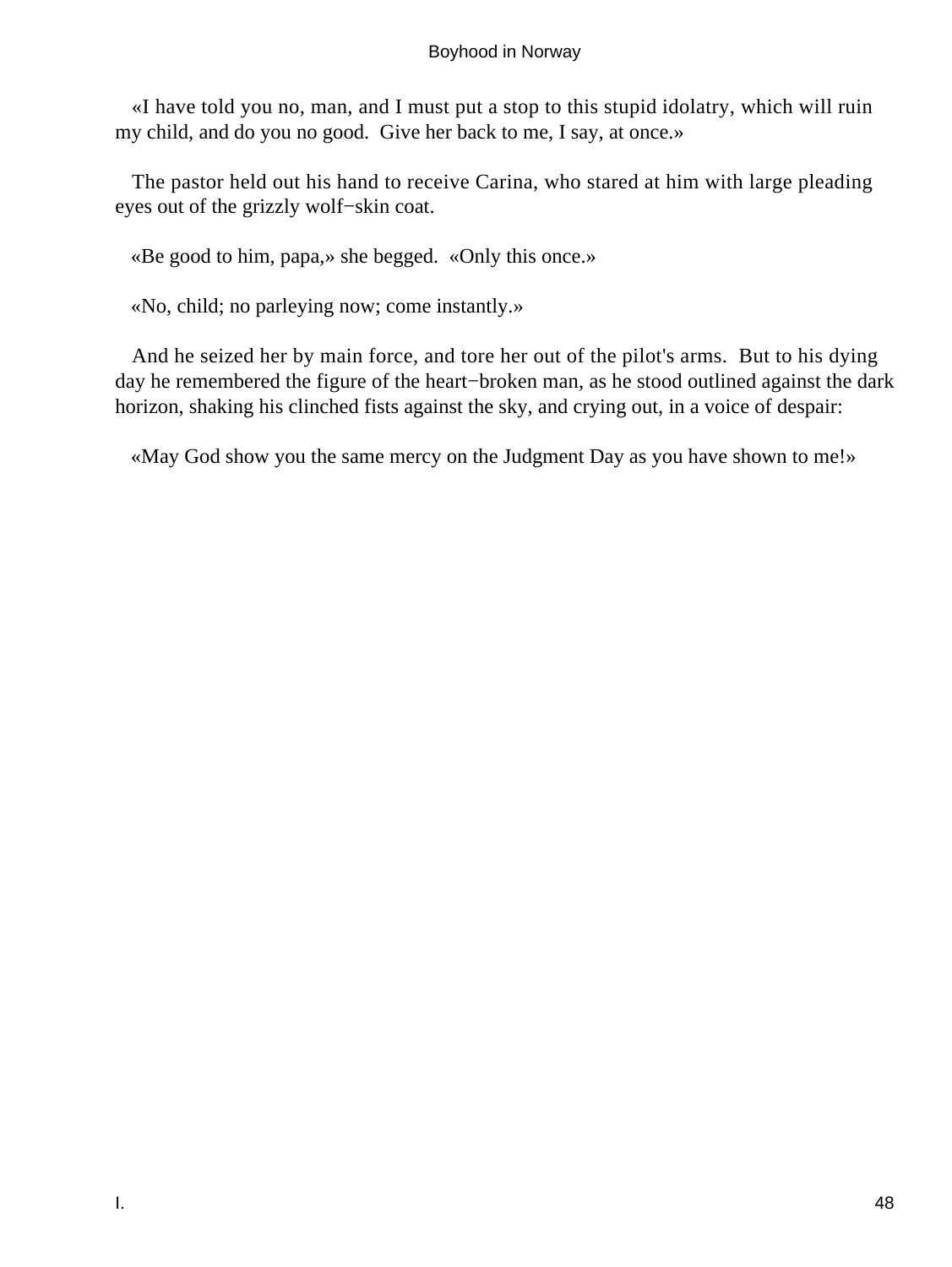# **[II.](#page-135-0)**

*S*ix miserable days passed. The weather was stormy, and tidings of shipwreck and calamity filled the air. Scarcely a visitor came to the parsonage who had not some tale of woe to relate. The pastor, who was usually so gentle and cheerful, wore a dismal face, and it was easy to see that something was weighing on his mind.

«May God show you the same mercy on the Judgment Day as you have shown to me!»

 These words rang constantly in his ears by night and by day. Had he not been right, according to the laws of God and man, in defending his household against the assaults of ignorance and superstition? Would he have been justified in sacrificing his own child, even if he could thereby save another's? And, moreover, was it not all a wild, heathenish delusion, which it was his duty as a servant of God to stamp out and root out at all hazards? Yes, there could be no doubt of it; he had but exercised his legal right. He had done what was demanded of him by laws human and divine. He had nothing to reproach himself for. And yet, with a haunting persistency, the image of the despairing pilot praying God for vengeance stared at him from every dark corner, and in the very church bells, as they rang out their solemn invitation to the house of God, he seemed to hear the rhythm and cadence of the heart−broken father's imprecation. In the depth of his heart there was a still small voice which told him that, say what he might, he had acted cruelly. If he put himself in Atle Pilot's place, bound as he was in the iron bonds of superstition, how different the case would look? He saw himself, in spirit, rowing in a lonely boat through the stormy winter night to his pastor, bringing his only son, who was at the point of death, and praying that the pastor's daughter might lay her hands upon him, as Christ had done to the blind, the halt, and the maimed. And his pastor received him with wrath, nay, with blows, and sent him away uncomforted. It was a hideous picture indeed, and Mr. Holt would have given years of his life to be rid of it.

 It was on the sixth day after Atle's visit that the pastor, sitting alone in his study, called Carina to him. He had scarcely seen her during the last six days, or at least talked with her. Her sweet innocent spirit would banish the shadows that darkened his soul.

 «Carina,» he said, in his old affectionate way, «papa wants to see you. Come here and let me talk a little with you.»

 But could he trust his eyes? Carina, who formerly had run so eagerly into his arms, stood hesitating, as if she hoped to be excused.

«Well, my little girl,» he asked, in a tone of apprehension, «don't you want to talk with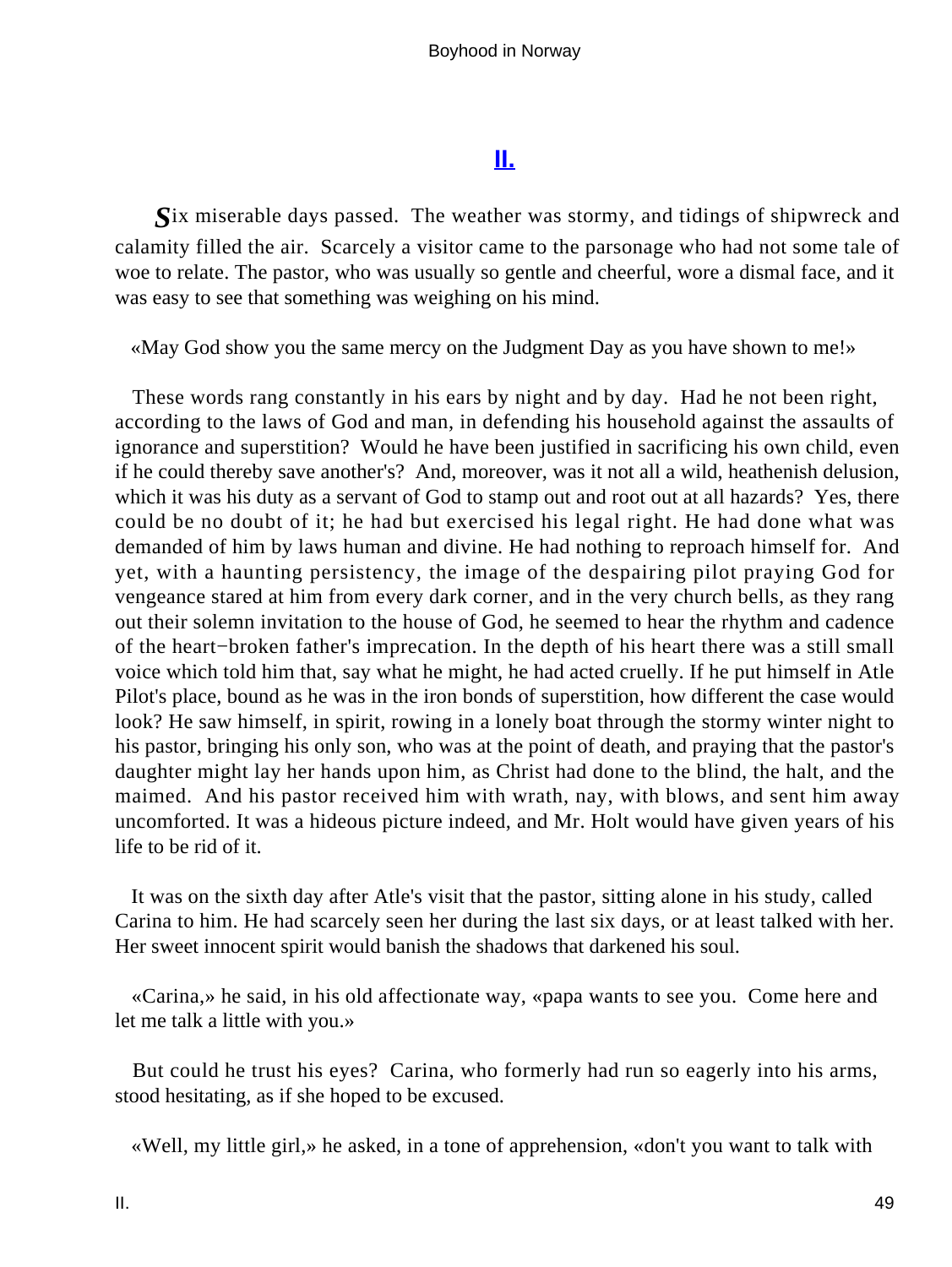# papa?»

 «I would rather wait till some other time, papa,» she managed to stammer, while her little face flushed with embarrassment.

 Mr. Holt closed the door silently, flung himself into a chair, and groaned. That was a blow from where he had least expected it. The child had judged him and found him wanting. His Carina, his darling, who had always been closest to his heart, no longer responded to his affection! Was the pilot's prayer being fulfilled? Was he losing his own child in return for the one he had refused to save? With a pang in his breast, which was like an aching wound, he walked up and down on the floor and marvelled at his own blindness. He had erred indeed; and there was no hope that any chance would come to him to remedy the wrong.

 The twilight had deepened into darkness while he revolved this trouble in his mind. The night was stormy, and the limbs of the trees without were continually knocking and bumping against the walls of the house. The rusty weather−vane on the roof whined and screamed, and every now and then the sleet dashed against the window−panes like a handful of shot. The wind hurled itself against the walls, so that the timbers creaked and pulled at the shutters, banged stray doors in out−of−the−way garrets, and then, having accomplished its work, whirled away over the fields with a wild and dismal howl. The pastor sat listening mournfully to this tempestuous commotion. Once he thought he heard a noise as of a door opening near by him, and softly closing; but as he saw no one, he concluded it was his overwrought fancy that had played him a trick. He seated himself again in his easy−chair before the stove, which spread a dim light from its draught−hole into the surrounding gloom.

 While he sat thus absorbed in his meditations, he was startled at the sound of something resembling a sob. He arose to strike a light, but found that his match−safe was empty. But what was that? A step without, surely, and the groping of hands for the door−knob.

«Who is there?» cried the pastor, with a shivering uneasiness.

 He sprang forward and opened the door. A broad figure, surmounted by a sou'wester, loomed up in the dark.

«What do you want?» asked Mr. Holt, with forced calmness.

 «I want to know,» answered a gruff, hoarse voice, «if you'll come to my son now, and help him into eternity?»

 The pastor recognized Atle Pilot's voice, though it seemed harsher and hoarser than usual.

«Sail across the fjord on a night like this?» he exclaimed.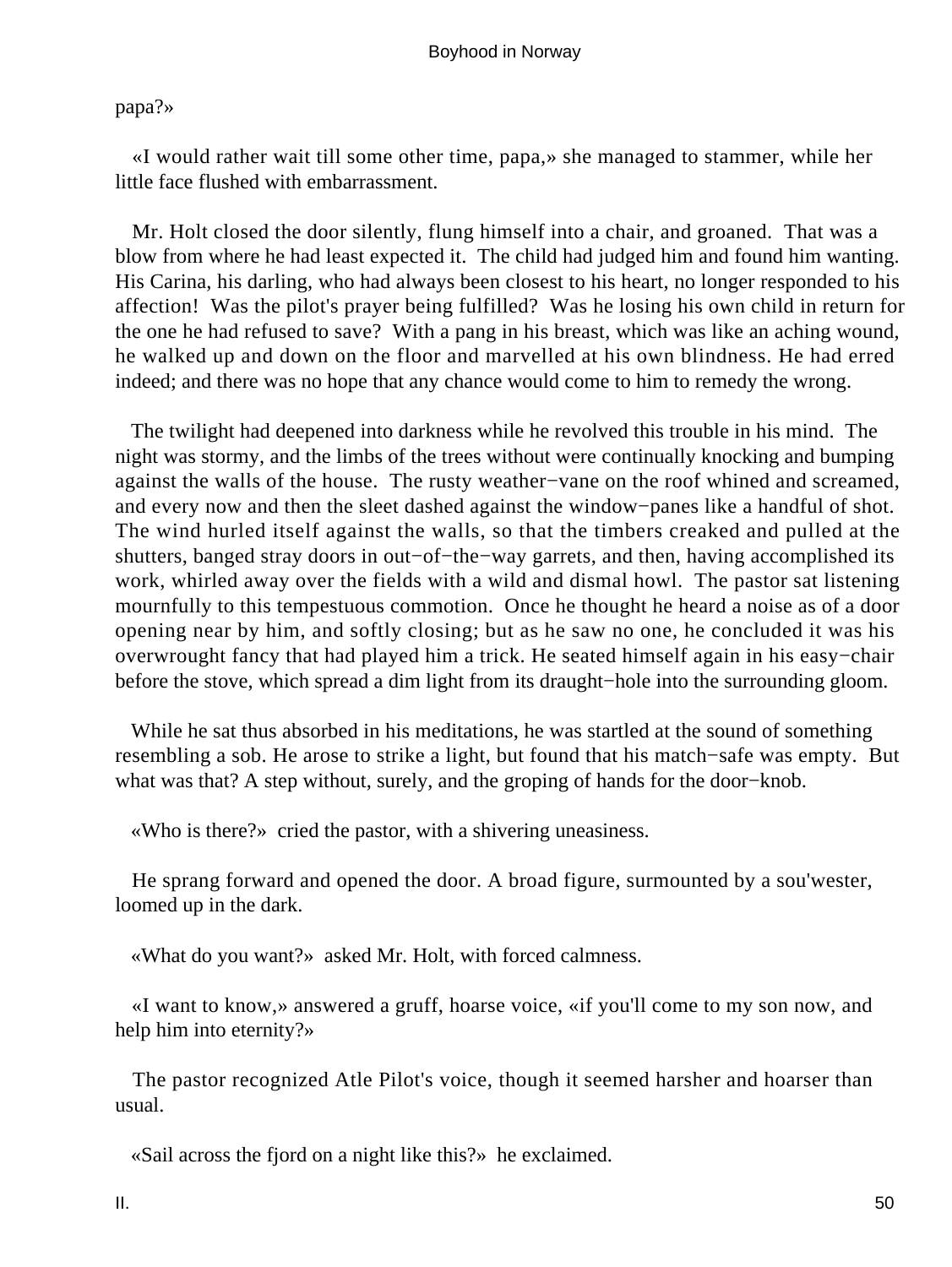«That's what I ask you.»

«And the boy is dying, you say?»

«Can't last till morning.»

«And has he asked for the sacrament?»

 The pilot stepped across the threshold and entered the room. He proceeded slowly to pull off his mittens; then looking up at the pastor's face, upon which a vague sheen fell from the stove, he broke out:

 «Will you come or will you not? You wouldn't help him to live; now will you help him to die?»

 The words, thrust forth with a slow, panting emphasis, hit the pastor like so many blows.

«I will come,» he said, with solemn resolution. «Sit down till I get ready.»

 He had expected some expression of gratification or thanks, for Atle well knew what he had asked. It was his life the pastor risked, but this time in his calling as a physician, not of bodies, but of souls. It struck him, while he took leave of his wife, that there was something resentful and desperate in the pilot's manner, so different from his humble pleading at their last meeting.

 As he embraced the children one by one, and kissed them, he missed Carina, but was told that she had probably gone to the cow−stable with the dairy−maid, who was her particular friend. So he left tender messages for her, and, summoning Atle, plunged out into the storm. A servant walked before him with a lantern, and lighted the way down to the pier, where the boat lay tossing upon the waves.

 «But, man,» cried the pastor, seeing that the boat was empty, «where are your boatmen?»

 «I am my own boatman,» answered Atle, gloomily. «You can hold the sheet, I the tiller.»

Mr. Holt was ashamed of retiring now, when he had given his word.

 But it was with a sinking heart that he stepped into the frail skiff, which seemed scarcely more than a nutshell upon the tempestuous deep. He was on the point of asking his servant, unacquainted though he was with seamanship, to be the third man in the boat; but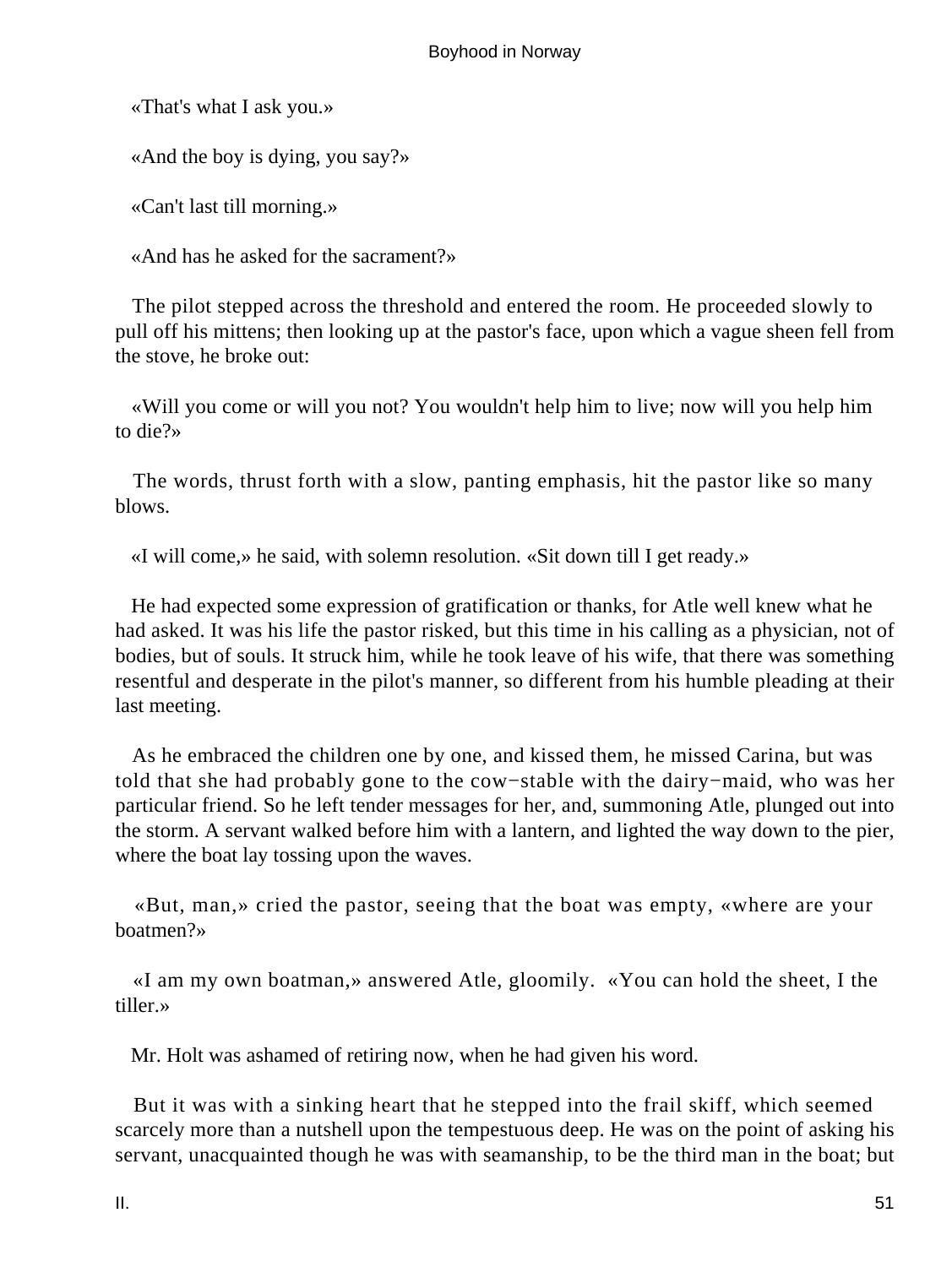the latter, anticipating his intention, had made haste to betake himself away. To venture out into this roaring darkness, with no beacon to guide them, and scarcely a landmark discernible, was indeed to tempt Providence.

 But by the time he had finished this reflection, the pastor felt himself rushing along at a tremendous speed, and short, sharp commands rang in his ears, which instantly engrossed all his attention. To his eyes the sky looked black as ink, except for a dark−blue unearthly shimmer that now and then flared up from the north, trembled, and vanished. By this unsteady illumination it was possible to catch a momentary glimpse of a head, and a peak, and the outline of a mountain. The small sail was double−reefed, yet the boat careened so heavily that the water broke over the gunwale. The squalls beat down upon them with tumultuous roar and smoke, as of snow−drifts, in their wake; but the little boat, climbing the top of the waves and sinking into the dizzy black pits between them, sped fearlessly along and the pastor began to take heart. Then, with a fierce cutting distinctness, came the command out of the dark.

«Pull out the reefs!»

«Are you crazy, man?» shouted the pastor. «Do you want to sail straight into eternity?»

«Pull out the reefs!» The command was repeated with wrathful emphasis.

«Then we are dead men, both you and I.»

 «So we are, parson – dead men. My son lies dead at home, though you might have saved him. So, now, parson, we are quits.»

With a fierce laugh he rose up, and still holding the tiller, stretched his hand to tear out the reefs. But at that instant, just as a quivering shimmer broke across the sky, something rose up from under the thwart and stood between them. Atle started back with a hoarse scream.

«In Heaven's name, child!» he cried. «Oh, God, have mercy upon me!»

 And the pastor, not knowing whether he saw a child or a vision, cried out in the same moment: «Carina, my darling! Carina, how came you here?»

 It was Carina, indeed; but the storm whirled her tiny voice away over the waves, and her father, folding her with one arm to his breast, while holding the sheet with the other, did not hear what she answered to his fervent exclamation. He only knew that her dear little head rested close to his heart, and that her yellow hair blew across his face.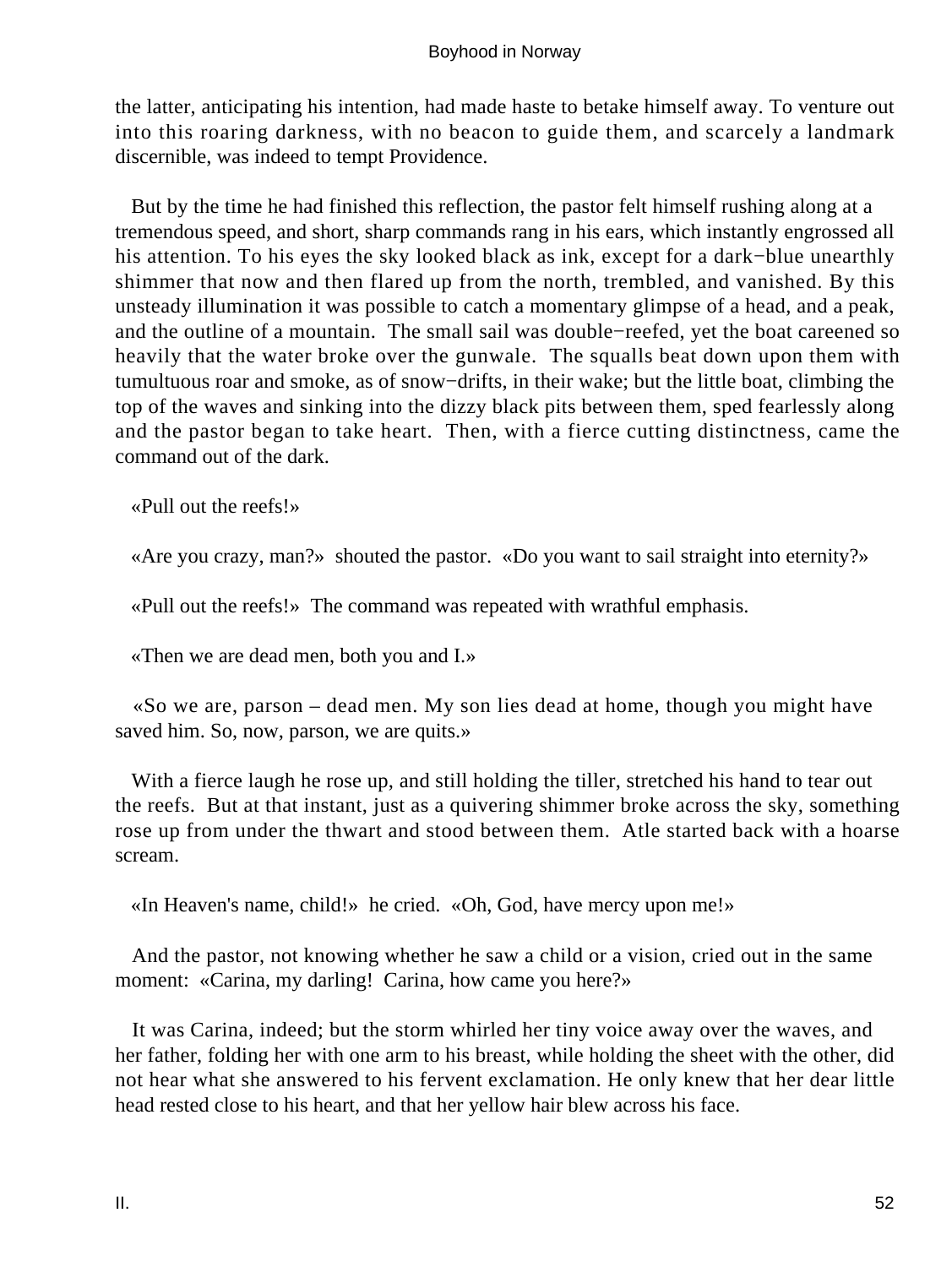«I wanted to save that poor boy, papa,» were the only words that met his ears. But he needed no more to explain the mystery. It was Carina, who, repenting of her unkindness to him, had stolen into his study, while he sat in the dark, and there she had heard Atle Pilot's message. Even if this boy was sick unto death, she might perhaps cure him, and make up for her father's harshness. Thus reasoned the sage Carina; and she had gone secretly and prepared for the voyage, and battled with the storm, which again and again threw her down on her road to the pier. It was a miracle that she got safely into the boat, and stowed herself away snugly under the stern thwart.

 The clearing in the north gradually spread over the sky, and the storm abated. Soon they had the shore in view, and the lights of the fishermen's cottages gleamed along the beach of the headland. Presently they ran into smoother water; a star or two flashed forth, and wide blue expanses appeared here and there on the vault of the sky. They spied the red lanterns marking the wharf, about which a multitude of boats lay, moored to stakes, and with three skilful tacks Atle made the harbor. It was here, standing on the pier, amid the swash and swirl of surging waters, that the pilot seized Carina's tiny hand in his big and rough one.

 «Parson,» he said, with a breaking voice, «I was going to run afoul of you, and wreck myself with you; but this child, God bless her! she ran us both into port, safe and sound.»

But Carina did not hear what he said, for she lay sweetly sleeping in her father's arms.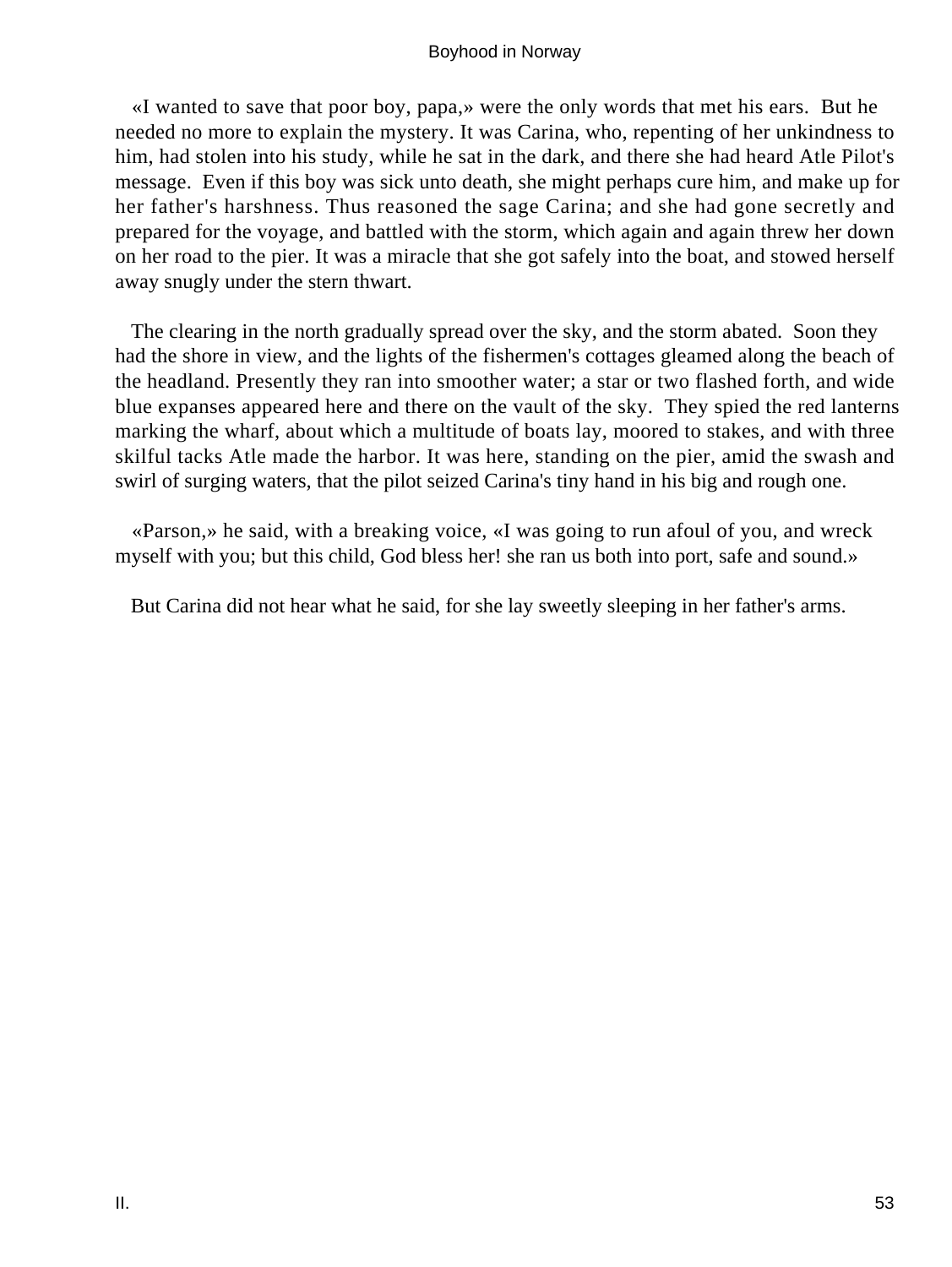# **[PART 5 − The sons of the VIKINGS](#page-135-0)**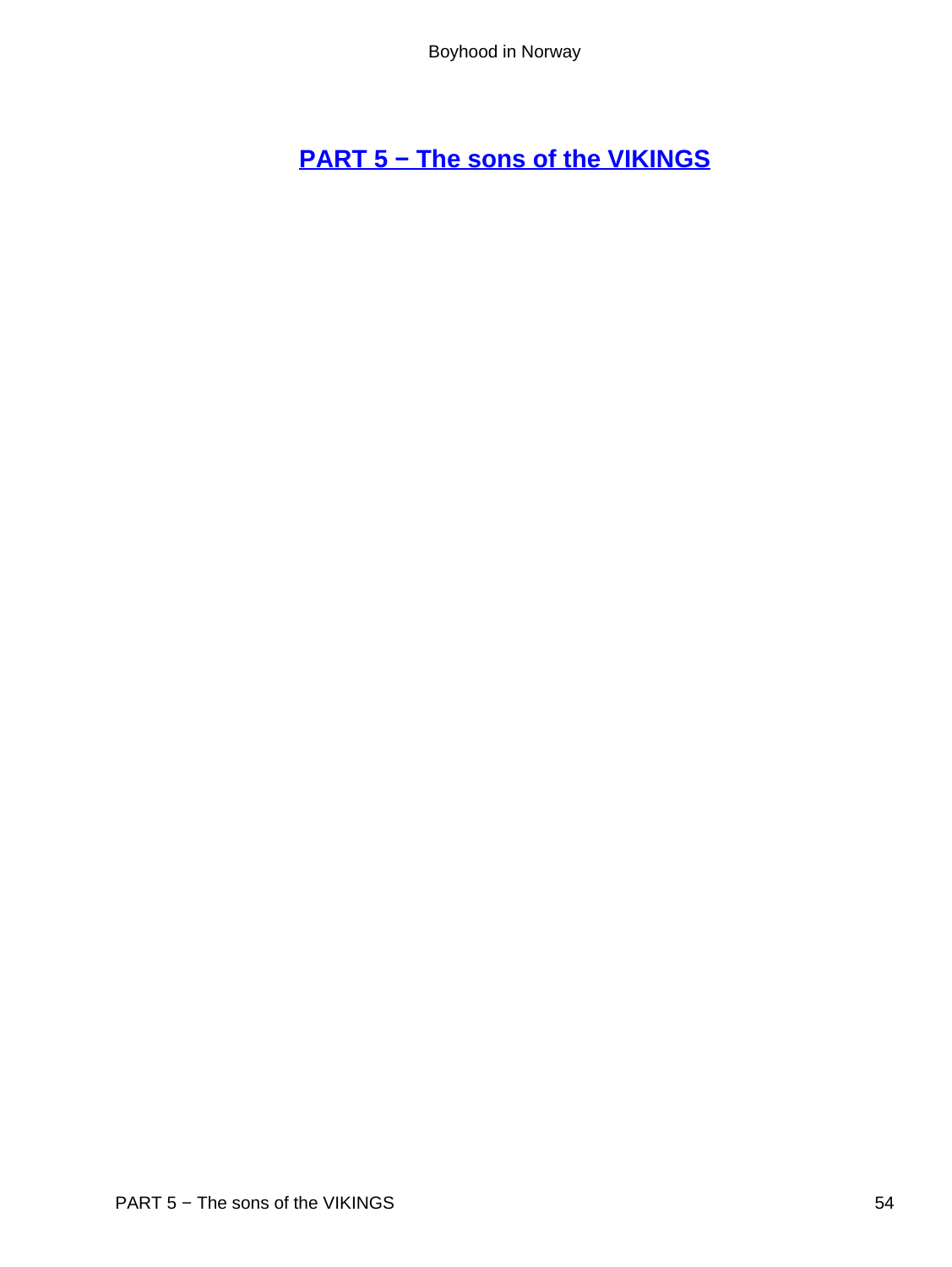# **[I.](#page-135-0)**

*W*hen Hakon Vang said his prayers at night, he usually finished with these words: «And I thank thee, God, most of all, because thou madest me a Norseman, and not a German or an Englishman or a Swede.»

To be a Norseman appears to the Norse boy a claim to distinction.

 God has made so many millions of Englishmen and Russians and Germans, that there can be no particular honor in being one of so vast a herd; while of Norsemen He has made only a small and select number, whom He looks after with special care; upon whom He showers such favors as poverty and cold (with a view to keeping them good and hardy), and remoteness from all the glittering temptations that beset the nations in whom He takes a less paternal interest. Thus at least reasons, in a dim way, the small boy in Norway; thus he is taught to reason by his parents and instructors.

 As for Hakon Vang, he strutted along the beach like a turkey−cock, whenever he thought of his glorious descent from the Vikings – those daring pirates that stole thrones and kingdoms, and mixed their red Norse blood in the veins of all the royal families of Europe. The teacher of history (who was what is called a Norse−Norseman) had on one occasion, with more patriotic zeal than discretion, undertaken to pick out those boys in his class who were of pure Norse descent; whose blood was untainted by any foreign admixture. The delighted pride of this small band made them an object of envy to all the rest of the school. Hakon, when his name was mentioned, felt as if he had added a yard to his height. Tears of joy started to his eyes; and to give vent to his overcharged feelings, he broke into a war−whoop; for which he received five black marks and was kept in at recess.

 But he minded that very little; all great men, he reflected, have had to suffer for their country.

What Hakon loved above all things to study – nay, the only thing he loved to study – was the old Sagas, which are tales, poems, and histories of the deeds of the Norsemen in ancient times. With eleven of his classmates, who were about his own age and as Norse as himself, he formed a brotherhood which was called «The Sons of the Vikings.» They gave each other tremendously bloody surnames, in the style of the Sagas – names that reeked with gore and heroism. Hakon himself assumed the pleasing appellation «Skull−splitter,» and his classmate Frithjof Ronning was dubbed Vargr−i−Veum, which means Wolf−in−the−Temple. One Son of the Vikings was known as Ironbeard, another as Erling the Lop−Sided, a third as Thore the Hound, a fourth as Aslak Stone−Skull. But a serious difficulty, which came near disrupting the brotherhood, arose over these very names. It was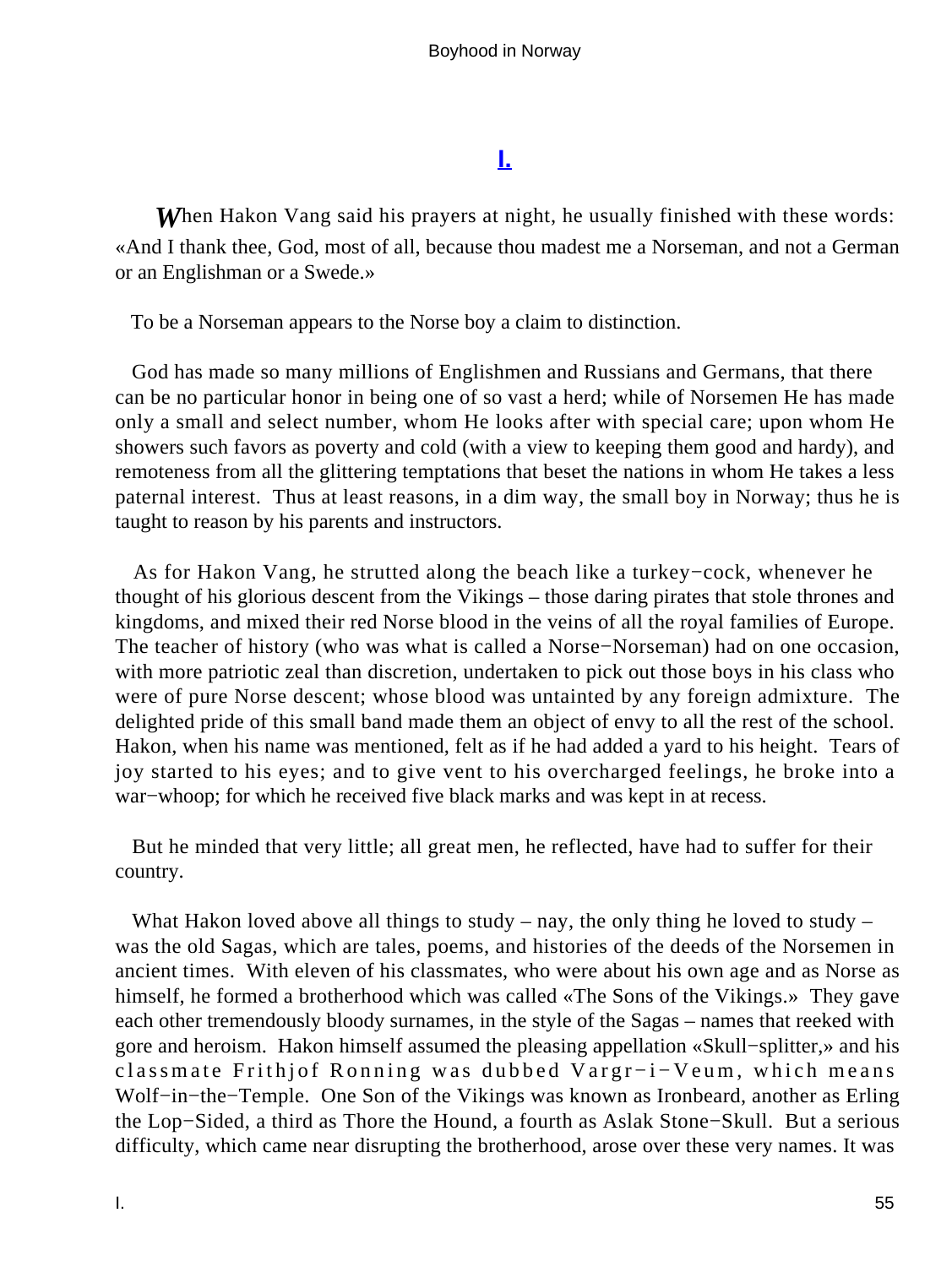felt that Hakon had taken an unfair advantage of the rest in selecting the bloodiest name at the outset (before anyone else had had an opportunity to choose), and there was a general demand that he should give it up and allow all to draw lots for it. But this Hakon stoutly refused to do; and declared that if anyone wanted his name he would have to fight for it, in good old Norse fashion.

 A holm−gang or duel was then arranged; that is, a ring was marked out with stones; the combatants stepped within it, and he who could drive his antagonist outside of the stone ring was declared to be the victor. Frithjof, who felt that he had a better claim to be named Skull−Splitter than Hakon, was the first to accept the challenge; but after a terrible combat was forced to bite the dust. His conqueror was, however, filled with such a glowing admiration of his valor (as combatants in the Sagas frequently are), that he proposed that they should swear eternal friendship and foster−brotherhood, and seal their compact, according to Norse custom, by the ceremony called «Mingling of Blood.» It is needless to say that this seemed to all the boys a most delightful proposition; and they entered upon the august rite with a deep sense of its solemnity.

 First a piece of sod, about twelve feet square, was carefully raised upon wooden stakes representing spears, so as to form a green roof over the foster−brothers. Then, sitting upon the black earth, where the turf had been removed, they bared their arms to the shoulder, and in the presence of his ten brethren, as witnesses, each swore that he would regard the other as his true brother and love him and treat him as such, and avenge his death if he survived him; in solemn testimony of which each drew a knife and opened a vein in his arm, letting their blood mingle and flow together. Hakon, however, in his heroic zeal, drove the knife into his flesh rather recklessly, and when the blood had flowed profusely for five minutes, he grew a trifle uneasy. Frithjof, after having bathed his arm in a neighboring brook, had no difficulty in stanching the blood, but the poor Skull−Splitter's wound, in spite of cold water and bandages, kept pouring forth its warm current without sign of abatement. Hakon grew paler and paler, and would have burst into tears, if he had not been a «Son of the Vikings.» It would have been a relief to him, for the moment, not to have been a «Son of the Vikings.» For he was terribly frightened, and thought surely he was going to bleed to death. The other Vikings, too, began to feel rather alarmed at such a prospect; and when Erling the Lop−Sided (the pastor's son) proposed that they should carry Hakon to the doctor, no one made any objection. But the doctor unhappily lived so far away that Hakon might die before he got there.

 «Well, then,» said Wolf−in−the Temple, «let us take him to old Witch−Martha. She can stanch blood and do lots of other queer things.»

 «Yes, and that is much more Norse, too,» suggested Thore the Hound; «wise women learned physic and bandaged wounds in the olden time. Men were never doctors.»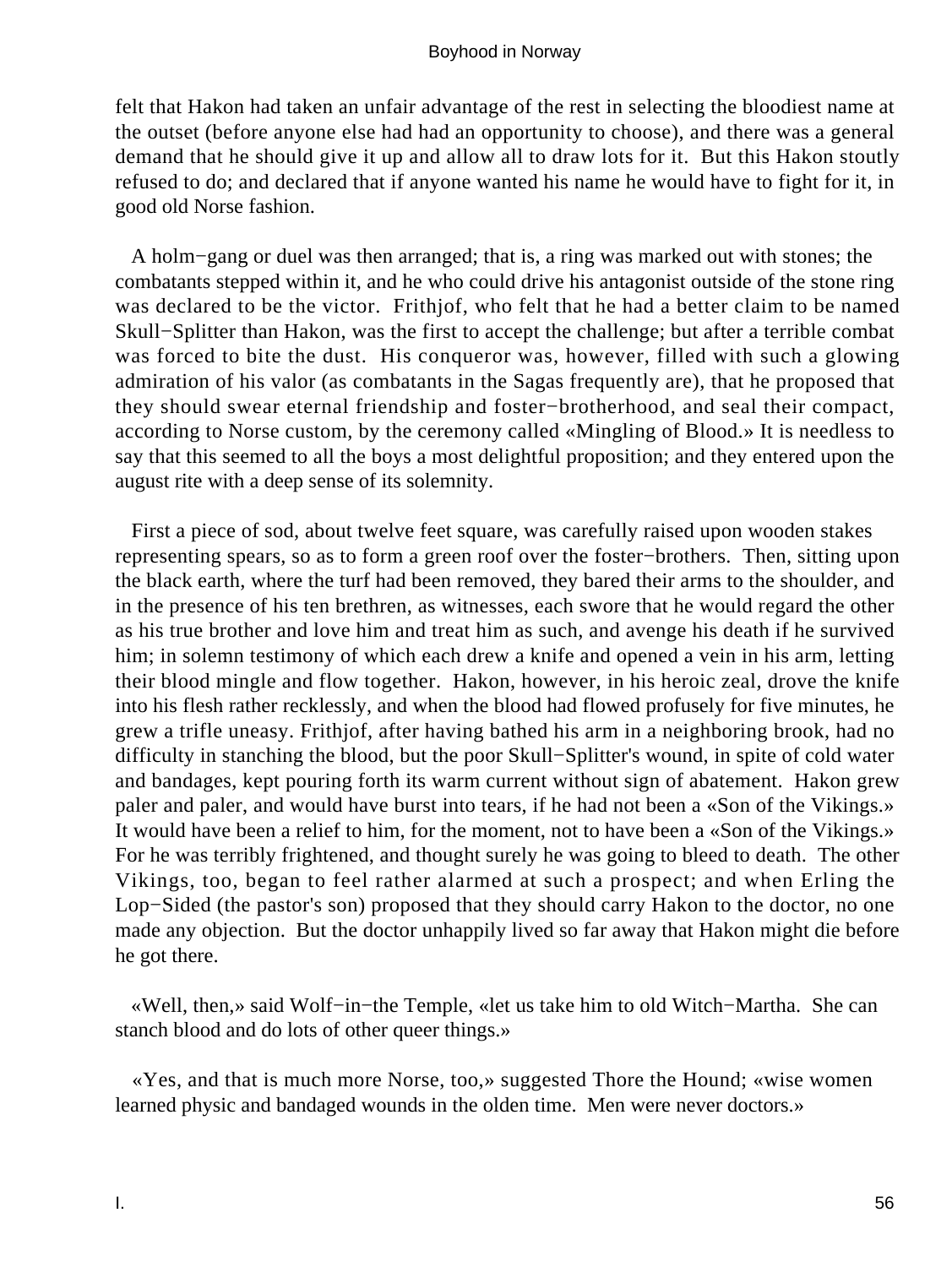«Yes, Witch−Martha is just the right style,» said Erling the Lop−Sided down in his boots; for he had naturally a shrill voice and gave himself great pains to produce a manly bass.

 «We must make a litter to carry the Skull−Splitter on,» exclaimed Einar Bowstring−Twanger (the sheriff's son); «he'll never get to Witch−Martha alive if he is to walk.»

 This suggestion was favorably received, the boys set to work with a will, and in a few minutes had put together a litter of green twigs and branches. Hakon, who was feeling curiously light−headed and exhausted, allowed himself to be placed upon it in a reclining position; and its swinging motion, as his friends carried it along, nearly rocked him to sleep. The fear of death was but vaguely present to his mind; but his self−importance grew with every moment, as he saw his blood trickle through the leaves and drop at the roadside. He appeared to himself a brave Norse warrior who was being carried by his comrades from the battle−field, where he had greatly distinguished himself. And now to be going, to the witch who, by magic rhymes and incantations, was to stanch the ebbing stream of his life – what could be more delightful?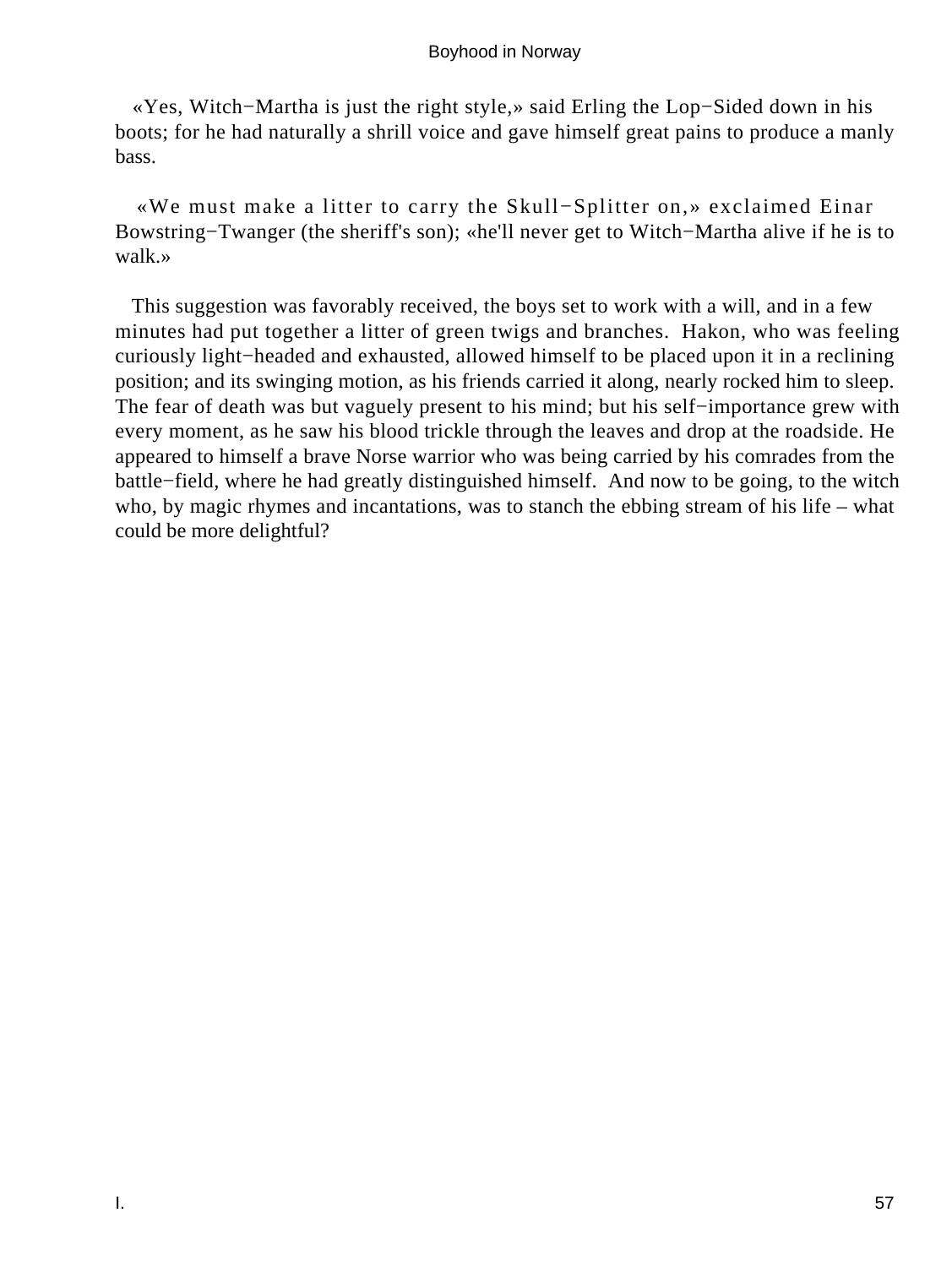# **[II.](#page-135-0)**

**W**itch Martha lived in a small lonely cottage down by the river. Very few people ever went to see her in the day−time; but at night she often had visitors. Mothers who suspected that their children were changelings, whom the Trolds had put in the cradle, taking the human infants away; girls who wanted to «turn the hearts» of their lovers, and lovers who wanted to turn the hearts of the girls; peasants who had lost money or valuables and wanted help to trace the thief – these and many others sought secret counsel with Witch−Martha, and rarely went away uncomforted. She was an old weather−beaten woman with a deeply wrinkled, smoky−brown face, and small shrewd black eyes. The floor in her cottage was strewn with sand and fresh juniper twigs; from the rafters under the ceiling hung bunches of strange herbs; and in the windows were flower−pots with blooming plants in them.

 Martha was stooping at the hearth, blowing and puffing at the fire under her coffee−pot, when the Sons of the Vikings knocked at the door. Wolf−in−the–Temple was the man who took the lead; and when Witch−Martha opened the upper half of the door (she never opened both at the same time) she was not a little astonished to see the Captain's son, Frithjof Ronning, staring up at her with an anxious face.

 «What cost thou want, lad?» she asked, gruffly; «thou hast gone astray surely, and I'll show thee the way home.»

 «I am Wolf−in−the−Temple,» began Frithjof, thrusting out his chest, and raising his head proudly.

«Dear me, you don't say so!» exclaimed Martha.

 «My comrade and foster−brother Skull−Splitter has been wounded; and I want thee, old crone, to stanch his blood before he bleeds to death.»

«Dear, dear me, how very strange!» ejaculated the Witch, and shook her aged head.

 She had been accustomed to extraordinary requests; but the language of this boy struck her as being something of the queerest she had yet heard.

«Where is thy Skull−Splitter, lad?» she asked, looking at him dubiously.

 «Right here in the underbrush,» Wolf−in−the−Temple retorted, gallantly; «stir thy aged stumps now, and thou shalt be right royally rewarded.»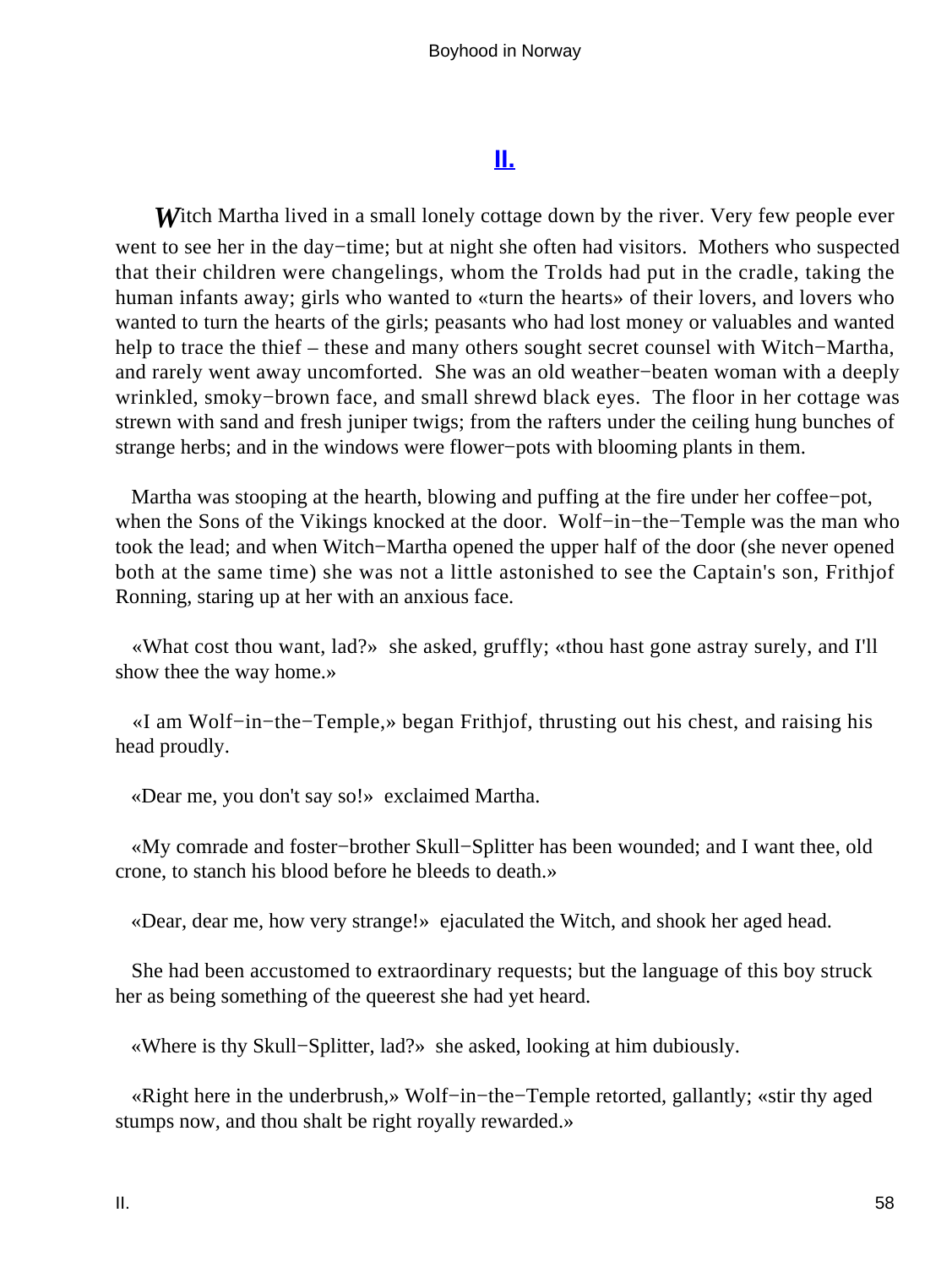He had learned from Walter Scott's romances that this was the proper way to address inferiors, and he prided himself not a little on his jaunty condescension. Imagine then his surprise when the «old crone» suddenly turned on him with an angry scowl and said:

 «If thou canst not keep a civil tongue in thy head, I'll bring a thousand plagues upon thee, thou umnannerly boy.»

 By this threat Wolf−in−the−Temple's courage was sadly shaken. He knew Martha's reputation as a witch, and had no desire to test in his own person whether rumor belied her.

 «Please, mum, I beg of you,» he said, with a sudden change of tone; «my friend Hakon Vang is bleeding to death; won't you please help him?»

 «Thy friend Hakon Vang!» cried Martha, to whom that name was very familiar; «bring him in, as quick as thou canst, and I'll do what I can for him.»

 Wolf−in− the−Temple put two fingers into his mouth and gave a loud shrill whistle, which was answered from the woods, and presently the small procession moved up to the door, carrying their wounded comrade between them. The poor Skull−Splitter was now as white as a sheet, and the drowsiness of his eyes and the laxness of his features showed that help came none too early. Martha, in hot haste, grabbed a bag of herbs, thrust it into a pot of warm water, and clapped it on the wound. Then she began to wag her head slowly to and fro, and crooned, to a soft and plaintive tune, words which sounded to the ears of the boys shudderingly strange:

 «I conjure in water, I conjure in lead, I conjure with herbs that grew o'er the dead; I conjure with flowers that I plucked, without shoon, When the ghosts were abroad, in the wane of the moon. I conjure with spirits of earth and air That make the wind sigh and cry in despair; I conjure by him within sevenfold rings That sits and broods at the roots of things. I conjure by him who healeth strife, Who plants and waters the germs of life. I conjure, I conjure, I bid thee be still, Thou ruddy stream, thou hast flowed thy fill! Return to thy channel and nurture his life Till his destined measure of years be rife.»

 She sang the last two lines with sudden energy; and when she removed her hand from the wound, the blood had ceased to flow. The poor Skull−Splitter was sleeping soundly; and his friends, shivering a little with mysterious fears, marched up and down whispering to one another. They set a guard of honor at the leafy couch of their wounded comrade; intercepted the green worms and other insects that kept dropping down upon him from the alder branches overhead, and brushed away the flies that would fain disturb his slumbers. They were all steeped to the core in old Norse heroism; and they enjoyed the situation hugely. All the life about them was half blotted out; they saw it but dimly. That light of youthful romance, which never was on sea or land, transformed all the common things that met their vision into something strange and wonderful. They strained their ears to catch the meaning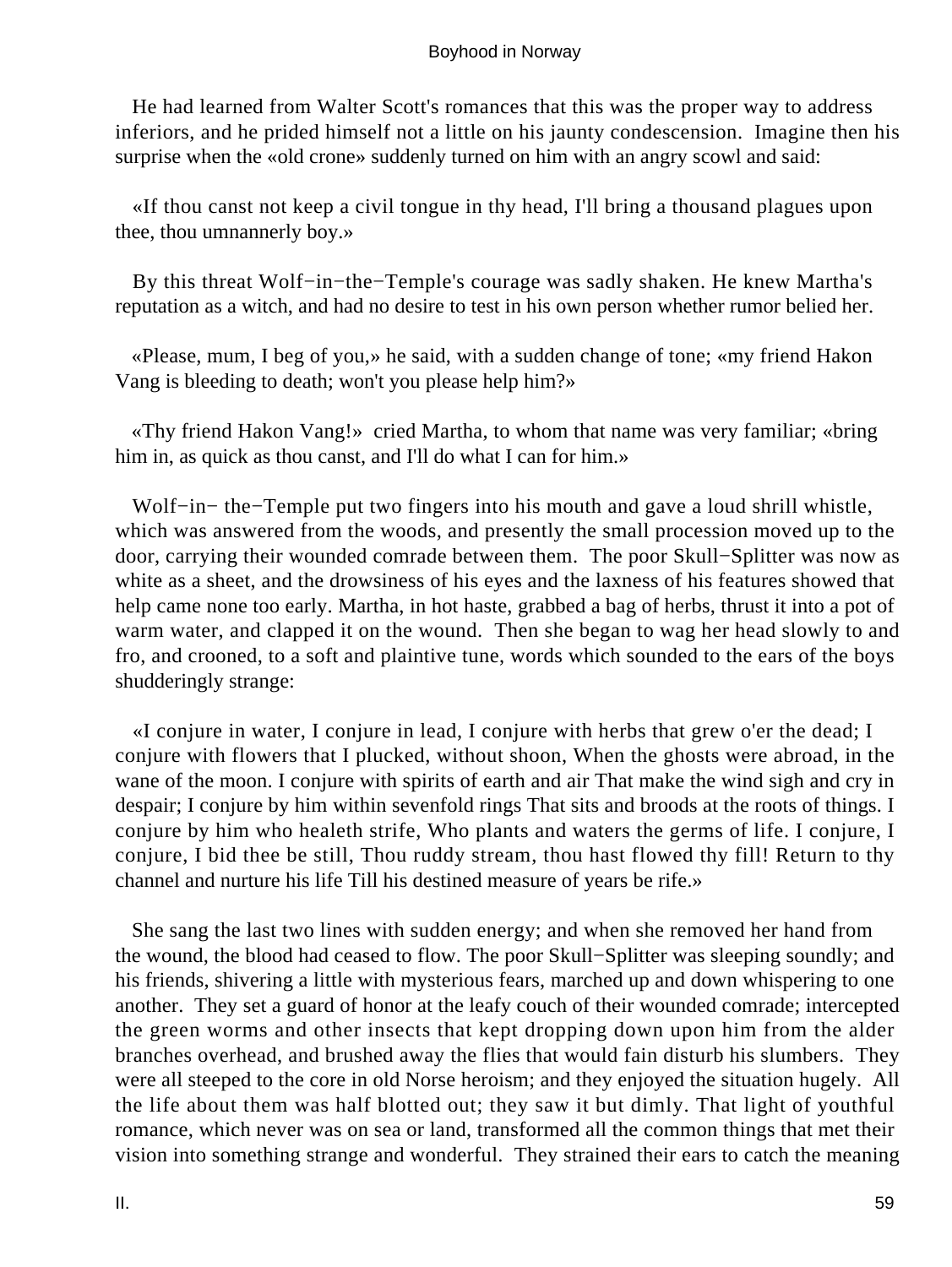of the song of the birds, so that they might learn from them the secrets of the future, as Sigurd the Volsung did, after he had slain the dragon, Fafnir. The woods round about them were filled with dragons and fabulous beasts, whose tracks they detected with the eyes of faith; and they started out every morning, during the all too brief vacation, on imaginary expeditions against imaginary monsters.

 When at the end of an hour the Skull−Splitter woke from his slumber, much refreshed, Witch−Martha bandaged his arm carefully, and Wolf−in−the Temple (having no golden arm−rings) tossed her, with magnificent superciliousness, his purse, which contained six cents. But she flung it back at him with such force that he had to dodge with more adroitness than dignity.

 «I'll get my claws into thee some day, thou foolish lad,» she said, lifting her lean vulture−like hand with a threatening gesture.

 «No, please don't, Martha, I didn't mean anything,» cried the boy, in great alarm; «you'll forgive me, won't you, Martha?»

 «I'll bid thee begone, and take thy foolish tongue along with thee,» she answered, in a mollified tone.

 And the Sons of the Vikings, taking the hint, shouldered the litter once more, and reached Skull−Splitter's home in time for supper.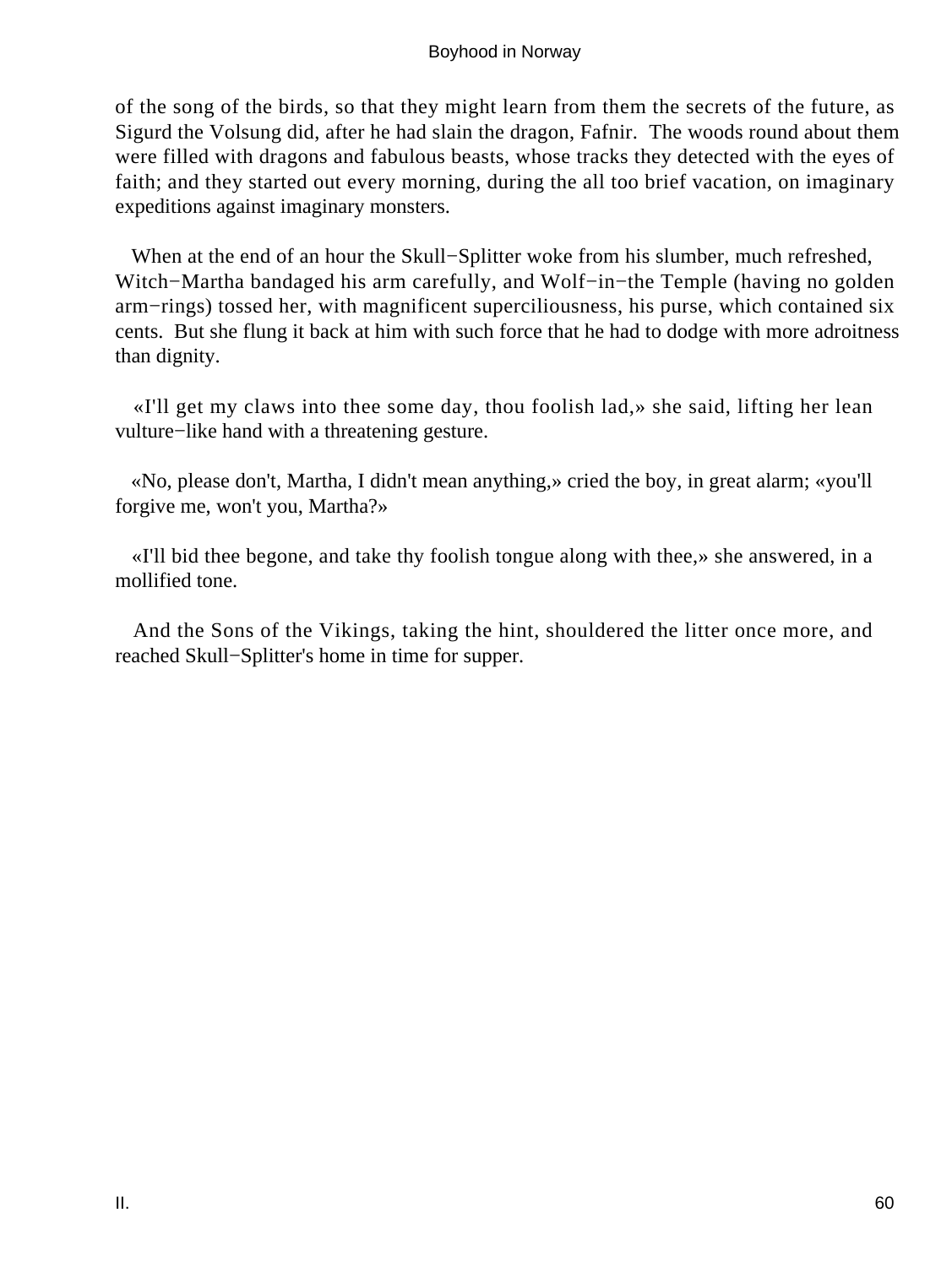# **[III.](#page-135-0)**

**The Sons of the Vikings were much troubled.** Every heroic deed which they plotted had this little disadvantage, that they were in danger of going to jail for it. They could not steal cattle and horses, because they did not know what to do with them when they had got them; they could not sail away over the briny deep in search of fortune or glory, because they had no ships; and sail−boats were scarcely big enough for daring voyages to the blooming South which their ancestors had ravaged. The precious vacation was slipping away, and as yet they had accomplished nothing that could at all be called heroic. It was while the brotherhood was lamenting this fact that Wolf−in−the−Temple had a brilliant idea. He procured his father's permission to invite his eleven companions to spend a day and a night at the Ronning saeter, or mountain dairy, far up in the highlands. The only condition Mr. Ronning made was that they were to be accompanied by his man, Brumle−Knute, who was to be responsible for their safety. But the boys determined privately to make Brumle−Knute their prisoner, in case he showed any disposition to spoil their sport. To spend a day and a night in the woods, to imagine themselves Vikings, and behave as they imagined Vikings would behave, was a prospect which no one could contemplate without the most delightful excitement. There, far away from sheriffs and pastors and maternal supervision, they might perhaps find the long−desired chance of performing their heroic deed.

 It was a beautiful morning early in August that the boys started from Strandholm, Mr. Ronning's estate, accompanied by Brumle−Knute. The latter was a middle−aged, round−shouldered peasant, who had the habit of always talking to himself. To look at him you would have supposed that he was a rough and stupid fellow who would have quite enough to do in looking after himself. But the fact was, that Brumle−Knute was the best shot, the best climber – and altogether the most keen−eyed hunter in the whole valley. It was a saying that he could scent game so well that he never needed a dog; and that he could imitate to perfection the call of every game bird that inhabited the mountain glens. Sweet−tempered he was not; but so reliable, skilful, and vigilant, and moreover so thorough a woodsman, that the boys could well afford to put up with his gruff temper.

 The Sons of the Vikings were all mounted on ponies; and Wolf−in−the−Temple, who had been elected chieftain, led the troop. At his side rode Skull−Splitter, who was yet a trifle pale after his blood−letting, but brimming over with ambition to distinguish himself. They had all tied their trousers to their legs with leather thongs, in order to be perfectly «Old Norse;» and some of them had turned their plaids and summer overcoats inside out, displaying the gorgeous colors of the lining. Loosely attached about their necks and flying in the wind, these could easily serve for scarlet or purple cloaks wrought on Syrian looms. Most of the boys carried also wooden swords and shields, and the chief had a long loor or Alpine horn. Only the valiant Ironbeard, whose father was a military man, had a real sword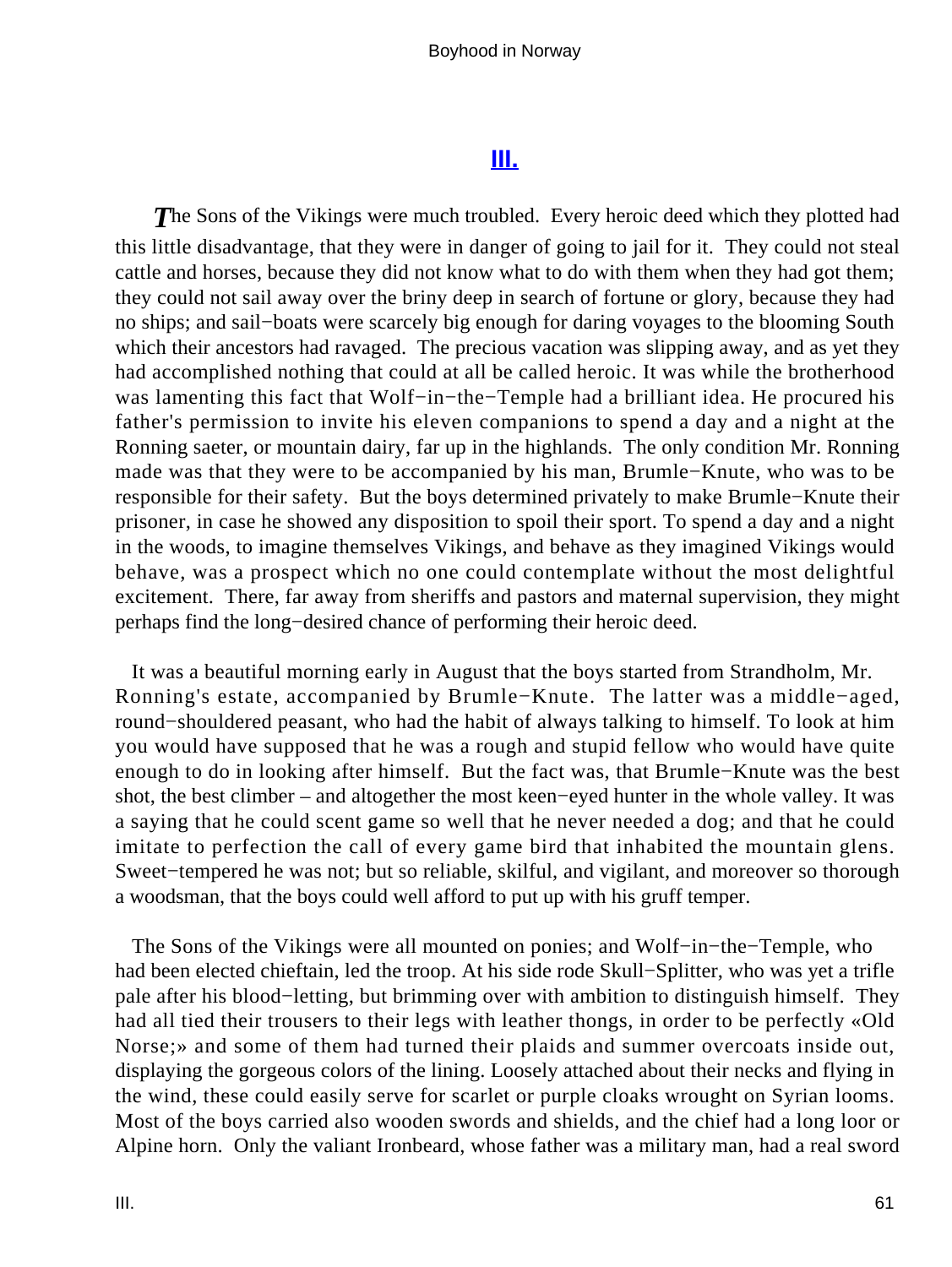and a real scabbard into the bargain. Wolf−in−the−Temple, and Erling the Lop−Sided, had each an old fowling−piece; and Brumle−Knute carried a double−barrelled rifle. This, to be sure, was not; quite historically correct; but firearms are so useful in the woods, even if they are not correct, that it was resolved not to notice the irregularity; for there were boars in the mountains, besides wolves and foxes and no end of smaller game.

 For an hour or more the procession rode, single file, up the steep and rugged mountain−paths; but the boys were all in high spirits and enjoyed themselves hugely. The mere fact that they were Vikings, on a daring foraging expedition into a neighboring kingdom, imparted a wonderful zest to everything they did and said. It might be foolish, but it was on that account none the less delightful. They sent out scouts to watch for the approach of an imaginary enemy; they had secret pass−words and signs; they swore (Viking style) by Thor's hammer and by Odin's eye. They talked appalling nonsense to each other with a delicious sentiment of its awful blood−curdling character. It was about noon when they reached the Strandholm saeter, which consisted of three turf−thatched log−cabins or chalets, surrounded by a green inclosure of half a dozen acres. The wide highland plain, eight or ten miles long, was bounded on the north and west by throngs of snow−hooded mountain peaks, which rose, one behind another, in glittering grandeur; and in the middle of the plain there were two lakes or tarns, connected by a river which was milky white where it entered the lakes and clear as crystal where it escaped.

 «Now, Vikings,» cried Wolf−in−the−Temple, when the boys had done justice to their dinner, «it behooves us to do valiant deeds, and to prove ourselves worthy of our fathers.»

 «Hear, hear,» shouted Ironbeard, who was fourteen years old and had a shadow of a moustache, «I am in for great deeds, hip, hip, hurrah!»

 «Hold your tongue when you hear me speak,» commanded the chieftain, loftily; «we will lie in wait at the ford, between the two tarns, and capture the travellers who pass that way. If perchance a princess from the neighboring kingdom pass, on the way to her dominions, we will hold her captive until her father, the king, comes to ransom her with heaps of gold in rings and fine garments and precious weapons.»

 «But what are we to do with her when we have caught her?» asked the Skull−Splitter, innocently.

 «We will keep her imprisoned in the empty saeter hut,» Wolf−in−the−Temple responded. «Now, are you ready? We'll leave the horses here on the croft, until our return.»

 The question now was to elude Brumle−Knute's vigilance; for the Sons of the Vikings had good reasons for fearing that he might interfere with their enterprise. They therefore waited until Brumle−knute was invited by the dairymaid to sit down to dinner. No sooner had the door closed upon his stooping figure, than they stole out through a hole in the fence,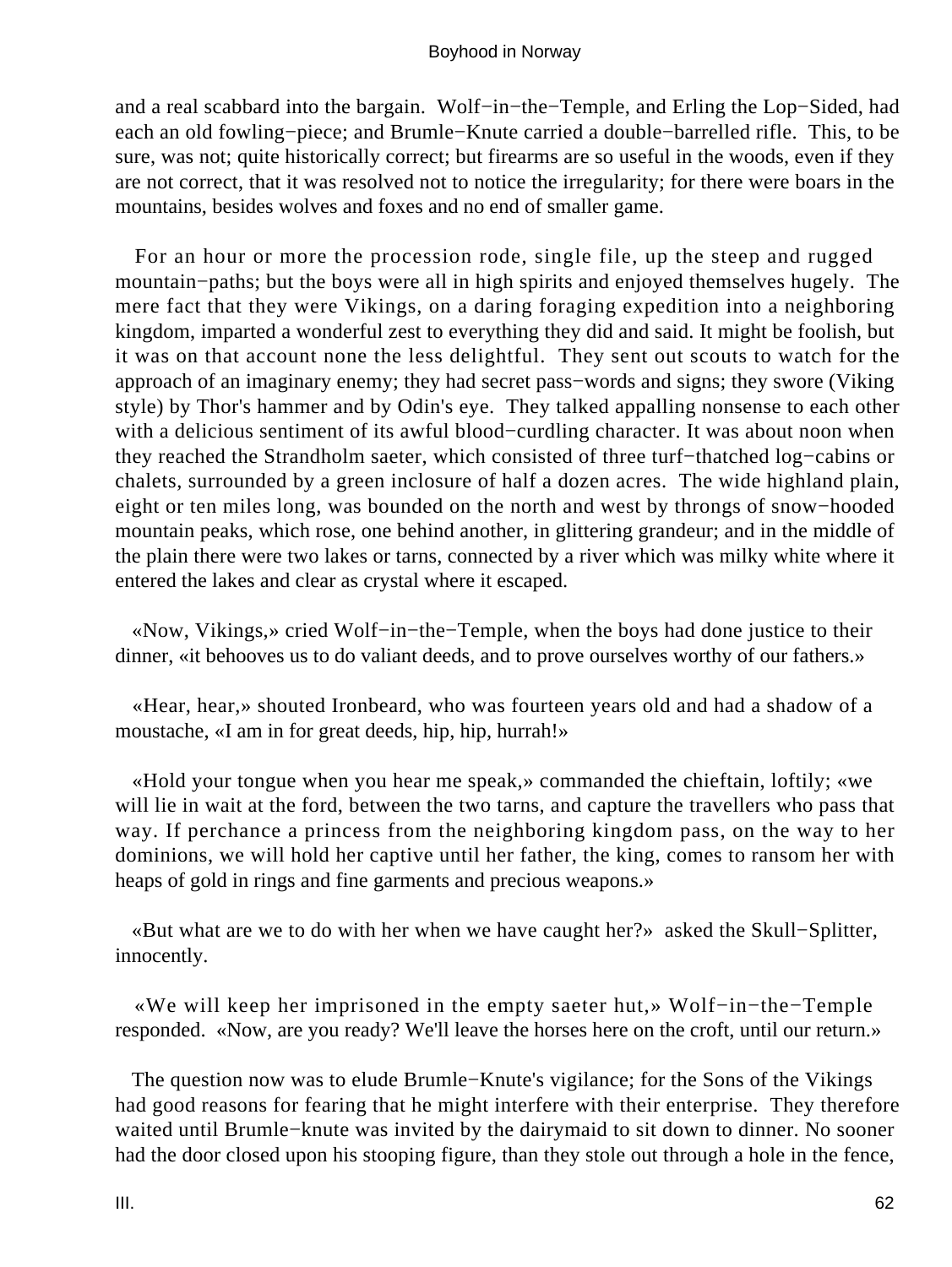crept on all−fours among the tangled dwarf−birches and the big gray boulders, and following close in the track of their leader, reached the ford between the lakes. There they observed two enormous heaps of stones known as the Parson and the Deacon; for it had been the custom from immemorial times for every traveller to fling a big stone as a «sacrifice» for good luck upon the Parson's heap and a small stone upon the Deacon's. Behind these piles of stone the boys hid themselves, keeping a watchful eye on the road and waiting for their chief's signal to pounce upon unwary travellers. They lay for about fifteen minutes in expectant silence, and were on the point of losing their patience.

 «Look here, Wolf−in−the−Temple,» cried Erling the Lop−Sided, «you may think this is fun, but I don't. Let us take the raft there and go fishing. The tarn is simply crowded with perch and bass.»

 «Hold your disrespectful tongue,» whispered the chief, warningly, «or I'll discipline you so you'll remember it till your dying day.»

 «Ho, ho!» laughed the rebel, jeeringly; «big words and fat pork don't stick in the throat. Wait till I get you alone and we shall see who'll be disciplined.»

 Erling had risen and was about to emerge from his hiding−place, when suddenly hoof−beats were heard, and a horse was seen approaching, carrying on its back a stalwart peasant lass, in whose lap a pretty little girl of twelve or thirteen was sitting.

 The former was clad in scarlet bodice, a black embroidered skirt, and a snowy−white kerchief was tied about her head. Her blonde hair hung in golden profusion down over her back and shoulders. The little girl was city−clad, and had a sweet and appealing face. She was chattering guilelessly with her companion, asking more questions than she could possibly expect to have answered. Nearer and nearer they came to the great stone heaps, dreaming of no harm.

 «And, Gunbjor,» the Skull−Splitter heard the little girl say, «you don't really believe that there are trolds and fairies in the mountains, do you?»

 «Them as are wiser than I am have believed that,» was Gunbjor's answer; «but we don't hear so much about the trolds nowadays as they did when my granny was young. Then they took young girls into the mountain and  $- - \infty$ 

 Here came a wild, piercing yell, as the Sons of the Vikings rushed forward from behind the rocks, and with a terrible war−whoop swooped down upon the road. Wolf−in−the−Temple, who led the band, seized the horse by the bridle, and flourishing his sword threateningly, addressed the frightened peasant lass.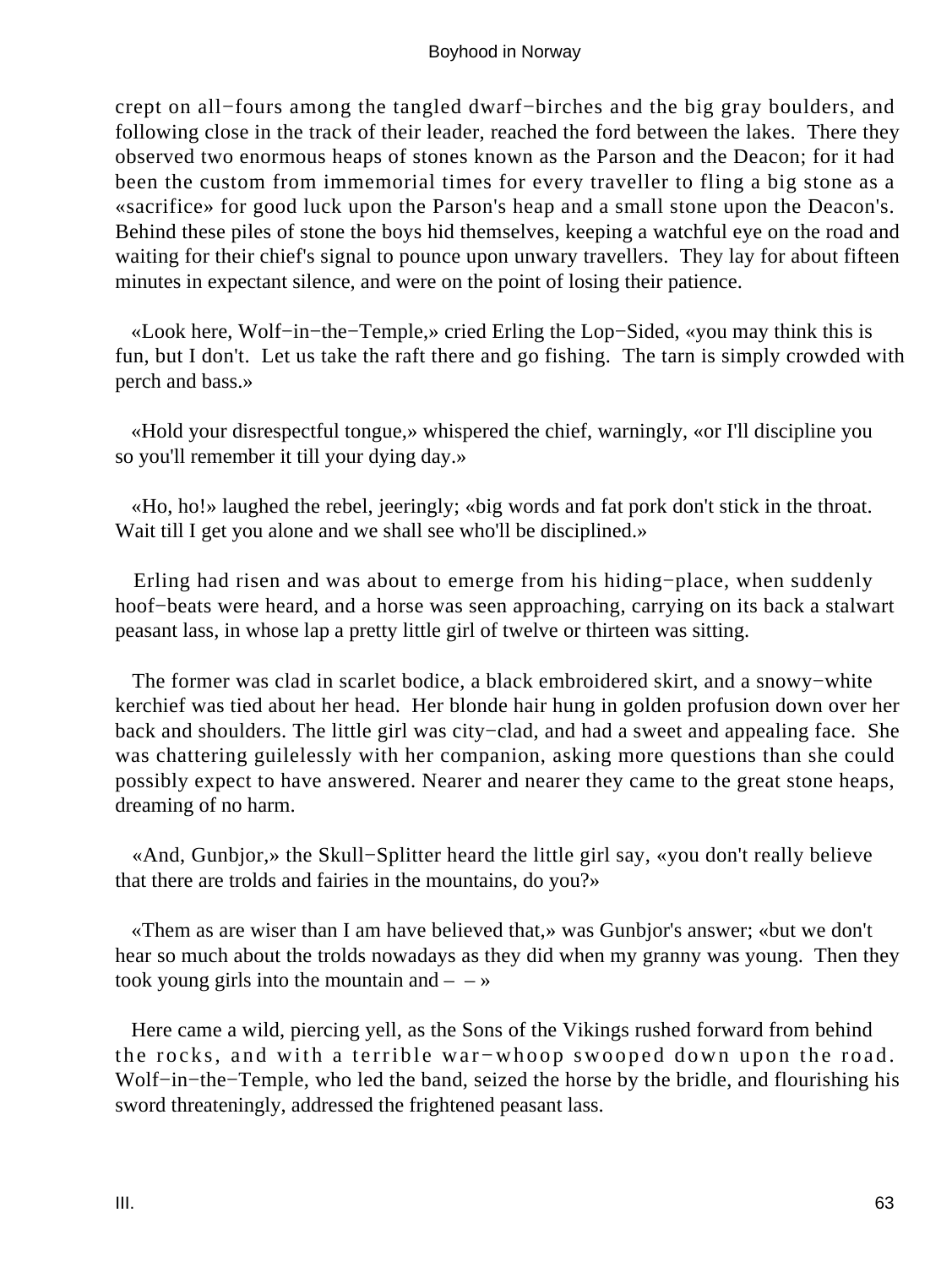«Is this, perchance, the Princess Kunigunde, the heir to the throne of my good friend, King Bjorn the Victorious?» he asked, with a magnificent air, seizing the trembling little girl by the wrist.

 «Nay,» Gunbjor answered, as soon as she could find her voice, «this is the Deacon's Maggie, as is going to the saeter with me to spend Sunday.»

«She cannot proceed on her way,» said the chieftain, decisively, «she is my prisoner.»

 Gunbjor, who had been frightened out of her wits by the small red− and blue−cloaked men, swarming among the stones, taking them to be trolds or fairies, now gradually recovered her senses. She recognized in Erling the Lop−Sided the well−known features of the parson's son; and as soon as she had made this discovery she had no great difficulty in identifying the rest. «Never you fear, pet,» she said to the child in her lap, «these be bad boys as want to frighten us. I'll give them a switching if they don't look out.»

 «The Princess Kunigunde is my prisoner until it please her noble father to ransom her for ten pounds of silver,» repeated Wolf−in−the−Temple, putting his arm about little Maggie's waist and trying to lift her from the saddle.

 «You keep yer hands off the child, or I'll give you ten pounds of thrashing,» cried Gunbjor, angrily.

 «She shall be treated with the respect due to her rank,» Wolf−in−the−Temple proceeded, loftily. «I give King Bjorn the Victorious three moons in which to bring me the ransom.»

 «And I'll give you three boxes on the ear, and a cut with my whip, into the bargain, if you don't let the horse alone, and take yer hands off the child.»

 «Vikings!» cried the chief, «lay hands on her! Tear her from the saddle! She has defied us! She deserves no mercy.»

 With a tremendous yell the boys rushed forward, brandishing their swords above their heads, and pulled Gunbjor from the saddle. But she held on to her charge with a vigorous clutch, and as soon as her feet touched the ground she began with her disengaged hand to lay about her, with her whip, in a way that proved extremely unpleasant. Wolf−in−the−Temple, against whom her assault was especially directed, received some bad cuts across his face, and Ironbeard was driven backward into the ford, where he fell, full length, and rose dripping wet and mortified. Thore the Hound got a thump in his head from Gunbjor's stalwart elbows, and Skull−Splitter, who had more courage than discretion, was pitched into the water with no more ceremony than if he had been a superfluous kitten. The fact was  $-1$ cannot disguise it – within five minutes the whole valiant band of the Sons of the Vikings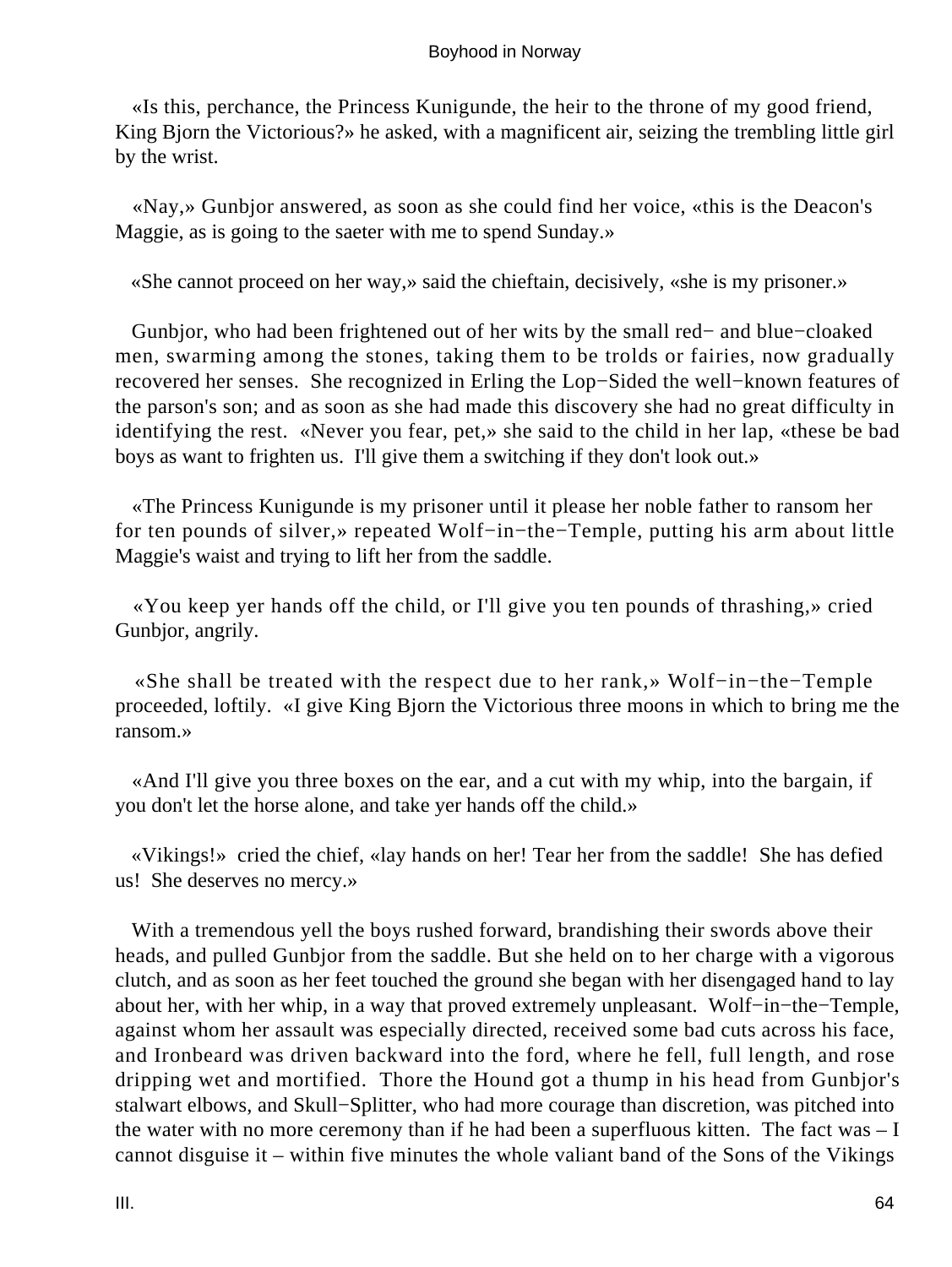were routed by that terrible switch, wielded by the intrepid Gunbjor. When the last of her foes had bitten the dust, she calmly remounted her pony, and with the Deacon's Maggie in her lap rode, at a leisurely pace, across the ford.

 «Good−by, lads,» she said, nodding her head at them over her shoulder; «ye needn't be afraid. I won't tell on you.»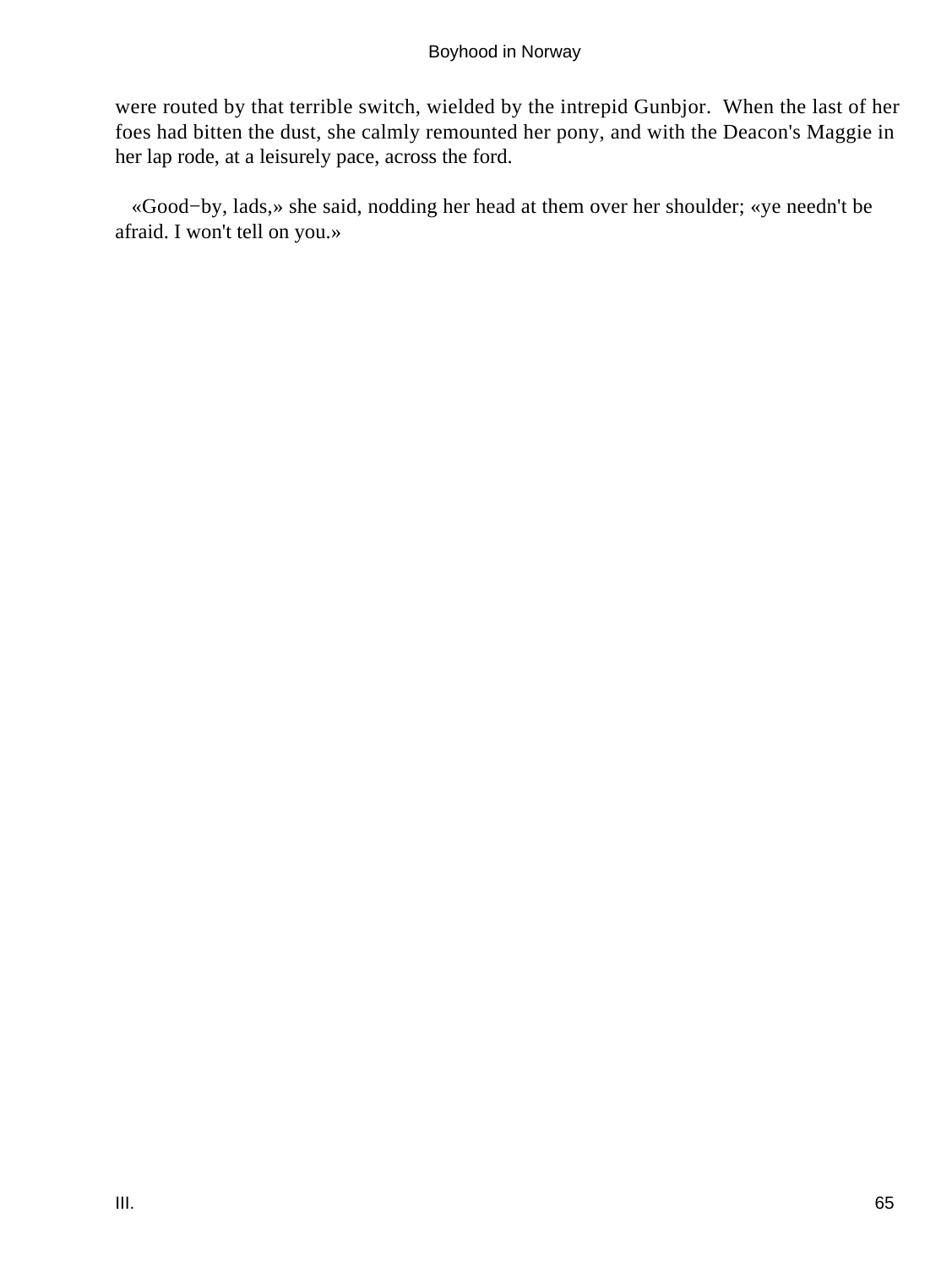# **[IV.](#page-135-0)**

**T** b have been routed by a woman was a terrible humiliation to the valiant Sons of the Vikings. They were silent and moody during the evening, and sat staring into the big bonfire on the saeter green with stern and melancholy features. They had suffered defeat in battle, and it behooved them to avenge it. About nine o'clock they retired into their bunks in the log cabin, but no sooner was Brumle−Knute's rhythmic snoring perceived than Wolf−in−the−Temple put his head out and called to his comrades to meet him in front of the house for a council of war. Instantly they scrambled out of their alcoves, pulled on their coats and trousers; and noiselessly stole out into the night. The sun was yet visible, but a red veil of fiery mist was drawn across his face; and a magic air of fairy−tales and strange unreality was diffused over mountains, plains and lakes. The river wound like a huge, blood−red serpent through the mountain pastures, and the snow−hooded peaks blazed with fiery splendor.

 The boys were quite stunned at the sight of such magnificence, and stood for some minutes gazing at the landscape, before giving heed to the summons of the chief.

«Comrades,» said Wolf−in−the−Temple, solemnly, «what is life without honor?»

 There was not a soul present who could answer that conundrum, and after a fitting pause the chief was forced to answer it himself.

«Life without honor, comrades,» he said, severely, «life – without honor is – nothing.»

«Hear, hear!» cried Ironbeard; «good for you, old man!»

 «Silence!» thundered Wolf−in−the−Temple, «I must beg the gentlemen to observe the proprieties.»

 This tremendous phrase rarely failed to restore order, and the flippant Ironbeard was duly rebuked by the glances of displeasure which met him on all sides. But in the meanwhile the chief had lost the thread of his speech and could not recover it. «Vikings,» he resumed, clearing his throat vehemently, «we have been – that is to say – we have sustained –  $-\rightarrow$ 

«A thrashing,» supplied the innocent Skull−Splitter.

 But the awful stare which was fixed upon him convinced him that he had made a mistake; and he shrunk into an abashed silence. «We must do something to retrieve our honor,» continued the chief, earnestly; «we must – take steps – to to get upon our legs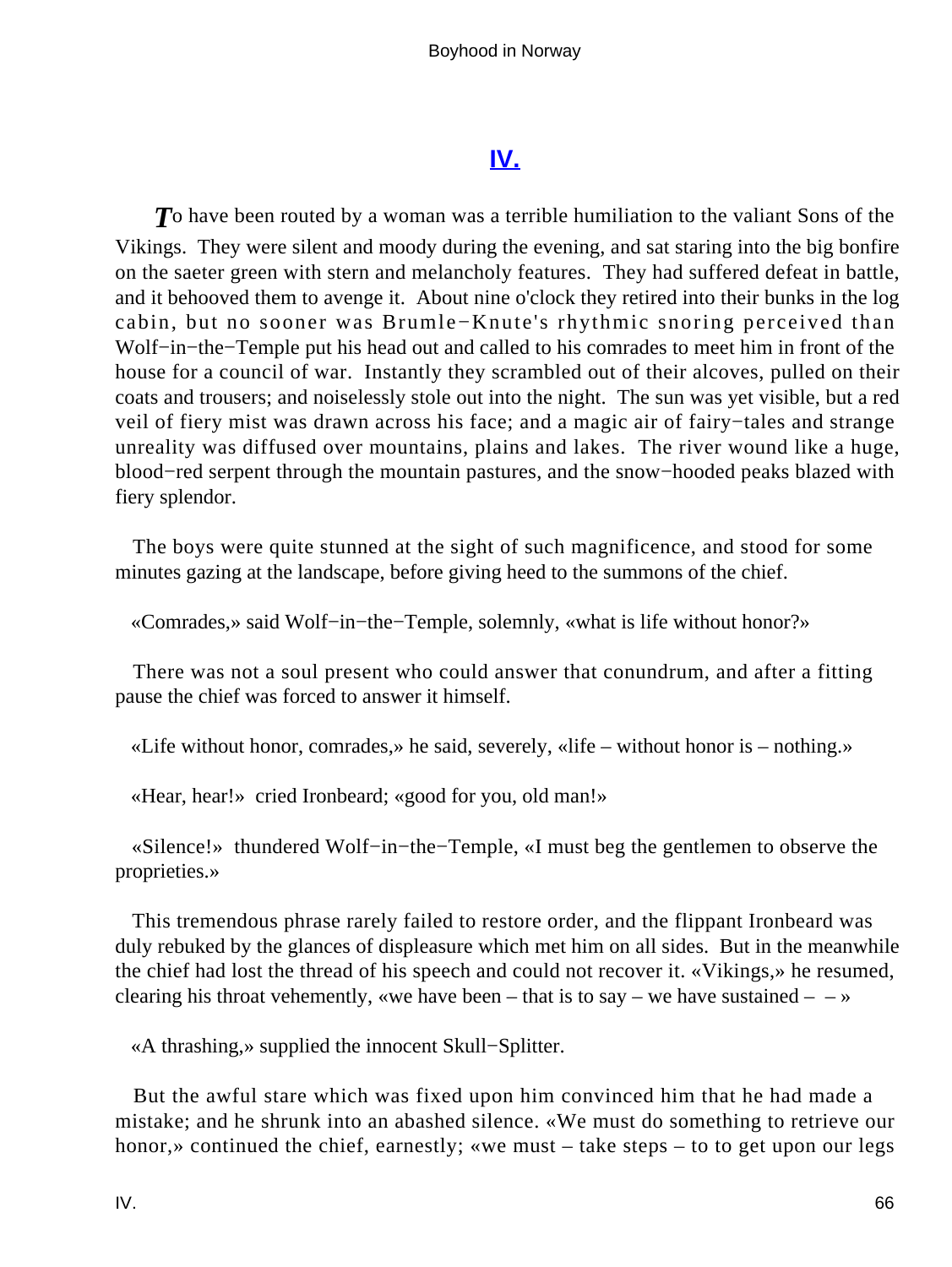again,» he finished, blushing with embarrassment.

 «I would suggest that we get upon our legs first, and take the steps afterward,» remarked the flippant Ironbeard, with a sly wink at Thore the Hound.

 The chief held it to be beneath his dignity to notice this interruption, and after having gazed for a while in silence at the blood−red mountain peaks, he continued, more at his ease:

 «I propose, comrades, that we go on a bear hunt. Then, when we return with a bear−skin or two, our honor will be all right; no one will dare laugh at us. The brave boy−hunters will be the admiration and pride of the whole valley.»

 «But Brummle−Knute,» observed the Skull−Splitter; «do you think he will allow us to go bear−hunting?»

 «What do we care whether he allows us or not?» cried Wolf−in−the−Temple, scornfully; «he sleeps like a log; and I propose that we tie his hands and feet before we start.»

 This suggestion met with enthusiastic approval, and all the boys laughed heartily at the idea of Brumle−Knute waking up and finding himself tied with ropes, like a calf that is carried to market.

 «Now, comrades,» commanded the chief, with a flourish of his sword, «get to bed quickly. I'll call you at four o'clock; we'll then start to chase the monarch of the mountains.»

 The Sons of the Vikings scrambled into their bunks with great despatch; and though their beds consisted of pine twigs, covered with a coarse sheet, and a bat, of straw for a pillow, they fell asleep without rocking, and slept more soundly than if they had rested on silken bolsters filled with eiderdown. Wolf−in−the−Temple was as good as his word, and waked them promptly at four o'clock; and their first task, after having filled their knapsacks with provisions, was to tie Brumle−Knute's hands and feet with the most cunning slip−knots, which would tighten more, the more he struggled to unloose them. Ironbeard, who had served a year before the mast, was the contriver of this daring enterprise; and he did it so cleverly that Brumle−Knute never suspected that his liberty was being interfered with. He snorted a little and rubbed imaginary cobwebs from his face; but soon lapsed again into a deep, snoring unconsciousness.

 The faces of the Sons of the Vikings grew very serious as they started out on this dangerous expedition. There was more than one of them who would not have objected to remaining at home, but who feared to incur the charge of cowardice if he opposed the wishes of the rest. Wolf–in–the–Temple walked at the head of the column, as they hastened with stealthy tread out of the saeter inclosure, and steered their course toward the dense pine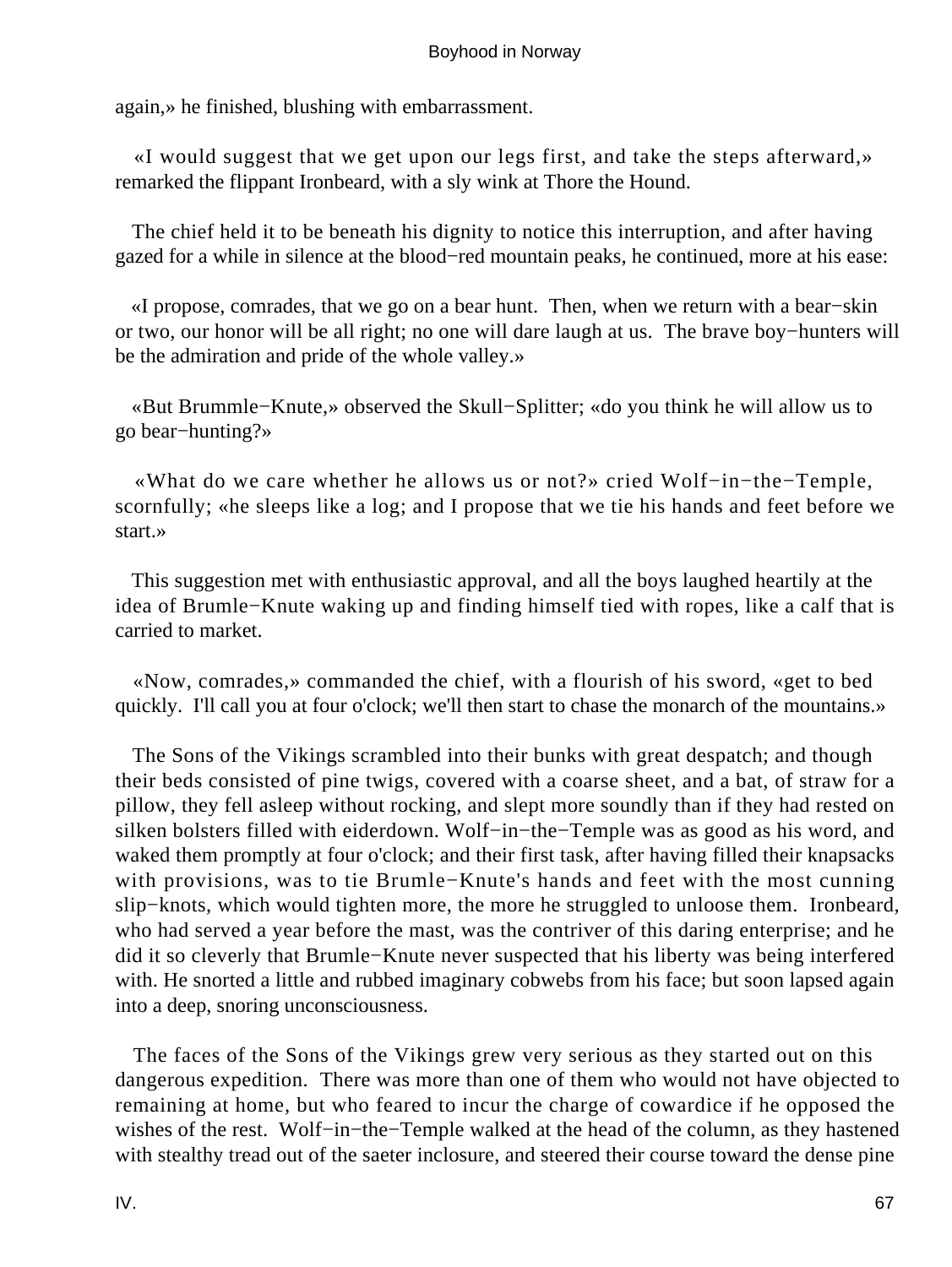forest, the tops of which were visible toward the east, where the mountain sloped toward the valley. He carried his fowling−piece, loaded with shot, in his right hand, and a powder−horn and other equipments for the chase were flung across his shoulder. Erling the Lop−Sided was similarly armed, and Ironbeard, glorying in a real sword, unsheathed it every minute and let it flash in the sun. It was a great consolation to the rest of the Vikings to see these formidable weapons; for they were not wise enough to know that grown−up bears are not killed with shot, and that a fowling−piece is a good deal more dangerous than no weapon at all, in the hands of an inexperienced hunter.

 The sun, who had exchanged his flaming robe de nuit for the rosy colors of morning, was now shooting his bright shafts of light across the mountain plain, and cheering the hearts of the Sons of the Vikings. The air was fresh and cool; and it seemed a luxury to breathe it. It entered the lungs in a pure, vivifying stream like an elixir of life, and sent the blood dancing through the veins. It was impossible to mope in such air; and Ironbeard interpreted the general mood when he struck up the tune:

«We wander with joy on the far mountain path, We follow the star that will guide us;»

 but before he had finished the third verse, it occurred to the chief that they were bear−hunters, and that it was very unsportsmanlike behavior to sing on the chase. For all that they were all very jolly, throbbing with excitement at the thought of the adventures which they were about to encounter; and concealing a latent spark of fear under an excess of bravado. At the end of an hour's march they had reached the pine forest; and as they were all ravenously hungry they sat down upon the stones, where a clear mountain brook ran down the slope, and unpacked their provisions. Wolf−in−the−Temple had just helped himself, in old Norse fashion, to a slice of smoked ham, having slashed a piece off at random with his knife, when Erling the Lop−Sided observed that that ham had a very curious odor. Everyone had to test its smell; and they all agreed that it did have a singular flavor, though its taste was irreproachable.

 «It smells like a menagerie,» said the Skull−Splitter, as he handed it to Thore the Hound.

 «But the bread and the biscuit smell just the same,» said Thore the Hound; «in fact, it is the air that smells like a menagerie.»

«Boys,» cried Wolf−in−the−Temple, «do you see that track in the mud?»

«Yes; it is the track of a barefooted man,» suggested the innocent Skull−Splitter.

 Ironbeard and Erling the Lop−Sided flung themselves down among the stones and investigated the tracks; and they were no longer in doubt as to where the pungent wild odor came from, which they had attributed to the ham.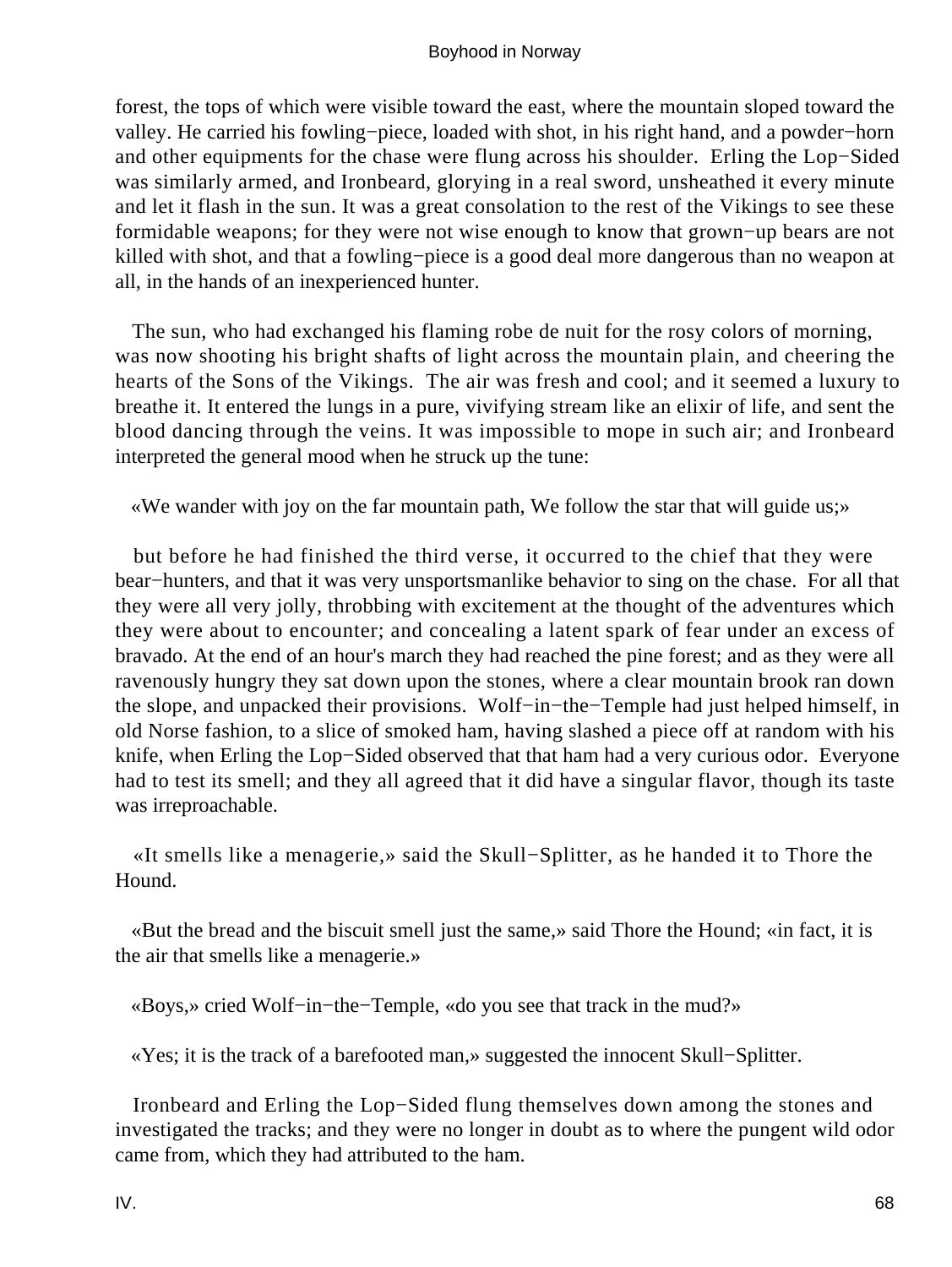«Boys,» said Erling, looking up with an excited face, «a she−bear with one or two cubs has been here within a few minutes.»

 «This is her drinking−place,» said Ironbeard: «the tracks are many and well−worn; if she hasn't been here this morning, she is sure to come before long.»

 «We are in luck indeed,» Wolf−in−the−Temple observed, coolly; «we needn't go far for our bear. He will be coming for us.»

 At that moment the note of an Alpine horn was heard; but it was impossible to determine how far it was away; for the echo took up the note and flung it back and forth with clear and strong reverberations from mountain to mountain.

 «It is Brumle−Knute who is calling us,» said Thore the Hound. «The dairymaid must have released him. Shall we answer?»

 «Never,» cried the chief, proudly; «I forbid you to answer. Here we have our heroic deed in sight, and I want no one to spoil it. If there is a coward among us, let him take to his heels; no one shall detain him.»

 There were perhaps several who would have liked to accept the invitation; but no one did. Skull−Splitter, by way of diversion, plumped backward into the brook, and sat down in the cool pool up to his waist. But nobody laughed at his mishap; because they had their minds full of more serious thoughts. Wolf−in−the−Temple, who had climbed up on a big moss−grown boulder, stood, gun in hand, and peered in among the bushes.

«Boys,» he whispered, «drop down on your bellies – quick.»

 All, crowding behind a rock, obeyed, pushing themselves into position with hands and feet. With wildly beating hearts the Vikings gazed up among the gray wilderness of stone and underbrush, and first one, then another, caught sight of something brown and hairy that came toddling down toward them, now rolling like a ball of yarn, now turning a somersault, and now again pegging industriously along on four clumsy paws. It was the prettiest little bear cub that ever woke on its mossy lair in the woods. Now it came shuffling down in a boozy way to take its morning bath. It seemed but half awake; and Skull−Splitter imagined that it was a trifle cross, because its mother had waked it too early. Evidently it had made no toilet as yet, for bits of moss were sticking in its hair; and it yawned once or twice, and shook its head disgustedly. Skull−Splitter knew so well that feeling and could sympathize with the poor young cub. But Wolf−in−the–Temple, who watched it no less intently, was filled with quite different emotions. Here was his heroic deed, for which he had hungered so long. To shoot a bear – that was a deed worthy of a Norseman. One step more – then two – and then – up rose the bear cub on its hind legs and rubbed its eyes with its paws. Now he had a clean shot – now or never; and pulling the trigger Wolf−in−the−Temple blazed away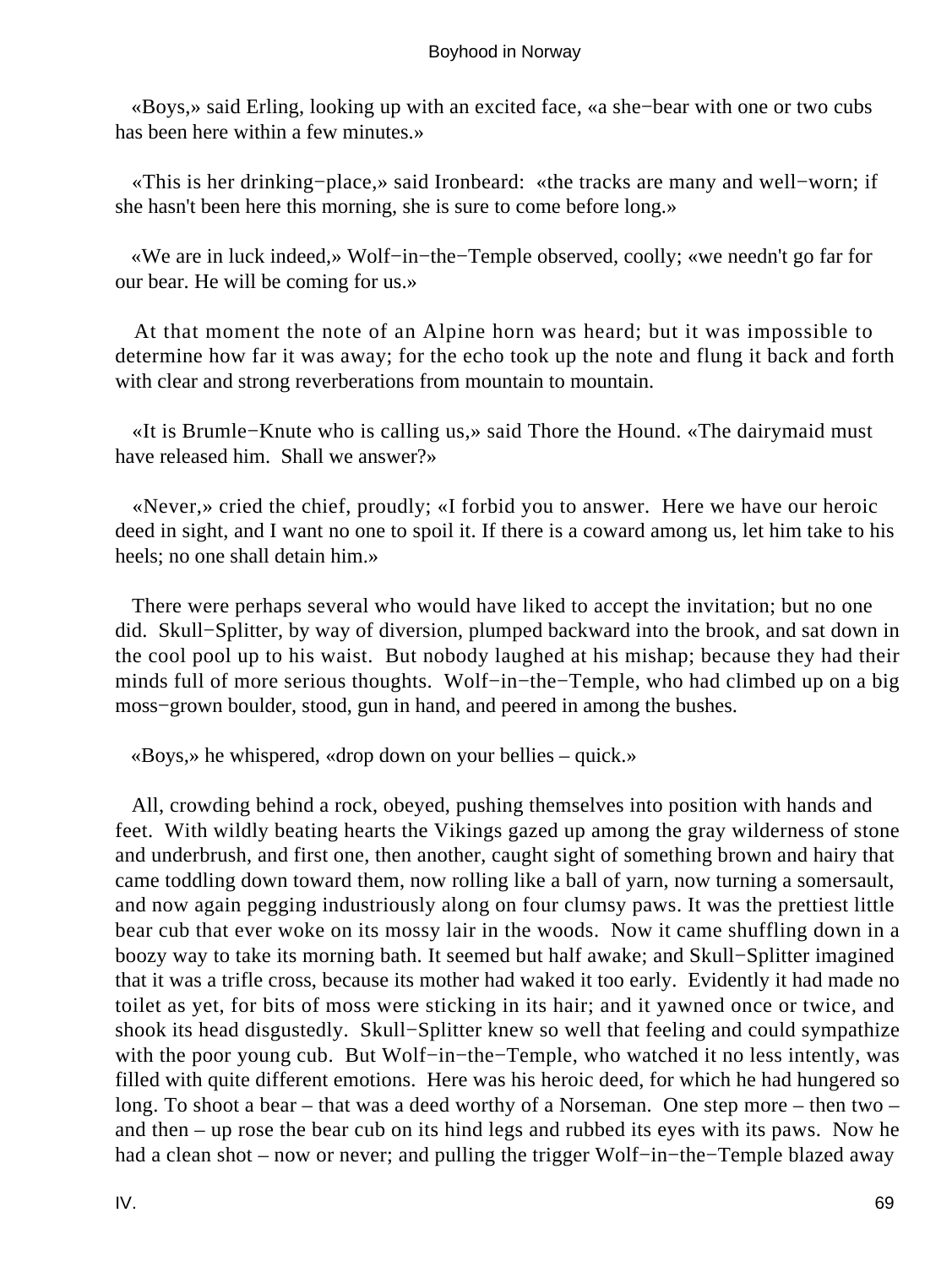and sent a handful of shot into the carcass of the poor little bear. Up jumped all the Sons of the Vikings from behind their stones, and, with a shout of triumph, ran up the path to where the cub was lying. It had rolled itself up into a brown ball, and whimpered like a child in pain. But at that very moment there came an ominous growl out of the underbrush, and a crackling and creaking of branches was heard which made the hearts of the boys stand still.

 «Erling,» cried Wolf−in−the−Temple, «hand me your gun, and load mine for me as quick as you can.»

 The words were scarcely out of his mouth when the head of a big brown she−bear became visible among the bushes. She paused in the path, where her cub was lying, turned him over with her paw, licked his face, grumbled with a low soothing tone, snuffed him all over and rubbed her nose against his snout. But unwarily she must have touched some sore spot; for the cub gave a sharp yelp of pain and writhed and whimpered as he looked up into his mother's eyes, clumsily returning her caresses. The boys, half emerged from their hiding−places, stood watching this demonstration of affection not without sympathy; and Skull−Splitter, for one, heartily wished that the chief had not wounded the little bear. Quite ignorant as he was of the nature of bears, he allowed his compassion to get the better of his judgment. It seemed such a pity that the poor little beast should lie there and suffer with one eye put out and forty or fifty bits of lead distributed through its body. It would be much more merciful to put it out of its misery altogether. And accordingly when Erling the Lop−Sided handed him his gun to pass on to the chief, Skull−Splitter started forward, flung the gun to his cheek, and blazed away at the little bear once more, entirely heedless of consequences. It was a random, unskilful shot, which was about equally shared by the cub and its mother. And the latter was not in a mood to be trifled with. With an angry roar she rose on her hind legs and advanced against the unhappy Skull−Splitter with two uplifted paws. In another moment she would give him one of her vigorous «left−handers,» which would probably pacify him forever. Ironbeard gave a scream of terror and Thore the Hound broke down an alder−sapling in his excitement. But Wolf−in−the−Temple, remembering that he had sworn foster−brotherhood with this brave and foolish little lad, thought that now was the time to show his heroism. Here it was no longer play, but dead earnest. Down he leaped from his rock, and just as the she−bear was within a foot of the Skull−Splitter, he dealt her a blow in the head with the butt end of his gun which made the sparks dance before her eyes. She turned suddenly toward her new assailant, growling savagely, and scratched her ear with her paw. And Skull−Splitter, who had slipped on the pine needles and fallen, scrambled to his feet again, leaving his gun on the ground, and with a few aimless steps tumbled once more into the brook. Ironbeard, seeing that he was being outdone by his chief, was quick to seize the gun, and rushing forward dealt the she−bear another blow, which, instead of disabling her, only exasperated her further. She glared with her small bloodshot eyes now at the one, now at the other boy, as if in doubt which she would tackle first. It was an awful moment; one or the other might have saved himself by flight, but each was determined to stand his ground. Vikings could die, but never flee. With a furious growl the she−bear started toward her last assailant, lifting her terrible paw. Ironbeard backed a few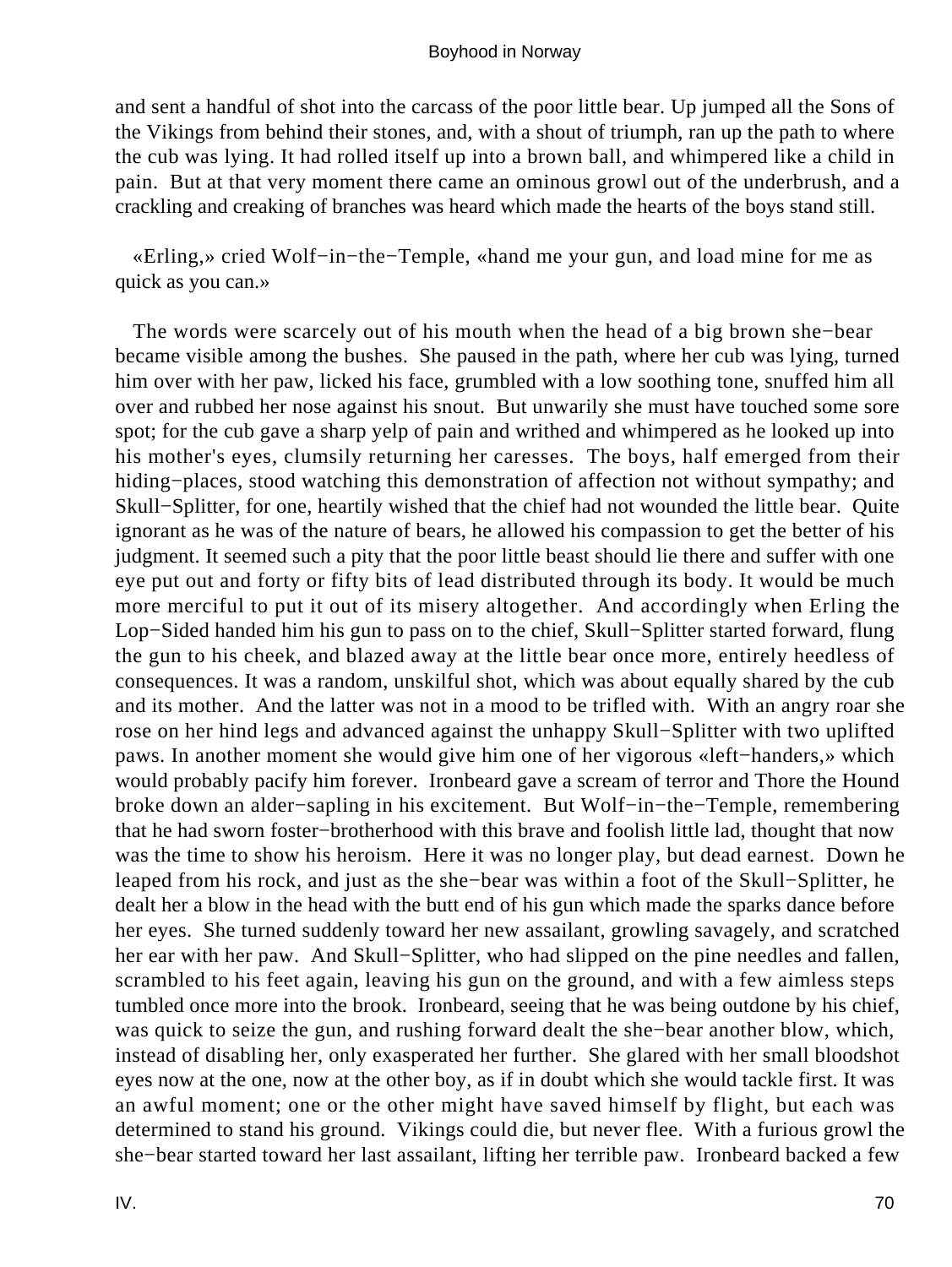steps, pointing his gun before him; and with benumbing force the paw descended upon the gun−barrel, striking it out of his hands.

 It seemed all of a sudden to the boy as if his arms were asleep up to the shoulders; he had a stinging sensation in his flesh and a humming in his ears, which made him fear that his last hour had come. If the bear renewed the attack now, he was utterly defenceless. He was not exactly afraid, but he was numb all over. It seemed to matter little what became of him.

 But now a strange thing happened. To his unutterable astonishment he saw the she−bear drop down on all fours and vent her rage on the gun, which, in a trice, was bent and broken into a dozen fragments. But in this diversion she was interrupted by Wolf−in−the−Temple, who hammered away again at her head with the heavy end of his weapon. Again she rose, and presented two rows of white teeth which looked as if they meant business. It was the chief's turn now to meet his fate; and it was the more serious because his helper was disarmed and could give him no assistance. With a wildly thumping heart he raised the butt end of his gun and dashed forward, when as by a miracle a shot was heard – a sharp, loud shot that rumbled away with manifold reverberations among the mountains. In the same instant the huge brown bear tumbled forward, rolled over, with a gasping growl, and was dead.

 «O Brumle−Knute! Brumle−Knute!» yelled the boys in joyous chorus, as they saw their resuer coming forward from behind the rocks, «how did you find us?»

 «I heard yer shots and I saw yer tracks,» said Brumle−Knute, dryly; «but when ye go bear−hunting another time ye had better load with bullets instead of bird−shot.»

 «But Brumle−Knute, we only wanted to shoot the little bear,» protested Wolf−in−the−Temple.

 «That may be,» Brumle−Knute replied; «but the big bears, they are a curiously unreasonable lot – they are apt to get mad when you fire at their little ones. Next time you must recollect to take the big bear into account.»

 I need not tell you that the Sons of the Vikings became great heroes when the rumor of their bear hunt was noised abroad through the valley. But, for all that, they determined to disband their brotherhood. Wolf−in−the−Temple expressed the sentiment of all when, at their last meeting, he made a speech, in which these words occurred:

 «Brothers, the world isn't quite the same now as it was in the days when our Viking forefathers spread the terror of their name through the South. We are not so strong as they were, nor so hardy. When we mingle blood, we have to send for a surgeon. If we steal princesses we may go to jail for it – or – or – well – never mind – what else may happen. Heroism isn't appreciated as once it was in this country; and I, for one, won't try to be a hero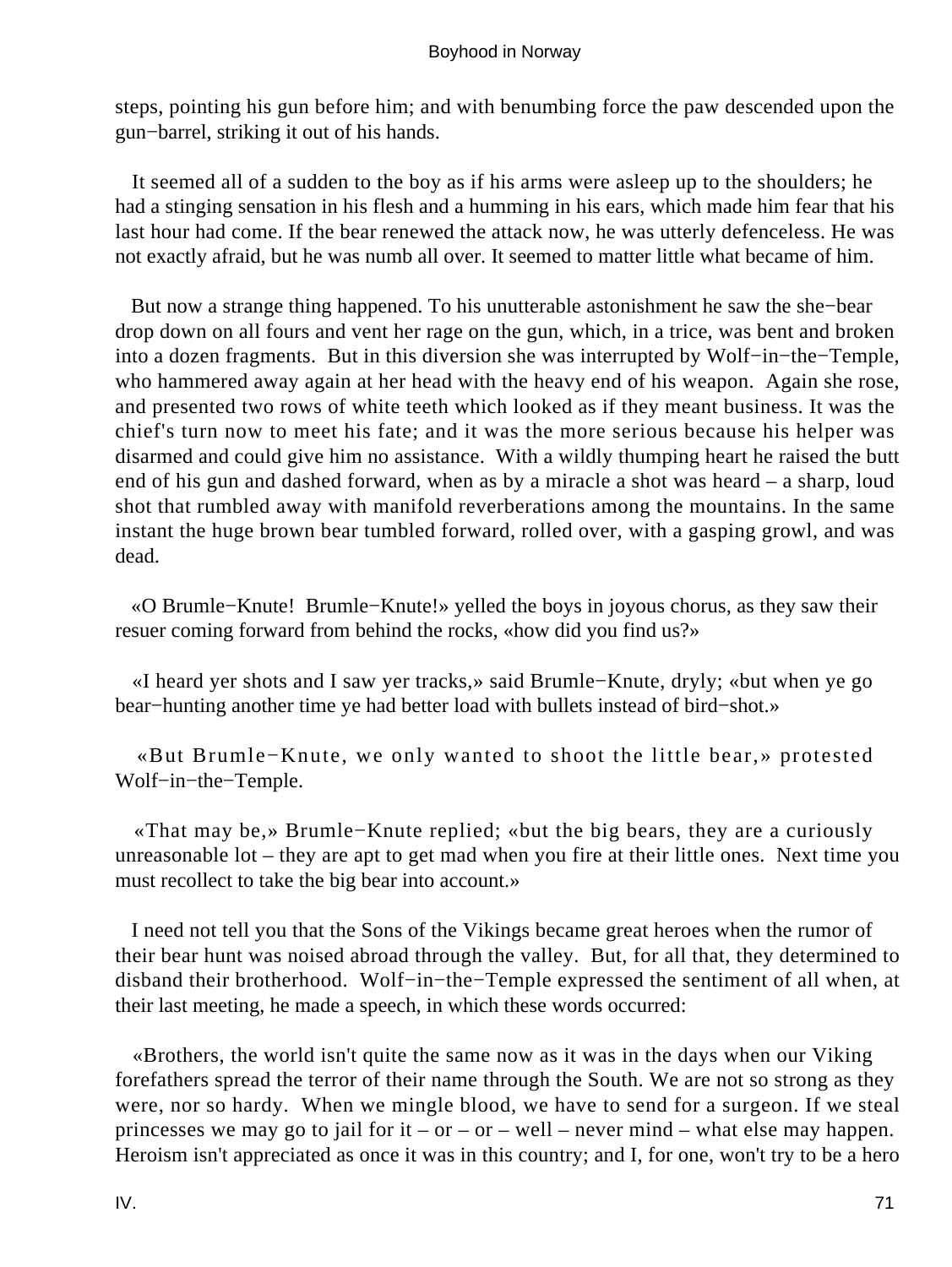any more. I resign my chieftainship now, when I can do it with credit. Let us all make our bows of adieu as bear hunters; and if we don't do anything more in the heroic line it is not because we can't, but because we won't.»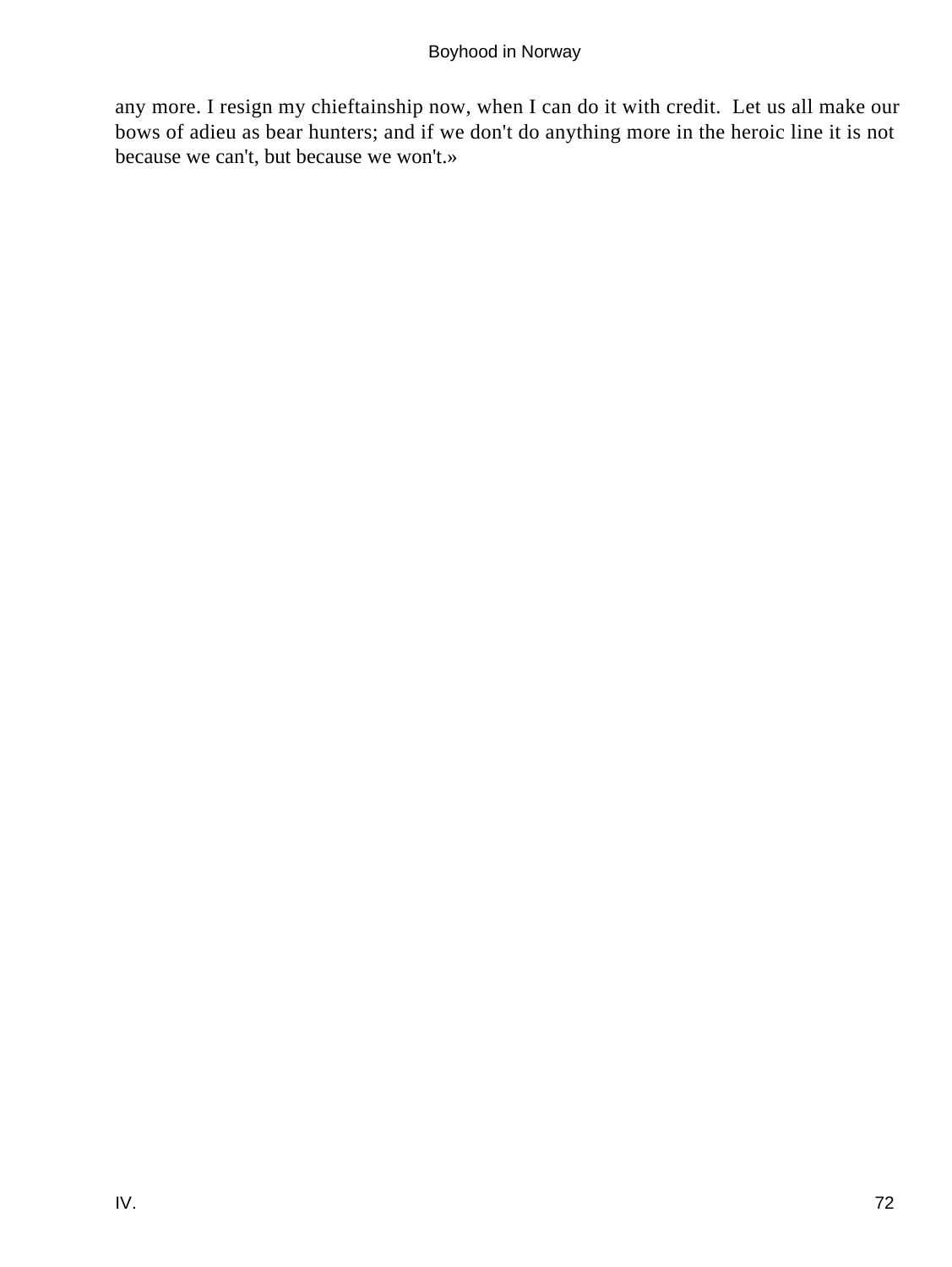## **[PART 6 − Paul JESPERSEN'S MASQUERADE](#page-135-0)**

**There was great excitement in the little Norse town, Bumlebro, because there was** going to be a masquerade. Everybody was busy inventing the character which he was to represent, and the costume in which he was to represent it.

 Miss Amelia Norbeck, the apothecary's daughter, had intended to be Marie Antoinette, but had to give it up because the silk stockings were too dear, although she had already procured the beauty−patches and the powdered wig.

 Miss Arctander, the judge's daughter, was to be Night, in black tulle, spangled with silver stars, and Miss Hanna Broby was to be Morning, in white tulle and pink roses.

 There had never **Been a** masquerade in Bumlebro, and there would not have been one now, if it had not been for the enterprise of young Arctander and young Norbeck, who had just returned from the military academy in the capital, and were anxious to exhibit themselves to the young girls in their glory.

 Of course, they could not afford to be exclusive, for there were but twenty or thirty families in the town that laid any claims to gentility, and they had all to be invited in order to fill the hall and pay the bills. Thus it came to pass that Paul Jespersen, the book−keeper in the fish−exporting firm of Broby Larsen, received a card, although, to be sure, there had been a long debate in the committee as to where the line should be drawn.

 Paul Jespersen was uncommonly elated when he read the invitation, which was written on a gilt−edged card, requesting the pleasure of Mr. Jespersen's company at a bal masque Tuesday, January 3d, in the Association Hall.

«The pleasure of his company!»

 Think of it! He felt so flattered that he blushed to the tips of his ears. It must have been Miss Clara Broby who had induced them to be so polite to him, for those insolent cadets, who only nodded patronizingly to him in response to his deferential greeting, would never have asked for «the pleasure of his company.»

 Having satisfied himself on this point, Paul went to call upon Miss Clara in the evening, in order to pay her some compliment and consult her in regard to his costume; but Miss Clara, as it happened, was much more interested in her own costume than in that of Mr. Jespersen, and offered no useful suggestions.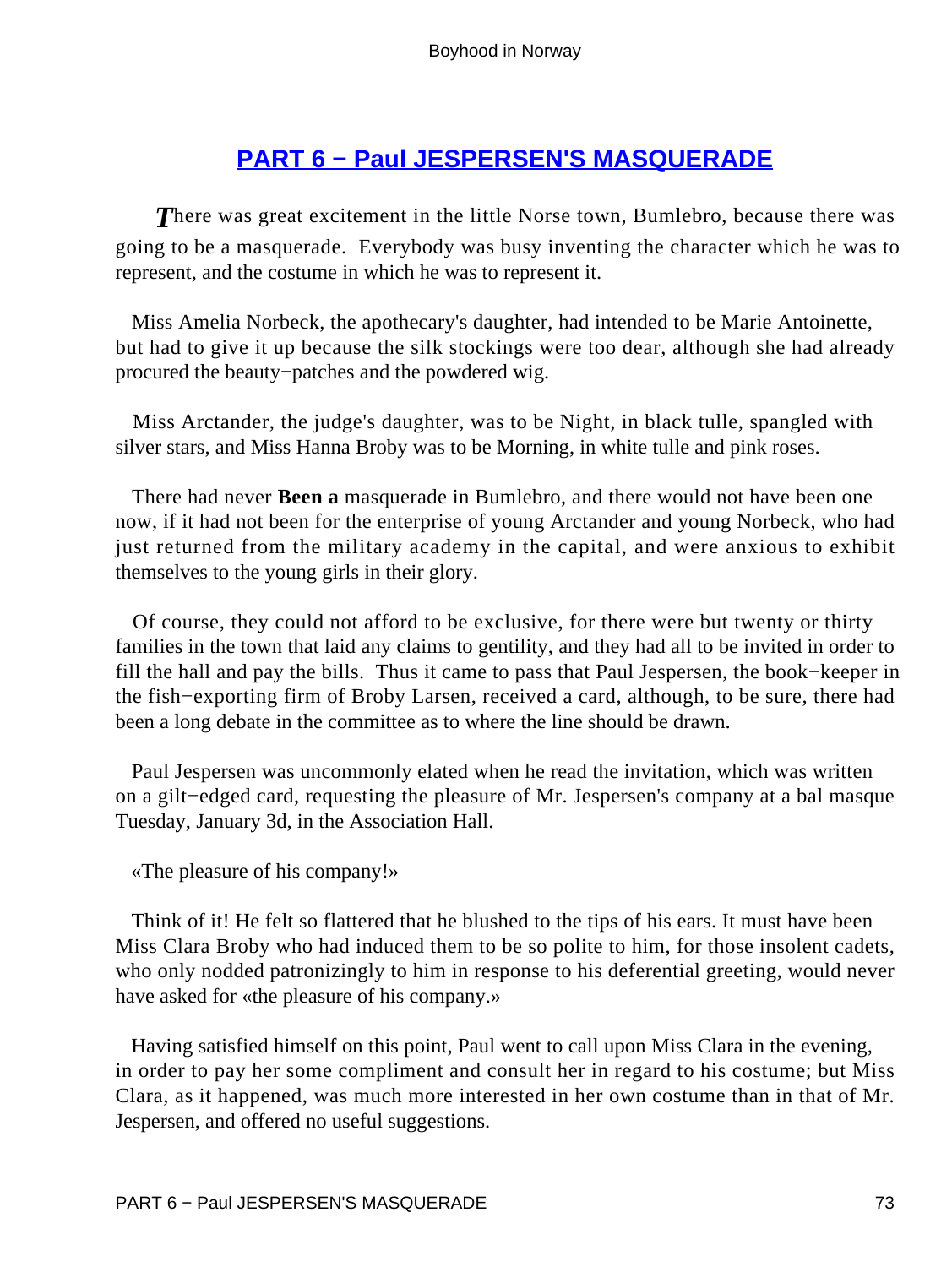«What character would you advise me to select, Mr. Jespersen?» she inquired, sweetly. «My sister Hanna, you know, is going to be Morning, so I can't be that, and it seems to me Morning would have suited me just lovely.»

«Go as Beauty,» suggested Mr. Jespersen, blushing at the thought of his audacity.

«So I will, Mr. Jespersen,» she answered, laughing, «if you will go as the Beast.»

 Paul, being a simple−hearted fellow, failed to see any sarcasm in this, but interpreted it rather as a hint that Miss Clara desired his escort, as Beauty, of course, only would be recognizable in her proper character by the presence of the Beast.

 «I shall be delighted, Miss Clara,» he said, beaming with pleasure. «If you will be my Beauty, I'll be your Beast.»

 Miss Clara did not know exactly how to take this, and was rather absent−minded during the rest of the interview. She had been chaffing Mr. Jespersen, of course, but she did not wish to be absolutely rude to him, because he was her father's employee, and, as she often heard her father say, a very valuable and trustworthy young man.

 When Paul got home he began at once to ponder upon his character as Beast, and particularly as Miss Clara's Beast. It occurred to him that his uncle, the furrier, had an enormous bear−skin, with head, eyes, claws, and all that was necessary, and without delay he went to try it on.

 His uncle, feeling that this event was somehow to redound to the credit of the family, agreed to make the necessary alterations at a trifling cost, and when the night of the masquerade arrived, Paul was so startled at his appearance that he would have run away from himself if such a thing had been possible. He had never imagined that he would make such a successful Beast.

 By an ingenious contrivance with a string, which he pulled with his hand, he was able to move his lower jaw, which, with its red tongue and terrible teeth, presented an awful appearance. By patching the skin a little behind, his head was made to fit comfortably into the bear's head, and his mild blue eyes looked out of the holes from which the bear's eyes had been removed. The skin was laced with thin leather thongs from the neck down, but the long, shaggy fur made the lacing invisible.

 Paul Jespersen practiced ursine behavior before the looking−glass for about half an hour. Then, being uncomfortably warm, he started down−stairs, and determined to walk to the Association Hall. He chuckled to himself at the thought of the sensation he would make, if he should happen to meet anybody on the road.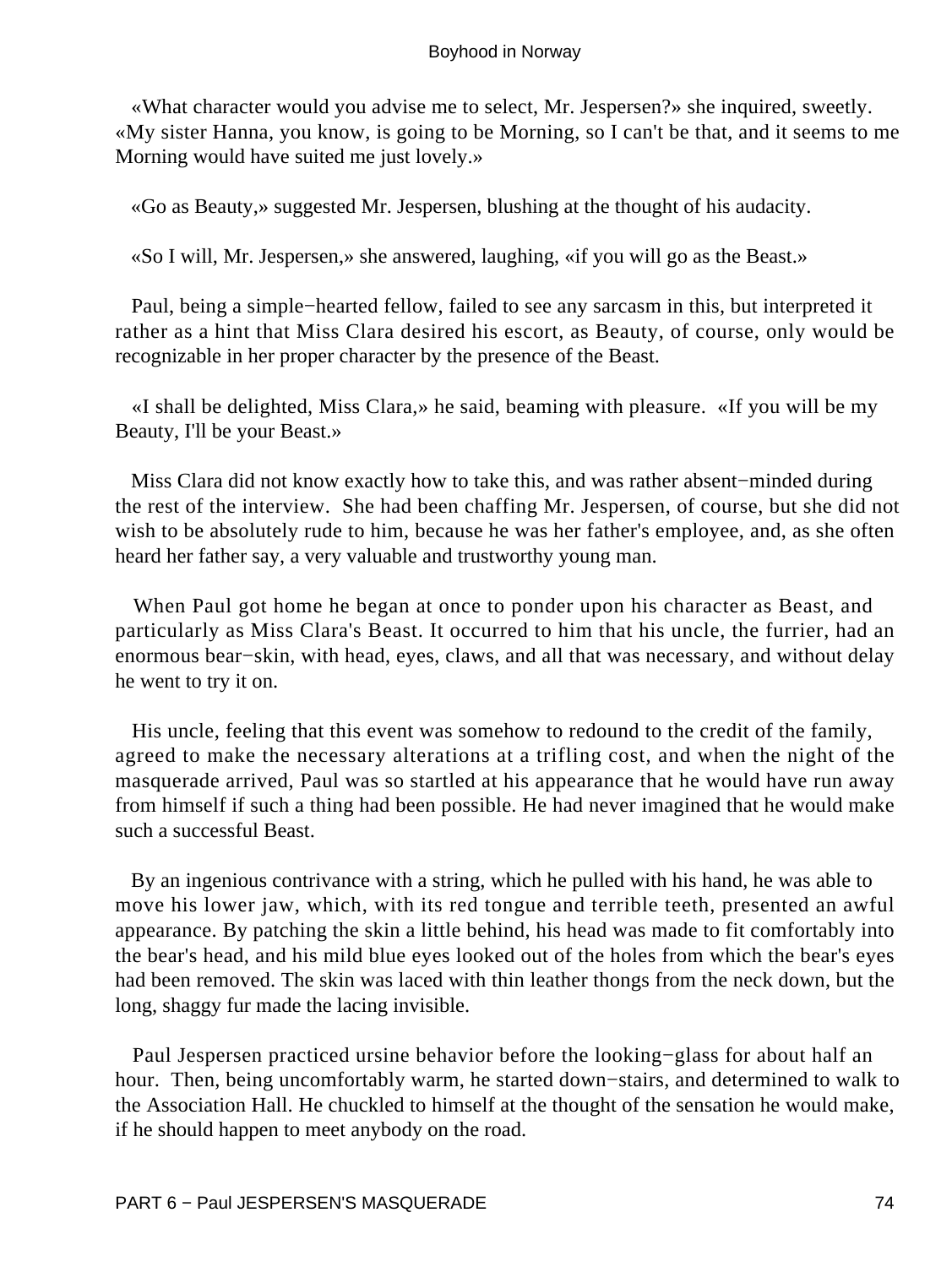Having never attended a masquerade before, he did not know that dressing−rooms were provided for the maskers, and, being averse to needless expenditure, he would as soon have thought of flying as of taking a carriage. There was, in fact, but one carriage on runners in the town, and that was already engaged by half a dozen parties.

 The moon was shining faintly upon the snow, and there was a sharp frost in the air when Paul Jespersen put his hairy head out of the street−door and reconnoitred the territory.

 There was not a soul to be seen, except an old beggar woman who was hobbling along, supporting herself with two sticks. Paul darted, as quickly as his unwieldly bulk would allow, into the middle of the street. He enjoyed intensely the fun of walking abroad in such a monstrous guise. He contemplated with boyish satisfaction his shadow which stretched, long and black and horrible, across the snow.

 It was a bit slippery, and he had to manoeuvre carefully in order to keep right side up. Presently he caught up with the beggar woman.

«Good−evening!» he said.

 The old woman turned about, stared at him horror−stricken; then, as soon as she had collected her senses, took to her heels, yelling at the top of her voice. A big mastiff, who had just been let loose for the night, began to bark angrily in a back yard, and a dozen comrades responded from other yards, and came bounding into the street.

«Hello!» thought Paul Jespersen. «Now look out for trouble.»

 He felt anything but hilarious when he saw the pack of angry dogs dancing and leaping about him, barking in a wildly discordant chorus.

 «Why, Hector, you fool, don't you know me?» he said, coaxingly, to the judge's mastiff. «And you, Sultan, old man! You ought to be ashamed of yourself! Here, Caro, that's a good fellow! Come, now, don't excite yourself!»

 But Hector, Sultan, and Caro were all proof against such blandishments, and as for Bismarck, the apothecary's collie, he grew every moment more furious, and showed his teeth in a very uncomfortable fashion.

 To defend one's self was not to be thought of, for what defence is possible to a sham bear against a dozen genuine dogs? Paul could use neither his teeth nor his claws to any purpose, while the dogs could use theirs, as he presently discovered, with excellent effect.

 He had just concluded to seek safety in flight, when suddenly he felt a bite in his left calf, and saw the brute Bismarck tug away at his leg as if it had been a mutton−chop. He had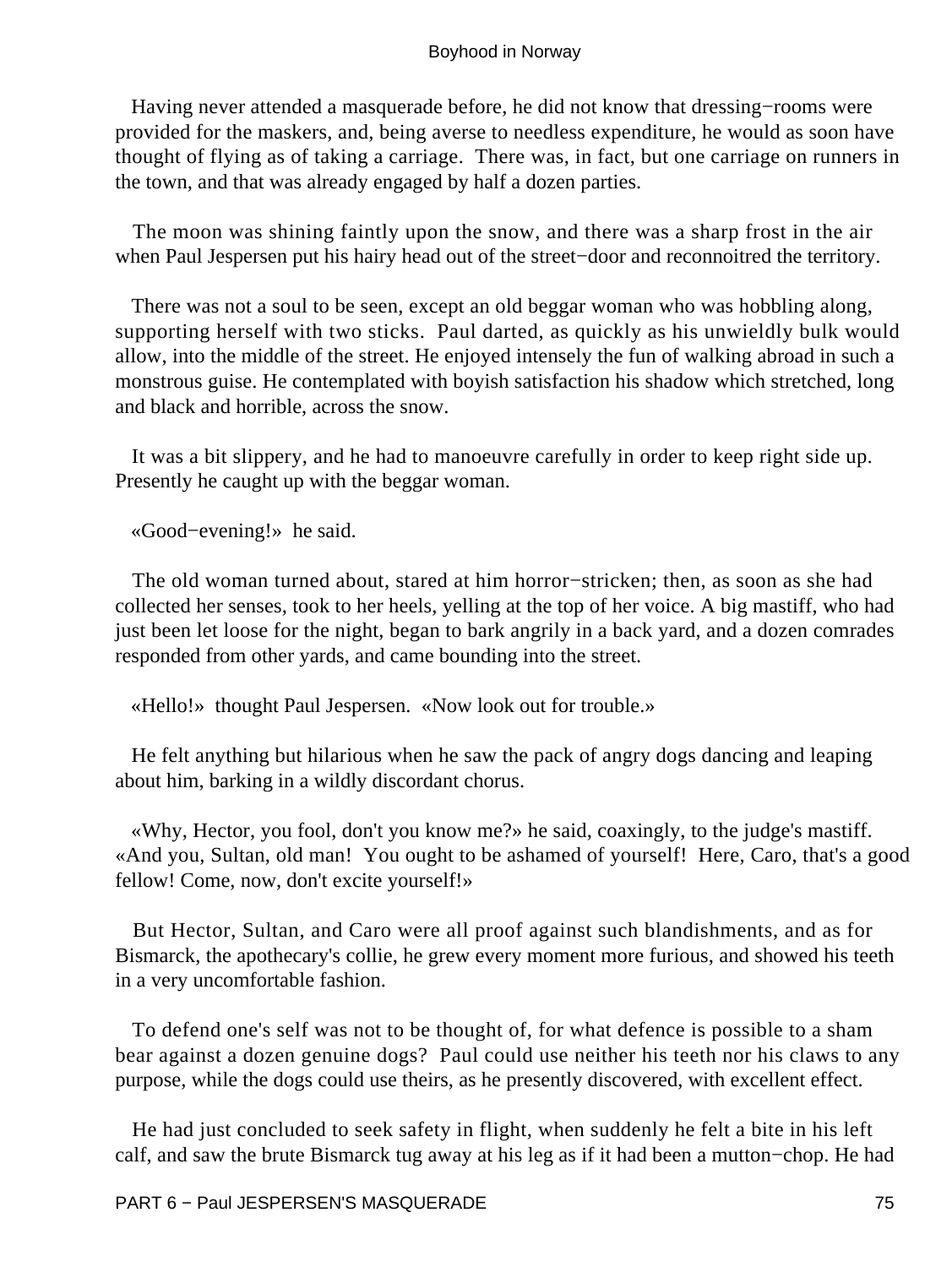scarcely recovered from this surprise when he heard a sharp report, and a bullet whizzed away over his head, after having neatly put a hole through the right ear. Paul concluded, with reason, that things were getting serious.

 If he could only get hold of that blockhead, the judge's groom, who was violating the law about fire−arms, he would give him an exhibition in athletics which he would not soon forget; but, being for the moment deprived of this pleasure, he knew of nothing better to do than to dodge through the nearest street−door, and implore the protection of the very first individual he might meet.

 It so happened that Paul selected the house of two middle−aged milliners for this experiment.

 Jemina and Malla Hansen were just seated at the table drinking tea with their one constant visitor, the post−office clerk, Mathias, when, all of a sudden, they heard a tremendous racket in the hall, and the furious barking of dogs.

 With a scream of fright, the two old maids jumyed up, dropping their precious tea−cups, and old Mathias, who had tipped his chair a little backward, lost his balance, and pointed his heels toward the ceiling. Before he had time to pick himself up the door was burst open and a great hairy monster sprang into the room.

«Mercy upon us!» cried Jemina. «It is the devil!»

 But now came the worst of it all. The bear put his paw on his heart, and with the politest bow in the world, remarked:

«Pardon me, ladies, if I intrude.»

 He had meant to say more, but his audience had vanished; only the flying tails of Mathias's coat were seen, as he slammed the door on them, in his precipitate flight.

«Police! police!» someone shouted out of the window of the adjoining room.

 Police! Now, with all due respect for the officers of the law, Paul Jespersen had no desire to meet them at the present moment. To be hauled up at the station−house and fined for street disorder – nay, perhaps be locked up for the night, if, as was more than likely, the captain of police was at the masquerade, was not at all to Paul's taste. Anything rather than that! He would be the laughing stock of the whole town if, after his elaborate efforts, he were to pass the night in a cell, instead of dancing with Miss Clara Broby.

 Hearing the cry for police repeated, Paul looked about him for some means of escape. It occurred to him that he had seen a ladder in the hall leading up to the loft. There he could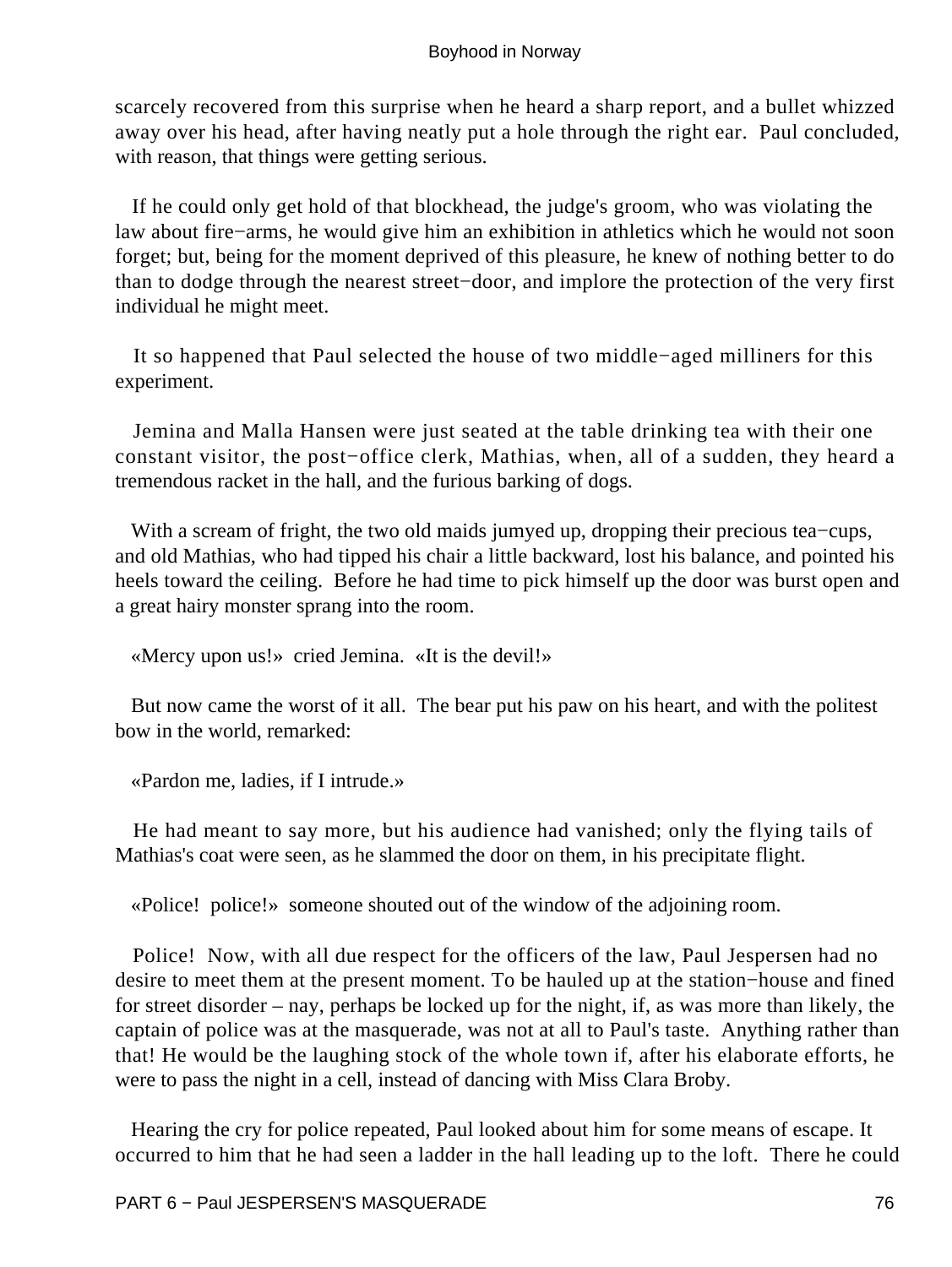easily hide himself until the crowd had dispersed.

 Without further reflection, he rushed out through the door by which he had entered, climbed the ladder, thrust open a trap−door, and, to his astonishment, found himself under the wintry sky.

 The roof sloped steeply, and he had to balance carefully in order to avoid sliding down into the midst of the noisy mob of dogs and street−boys who were laying siege to the door.

 With the utmost caution he crawled along the roof−tree, trembling lest he should be discovered by some lynx−eyed villain in the throng of his pursuers. Happily, the broad brick chimney afforded him some shelter, of which he was quick to take advantage. Rolling himself up into the smallest possible compass, he sat for a long time crouching behind the chimney; while the police were rummaging under the beds and in the closets of the house, in the hope of finding him.

 He had, of course, carefully closed the trap−door by which he had reached the comparative safety of his present position; and he could not help chuckling to himself at the thought of having outwitted the officers of the law.

 The crowd outside, after having made night hideous by their whoops and yells, began, at the end of an hour, to grow weary; and the dogs being denied entrance to the house, concluded that they had no further business there, and slunk off to their respective kennels.

 The people, too, scattered, and only a few patient loiterers hung about the street door, hoping for fresh developments. It seemed useless to Paul to wait until these provoking fellows should take themselves away. They were obviously prepared to make a night of it, and time was no object to them.

 It was then that Paul, in his despair, resolved upon a daring stratagem. Mr. Broby's house was in the same block as that of the Misses Hansen, only it was at the other end of the block. By creeping along the roof−trees of the houses, which, happily, differed but slightly in height, he could reach the Broby house, where, no doubt, Miss Clara was now waiting for him, full of impatience.

 He did not deliberate long before testing the practicability of this plan. The tanner Thoresen's house was reached without accident, although he barely escaped being detected by a small boy who was amusing himself throwing snow−balls at the chimney. It was a slow and wearisome mode of locomotion – pushing himself forward on his belly; but, as long as the streets were deserted, it was a pretty safe one.

 He gave a start whenever he heard a dog bark; for the echoes of the ear−splitting concert they had given him were yet ringing in his brain.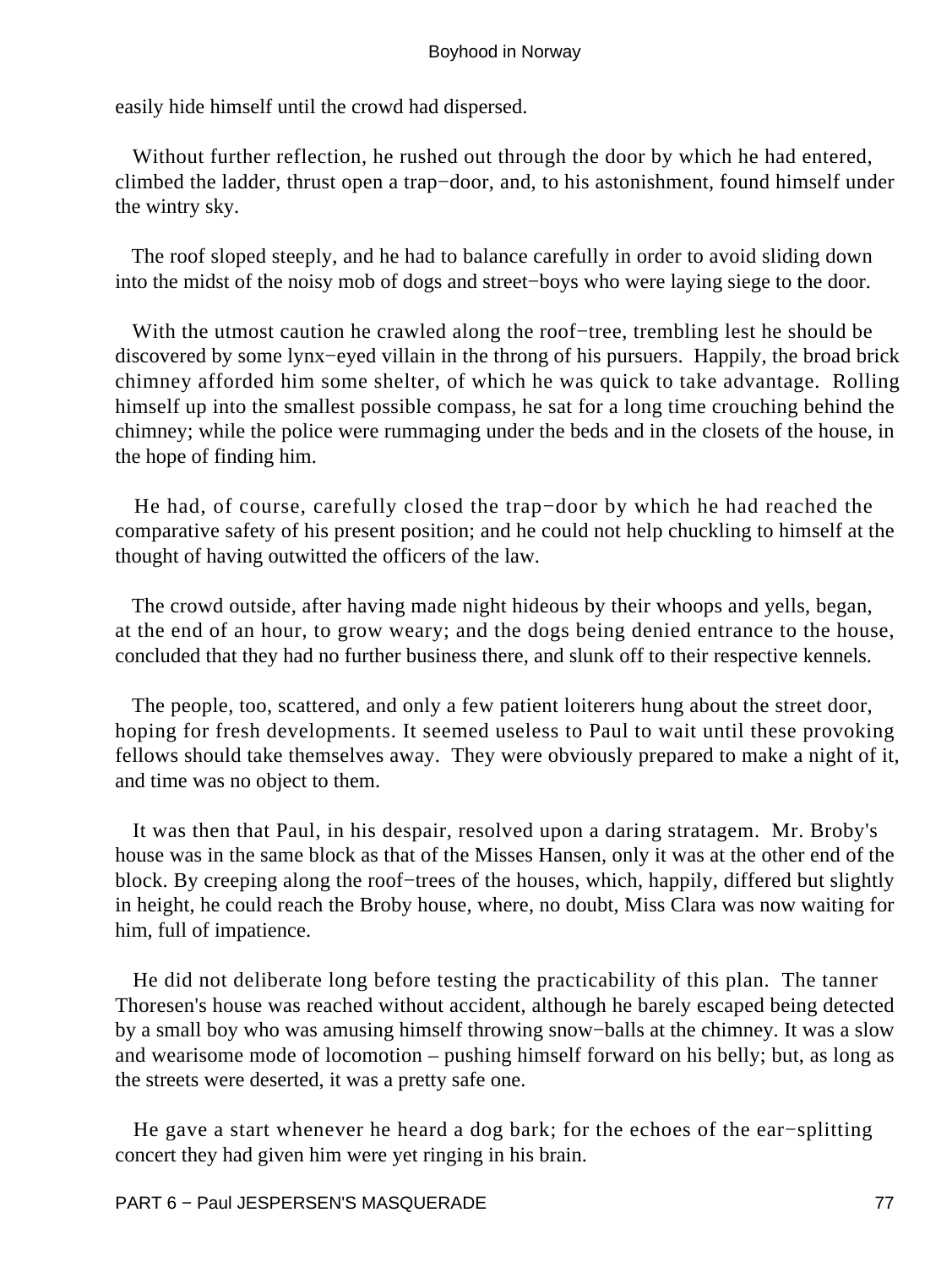It was no joke being a bear, he thought, and if he had suspected that it was such a serious business, he would not so rashly have undertaken it. But now there was no way of getting out of it; for he had nothing on but his underclothes under the bear−skin.

 At last he reached the Broby house, and drew a sigh of relief at the thought that he was now at the end of his journey.

 He looked about him for a trap−door by which he could descend into the interior, but could find none. There was an inch of snow on the roof, glazed with frost: and if there was a trap−door, it was securely hidden.

 To jump or slide down was out of the question, for he would, in that case, risk breaking his neck. If he cried for help, the groom, who was always ready with his gun, might take a fancy to shoot at him; and that would be still more unpleasant. It was a most embarrassing situation.

 Paul's eyes fell upon a chimney; and the thought flashed through his head that there was the solution of the difficulty. He observed that no smoke was coming out of it, so that he would run no risk of being converted into smoked ham during the descent.

 He looked down through the long, black tunnel. It was a great, spacious, old−fashioned chimney, and abundantly wide enough for his purpose.

 A pleasant sound of laughter and merry voices came to him from the kitchen below. It was evident the girls were having a frolic. So, without further ado, Paul Jespersen stuffed his great hairy bulk into the chimney and proceeded to let himself down.

 There were notches and iron rings in the brick wall, evidently put there for the convenience of the chimney−sweeps; and he found his task easier than he had anticipated. The soot, to be sure, blinded his eyes, but where there was nothing to be seen, that was no serious disadvantage.

 In fact, everything was going as smoothly as possible, when suddenly he heard a girl's voice cry out:

«Gracious goodness! what is that in the chimney?»

«Probably the chimney−sweep,» a man's voice answered.

«Chimney−sweep at this time of night!»

 Paul, bracing himself against the walls, looked down and saw a cluster of anxious faces all gazing up toward him. A candle which one of the girls held in her hand showed him that

PART 6 − Paul JESPERSEN'S MASQUERADE 78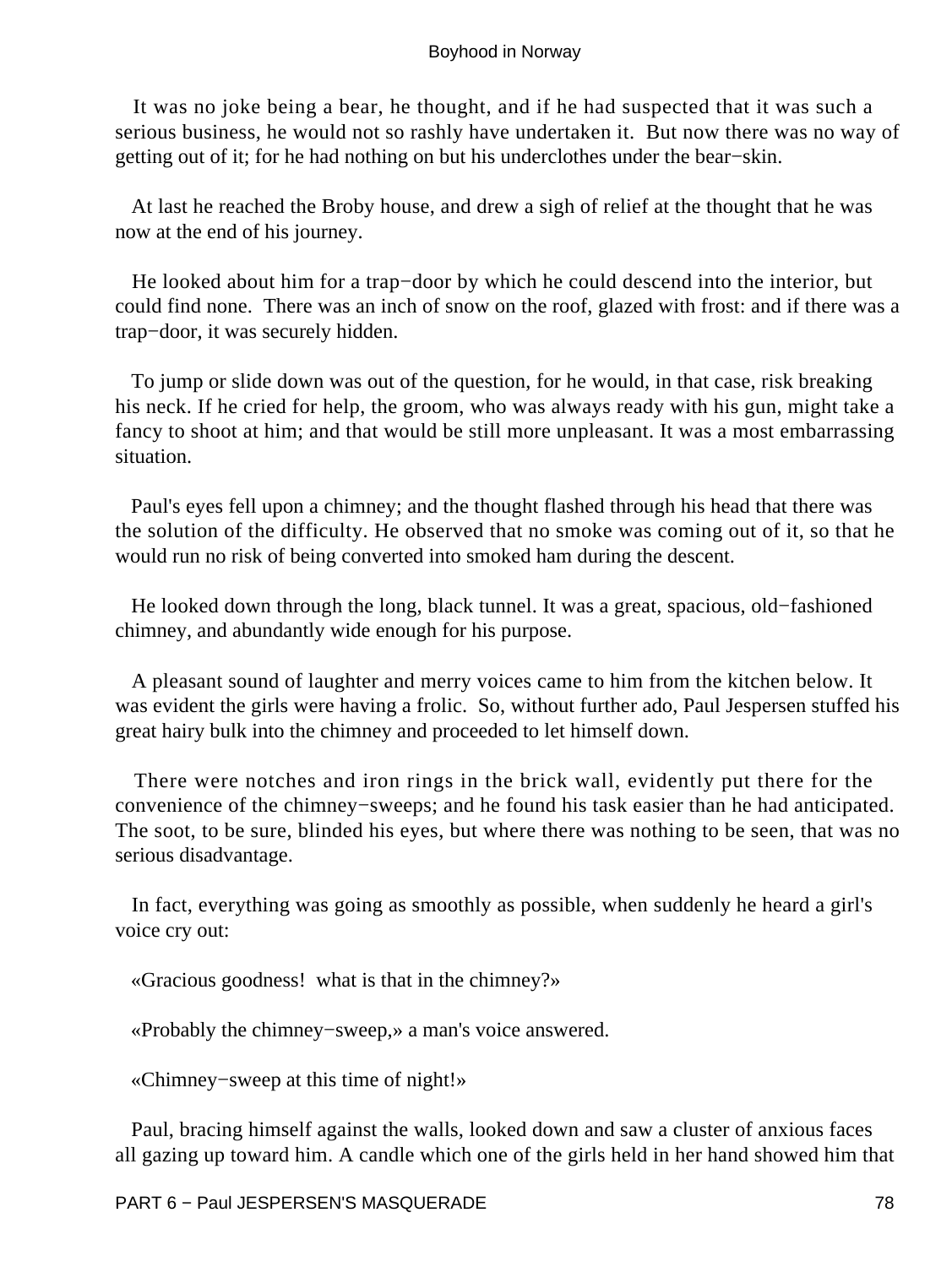the distance down to the hearth was but short; so, to make an end of their uncertainty, he dropped himself down – quietly, as he thought, but by the force of his fall blowing the ashes about in all directions.

 A chorus of terrified screams greeted him. One girl fainted, one leaped up on a table, and the rest made for the door.

 And there sat poor Paul, in the ashes on the hearth, utterly bewildered by the consternation he had occasioned. He picked himself up by and by, rubbed the soot out of his eyes with the backs of his paws, and crawled out upon the floor.

 He had just managed to raise himself upon his hind−legs, when an awful apparition became visible in the door, holding a candle. It was now Paul's turn to be frightened. The person who stood before him bore a close resemblance to the devil.

«What is all this racket about?» he cried, in a tone of authority.

 Paul felt instantly relieved, for the voice was that of his revered chief, Mr. Broby, who, he now recollected, was to figure at the masquerade as Mephistopheles. Behind him peeped forth the faces of his two daughters, one as Morning and the other as Spring.

 «May I ask what is the cause of this unseemly noise?» repeated Mr. Broby, advancing to the middle of the room. The light of his candle now fell upon the huge bear whom, after a slight start, he recognized as a masker.

«Excuse me, Mr. Broby,» said Paul, «but Miss Clara did me the honor  $- \rightarrow \infty$ 

 «Oh yes, papa,» Miss Clara interrupted him, stepping forth in all her glory of tulle and flowers; «it is Paul Jespersen, who was going to be my Beast.»

 «And it is you who have frightened my servants half out of their wits, Jespersen?» said Mr. Broby, laughing.

 «He tumbled down through the chimney, sir,» declared the cook, who had half−recovered from her fright.

 «Well,» said Mr. Broby, with another laugh, «I admit that was a trifle unconventional. Next time you call, Jespersen, you must come through the door.»

 He thought Jespersen had chosen to play a practical joke on the servants, and, though he did not exactly like it, he was in no mood for scolding. After having been carefully brushed and rolled in the snow, Paul offered his escort to Miss Clara; and she had not the heart to tell him that she was not at all Beauty, but Spring. And Paul was not enough of an expert to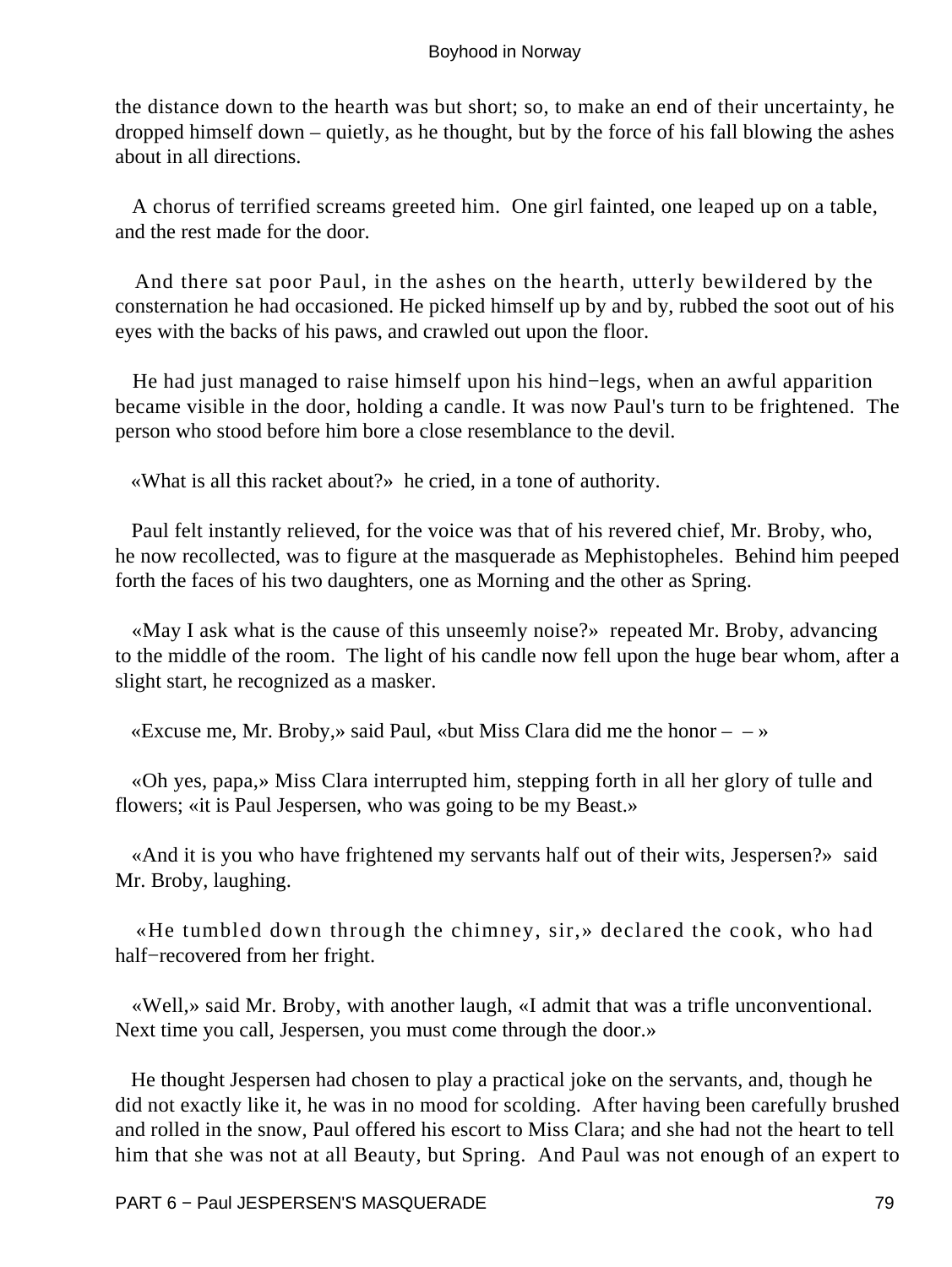know the difference.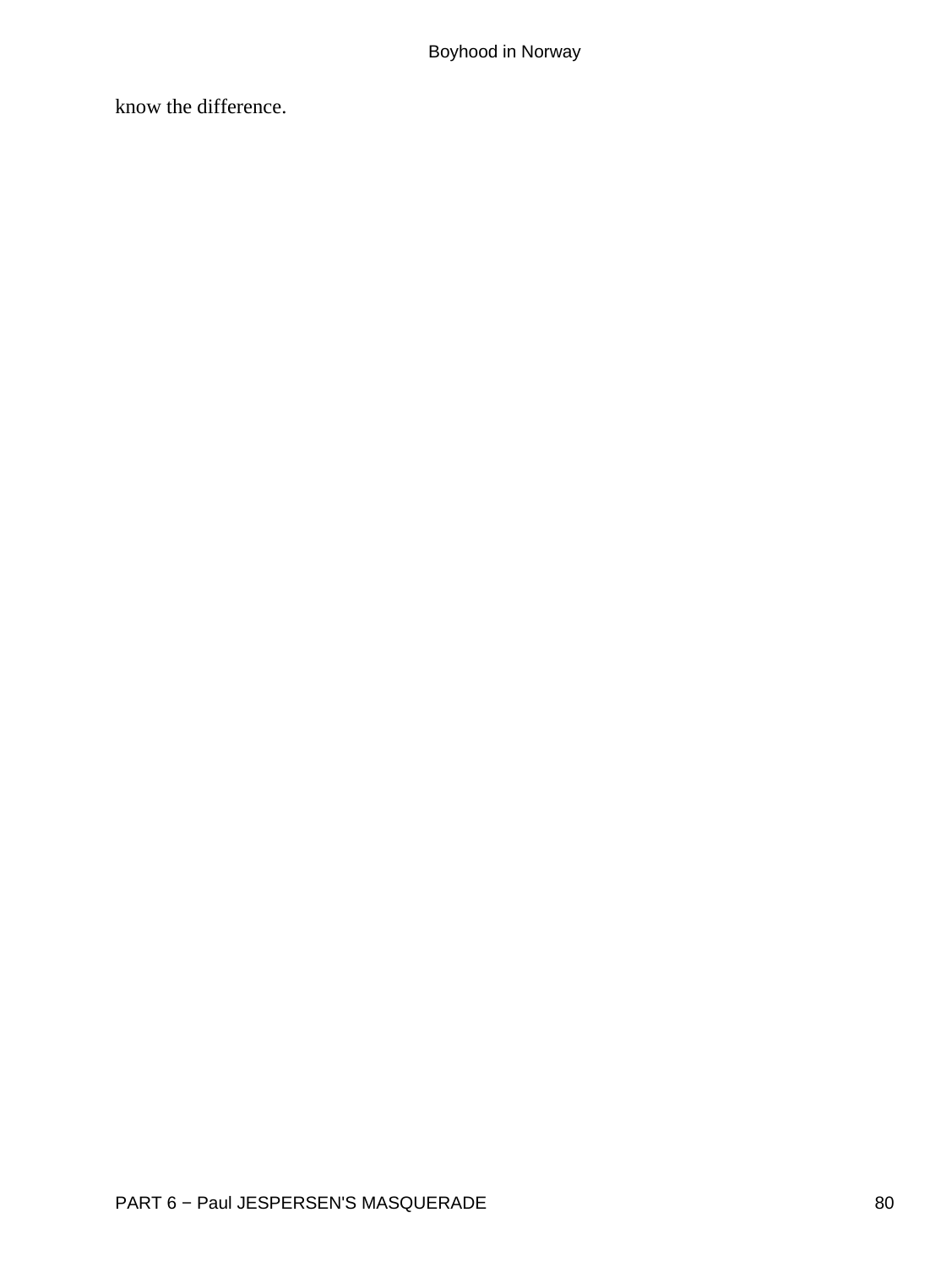## **[PART 7 − Lady clare the story of a HORSE](#page-135-0)**

**The king was dead, and among the many things he left behind him which his successor** had no use for were a lot of fancy horses. There were long−barrelled English hunters, all legs and neck; there were Kentucky racers, graceful, swift, and strong; and two Arabian steeds, which had been presented to his late majesty by the Sultan of Turkey. To see the beautiful beasts prancing and plunging, as they were being led through the streets by grooms in the royal livery, was enough to make the blood dance in the veins of any lover of horse−flesh. And to think that they were being led ignominiously to the auction mart to be sold under the hammer – knocked down to the highest bidder! It was a sin and a shame surely! And they seemed to feel it themselves; and that was the reason they acted so obstreperously, sometimes lifting the grooms off their feet as they reared and snorted and struck sparks with their steel−shod hoofs from the stone pavement.

 Among the crowd of schoolboys who followed the equine procession, shrieking and yelling with glee and exciting the horses by their wanton screams, was a handsome lad of fourteen, named Erik Carstens. He had fixed his eyes admiringly on a coal−black, four−year−old mare, a mere colt, which brought up the rear of the procession. How exquisitely she was fashioned! How she danced over the ground with a light mazurka step, as if she were shod with gutta−percha and not with iron! And then she had a head so daintily shaped, small and spirited, that it was a joy to look at her. Erik, who, in spite of his youth, was not a bad judge of a horse, felt his heart beat like a trip−hammer, and a mighty yearning took possession of him to become the owner of that mare.

 Though he knew it was time for dinner he could not tear himself away, but followed the procession up one street and down another, until it stopped at the horse market. There a lot of jockeys and coarse−looking dealers were on hand; and an opportunity was afforded them to try the horses before the auction began. They forced open the mouths of the beautiful animals, examined their teeth, prodded them with whips to see if they were gentle, and poked them with their fingers or canes. But when a loutish fellow, in a brown corduroy suit, indulged in that kind of behavior toward the black mare she gave a resentful whinny and without further ado grabbed him with her teeth by the coat collar, lifted him up and shook him as if he had been a bag of straw. Then she dropped him in the mud, and raised her dainty head with an air as if to say that she held him to be beneath contempt. The fellow, however, was not inclined to put up with that kind of treatment. With a volley of oaths he sprang up and would have struck the mare in the mouth with his clinched fist, if Erik had not darted forward and warded off the blow.

«How dare you strike that beautiful creature?» he cried, indignantly.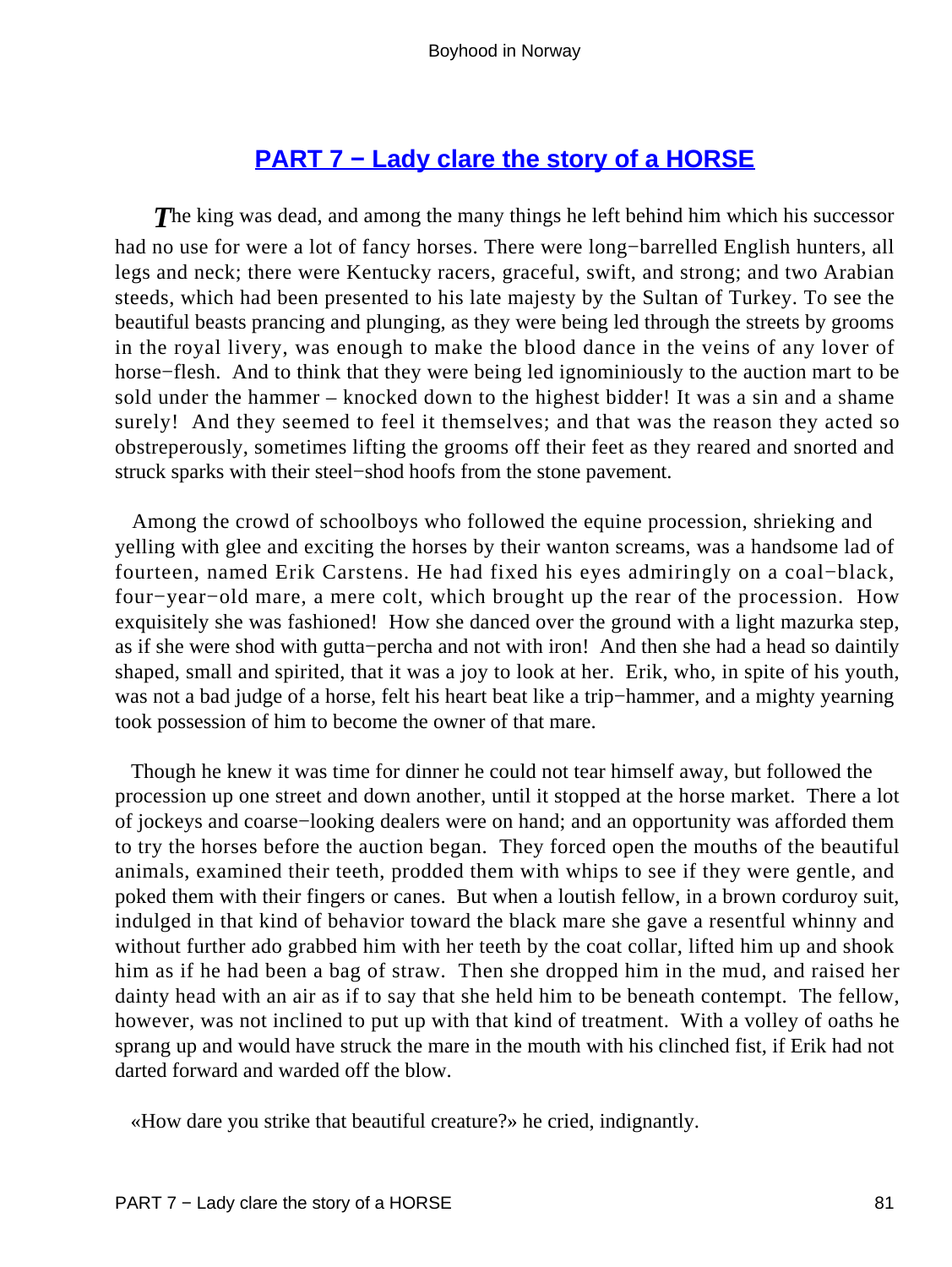«Hold your jaw, you gosling, or I'll hit you instead,» retorted the man.

 But by that time one of the royal grooms had made his appearance and the brute did not dare carry out his threat. While the groom strove to quiet the mare, a great tumult arose in some other part of the market−place. There was a whinnying, plunging, rearing, and screaming, as if the whole field had gone mad. The black mare joined in the concert, and stood with her ears pricked up and her head raised in an attitude of panicky expectation. Quite fearlessly Erik walked up to her, patted her on the neck and spoke soothingly to her.

«Look out,» yelled the groom, «or she'll trample you to jelly!»

 But instead of that, the mare rubbed her soft nose against the boy's cheek, with a low, friendly neighing, as if she wished to thank him for his gallant conduct. And at that moment Erik's heart went out to that dumb creature with an affection which he had never felt toward any living thing before. He determined, whatever might happen, to bid on her and to buy her, whatever she might prove to be worth. He knew he had a few thousand dollars in the bank – his inheritance from his mother, who had died when he was a baby – and he might, perhaps, be able to persuade his father to sanction the purchase. At any rate, he would have some time to invent ways and means; for his father, Captain Carstens, was now away on the great annual drill, and would not return for some weeks.

 As a mere matter of form, he resolved to try the mare before bidding on her; and slipping a coin into the groom's hand he asked for a saddle. It turned out, however, that all the saddles were in use, and Erik had no choice but to mount bareback.

 «Ride her on the snaffle. She won't stand the curb,» shouted the groom, as the mare, after plunging to the right and to the left, darted through the gate to the track, and, after kicking up a vast deal of tan−bark, sped like a bullet down the race−course.

 «Good gracious, how recklessly that boy rides!» one jockey observed to another; «but he has got a good grip with his knees all the same.»

 «Yes, he sits like a daisy,» the second replied, critically; «but mind my word, Lady Clare will throw him yet. She never could stand anybody but the princess on her back: and that was the reason her Royal Highness was so fond of her. Mother of Moses, won't there be a grand rumpus when she comes back again and finds Lady Clare gone! I should not like to be in the shoes of the man who has ordered Lady Clare under the hammer.»

 «But look at the lad! I told you Lady Clare wouldn't stand no manner of nonsense from boys.»

«She is kicking like a Trojan! She'll make hash of him if he loses his seat.»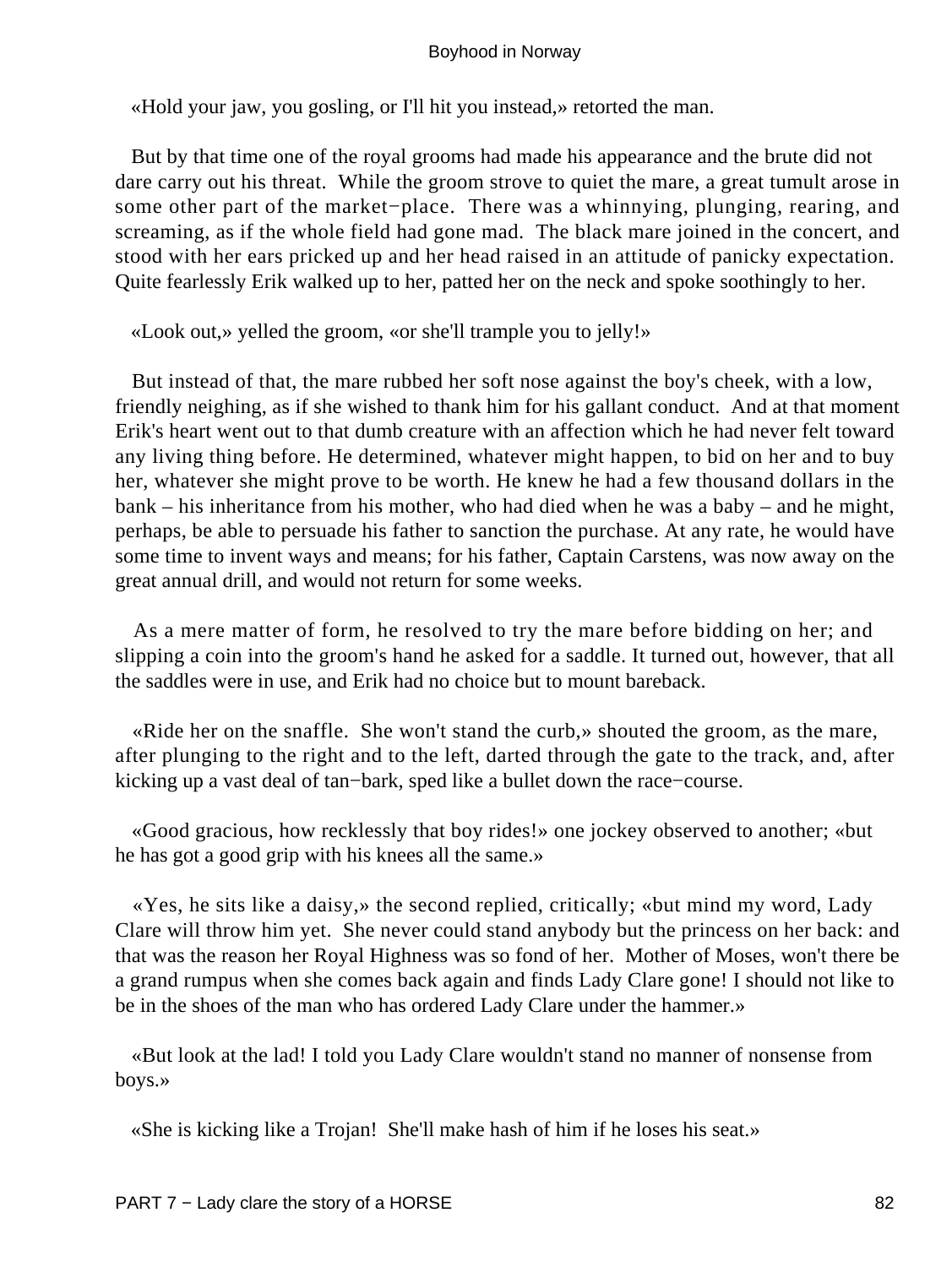«Yes, but he sticks like a burr. That's a jewel of a lad, I tell ye. He ought to have been a jockey.»

 Up the track came Lady Clare, black as the ace of spades, acting like the Old Harry. Something had displeased her, obviously, and she held Erik responsible for it. Possibly she had just waked up to the fact that she, who had been the pet of a princess, was now being ridden by an ordinary commoner. At all events, she had made up her mind to get rid of the commoner without further ceremony. Putting her fine ears back and dilating her nostrils, she suddenly gave a snort and a whisk with her tail, and up went her heels toward the eternal stars – that is, if there had been any stars visible just then. Everybody's heart stuck in his throat; for fleet−footed racers were speeding round and round, and the fellow who got thrown in the midst of all these trampling hoofs would have small chance of looking upon the sun again. People instinctively tossed their heads up to see how high he would go before coming down again; but, for a wonder, they saw nothing, except a cloud of dust mixed with tan−bark, and when that had cleared away they discovered the black mare and her rider, apparently on the best of terms, dashing up the track at a breakneck pace.

 Erik was dripping with perspiration when he dismounted, and Lady Clare's glossy coat was flecked with foam. She was not aware, apparently, that if she had any reputation to ruin she had damaged it most effectually. Her behavior on the track and her treatment of the horse−dealer were by this time common property, and every dealer and fancier made a mental note that Lady Clare was the number in the catalogue which he would not bid on. All her beauty and her distinguished ancestry counted for nothing, as long as she had so uncertain a temper. Her sire, Potiphar, it appeared, had also been subject to the same infirmities of temper, and there was a strain of savagery in her blood which might crop out when you least expected it.

 Accordingly, when a dozen fine horses had been knocked down at good prices, and Lady Clare's turn came, no one came forward to inspect her, and no one could be found to make a bid.

 «Well, well, gentlemen,» cried the auctioneer, «here we have a beautiful thoroughbred mare, the favorite mount of Her Royal Highness the Princess, and not a bid do I hear. She's a beauty, gentlemen, sired by the famous Potiphar who won the Epsom Handicap and no end of minor stakes. Take a look at her, gentlemen! Did you ever see a horse before that was raven black from nose to tail? I reckon you never did. But such a horse is Lady Clare. The man who can find a single white hair on her can have her for a gift. Come forward, gentlemen, come forward. Who will start her – say at five hundred?»

A derisive laugh ran through the crowd, and a voice was heard to cry, «Fifty.»

 «Fifty!» repeated the auctioneer, in a deeply grieved and injured tone; «fifty did you say, sir? Fifty? Did I hear rightly? I hope, for the sake of the honor of this fair city, that my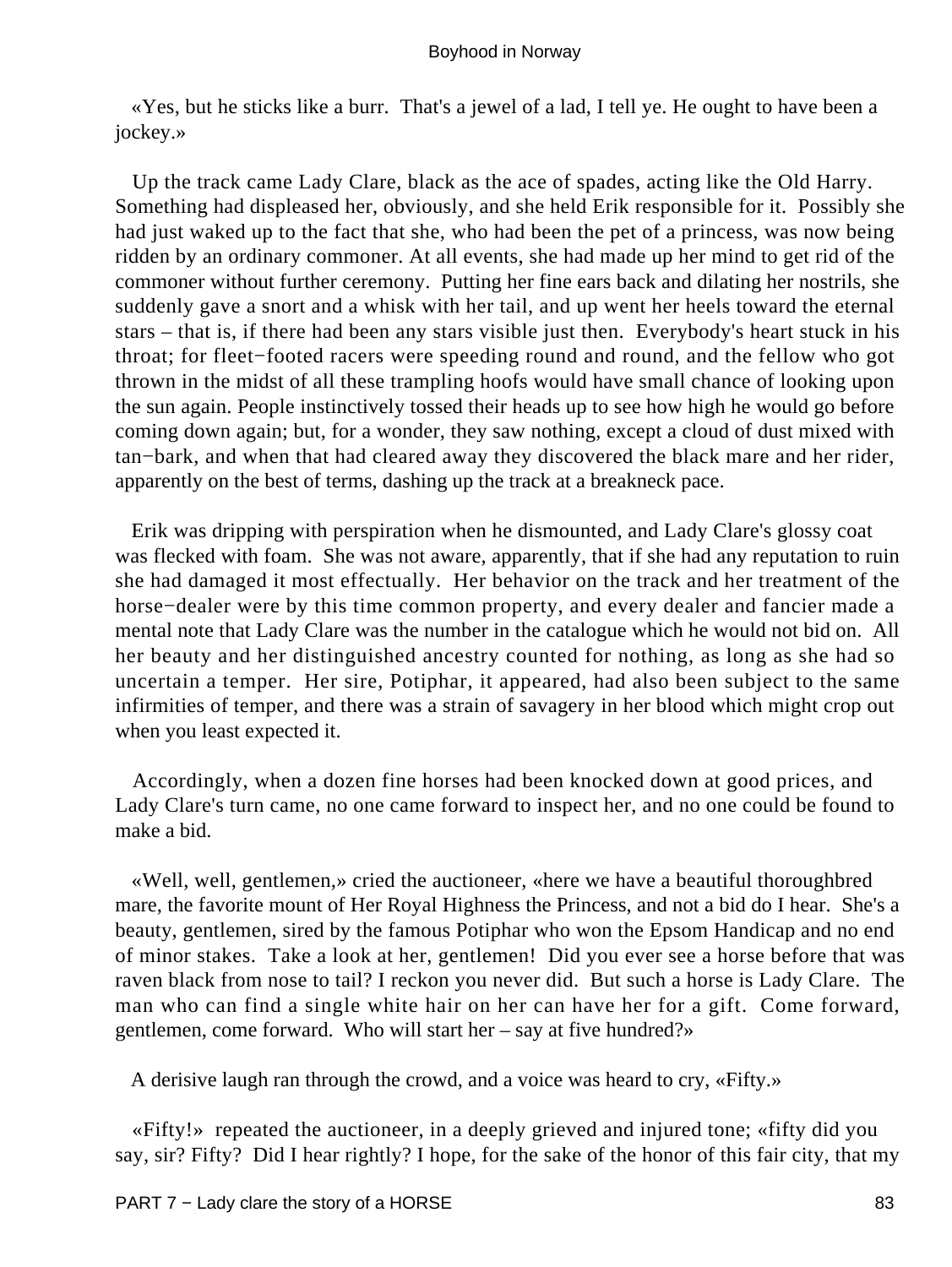ears deceived me.»

 Here came a long and impressive pause, during which the auctioneer, suddenly abandoning his dramatic manner, chatted familiarly with a gentleman who stood near him. The only one in the crowd whom he had impressed with the fact that the honor of the city was at stake in this sale was Erik Carstens. He had happily discovered a young and rich lieutenant of his father's company, and was trying to persuade him to bid in the mare for him.

 «But, my dear boy,» Lieutenant Thicker exclaimed, «what do you suppose the captain will say to me if I aid and abet his son in defying the paternal authority?»

 «Oh, you needn't bother about that,» Erik rejoined eagerly. "If father was at home, I believe he would allow me to buy this mare.

But I am a minor yet, and the auctioneer would not accept my bid.

Therefore I thought you might be kind enough to bid for me."

 The lieutenant made no answer, but looked at the earnest face of the boy with unmistakable sympathy. The auctioneer assumed again an insulted, affronted, pathetically entreating or scornfully repelling tone, according as it suited his purpose; and the price of Lady Clare crawled slowly and reluctantly up from fifty to seventy dollars. There it stopped, and neither the auctioneer's tears nor his prayers could apparently coax it higher.

 «Seventy dollars!» he cried, as if he were really too shocked to speak at all; «seven−ty dollars! Make it eighty! Oh, it is a sin and a shame, gentlemen, and the fair fame of this beautiful city is eternally ruined. It will become a wagging of the head and a byword among the nations. Sev−en−ty dollars!» – then hotly and indignantly – «seventy dollars! – fifth and last time, seventy dollars!» – here he raised his hammer threateningly – «seventy dollars!»

 «One hundred!» cried a high boyish voice, and in an instant every neck was craned and every eye was turned toward the corner where Erik Carstens was standing, half hidden behind the broad figure of Lieutenant Thicker.

 «Did I hear a hundred?» repeated the auctioneer, wonderingly. «May I ask who was the gentleman who said a hundred?»

 An embarrassing silence followed. Erik knew that if he acknowledged the bid he would suffer the shame of having it refused. But his excitement and his solicitude for the fair fame of his native city had carried him away so completely that the words had escaped from his lips before he was fully aware of their import.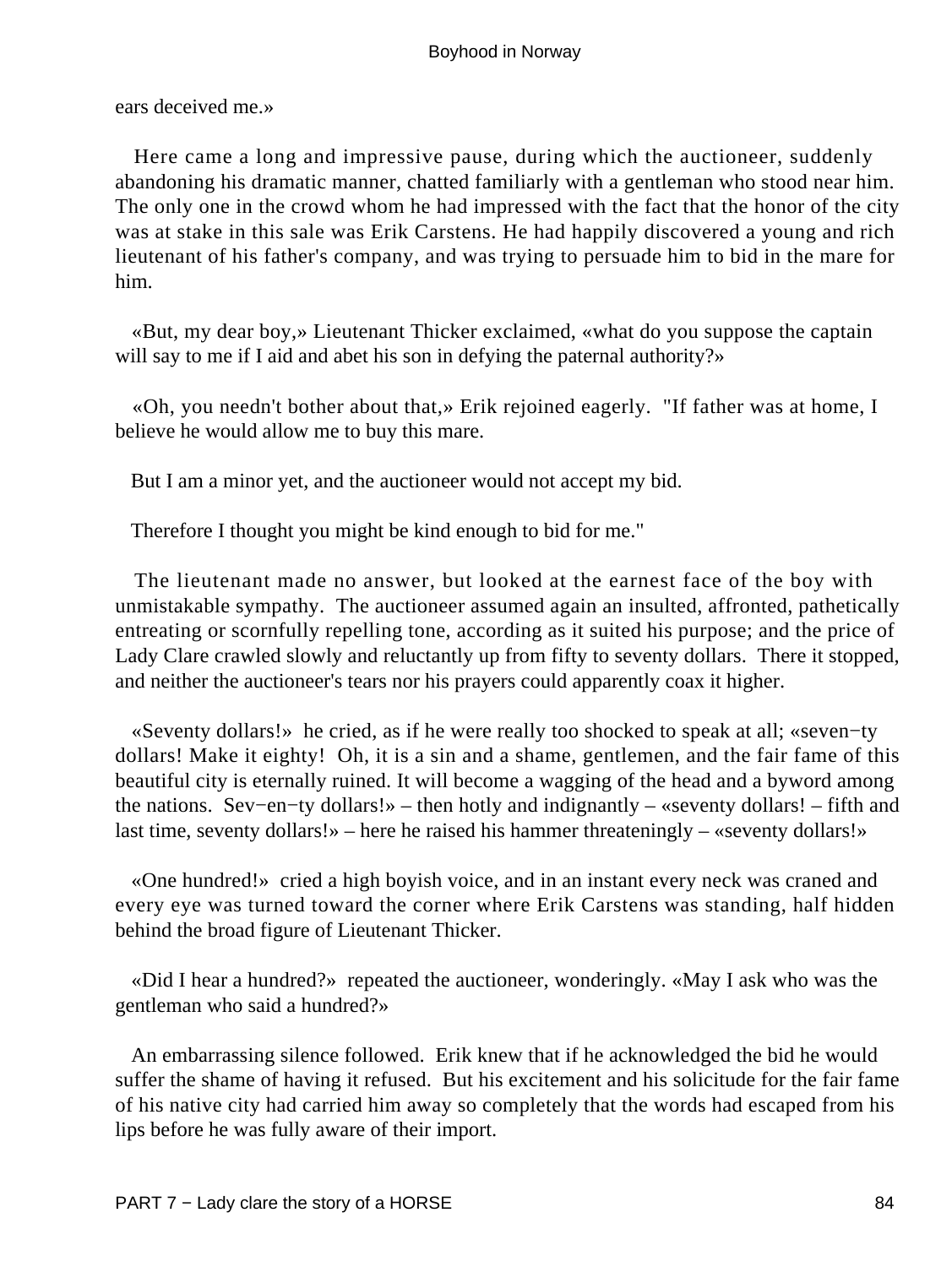«May I ask,» repeated the wielder of the hammer, slowly and emphatically, «may I ask the gentleman who offered one hundred dollars for Lady Clare to come forward and give his name?»

 He now looked straight at Erik, who blushed to the edge of his hair, but did not stir from the spot. From sheer embarrassment he clutched the lieutenant's arm, and almost pinched it.

 «Oh, I beg your pardon,» the officer exclaimed, addressing the auctioneer, as if he had suddenly been aroused from a fit of abstraction; «I made the bid of one hundred dollars, or – or – at any rate, I make it now.»

 The same performance, intended to force up the price, was repeated once more, but with no avail, and at the end of two minutes Lady Clare was knocked down to Lieutenant Thicker.

 «Now I have gone and done it like the blooming idiot that I am,» observed the lieutenant, when Lady Clare was led into his stable by a liveried groom. «What an overhauling the captain will give me when he gets home.»

 «You need have no fear,» Erik replied. «I'll sound father as soon as he gets home; and if he makes any trouble I'll pay you that one hundred dollars, with interest, the day I come of age.»

 Well, the captain came home, and having long had the intention to present his son with a saddle−horse, he allowed himself to be cajoled into approving of the bargain. The mare was an exquisite creature, if ever there was one, and he could well understand how Erik had been carried away; Lieutenant Thicker, instead of being hauled over the coals, as he had expected, received thanks for his kind and generous conduct toward the son of his superior officer. As for Erik himself, he had never had any idea that a boy's life could be so glorious as his was now. Mounted on that splendid, coal−black mare, he rode through the city and far out into the country at his father's side; and never did it seem to him that he had loved his father so well as he did during these afternoon rides. The captain was far from suspecting that in that episode of the purchase of Lady Clare his own relation to his son had been at stake. Not that Erik would not have obeyed his father, even if he had turned out his rough side and taken the lieutenant to task for his kindness; but their relation would in that case have lacked the warm intimacy (which in nowise excludes obedience and respect) and that last touch of devoted admiration which now bound them together.

 That fine touch of sympathy in the captain's disposition which had enabled him to smile indulgently at his son's enthusiasm for the horse made the son doubly anxious not to abuse such kindness, and to do everything in his power to deserve the confidence which made his life so rich and happy. Though, as I have said, Captain Carstens lacked the acuteness to discover how much he owed to Lady Clare, he acknowledged himself in quite a different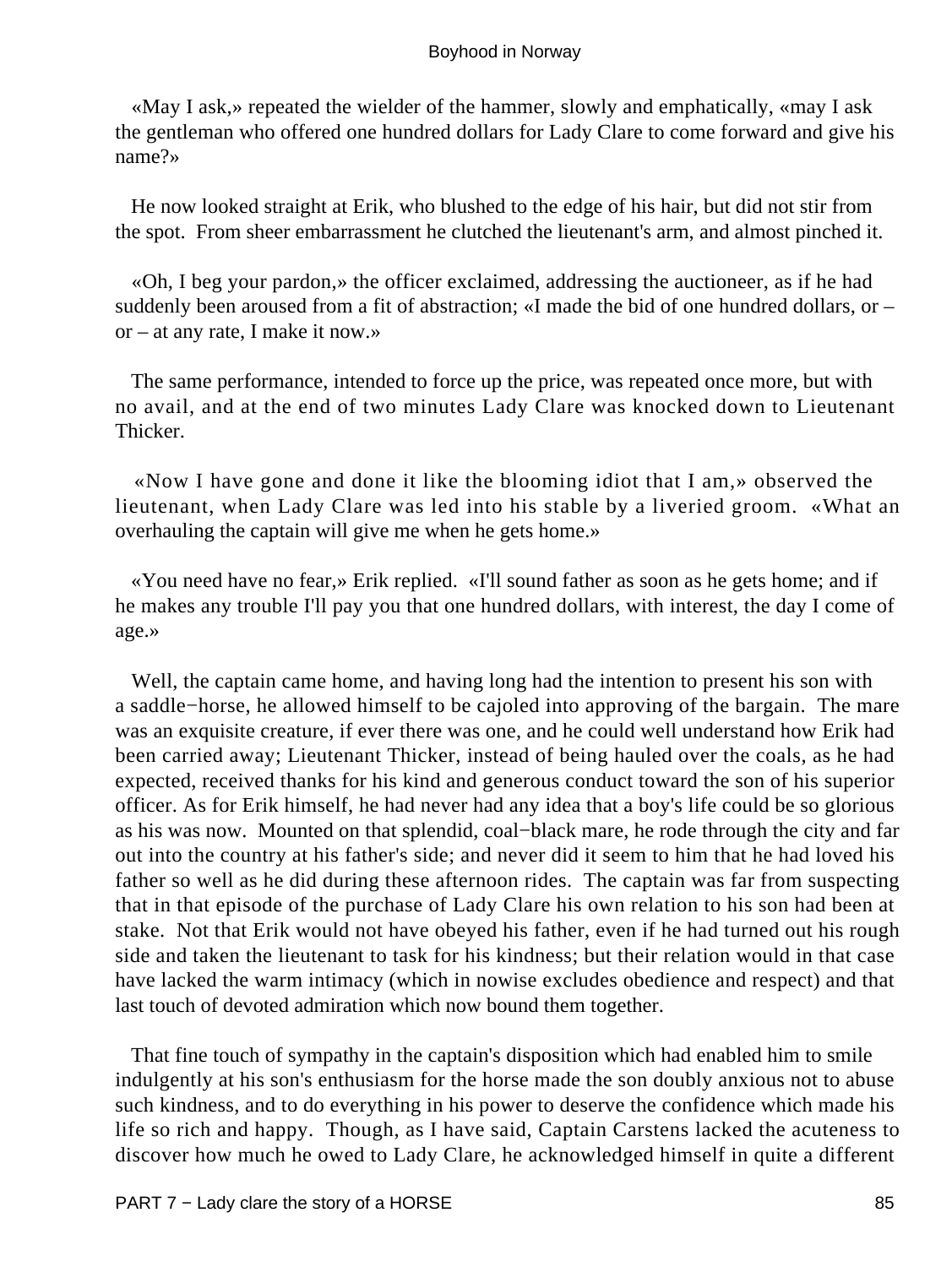way her debtor. He had never really been aware what a splendid specimen of a boy his son was until he saw him on the back of that spirited mare, which cut up with him like the Old Harry, and yet never succeeded in flurrying, far less in unseating him. The captain felt a glow of affection warming his breast at the sight of this, and his pride in Erik's horsemanship proved a consolation to him when the boy's less distinguished performances at school caused him fret and worry.

 «A boy so full of pluck must amount to something, even if he does not take kindly to Latin,» he reflected many a time. «I am afraid I have made a mistake in having him prepared for college. In the army now, and particularly in the cavalry, he would make a reputation in twenty minutes.»

 And a cavalryman Erik might, perhaps, have become if his father had not been transferred to another post, and compelled to take up his residence in the country. It was nominally a promotion, but Captain Carstens was ill pleased with it, and even had some thought of resigning rather than give up his delightful city life, and move far northward into the region of cod and herring. However, he was too young a man to retire on a pension, as yet, and so he gradually reconciled himself to the thought, and sailed northward in the month of April with his son and his entire household. It had long been a question whether Lady Clare should make the journey with them; for Captain Carstens maintained that so high−bred an animal would be very sensitive to climatic changes and might even die on the way. Again, he argued that it was an absurdity to bring so fine a horse into a rough country, where the roads are poor and where nature, in mercy, provides all beasts with rough, shaggy coats to protect them from the cold. How would Lady Clare, with her glossy satin coat, her slender legs that pirouetted so daintily over the ground, and her exquisite head, which she carried so proudly – how would she look and what kind of figure would she cut among the shaggy, stunted, sedate−looking nags of the Sognefiord district? But the captain, though what he said was irrefutable, had to suspend all argument when he saw how utterly wretched Erik became at the mere thought of losing Lady Clare. So he took his chances; and, after having ordered blankets of three different thicknesses for three different kinds of weather, shipped the mare with the rest of his family for his new northern home.

 As the weather proved unusually mild during the northward voyage Lady Clare arrived in Sogn without accident or adventure. And never in all her life had she looked more beautiful than she did when she came off the steamer, and half the population of the valley turned out to see her. It is no use denying that she was as vain as any other professional beauty, and the way she danced and pirouetted on the gangplank, when Erik led her on to the pier, filled the rustics with amazement. They had come to look at the new captain and his family; but when Lady Clare appeared she eclipsed the rest of the company so completely that no one had eyes for anybody but her. As the sun was shining and the wind was mild, Erik had taken off her striped overcoat (which covered her from nose to tail), for he felt in every fibre of his body the sensation she was making, and blushed with pleasure as if the admiring exclamations had been intended for himself.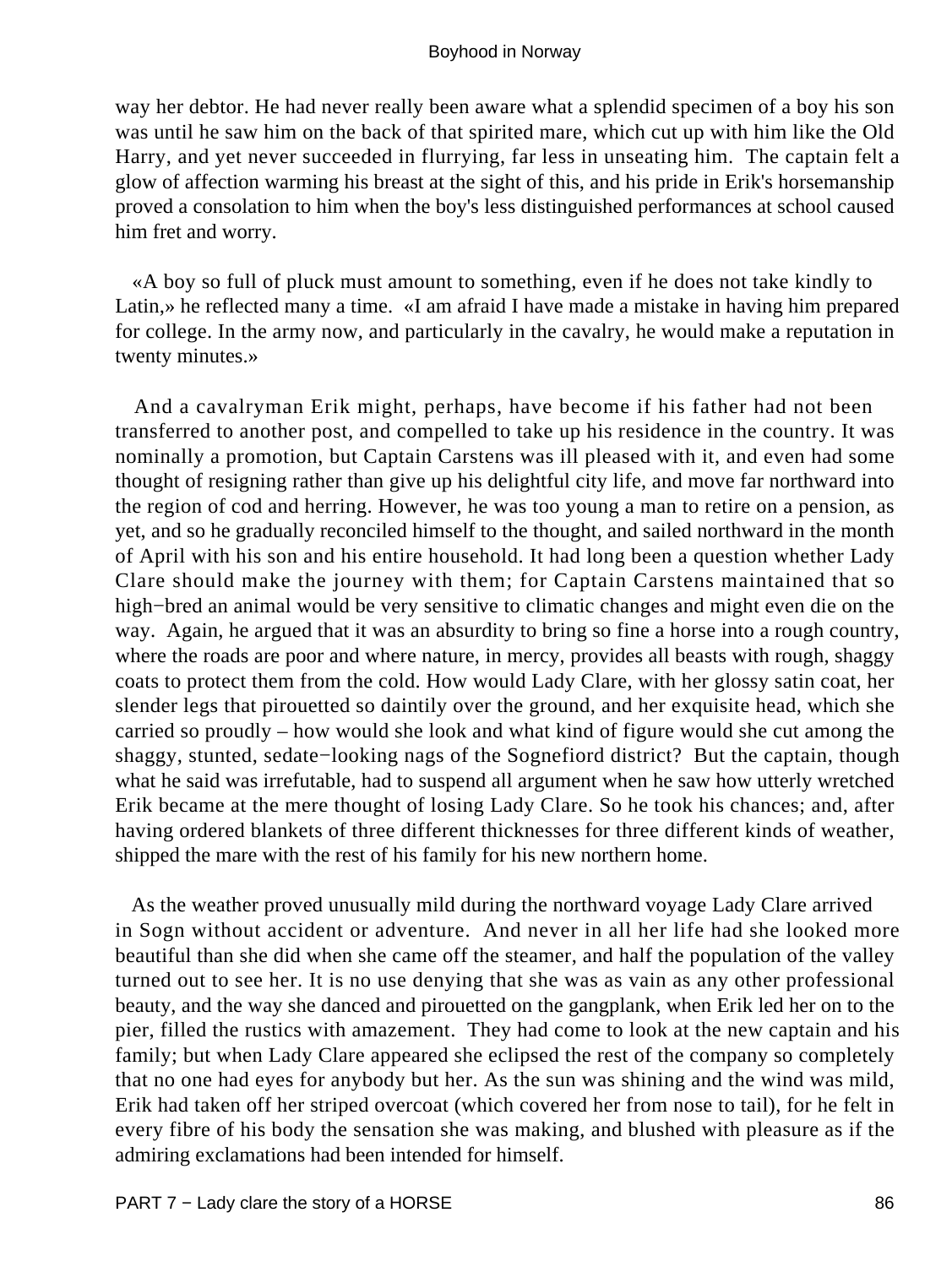«Look at that horse,» cried young and old, with eyes as big as saucers, pointing with their fingers at Lady Clare.

 «Handsome carcass that mare has,» remarked a stoutish man, who knew what he was talking about; «and head and legs to match.»

 «She beats your Valders−Roan all hollow, John Garvestad,» said a young tease who stood next to him in the crowd.

 «My Valders−Roan has never seen his match yet, and never will, according to my reckoning,» answered John Garvestad.

 «Ho! ho!» shouted the young fellow, with a mocking laugh; «that black mare is a hand taller at the very least, and I bet you she's a high−flyer. She has got the prettiest legs I ever clapped eyes on.»

«They'd snap like clay pipes in the mountains,» replied Garvestad, contemptuously.

 Erik, as he blushingly ascended the slope to his new home, leading Lady Clare by a halter, had no suspicion of the sentiments which she had aroused in John Garvestad's breast. He was only blissfully conscious of the admiration she had excited; and he promised himself a good deal of fun in future in showing off his horsemanship. He took Lady Clare to the stable, where a new box−stall had been made for her, examined the premises carefully and nailed a board over a crevice in the wall where he suspected a draught. He instructed Anders, the groom, with emphatic and anxious repetitions regarding her care, showed him how to make Lady Clare's bed, how to comb her mane, how to brush her (for she refused to endure currying), how to blanket her, and how to read the thermometer which he nailed to one of the posts of the stall. The latter proved to be a more difficult task than he had anticipated; and the worst of it was that he was not sure that Anders knew any more on the subject of his instruction at the end of the lesson than he had at the beginning. To make sure that he had understood him he asked him to enter the stall and begin the process of grooming. But no sooner had the unhappy fellow put his nose inside the door than Lady Clare laid back her ears in a very ugly fashion, and with a vicious whisk of her tail waltzed around and planted two hoof−marks in the door, just where the groom's nose had that very instant vanished. A second and a third trial had similar results; and as the box−stall was new and of hard wood, Erik had no wish to see it further damaged.

 «I won't have nothin' to do with that hoss, that's as certain as my name is Anders,» the groom declared; and Erik, knowing that persuasion would be useless, had henceforth to be his own groom. The fact was he could not help sympathizing with that fastidiousness of Lady Clare which made her object to be handled by coarse fingers and roughly curried, combed, and washed like a common plebeian nag. One does not commence life associating with a princess for nothing. Lady Clare, feeling in every nerve her high descent and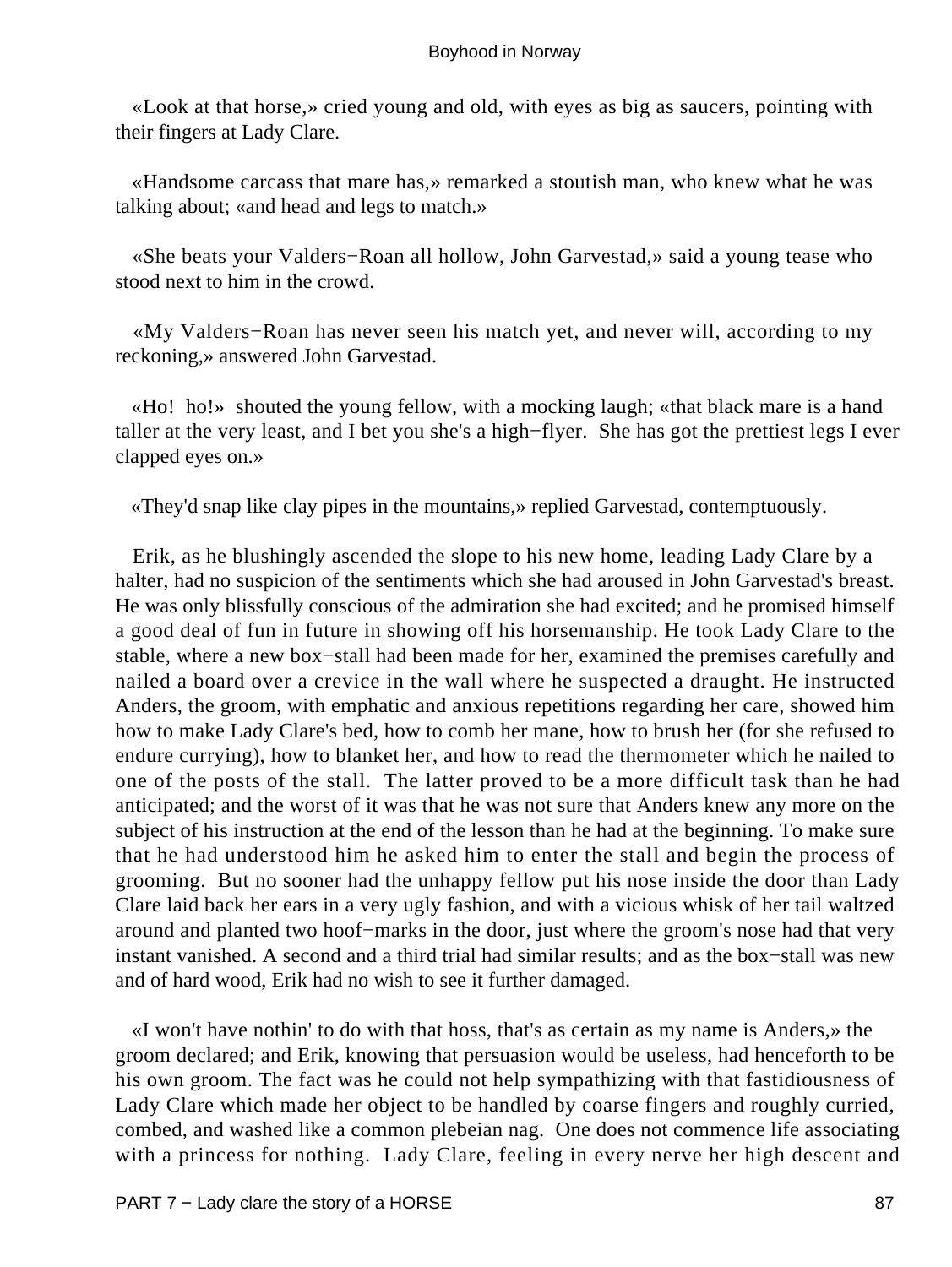breeding, had perhaps a sense of having come down in the world, and, like many another irrational creature of her sex, she kicked madly against fate and exhibited the unloveliest side of her character. But with all her skittishness and caprice she was steadfast in one thing, and that was her love for Erik. As the days went by in country monotony, he began to feel it as a privilege rather than a burden to have the exclusive care of her. The low, friendly neighing with which she always greeted him, as soon as he opened the stable−door, was as intelligible and dear to him as the warm welcome of a friend. And when with dainty alertness she lifted her small, beautiful head, over which the fine net−work of veins meandered, above the top of the stall, and rubbed her nose caressingly against his cheek, before beginning to snuff at his various pockets for the accustomed lump of sugar, he felt a glow of affection spread from his heart and pervade his whole being. Yes, he loved this beautiful animal with a devotion which, a year ago, he would scarcely have thought it possible to bestow upon a horse. No one could have persuaded him that Lady Clare had not a soul which (whether it was immortal or not) was, at all events, as distinct and clearly defined as that of any person with whom he was acquainted. She was to him a personality – a dear, charming friend, with certain defects of character (as who has not?) which were, however, more than compensated for by her devotion to him. She was fastidious, quick−tempered, utterly unreasonable where her feelings were involved; full of aristocratic prejudice, which only her sex could excuse; and whimsical, proud, and capricious. It was absurd, of course, to contend that these qualities were in themselves admirable; but, on the other hand, few of us would not consent to overlook them in a friend who loved us as well as Lady Clare loved Erik.

 The fame of Lady Clare spread through the parish like fire in withered grass. People came from afar to look at her, and departed full of wonder at her beauty. When the captain and his son rode together to church on Sunday morning, men, women, and children stood in rows at the roadside staring at the wonderful mare as if she had been a dromedary or a rhinoceros. And when she was tied in the clergyman's stable a large number of the men ignored the admonition of the church bells and missed the sermon, being unable to tear themselves away from Lady Clare's charms. But woe to him who attempted to take liberties with her; there were two or three horsy young men who had narrow escapes from bearing the imprint of her iron shoes for the rest of their days.

 That taught the others a lesson, and now Lady Clare suffered from no annoying familiarities, but was admired at a respectful distance, until the pastor, vexed at her rivalry with his sermon, issued orders to have the stable−door locked during service.

 There was one person besides the pastor who was ill pleased at the reputation Lady Clare was making. That was John Garvestad, the owner of Valders−Roan. John was the richest man in the parish, and always made a point of keeping fine horses. Valders−Roan, a heavily built, powerful horse, with a tremendous neck and chest and long tassels on his fetlocks, but rather squat in the legs, had hitherto held undisputed rank as the finest horse in all Sogn. By the side of Lady Clare he looked as a stout, good−looking peasant lad with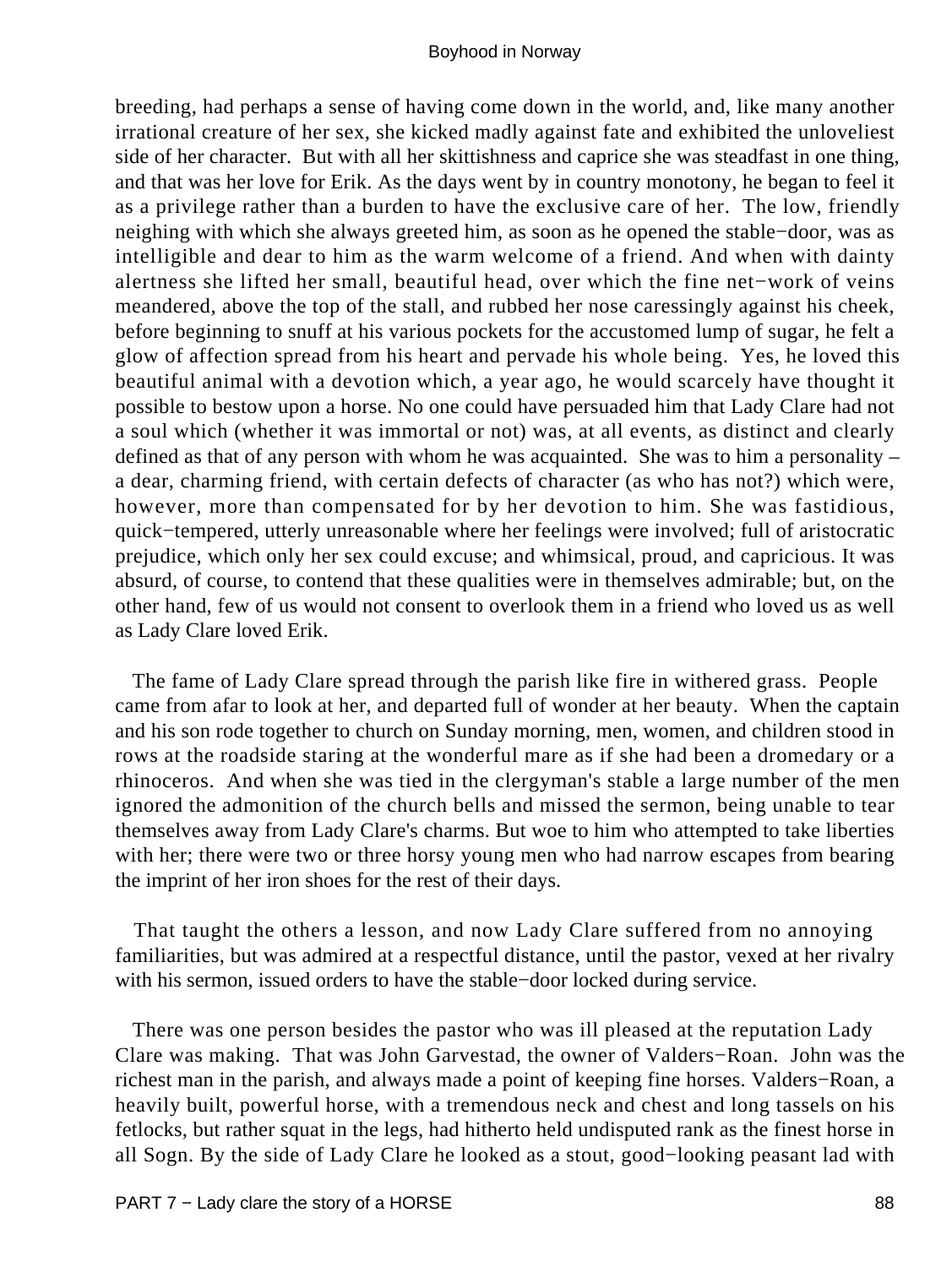coltish manners might have looked by the side of the daughter of a hundred earls.

 But John Garvestad, who was naturally prejudiced in favor of his own horse, could scarcely be blamed for failing to recognize her superiority. He knew that formerly, on Sundays, the men were wont to gather with admiring comment about Valders−Roan; while now they stood craning their necks, peering through the windows of the parson's stable, in order to catch a glimpse of Lady Clare, and all the time Valders−Roan was standing tied to the fence, in full view of all, utterly neglected. This spectacle filled him with such ire that he hardly could control himself. His first impulse was to pick a quarrel with Erik; but a second and far brighter idea presently struck him. He would buy Lady Clare. Accordingly, when the captain and his son had mounted their horses and were about to start on their homeward way, Garvestad, putting Valders−Roan to his trumps, dug his heels into his sides and rode up with a great flourish in front of the churchyard gate.

 «How much will you take for that mare of yours, captain?» he asked, as he checked his charger with unnecessary vigor close to Lady Clare.

«She is not mine to sell,» the captain replied. «Lady Clare belongs to my son.»

 «Well, what will you take for her, then?» Garvestad repeated, swaggeringly, turning to Erik.

«Not all the gold in the world could buy her,» retorted Erik, warmly.

 Valders−Roan, unable to resist the charms of Lady Clare, had in the meanwhile been making some cautious overtures toward an acquaintance. He arched his mighty neck, rose on his hind legs, while his tremendous forehoofs were beating the air, and cut up generally – all for Lady Clare's benefit.

 She, however, having regarded his performances for awhile with a mild and somewhat condescending interest, grew a little tired of them and looked out over the fiord, as a belle might do, with a suppressed yawn, when her cavalier fails to entertain her. Valders−Roan, perceiving the slight, now concluded to make more decided advances. So he put forward his nose until it nearly touched Lady Clare's, as if he meant to kiss her. But that was more than her ladyship was prepared to put up with. Quick as a flash she flung herself back on her haunches, down went her ears, and hers was the angriest horse's head that ever had been seen in that parish. With an indignant snort she wheeled around, kicking up a cloud of dust by the suddenness of the manoeuvre. A less skilled rider than Erik would inevitably have been thrown by two such unforeseen jerks; and the fact was he had all he could do to keep his seat.

 «Oho!» shouted Garvestad, «your mare shies; she'll break your neck some day, as likely as not. You had better sell her before she gets you into trouble.»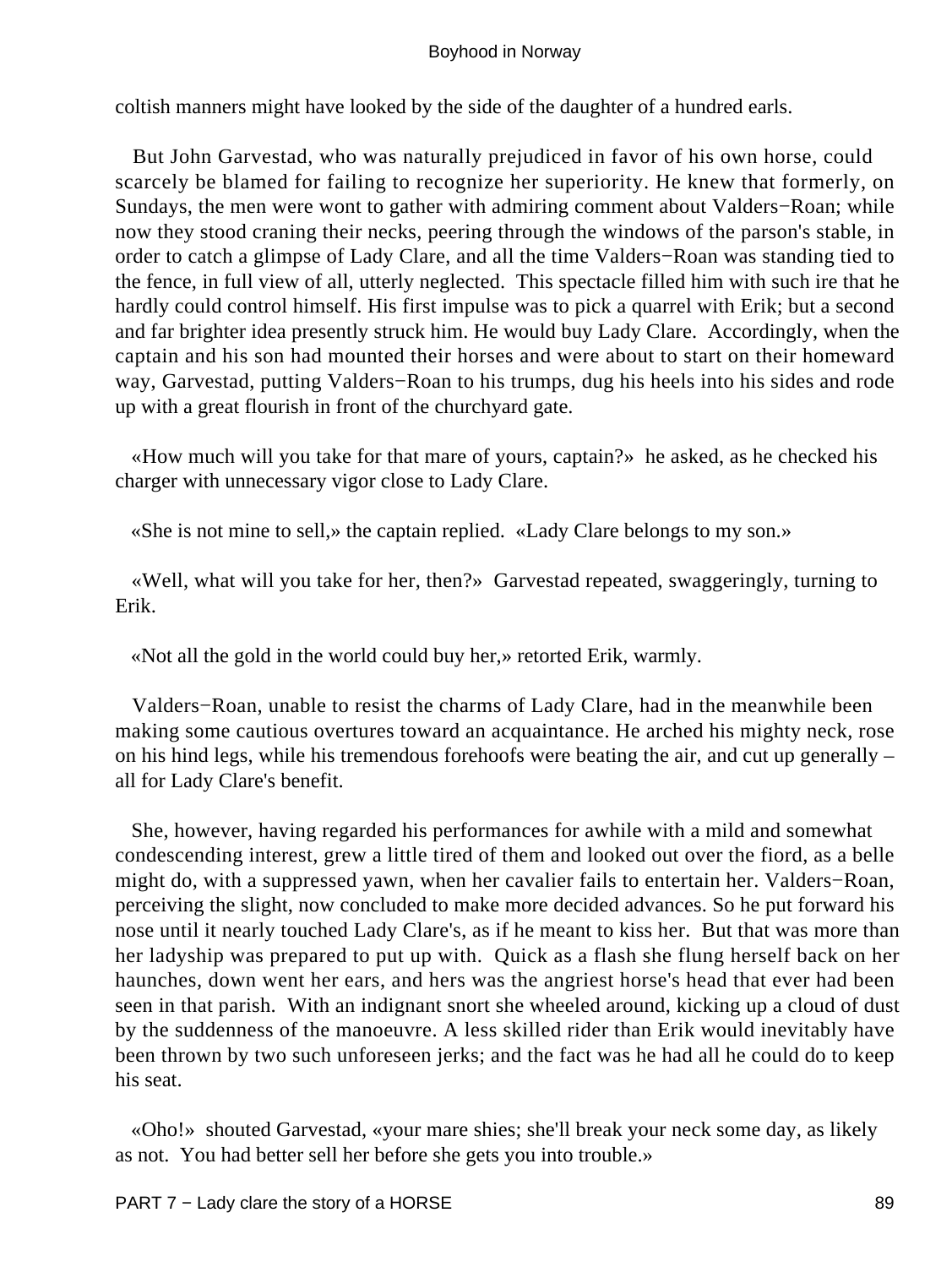«But I shouldn't like to have your broken neck on my conscience,» Erik replied; «if necks are to be broken by Lady Clare I should prefer to have it be my own.»

 The peasant was not clever enough to make out whether this was jest or earnest. With a puzzled frown he stared at the youth and finally broke out:

 «Then you won't sell her at no price? Anyway, the day you change your mind don't forget to notify John Garvestad. If it's spondulix you are after, then here's where there's plenty of 'em.»

 He slapped his left breast−pocket with a great swagger, looking around to observe the impression he was making on his audience; then, jerking the bridle violently, so as to make his horse rear, he rode off like Alexander on Bucephalus, and swung down upon the highway.

 It was but a few weeks after this occurrence that Captain Carstens and his son were invited to honor John Garvestad by their presence at his wedding. They were in doubt, at first, as to whether they ought to accept the invitation; for some unpleasant rumors had reached them, showing that Garvestad entertained unfriendly feelings toward them. He was an intensely vain man; and the thought that Erik Carstens had a finer horse than Valders−Roan left him no peace. He had been heard to say repeatedly that, if that high−nosed youth persisted in his refusal to sell the mare, he would discover his mistake when, perhaps, it would be too late to have it remedied. Whatever that meant, it sufficed to make both Erik and his father uneasy. But, on the other hand, it would be the worst policy possible, under such circumstances, to refuse the invitation. For that would be interpreted either as fear or as aristocratic exclusiveness; and the captain, while he was new in the district, was as anxious to avoid the appearance of the one as of the other. Accordingly he accepted the invitation and on the appointed day rode with his son into the wide yard of John Garvestad's farm, stopping at the pump, where they watered their horses. It was early in the afternoon, and both the house and the barn were thronged with wedding−guests. From the sitting−room the strains of two fiddles were heard, mingled with the scraping and stamping of heavy feet.

 Another musical performance was in progress in the barn; and all over the yard elderly men and youths were standing in smaller and larger groups, smoking their pipes and tasting the beer−jugs, which were passed from hand to hand. But the moment Lady Clare was seen all interest in minor concerns ceased, and with one accord the crowd moved toward her, completely encircling her, and viewing her with admiring glances that appreciated all her perfections.

 «Did you ever see cleaner−shaped legs on a horse?» someone was heard to say, and instantly his neighbor in the crowd joined the chorus of praise, and added: «What a snap and spring there is in every bend of her knee and turn of her neck and flash of her eye!»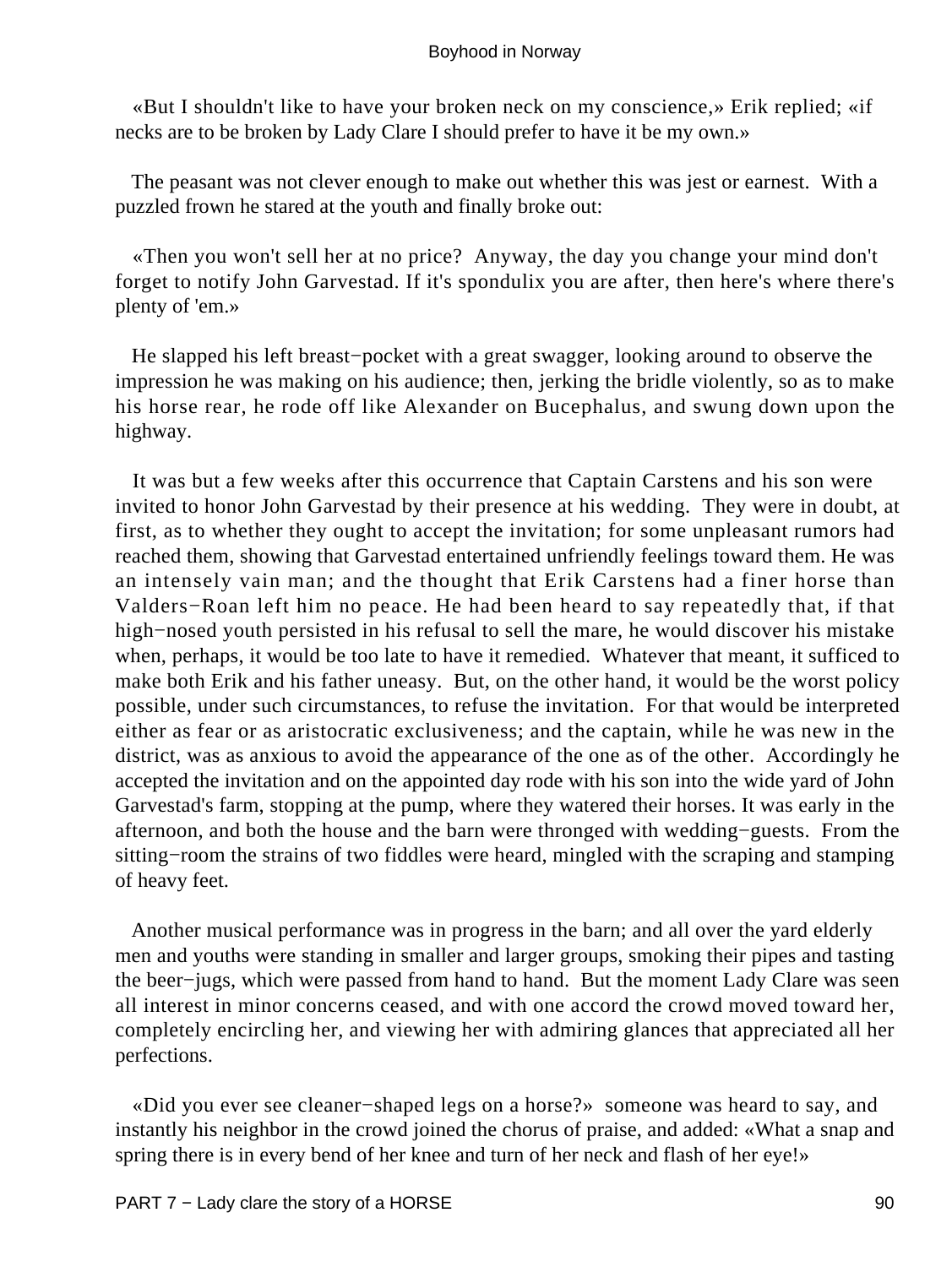It was while this chorus of admiration was being sung in all keys and tones of the whole gamut, that the bridegroom came out of the house, a little bit tipsy, perhaps, from the many toasts he had been obliged to drink, and bristling with pugnacity to the ends of his fingers and the tips of his hair. Every word of praise that he heard sounded in his ears like a jeer and an insult to himself. With ruthless thrusts he elbowed his way through the throng of guests and soon stood in front of the two horses, from which the captain and Erik had not yet had a chance to dismount. He returned their greeting with scant courtesy and plunged instantly into the matter which he had on his mind.

 «I reckon you have thought better of my offer by this time,» he said, with a surly swagger, to Erik. «What do you hold your mare at to−day?»

 «I thought we had settled that matter once for all,» the boy replied, quietly. «I have no more intention of selling Lady Clare now than I ever had.»

«Then will ye trade her off for Valders−Roan?» ejaculated Garvestad, eagerly.

«No, I won't trade her for Valders−Roan or any other horse in creation.»

«Don't be cantankerous, now, young fellow, or you might repent of it.»

 «I am not cantankerous. But I beg of you kindly to drop this matter. I came here, at your invitation, as a guest at your wedding, not for the purpose of trading horses.»

 It was an incautious speech, and was interpreted by everyone present as a rebuke to the bridegroom for his violation of the rules of hospitality. The captain, anxious to avoid a row, therefore broke in, in a voice of friendly remonstrance: «My dear Mr. Garvestad, do let us drop this matter. If you will permit us, we should like to dismount and drink a toast to your health, wishing you a long life and much happiness.»

 «Ah, yes, I understand your smooth palaver,» the bridegroom growled between his teeth. «I have stood your insolence long enough, and, by jingo, I won't stand it much longer. What will ye take for your mare, I say, or how much do you want to boot, if you trade her for Valders−Roan?»

 He shouted the last words with furious emphasis, holding his clinched fist up toward Erik, and glaring at him savagely.

 But now Lady Clare, who became frightened perhaps by the loud talk and violent gestures, began to rear and plunge, and by an unforeseen motion knocked against the bridegroom, so that he fell backward into the horse−trough under the pump, which was full of water. The wedding−guests had hardly time to realize what was happening when a great splash sent the water flying into their faces, and the burly form of John Garvestad was seen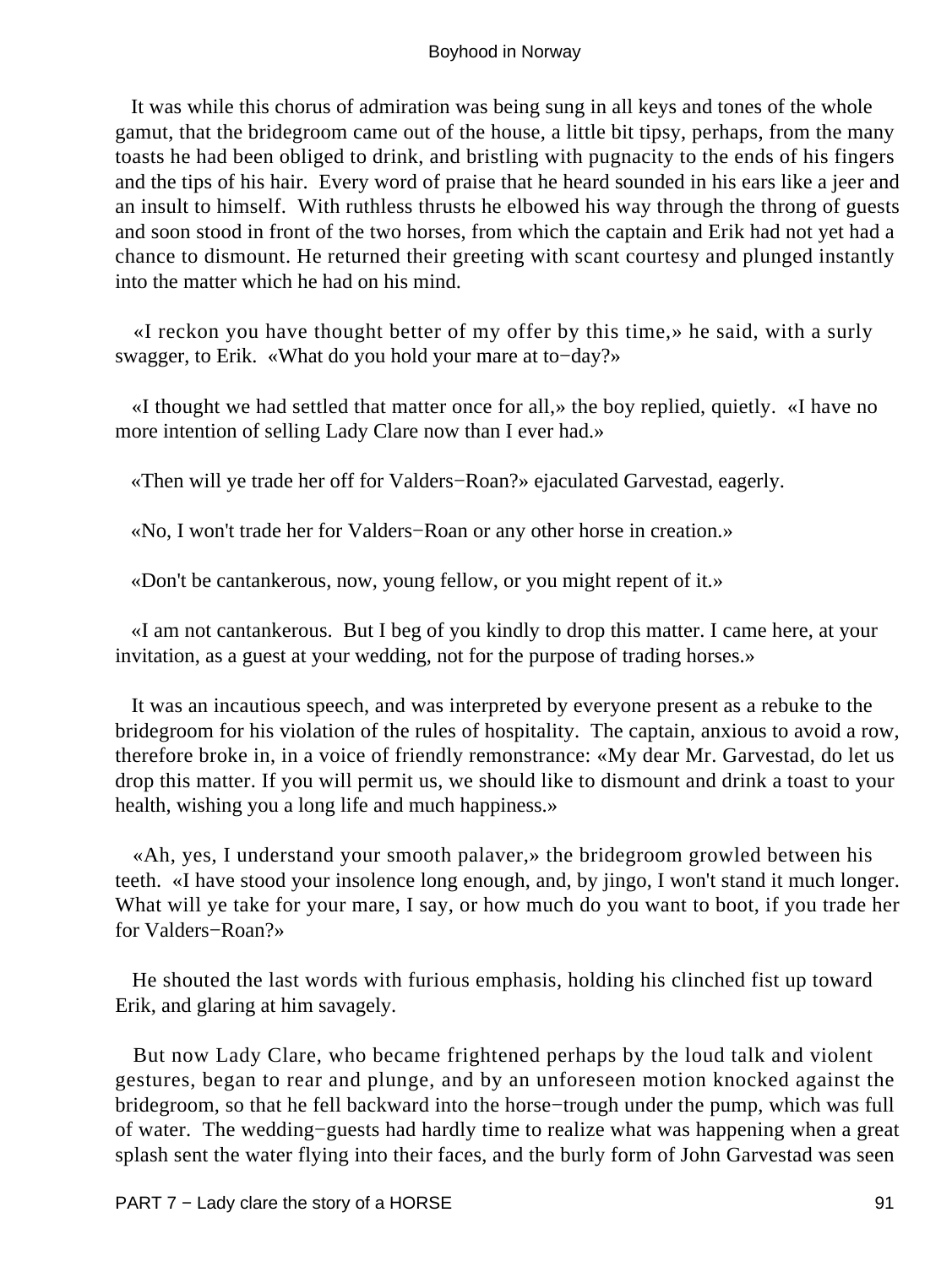sprawling helplessly in the horse−trough. But then – then they realized it with a vengeance. And a laugh went  $up - a$  veritable storm of laughter – which swept through the entire crowd and re−echoed with a ghostly hilarity from the mountains. John Garvestad in the meanwhile had managed to pick himself out of the horse−trough, and while he stood snorting, spitting, and dripping, Captain Carstens and his son politely lifted their hats to him and rode away. But as they trotted out of the gate they saw their host stretch a big clinched fist toward them, and heard him scream with hoarse fury: «I'll make ye smart for that some day, so help me God!»

 Lady Clare was not sent to the mountains in the summer, as are nearly all horses in the Norwegian country districts. She was left untethered in an enclosed home pasture about half a mile from the mansion. Here she grazed, rolled, kicked up her heels, and gambolled to her heart's content. During the long, bright summer nights, when the sun scarcely dips beneath the horizon and reappears in an hour, clothed in the breezy garments of morning, she was permitted to frolic, race, and play all sorts of improvised games with a shaggy, little, plebeian three−year−old colt whom she had condescended to honor with her acquaintance. This colt must have had some fine feeling under his rough coat, for he never presumed in the least upon the acquaintance, being perhaps aware of the honor it conferred upon him. He allowed himself to be abused, ignored, or petted, as it might suit the pleasure of her royal highness, with a patient, even−tempered good−nature which was admirable. When Lady Clare (perhaps for fear of making him conceited) took no notice of him, he showed neither resentment nor surprise, but walked off with a sheepish shake of his head. Thus he slowly learned the lesson to make no exhibition of feeling at the sight of his superior; not to run up and greet her with a disrespectfully joyous whinny; but calmly wait for her to recognize him before appearing to be aware of her presence. It took Lady Clare several months to accustom Shag (for that was the colt's name) to her ways. She taught him unconsciously the rudiments of good manners; but he proved himself docile, and when he once had been reduced to his proper place he proved a fairly acceptable companion.

 During the first and second week after John Garvestad's wedding Erik had kept Lady Clare stabled, having a vague fear that the angry peasant might intend to do her harm. But she whinnied so pitifully through the long light nights that finally he allowed his compassion to get the better of his anxiety, and once more she was seen racing madly about the field with Shag, whom she always beat so ignominiously that she felt half sorry for him, and as a consolation allowed him gently to claw her mane with his teeth. This was a privilege which Shag could not fail to appreciate, though she never offered to return the favor by clawing him. At any rate, as soon as Lady Clare reappeared in the meadow Shag's cup of bliss seemed to be full.

 A week passed in this way, nothing happened, and Erik's vigilance was relaxed. He went to bed on the evening of July 10th with an easy mind, without the remotest apprehension of danger. The sun set about ten o'clock, and Lady Clare and Shag greeted its last departing rays with a whinny, accompanied by a wanton kickup from the rear – for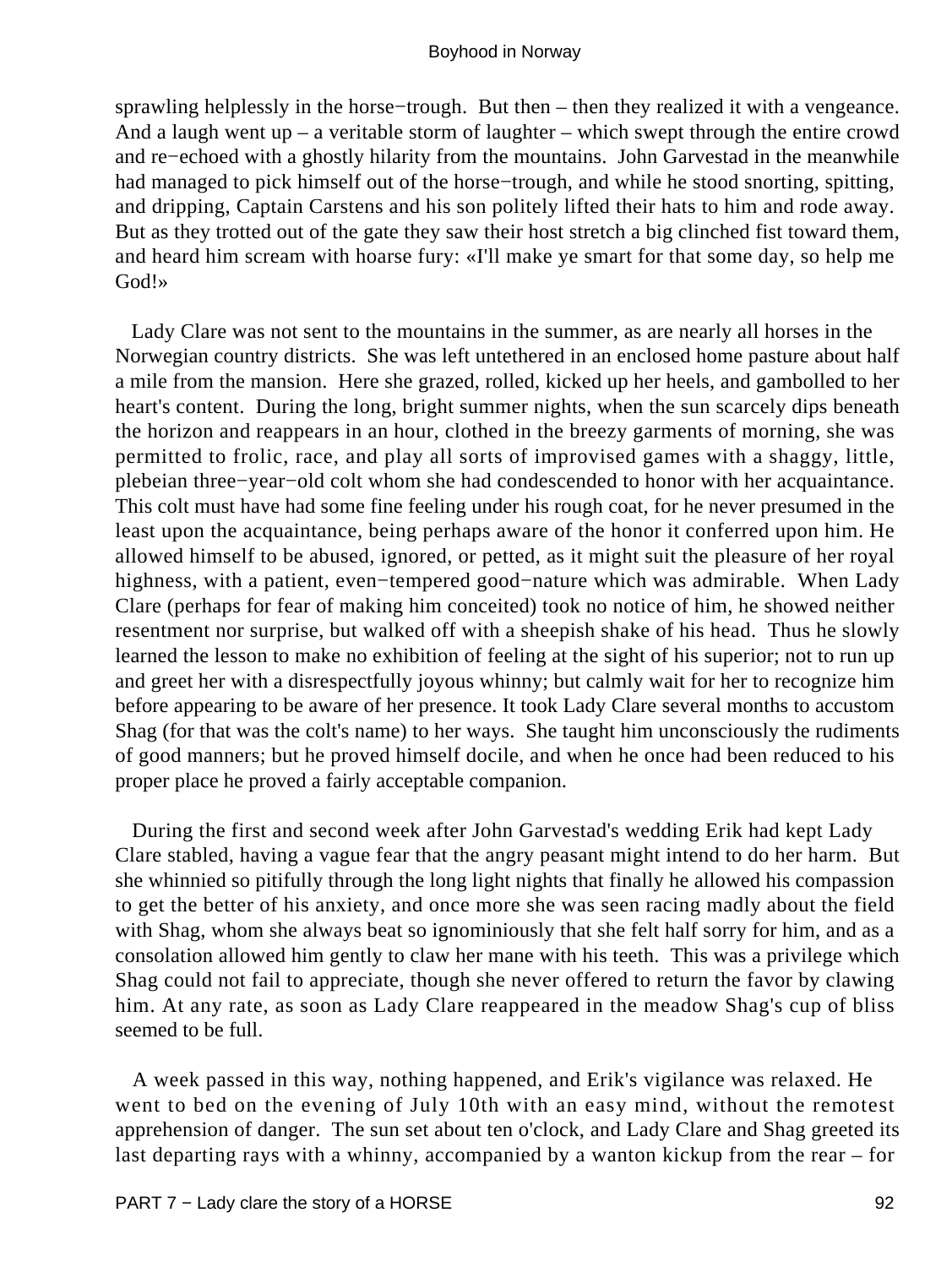whatever Lady Clare did Shag felt in honor bound to do, and was conscious of no disgrace in his abject and ape−like imitation. They had spent an hour, perhaps, in such delightful performances, when all of a sudden they were startled by a deep bass whinny, which rumbled and shook like distant thunder. Then came the tramp, tramp, tramp of heavy hoof−beats, which made the ground tremble. Lady Clare lifted her beautiful head and looked with fearless curiosity in the direction whence the sound came. Shag, of course, did as nearly as he could exactly the same. What they saw was a big roan horse with an enormous arched neck, squat feet, and long−tasselled fetlocks.

 Lady Clare had no difficulty in recognizing Valders−Roan. But how big and heavy and ominous he looked in the blood−red after−glow of the blood−red sunset. For the first time in her life Lady Clare felt a cold shiver of fear run through her. There was, happily, a fence between them, and she devoutly hoped that Valders−Roan was not a jumper. At that moment, however, two men appeared next to the huge horse, and Lady Clare heard the sound of breaking fence−rails. The deep hoarse whinny once more made the air shake, and it made poor Lady Clare shake too, for now she saw Valders−Roan come like a whirlwind over the field, and so powerful were his hoof−beats that a clod of earth which had stuck to one of his shoes shot like a bullet through the air.

 He looked so gigantic, so brimming with restrained strength, and somehow Lady Clare, as she stood quaking at the sight of him, had never seemed to herself so dainty, frail, and delicate as she seemed in this moment. She felt herself so entirely at his mercy; she was no match for him surely. Shag, anxious as ever to take his cue from her, had stationed himself at her side, and shook his head and whisked his tail in a non−committal manner. Now Valders−Roan had cleared the fence where the men had broken it down; then on he came again, tramp, tramp, tramp, until he was within half a dozen paces from Lady Clare. There he stopped, for back went Lady Clare's pretty ears, while she threw herself upon her haunches in an attitude of defence. She was dimly aware that this was a foolish thing to do, but her inbred disdain and horror of everything rough made her act on instinct instead of reason. Valders−Roan, irritated by this uncalled−for action, now threw ceremony to the winds, and without further ado trotted up and rubbed his nose against hers. That was more than Lady Clare could stand. With an hysterical snort she flung herself about, and up flew her heels straight into the offending nose, inflicting considerable damage. Shag, being now quite clear that the programme was fight, whisked about in exactly the same manner, with as close an imitation of Lady Clare's snort as he could produce, and a second pair of steel−shod heels came within a hair of reducing the enemy's left nostril to the same condition as the right. But alas for the generous folly of youth! Shag had to pay dearly for that exhibition of devotion. Valders−Roan, enraged by this wanton insult, made a dash at Shag, and by the mere impetus of his huge bulk nearly knocked him senseless. The colt rolled over, flung all his four legs into the air, and as soon as he could recover his footing reeled sideways like a drunken man and made haste to retire to a safe distance.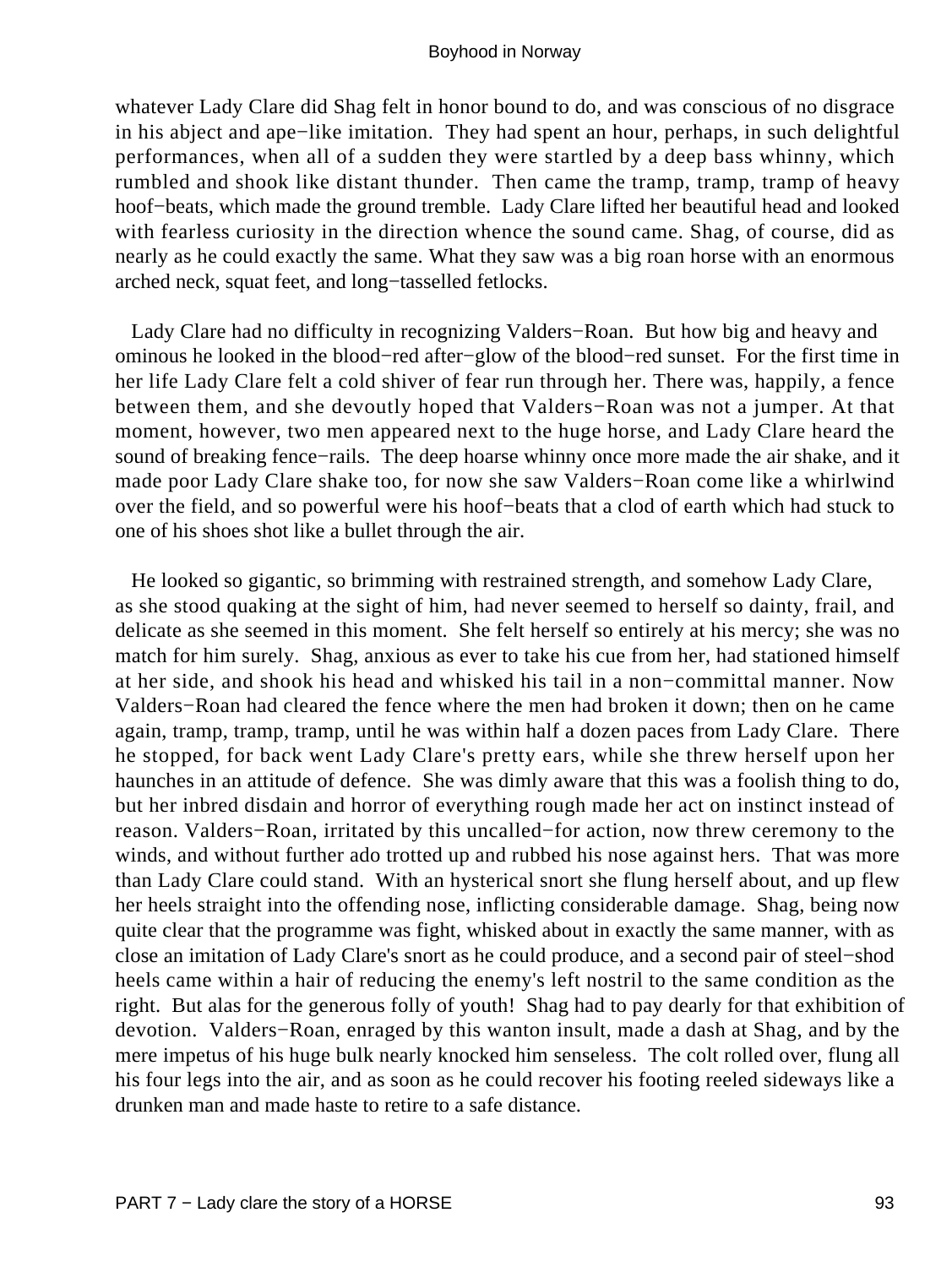Valders−Roan had now a clear field and could turn his undivided attention to Lady Clare. I am not sure that he had not made an example of Shag merely to frighten her. Bounding forward with his mighty chest expanded and the blood dripping from his nostrils, he struck out with a tremendous hind leg and would have returned Lady Clare's blow with interest if she had not leaped high into the air. She had just managed by her superior alertness to dodge that deadly hoof, and was perhaps not prepared for an instant renewal of the attack. But she had barely gotten her four feet in contact with the sod when two rows of terrific teeth plunged into her withers. The pain was frightful, and with a long, pitiful scream Lady Clare sank down upon the ground, and, writhing with agony, beat the air with her hoofs. Shag, who had by this time recovered his senses, heard the noise of the battle, and, plucking up his courage, trotted bravely forward against the victorious Valders−Roan. He was so frightened that his heart shot up into his throat. But there lay Lady Clare mangled and bleeding. He could not leave her in the lurch, so forward he came, trembling, just as Lady Clare was trying to scramble to her feet. Led away by his sympathy Shag bent his head down toward her and thereby prevented her from rising. And in the same instant a stunning blow hit him straight in the forehead, a shower of sparks danced before his eyes, and then Shag saw and heard no more. A convulsive quiver ran through his body, then he stretched out his neck on the bloody grass, heaved a sigh, and died.

 Lady Clare, seeing Shag killed by the blow which had been intended for herself, felt her blood run cold. She was strongly inclined to run, for she could easily beat the heavy Valders−Roan at a race, and her fleet legs might yet save her. I cannot say whether it was a generous wrath at the killing of her humble champion or a mere blind fury which overcame this inclination. But she knew now neither pain nor fear. With a shrill scream she rushed at Valders−Roan, and for five minutes a whirling cloud of earth and grass and lumps of sod moved irregularly over the field, and tails, heads, and legs were seen flung and tossed madly about, while an occasional shriek of rage or of pain startled the night, and re−echoed with a weird resonance between the mountains.

 It was about five o'clock in the morning of July 11th, that Erik awoke, with a vague sense that something terrible had happened. His groom was standing at his bedside with a terrified face, doubtful whether to arouse his young master or allow him to sleep.

«What has happened, Anders?» cried Erik, tumbling out of bed.

«Lady Clare,  $\sin - \rightarrow \infty$ 

«Lady Clare!» shouted the boy. «What about her? Has she been stolen?»

«No, I reckon not,» drawled Anders.

«Then she's dead! Quick, tell me what you know or I shall go crazy!»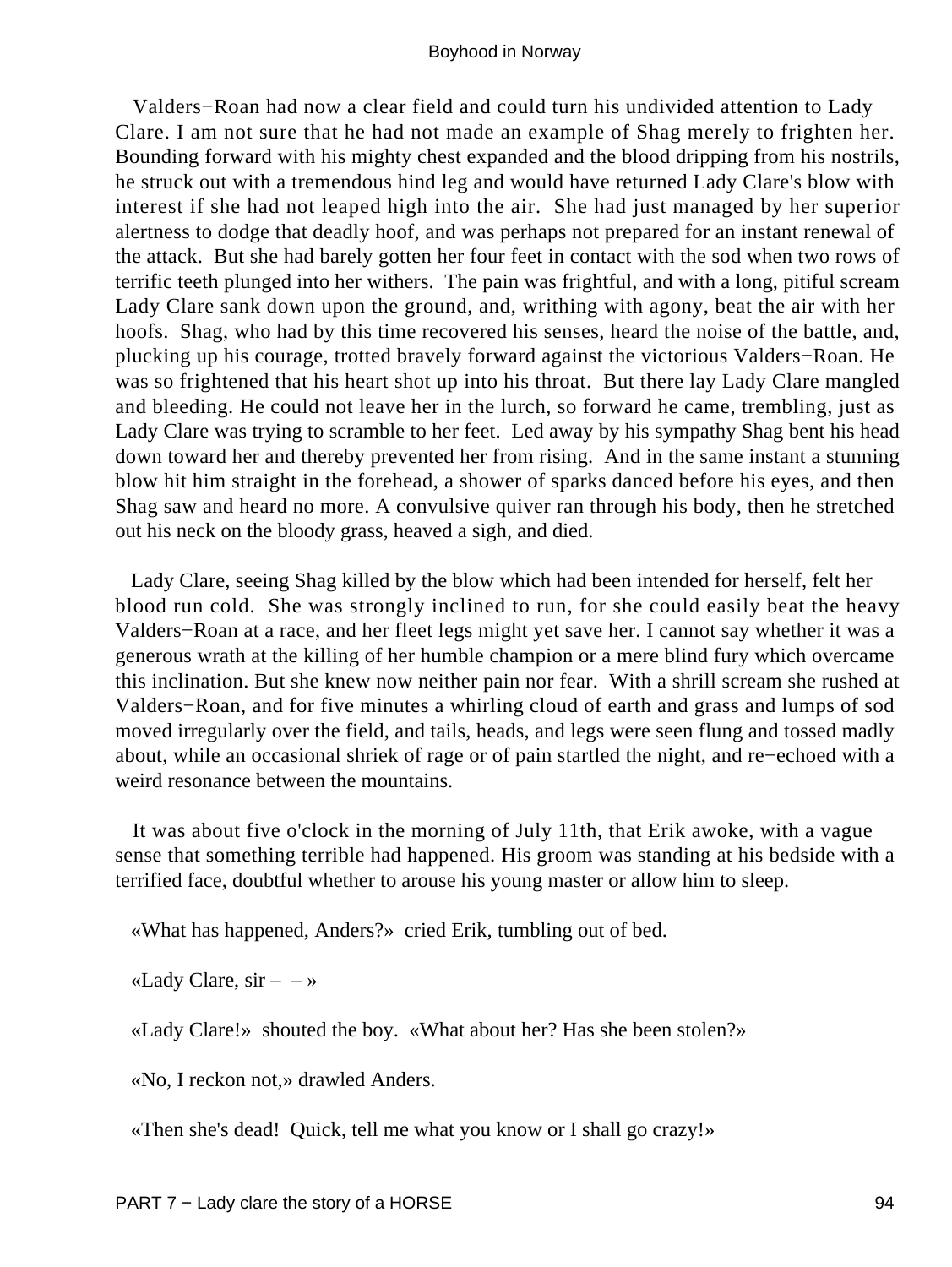«No; I can't say for sure she's dead either,» the groom stammered, helplessly.

 Erik, being too stunned with grief and pain, tumbled in a dazed fashion about the room, and scarcely knew how he managed to dress. He felt cold, shivery, and benumbed; and the daylight had a cruel glare in it which hurt his eyes. Accompanied by his groom, he hastened to the home pasture, and saw there the evidence of the fierce battle which had raged during the night. A long, black, serpentine track, where the sod had been torn up by furious hoof−beats, started from the dead carcass of the faithful Shag and moved with irregular breaks and curves up toward the gate that connected the pasture with the underbrush of birch and alder. Here the fence had been broken down, and the track of the fight suddenly ceased. A pool of blood had soaked into the ground, showing that one of the horses, and probably the victor, must have stood still for a while, allowing the vanquished to escape.

 Erik had no need of being told that the horse which had attacked Lady Clare was Valders−Roan; and though he would scarcely have been able to prove it, he felt positive that John Garvestad had arranged and probably watched the fight. Having a wholesome dread of jail, he had not dared to steal Lady Clare; but he had chosen this contemptible method to satisfy his senseless jealousy. It was all so cunningly devised as to baffle legal inquiry. Valders−Roan had gotten astray, and being a heavy beast, had broken into a neighbor's field and fought with his filly, chasing her away into the mountains. That was the story he would tell, of course, and as there had been no witnesses present, there was no way of disproving it.

 Abandoning, however, for the time being all thought of revenge, Erik determined to bend all his energies to the recovery of Lady Clare. He felt confident that she had run away from her assailant, and was now roaming about in the mountains. He therefore organized a search party of all the male servants on the estate, besides a couple of volunteers, making in all nine. On the evening of the first day's search they put up at a saeter or mountain chalet. Here they met a young man named Tollef Morud, who had once been a groom at John Garvestad's. This man had a bad reputation; and as the idea occurred to some of them that he might know something about Lady Clare's disappearance, they questioned him at great length, without, however, eliciting a single crumb of information.

 For a week the search was continued, but had finally to be given up. Weary, footsore, and heavy hearted, Erik returned home. His grief at the loss of Lady Clare began to tell on his health; and his perpetual plans for getting even with John Garvestad amounted almost to a mania, and caused his father both trouble and anxiety. It was therefore determined to send him to the military academy in the capital.

 Four or five years passed and Erik became a lieutenant. It was during the first year after his graduation from the military academy that he was invited to spend the Christmas holidays with a friend, whose parents lived on a fine estate about twenty miles from the city. Seated in their narrow sleighs, which were drawn by brisk horses, they drove merrily along, shouting to each other to make their voices heard above the jingling of the bells. About eight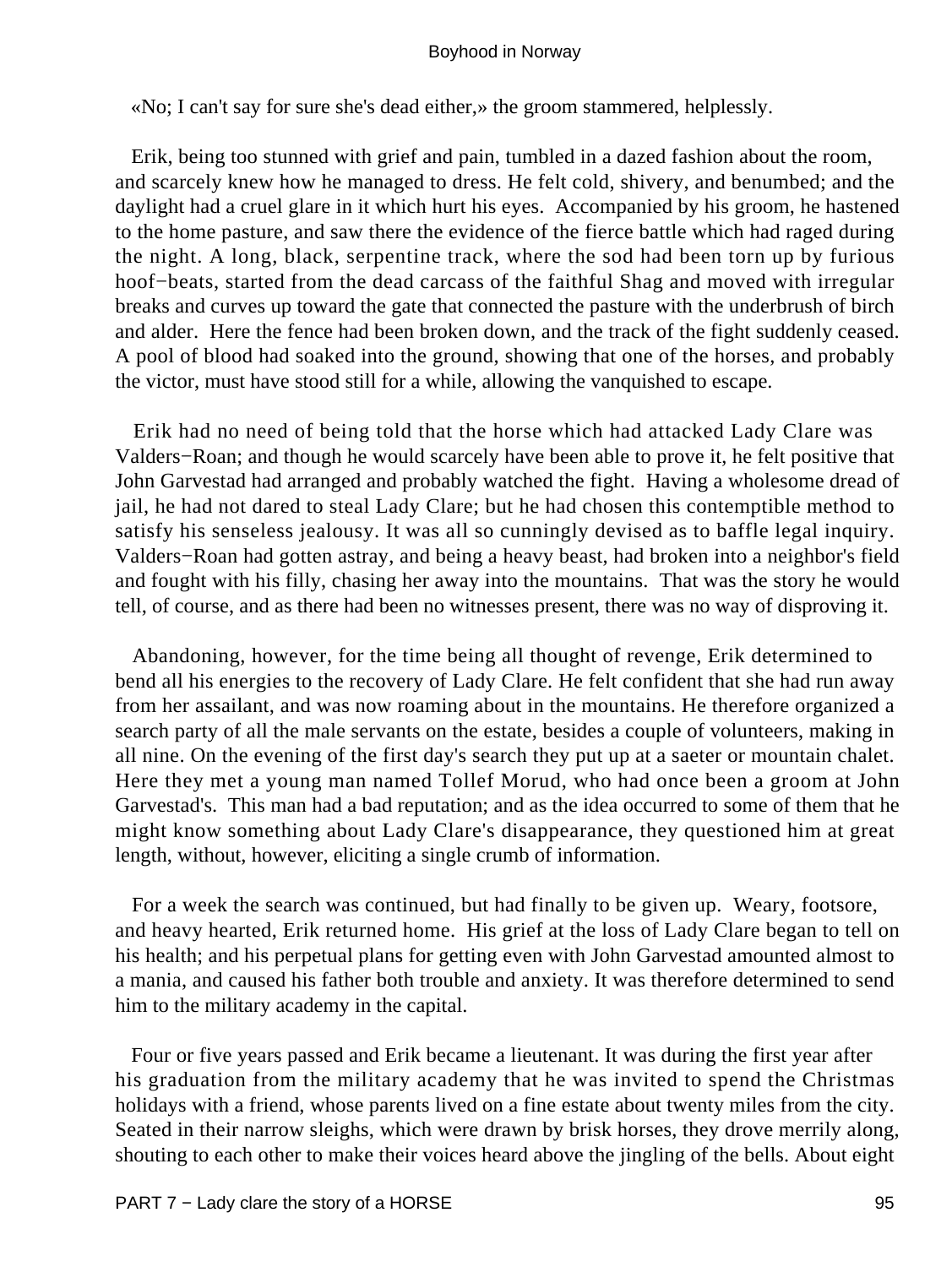o'clock in the evening, when the moon was shining brightly and the snow sparkling, they turned in at a wayside tavern to order their supper. Here a great crowd of lumbermen had congregated, and all along the fences their overworked, half− broken−down horses stood, shaking their nose−bags. The air in the public room was so filled with the fumes of damp clothes and bad tobacco that Erik and his friend, while waiting for their meal, preferred to spend the time under the radiant sky. They were sauntering about, talking in a desultory fashion, when all of a sudden a wild, joyous whinny rang out upon the startled air.

 It came from a rusty, black, decrepit−looking mare hitched to a lumber sleigh which they had just passed. Erik, growing very serious, paused abruptly.

 A second whinny, lower than the first, but almost alluring and cajoling, was so directly addressed to Erik that he could not help stepping up to the mare and patting her on the nose.

 «You once had a horse you cared a great deal for, didn't you?» his friend remarked, casually.

 «Oh, don't speak about it,» answered Erik, in a voice that shook with emotion; «I loved Lady Clare as I never loved any creature in this world – except my father, of course,» he added, reflectively.

 But what was the matter with the old lumber nag? At the sound of the name Lady Clare she pricked up her ears, and lifted her head with a pathetic attempt at alertness. With a low, insinuating neighing she rubbed her nose against the lieutenant's cheek. He had let his hand glide over her long, thin neck, when quite suddenly his fingers slid into a deep scar in the withers.

 «My God!» he cried, while the tears started to his eyes, «am I awake, or am I dreaming?»

«What in the world is the matter?» inquired his comrade, anxiously.

«It is Lady Clare! By the heavens, it is Lady Clare!»

 «That old ramshackle of a lumber nag whose every rib you can count through her skin is your beautiful thoroughbred?» ejaculated his friend, incredulously. «Come now, don't be a goose.»

 «I'll tell you of it some other time,» said Erik, quietly; «but there's not a shadow of a doubt that this is Lady Clare.»

 Yes, strange as it may seem, it was indeed Lady Clare. But oh, who would have recognized in this skeleton, covered with a rusty−black skin and tousled mane and forelock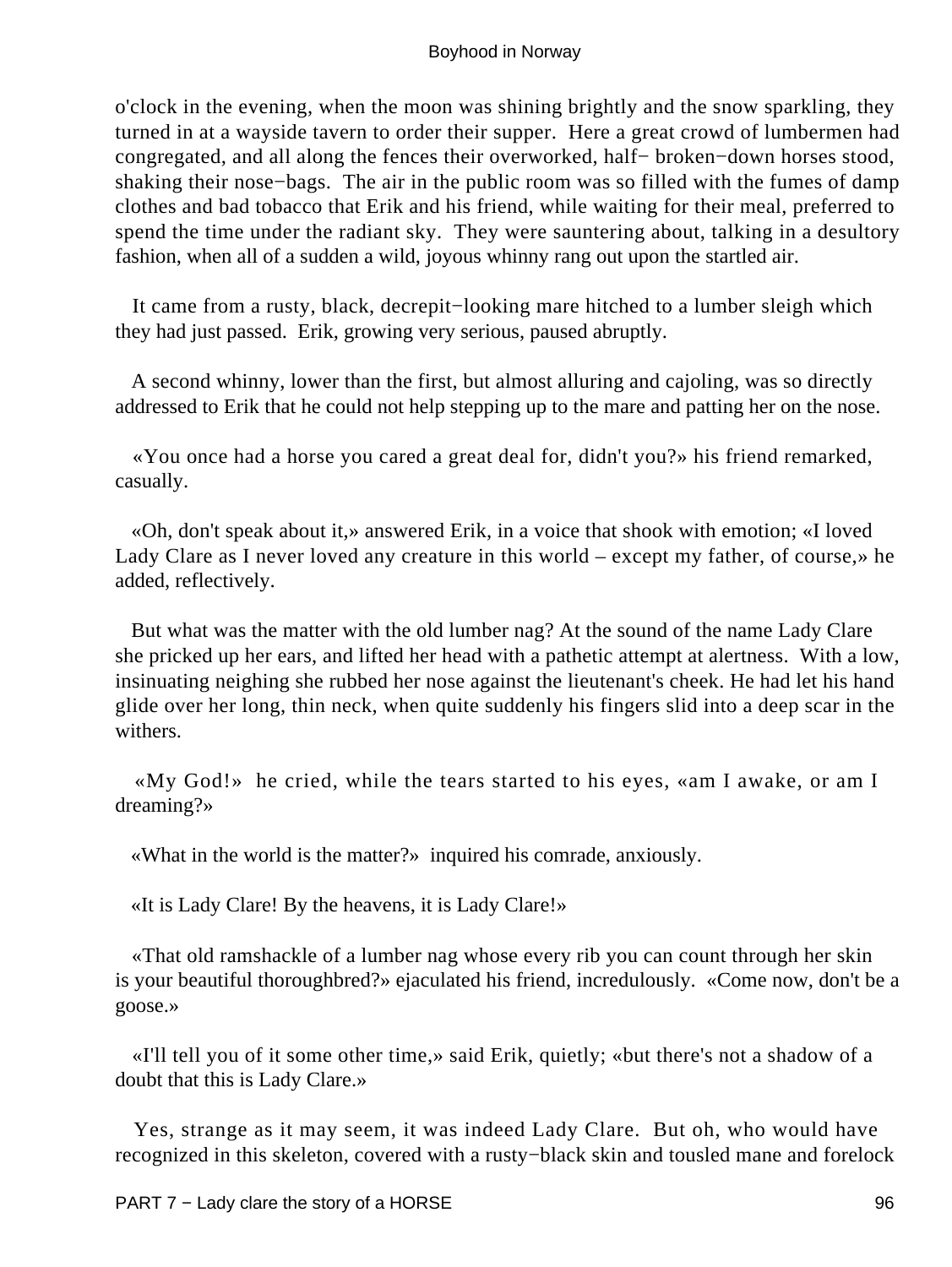in which chaff and dirt were entangled – who would have recognized in this drooping and rickety creature the proud, the dainty, the exquisite Lady Clare? Her beautiful tail, which had once been her pride, was now a mere scanty wisp; and a sharp, gnarled ridge running along the entire length of her back showed every vertebra of her spine through the notched and scarred skin. Poor Lady Clare, she had seen hard usage. But now the days of her tribulations are at an end. It did not take Erik long to find the half−tipsy lumberman who was Lady Clare's owner; nor to agree with him on the price for which he was willing to part with her.

 There is but little more to relate. By interviews and correspondence with the different parties through whose hands the mare had passed, Erik succeeded in tracing her to Tollef Morud, the ex−groom of John Garvestad. On being promised immunity from prosecution, he was induced to confess that he had been hired by his former master to arrange the nocturnal fight between Lady Clare and Valders−Roan, and had been paid ten dollars for stealing the mare when she had been sufficiently damaged. John Garvestad had himself watched the fight from behind the fence, and had laughed fit to split his sides, until Valders−Roan seemed on the point of being worsted. Then he had interfered to separate them, and Tollef had led Lady Clare away, bleeding from a dozen wounds, and had hidden her in a deserted lumberman's shed near the saeter where the searchers had overtaken him.

 Having obtained these facts, Erik took pains to let John Garvestad know that the chain of evidence against him was complete, and if he had had his own way he would not have rested until his enemy had suffered the full penalty of the law. But John Garvestad, suspecting what was in the young man's mind, suddenly divested himself of his pride, and cringing dike a whipped dog, came and asked Erik's pardon, entreating him not to prosecute.

 As for Lady Clare, she never recovered her lost beauty. A pretty fair−looking mare she became, to be sure, when good feeding and careful grooming had made her fat and glossy once more. A long and contented old age is, no doubt, in store for her. Having known evil days, she appreciates the blessings which the change in her fate has brought her. The captain declares she is the best−tempered and steadiest horse in his stable.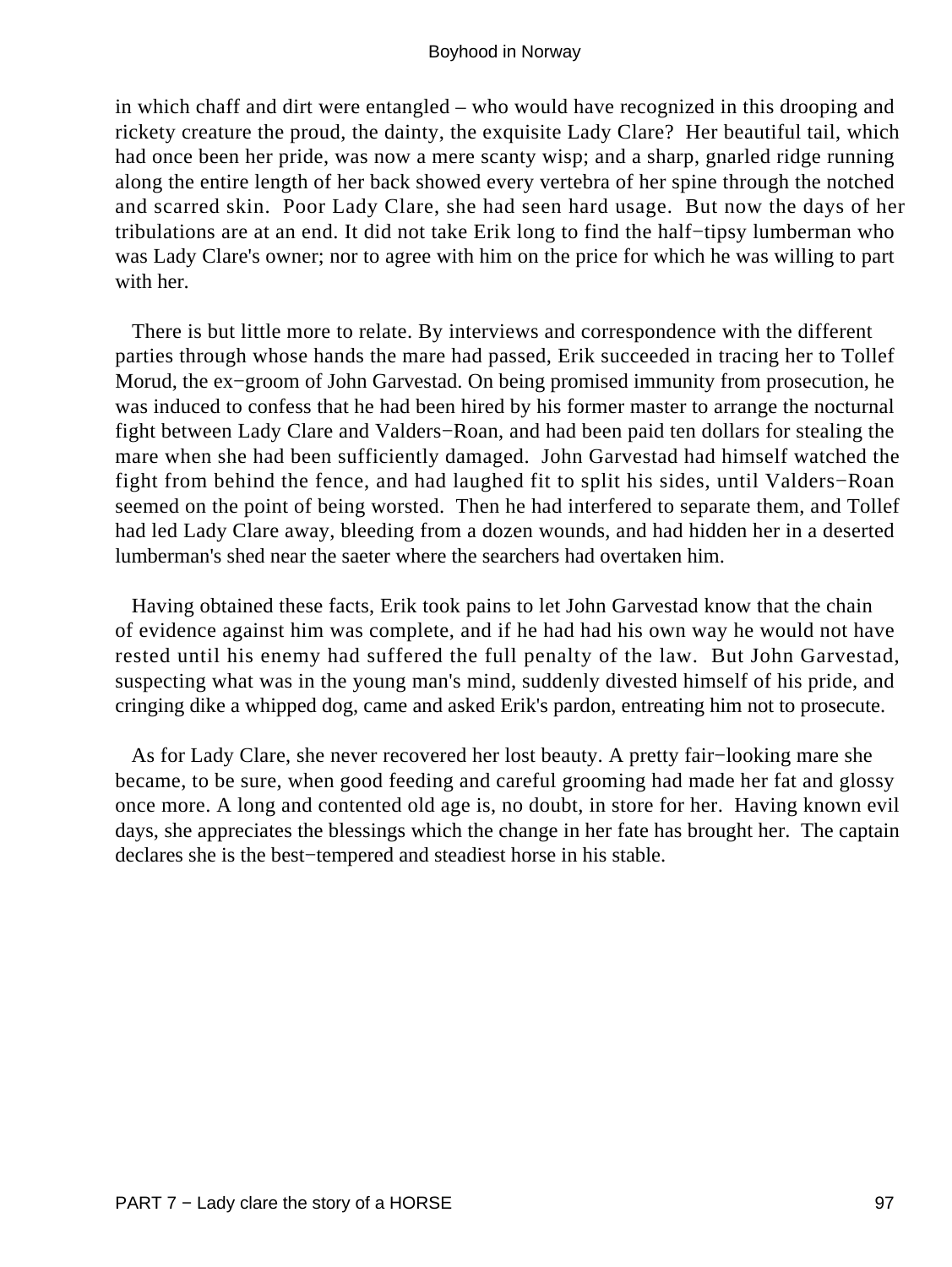# **[PART 8 − BONNYBOY](#page-135-0)**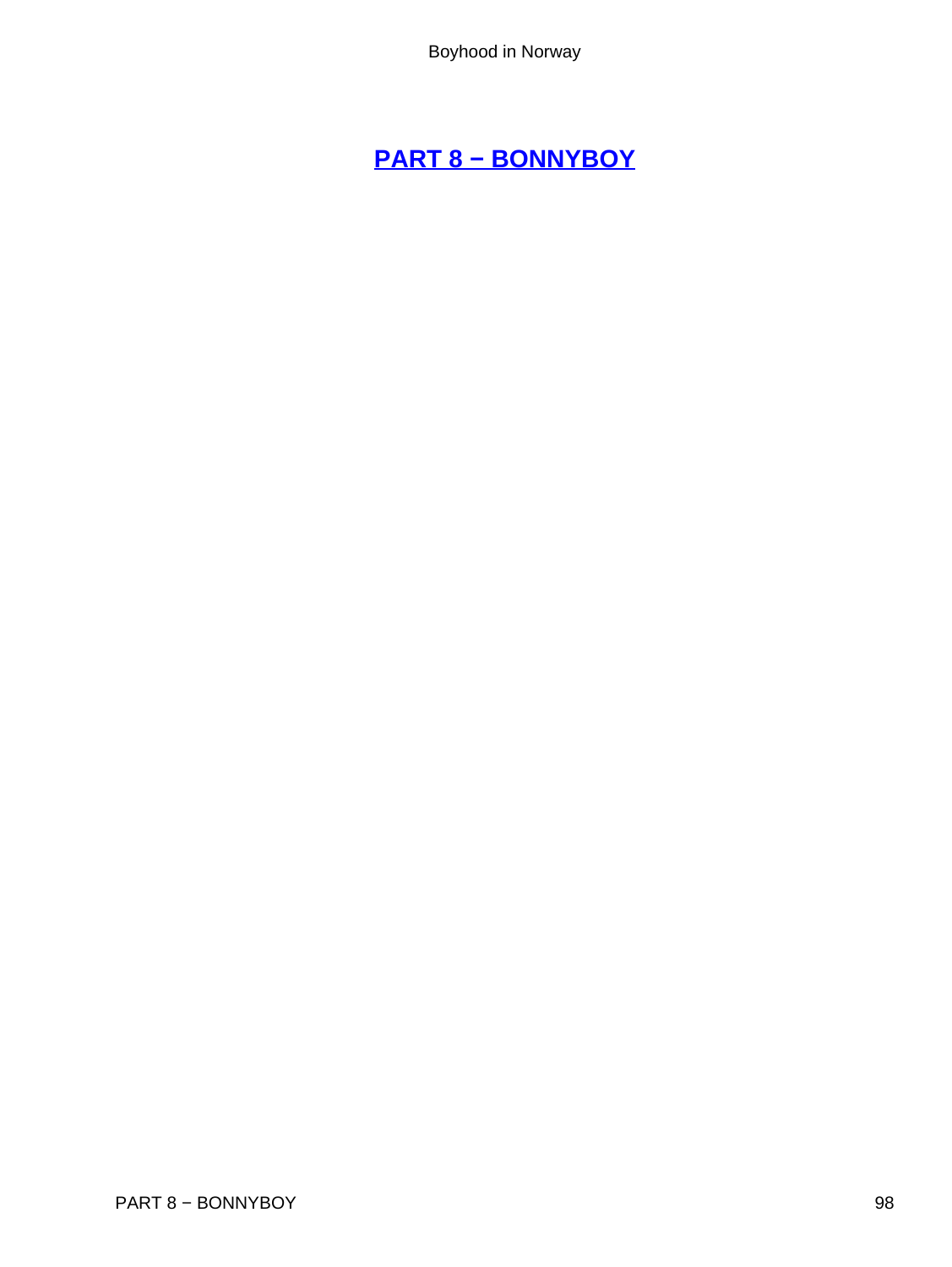## **[I.](#page-135-0)**

*«O*h, you never will amount to anything, Bonnyboy!» said Bonnyboy's father, when he had vainly tried to show him how to use a gouge; for Bonnyboy had just succeeded in gouging a piece out of his hand, and was standing helplessly, letting his blood drop on an engraving of Napoleon at Austerlitz, which had been sent to his father for framing. The trouble with Bonnyboy was that he was not only awkward – left−handed in everything he undertook, as his father put it – but he was so very good−natured that it was impossible to get angry with him. His large blue innocent eyes had a childlike wonder in them, when he had done anything particularly stupid, and he was so willing and anxious to learn, that his ill−success seemed a reason for pity rather than for wrath. Grim Norvold, Bonnyboy's father, was by trade a carpenter, and handy as he was at all kinds of tinkering, he found it particularly exasperating to have a son who was so left−handed. There was scarcely anything Grim could not do. He could take a watch apart and put it together again; he could mend a harness if necessary; he could make a wagon; nay, he could even doctor a horse when it got spavin or glanders. He was a sort of jack−of−all−trades, and a very useful man in a valley where mechanics were few and transportation difficult. He loved work for its own sake, and was ill at ease when he had not a tool in his hand. The exercise of his skill gave him a pleasure akin to that which the fish feels in swimming, the eagle in soaring, and the lark in singing. A finless fish, a wingless eagle, or a dumb lark could not have been more miserable than Grim was when a succession of holidays, like Easter or Christmas, compelled him to be idle.

 When his son was born his chief delight was to think of the time when he should be old enough to handle a tool, and learn the secrets of his father's trade. Therefore, from the time the boy was old enough to sit or to crawl in the shavings without getting his mouth and eyes full of sawdust, he gave him a place under the turning bench, and talked or sang to him while he worked. And Bonnyboy, in the meanwhile amused himself by getting into all sorts of mischief. If it had not been for the belief that a good workman must grow up in the atmosphere of the shop, Grim would have lost patience with his son and sent him back to his mother, who had better facilities for taking care of him. But the fact was he was too fond of the boy to be able to dispense with him, and he would rather bear the loss resulting from his mischief than miss his prattle and his pretty dimpled face.

 It was when the child was eighteen or nineteen months old that he acquired the name Bonnyboy. A woman of the neighborhood, who had called at the shop with some article of furniture which she wanted to have mended, discovered the infant in the act of investigating a pot of blue paint, with a part of which he had accidentally decorated his face.

«Good gracious! what is that ugly thing you have got under your turning bench?» she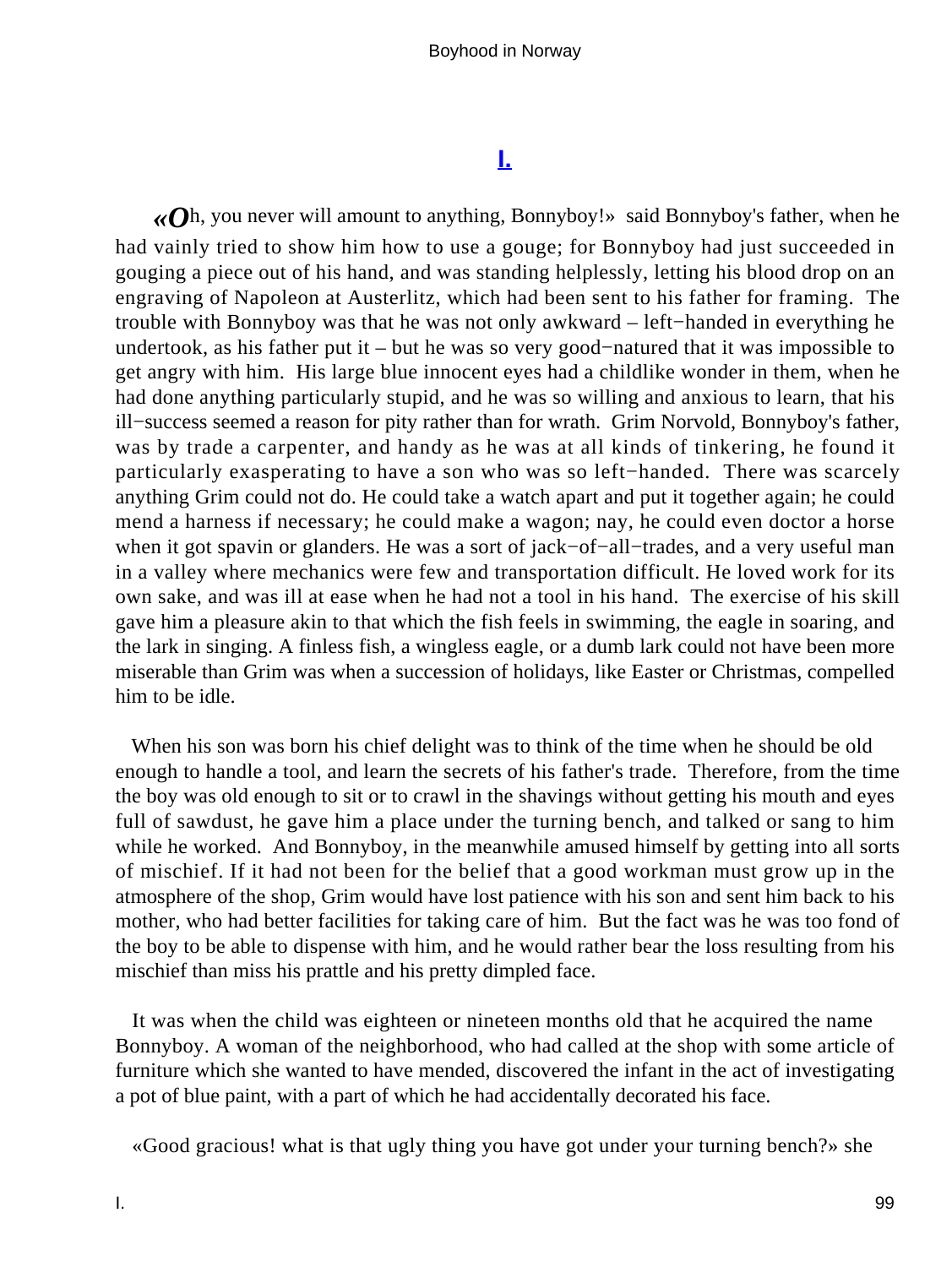cried, staring at the child in amazement.

 «No, he is not an ugly thing,» replied the father, with resentment; «he is a bonny boy, that's what he is.»

 The woman, in order to mollify Grim, turned to the boy, and asked, with her sweetest manner, «What is your name, child?»

«Bonny boy,» murmured the child, with a vaguely offended air – «bonny boy.»

And from that day the name Bonnyboy clung to him.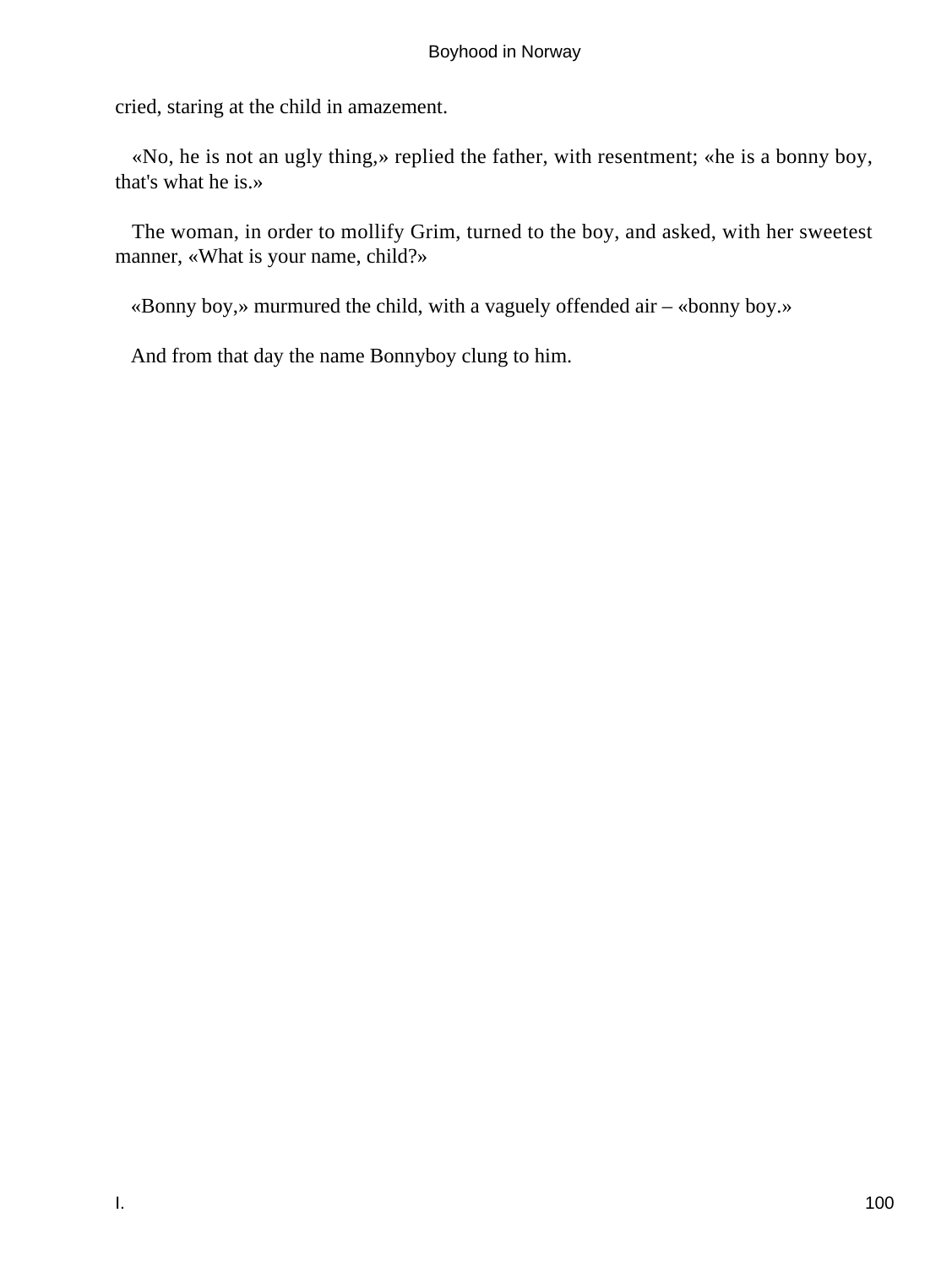## **[II.](#page-135-0)**

**T** o teach Bonnyboy the trade of a carpenter was a task which would have exhausted the patience of all the saints in the calendar. If there was any possible way of doing a thing wrong, Bonnyboy would be sure to hit upon that way. When he was eleven years old he chopped off the third joint of the ring−finger on his right hand with a cutting tool while working the turning−lathe; and by the time he was fourteen it seemed a marvel to his father that he had any fingers left at all. But Bonnyboy persevered in spite of all difficulties, was always cheerful and of good courage, and when his father, in despair, exclaimed: «Well, you will never amount to anything, Bonnyboy,» he would look up with his slow, winning smile and say:

«Don't worry, father. Better luck next time.»

 «But, my dear boy, how can I help worrying, when you don't learn anything by which you can make your living?»

 «Oh, well, father,» said Bonnyboy, soothingly (for he was beginning to feel sorry on his father's account rather than on his own), «I wouldn't bother about that if I were you. I don't worry a bit. Something will turn up for me to do, sooner or later.»

 «But you'll do it badly, Bonnyboy, and then you won't get a second chance. And then, who knows but you may starve to death. You'll chop off the fingers you have left; and when I am dead and can no longer look after you, I am very much afraid you'll manage to chop off your head too.»

«Well,» observed Bonnyboy, cheerfully, «in that case I shall not starve to death.»

 Grim had to laugh in spite of himself at the paternal way in which his son comforted him, as if he were the party to be pitied. Bonnyboy's unfailing cheerfulness, which had its great charm, began to cause him uneasiness, because he feared it was but another form of stupidity. A cleverer boy would have been sorry for his mistakes and anxious about his own future. But Bonnyboy looked into the future with the serene confidence of a child, and nothing under the sun ever troubled him, except his father's tendency to worry. For he was very fond of his father, and praised him as a paragon of skill and excellence. He lavished an abject admiration on everything he did and said. His dexterity in the use of tools, and his varied accomplishments as a watch−maker and a horse−doctor, filled Bonnyboy with ungrudging amazement. He knew it was a hopeless thing for him to aspire to rival such genius, and he took the thing philosophically, and did not aspire.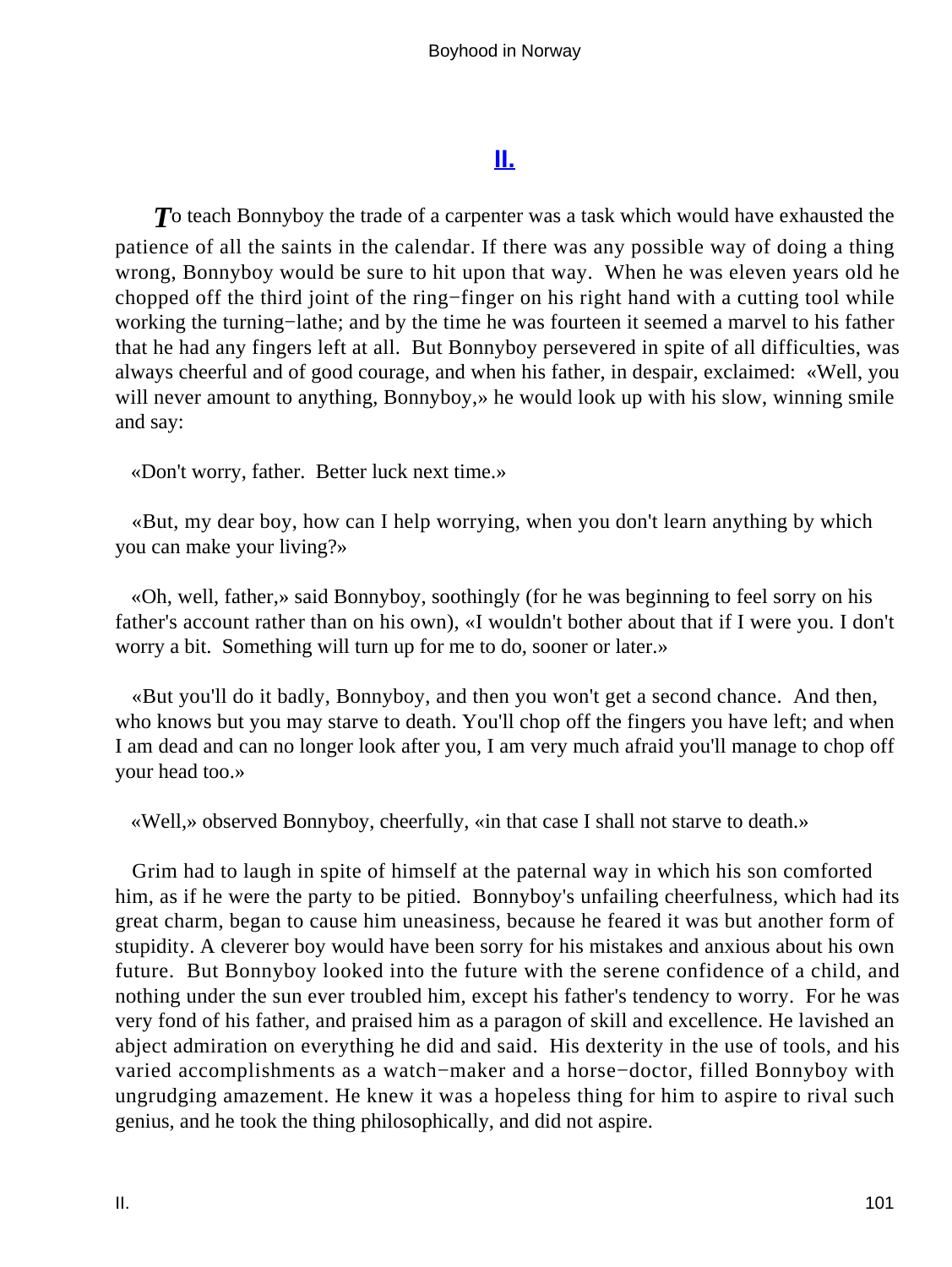It occurred to Grim one day, when Bonnyboy had made a most discouraging exhibition of his awkwardness, that it might be a good thing to ask the pastor's advice in regard to him. The pastor had had a long experience in educating children, and his own, though they were not all clever, promised to turn out well. Accordingly Grim called at the parsonage, was well received, and returned home charged to the muzzle with good advice. The pastor lent him a book full of stories, and recommended him to read them to his son, and afterward question him about every single fact which each story contained. This the pastor had found to be a good way to develop the intellect of a backward boy.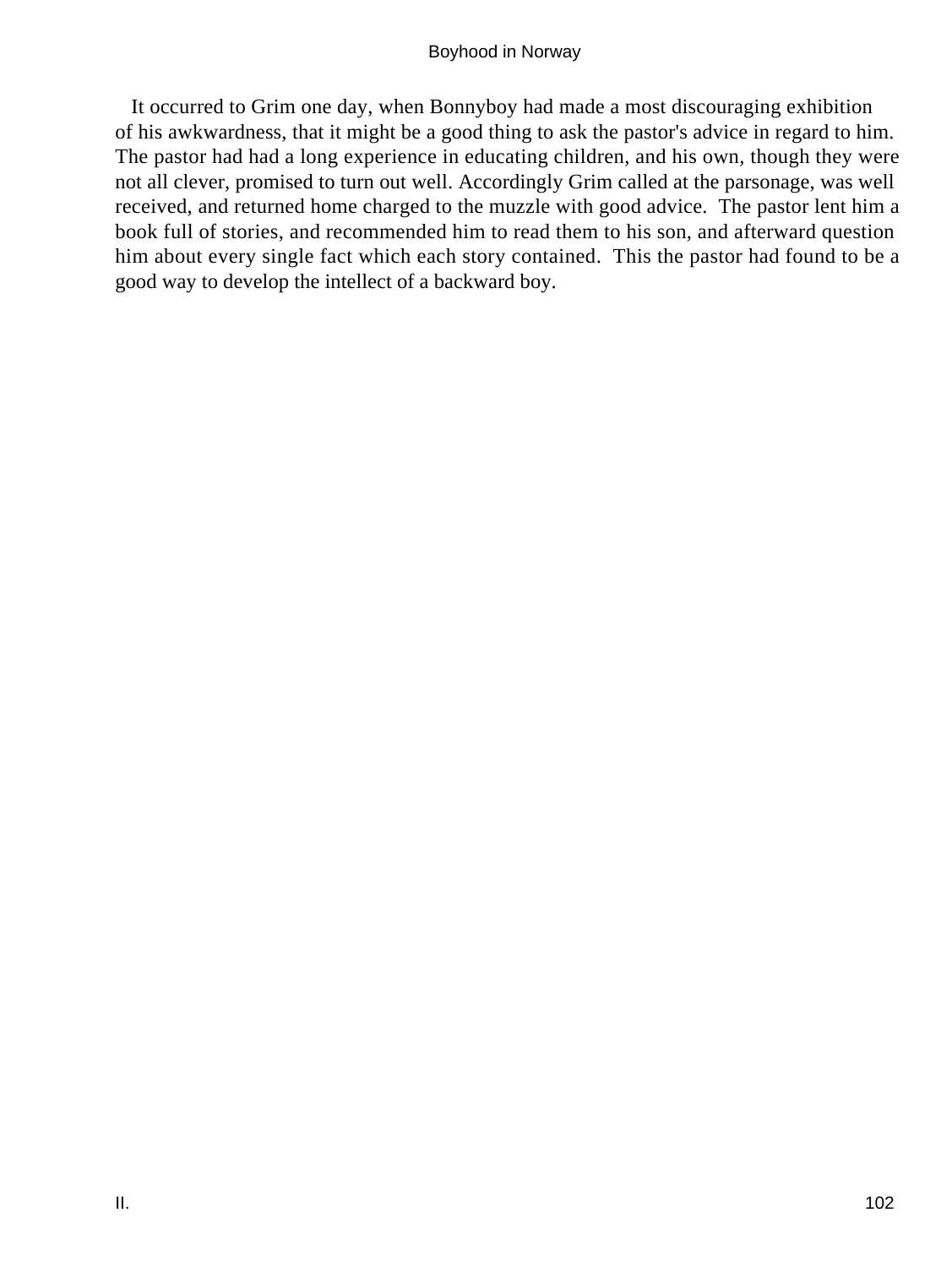## **[III.](#page-136-0)**

**When Bonnyboy had been confirmed, the question again rose what was to become of** him. He was now a tall young fellow, red−checked, broad−shouldered, and strong, and rather nice−looking. A slow, good−natured smile spread over his face when anyone spoke to him, and he had a way of flinging his head back, when the tuft of yellow hair which usually hung down over his forehead obscured his sight. Most people liked him, even though they laughed at him behind his back; but to his face nobody laughed, because his strength inspired respect. Nor did he know what fear was when he was roused; but that was probably, as people thought, because he did not know much of anything. At any rate, on a certain occasion he showed that there was a limit to his good−nature, and when that limit was reached, he was not as harmless a fellow as he looked.

 On the neighboring farm of Gimlehaug there was a wedding to which Grim and his son were invited. On the afternoon of the second wedding day – for peasant weddings in Norway are often celebrated for three days – a notorious bully named Ola Klemmerud took it into his head to have some sport with the big good−natured simpleton. So, by way of pleasantry, he pulled the tuft of hair which hung down upon Bonnyboy's forehead.

«Don't do that,» said Bonnyboy.

Ola Klemmerud chuckled, and the next time he passed Bonnyboy, pinched his ear.

«If you do that again I sha'n't like you,» cried Bonnyboy.

 The innocence of that remark made the people laugh, and the bully, seeing that their sympathy was on his side, was encouraged to continue his teasing. Taking a few dancing steps across the floor, he managed to touch Bonnyboy's nose with the toe of his boot, which feat again was rewarded with a burst of laughter. The poor lad quietly blew his nose, wiped the perspiration off his brow with a red handkerchief, and said, «Don't make me mad, Ola, or I might hurt you.»

 This speech struck the company as being immensely funny, and they laughed till the tears ran down their cheeks. At this moment Grim entered, and perceived at once that Ola Klemmerud was amusing the company at his son's expense. He grew hot about his ears, clinched his teeth, and stared challengingly at the bully. The latter began to feel uncomfortable, but he could not stop at this point without turning the laugh against himself, and that he had not the courage to do. So in order to avoid rousing the father's wrath, and yet preserving his own dignity, he went over to Bonnyboy, rumpled his hair with both his hands, and tweaked his nose. This appeared such innocent sport, according to his notion, that no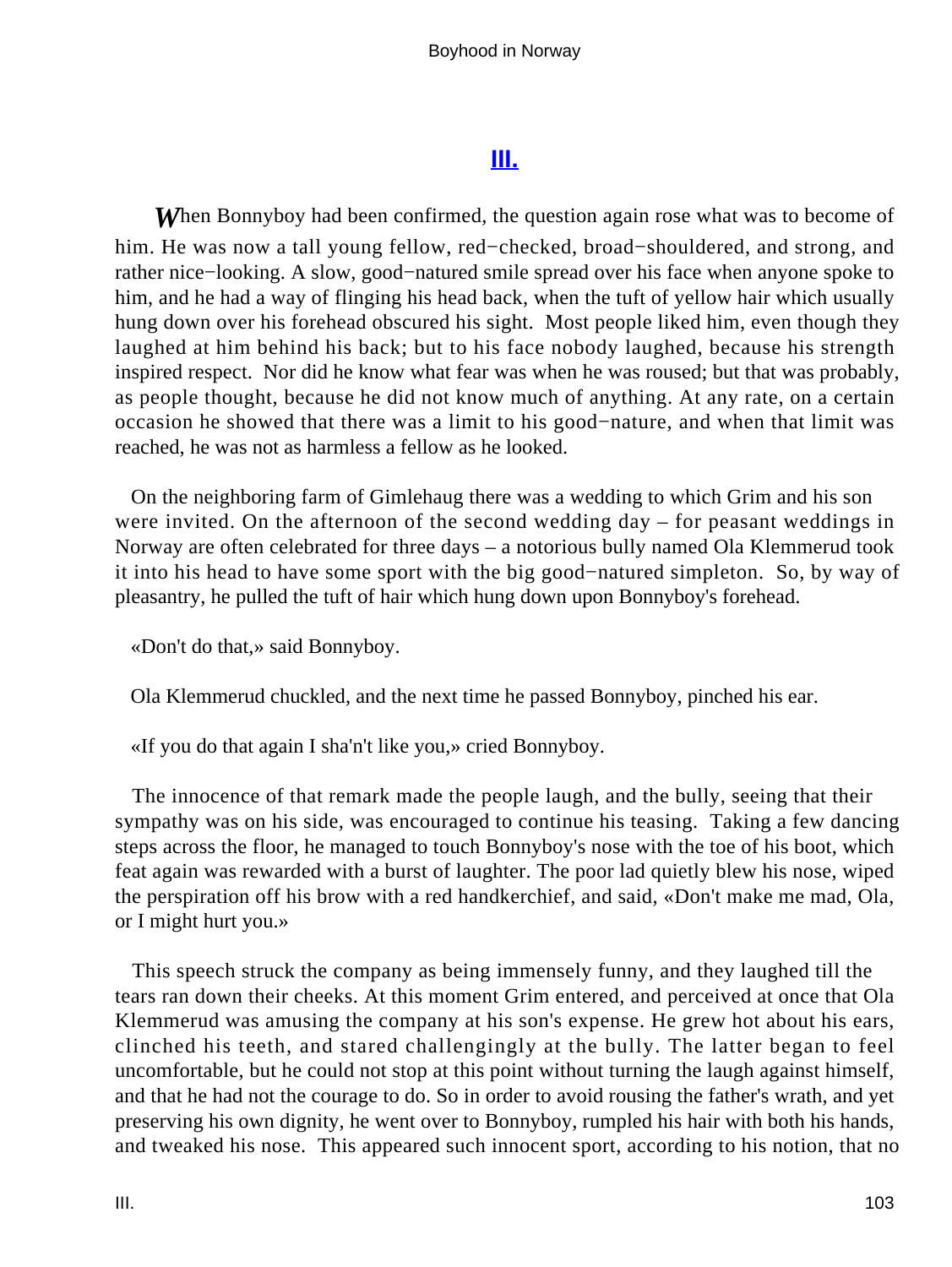rational creature could take offence at it. But Grim, whose sense of humor was probably defective, failed to see it in that light.

«Let the boy alone,» he thundered.

 «Well, don't bite my head off, old man,» replied Ola. «I haven't hurt your fool of a boy. I have only been joking with him.»

 «I don't think you are troubled with overmuch wit yourself, judging by the style of your jokes,» was Grim's cool retort.

 The company, who plainly saw that Ola was trying to wriggle out of his difficulty, but were anxious not to lose an exciting scene, screamed with laughter again; but this time at the bully's expense. The blood mounted to his head, and his anger got the better of his natural cowardice. Instead of sneaking off, as he had intended, he wheeled about on his heel and stood for a moment irresolute, clinching his fist in his pocket.

 «Why don't you take your lunkhead of a son home to his mother, if he isn't bright enough to understand fun!» he shouted.

 «Now let me see if you are bright enough to understand the same kind of fun,» cried Grim. Whereupon he knocked off Ola's cap, rumpled his hair, and gave his nose such a pull that it was a wonder it did not come off.

 The bully, taken by surprise, tumbled a step backward, but recovering himself, struck Grim in the face with his clinched fist. At this moment. Bonnyboy, who had scarcely taken in the situation; jumped up and screamed, «Sit down, Ola Klemmerud, sit down!»

 The effect of this abrupt exclamation was so comical, that people nearly fell from their benches as they writhed and roared with laughter.

 Bonnyboy, who had risen to go to his father's assistance, paused in astonishment in the middle of the floor. He could not comprehend, poor boy, why everything he said provoked such uncontrollable mirth. He surely had no intention of being funny.

 So, taken aback a little, he repeated to himself, half wonderingly, with an abrupt pause after each word, «Sit – down – Ola – Klemmerud – sit – down!»

 But Ola Klemmerud, instead of sitting down, hit Grim repeatedly about the face and head, and it was evident that the elder man, in spite of his strength, was not a match for him in alertness. This dawned presently upon Bonnyboy's slow comprehension, and his good−natured smile gave way to a flush of excitement. He took two long strides across the floor, pushed his father gently aside, and stood facing his antagonist. He repeated once more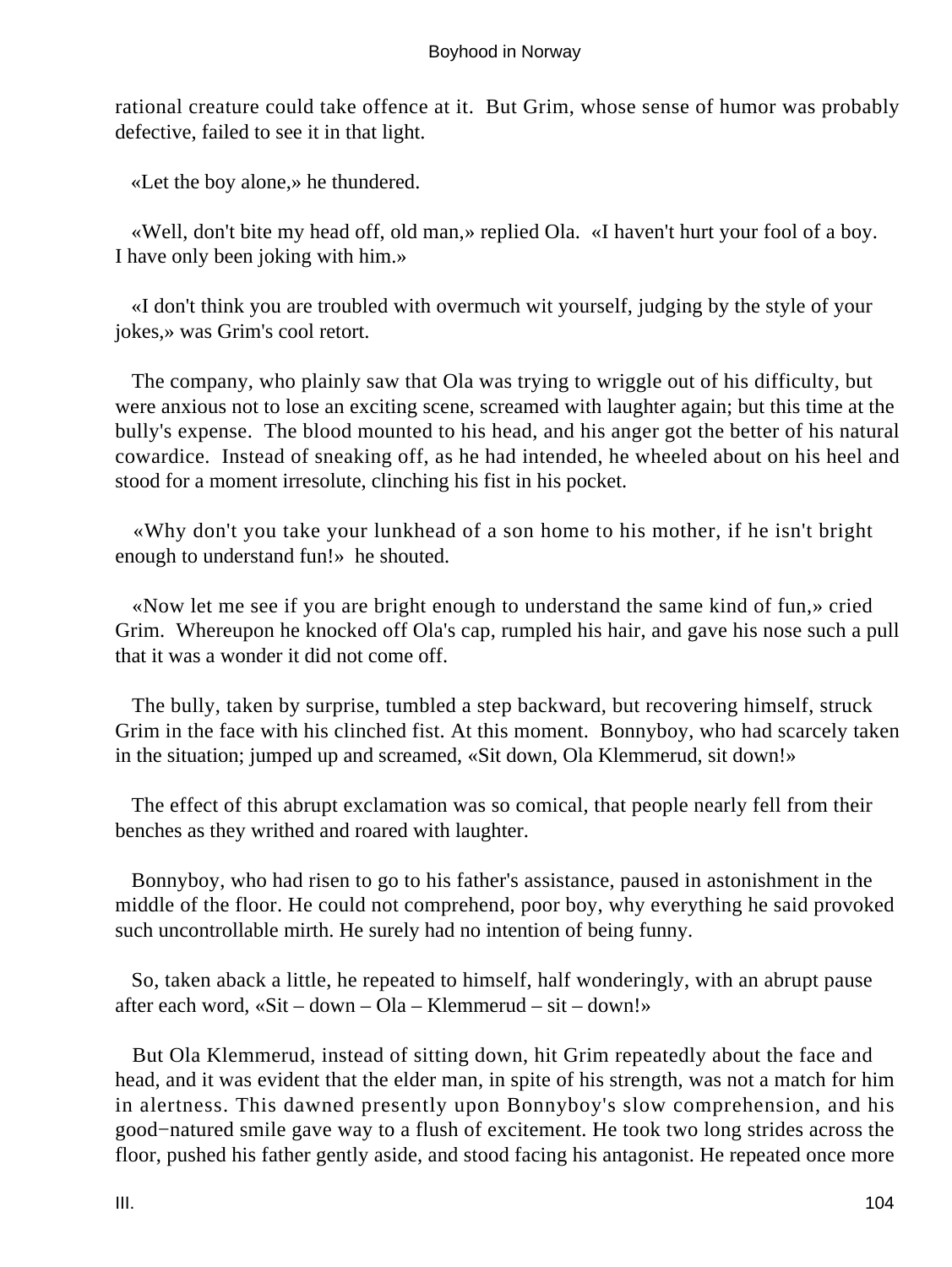his invitation to sit down; to which the latter responded with a slap which made the sparks dance before Bonnyboy's eyes. Now Bonnyboy became really angry. Instead of returning the slap, he seized his enemy with a sudden and mighty grab by both his shoulders, lifted him up as if he were a bag of hay, and put him down on a chair with such force that it broke into splinters under him.

«Will you now sit down?» said Bonnyboy.

 Nobody laughed this time, and the bully, not daring to rise, remained seated on the floor among the ruins of the chair. Thereupon, with imperturbable composure, Bonnyboy turned to his father, brushed off his coat with his hands and smoothed his disordered hair. «Now let us go home, father,» he said, and taking the old man's arm he walked out of the room. But hardly had he crossed the threshold before the astonished company broke into cheering.

 «Good for you, Bonnyboy!» «Well done, Bonnyboy!» «You are a bully boy, Bonnyboy!» they cried after him.

 But Bonnyboy strode calmly along, quite unconscious of his triumph, and only happy to have gotten his father out of the room safe and sound. For a good while they walked on in silence. Then, when the effect of the excitement had begun to wear away, Grim stopped in the path, gazed admiringly at his son, and said, «Well, Bonnyboy, you are a queer fellow.»

 «Oh, yes,» answered Bonnyboy, blushing with embarrassment (for though he did not comprehend the remark, he felt the approving gaze); «but then, you know, I asked him to sit down, and he wouldn't.»

 «Bless your innocent heart!» murmured his father, as he gazed at Bonnyboy's honest face with a mingling of affection and pity.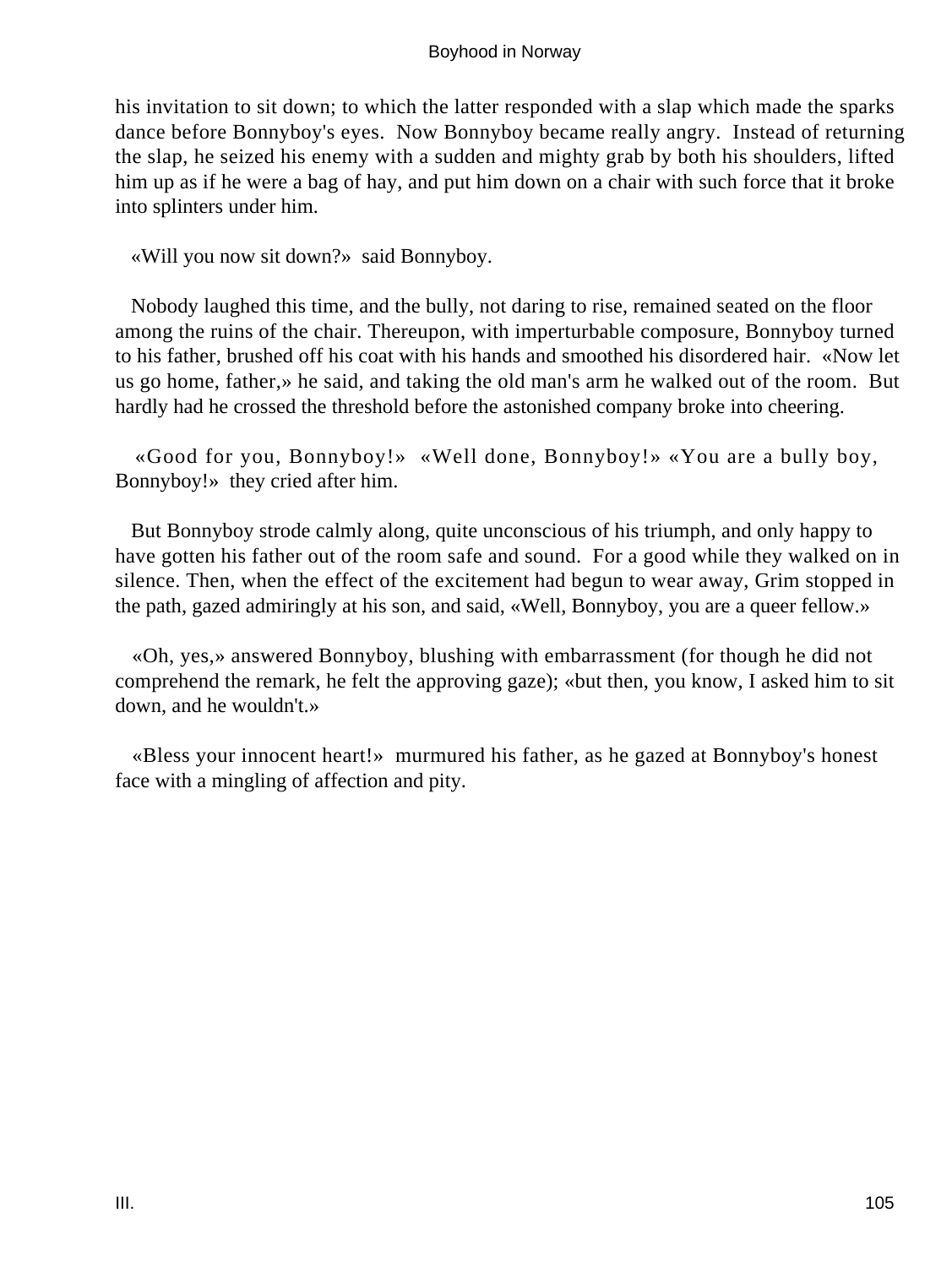### **[IV.](#page-136-0)**

*W*hen Bonnyboy was twenty years old his father gave up, once for all, his attempt to make a carpenter of him. A number of saw−mills had been built during the last years along the river down in the valley, and the old rapids had been broken up into a succession of mill−dams, one above the other. At one of these saw−mills Bonnyboy sought work, and was engaged with many others as a mill hand. His business was to roll the logs on to the little trucks that ran on rails, and to push them up to the saws, where they were taken in charge by another set of men, who fastened and watched them while they were cut up into planks. Very little art was, indeed, required for this simple task; but strength was required, and of this Bonnyboy had enough and to spare. He worked with a will from early morn till dewy eve, and was happy in the thought that he had at last found something that he could do. It made the simple−hearted fellow proud to observe that he was actually gaining his father's regard; or, at all events, softening the disappointment which, in a vague way, he knew that his dulness must have caused him. If, occasionally, he was hurt by a rolling log, he never let any one know it; but even though his foot was a mass of agony every time he stepped on it, he would march along as stiffly as a soldier. It was as if he felt his father's eye upon him long before he saw him.

 There was a curious kind of sympathy between them which expressed itself, on the father's part, in a need to be near his son. But he feared to avow any such weakness, knowing that Bonnyboy would interpret it as distrust of his ability to take care of himself, and a desire to help him if he got into trouble. Grim, therefore, invented all kinds of transparent pretexts for paying visits to the saw−mills. And when he saw Bonnyboy, conscious that his eye was resting upon him, swinging his axe so that the chips flew about his ears, and the perspiration rained from his brow, a dim anxiety often took possession of him, though he could give no reason for it. That big brawny fellow, with the frame of a man and the brain of a child, with his guileless face and his guileless heart, strangely moved his compassion. There was something almost beautiful about him, his father thought; but he could not have told what it was; nor would he probably have found any one else that shared his opinion. That frank and genial gaze of Bonnyboy's, which expressed goodness of heart but nothing else, seemed to Grim an «open sesame» to all hearts; and that unawakened something which goes so well with childhood, but not with adult age, filled him with tenderness and a vague anxiety. «My poor lad,» he would murmur to himself, as he caught sight of Bonnyboy's big perspiring face, with the yellow tuft of hair hanging down over his forehead, «clever you are not; but you have that which the cleverest of us often lack.»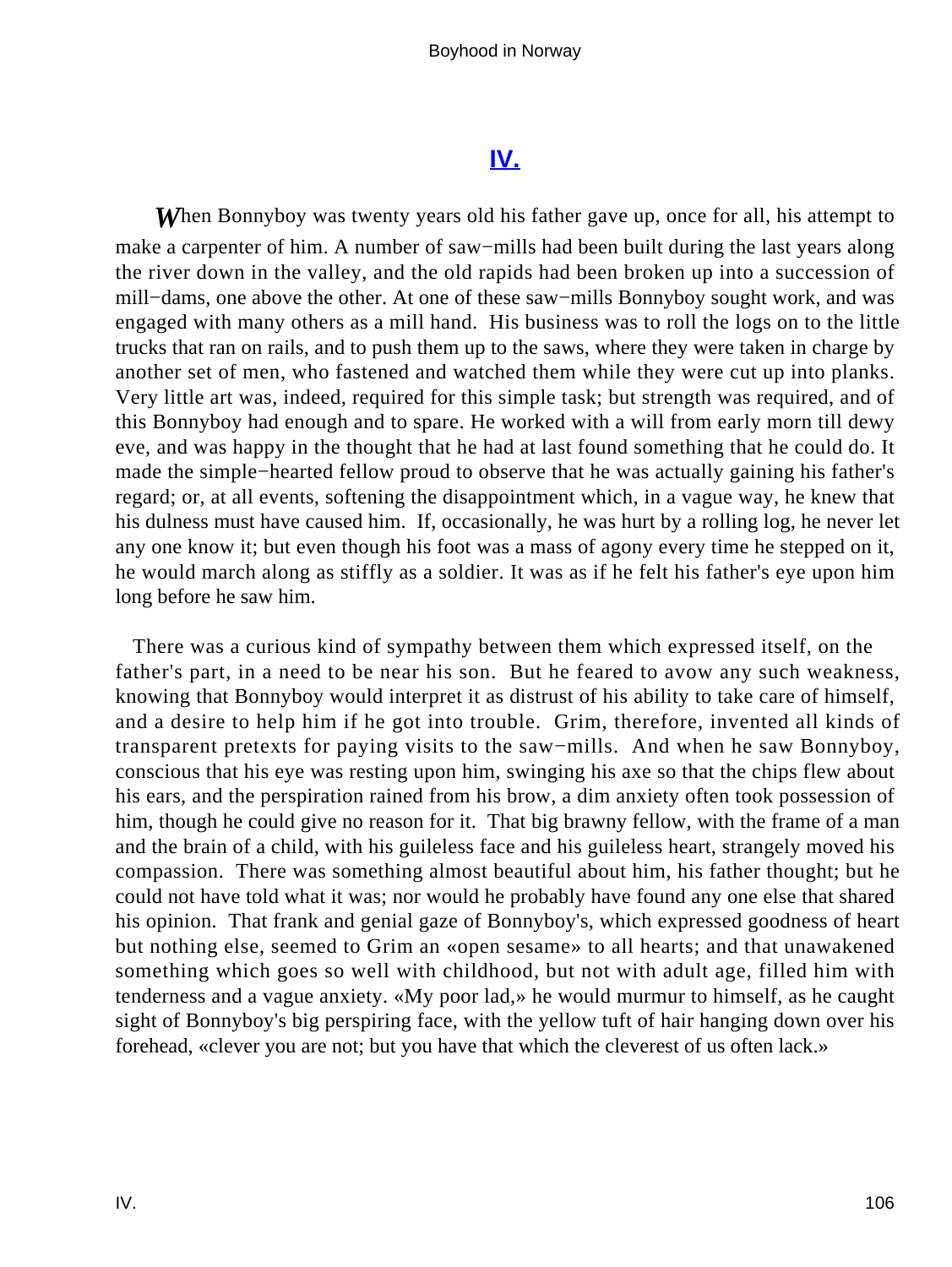### **[V.](#page-136-0)**

There were sixteen saw–mills in all, and the one at which Bonnyboy was employed was the last of the series. They were built on little terraces on both banks of the river, and every four of them were supplied with power from an artificial dam, in which the water was stored in time of drought, and from which it escaped in a mill−race when required for use. These four dams were built of big stones, earthwork, and lumber, faced with smooth planks, over which a small quantity of water usually drizzled into the shallow river−bed. Formerly, before the power was utilized, this slope had been covered with seething and swirling rapids – a favorite resort of the salmon, which leaped high in the spring, and were caught in the box−traps that hung on long beams over the water. Now the salmon had small chance of shedding their spawn in the cool, bright mountain pools, for they could not leap the dams, and if by chance one got into the mill− race, it had a hopeless struggle against a current that would have carried an elephant off his feet. Bonnyboy, who more than once had seen the beautiful silvery fish spring right on to the millwheel, and be flung upon the rocks, had wished that he had understood the language of the fishes, so that he might tell them how foolish such proceedings were. But merciful though he was, he had been much discouraged when, after having put them back into the river, they had promptly repeated the experiment.

 There were about twenty−five or thirty men employed at the mill where Bonnyboy earned his bread in the sweat of his brow, and he was, on the whole, on good terms with all of them. They did, to be sure, make fun of him occasionally; but sometimes he failed to understand it, and at other times he made clumsy but good−humored attempts to repay their gibes in kind. They took good care, however, not to rouse his wrath, for the reputation he had acquired by his treatment of Ola Klemmerud made them afraid to risk a collision.

 This was the situation when the great floods of 188− came, and introduced a spice of danger into Bonnyboy's monotonous life. The mill−races were now kept open night and day, and yet the water burst like a roaring cascade over the tops of dams, and the river−bed was filled to overflowing with a swiftly−hurrying tawny torrent, which filled the air with its rush and swash, and sent hissing showers of spray flying through the tree−tops. Bonnyboy and a gang of twenty men were working as they had never worked before in their lives, under the direction of an engineer, who had been summoned by the mill−owner to strengthen the dams; for if but one of them burst, the whole tremendous volume of water would be precipitated upon the valley, and the village by the lower falls and every farm within half a mile of the river−banks would be swept out of existence. Guards were stationed all the way up the river to intercept any stray lumber that might be afloat. For if a log jam were added to the terrific strain of the flood, there would surely be no salvation possible. Yet in spite of all precautions, big logs now and then came bumping against the dams, and shot with wild gyrations and somersaults down into the brown eddies below.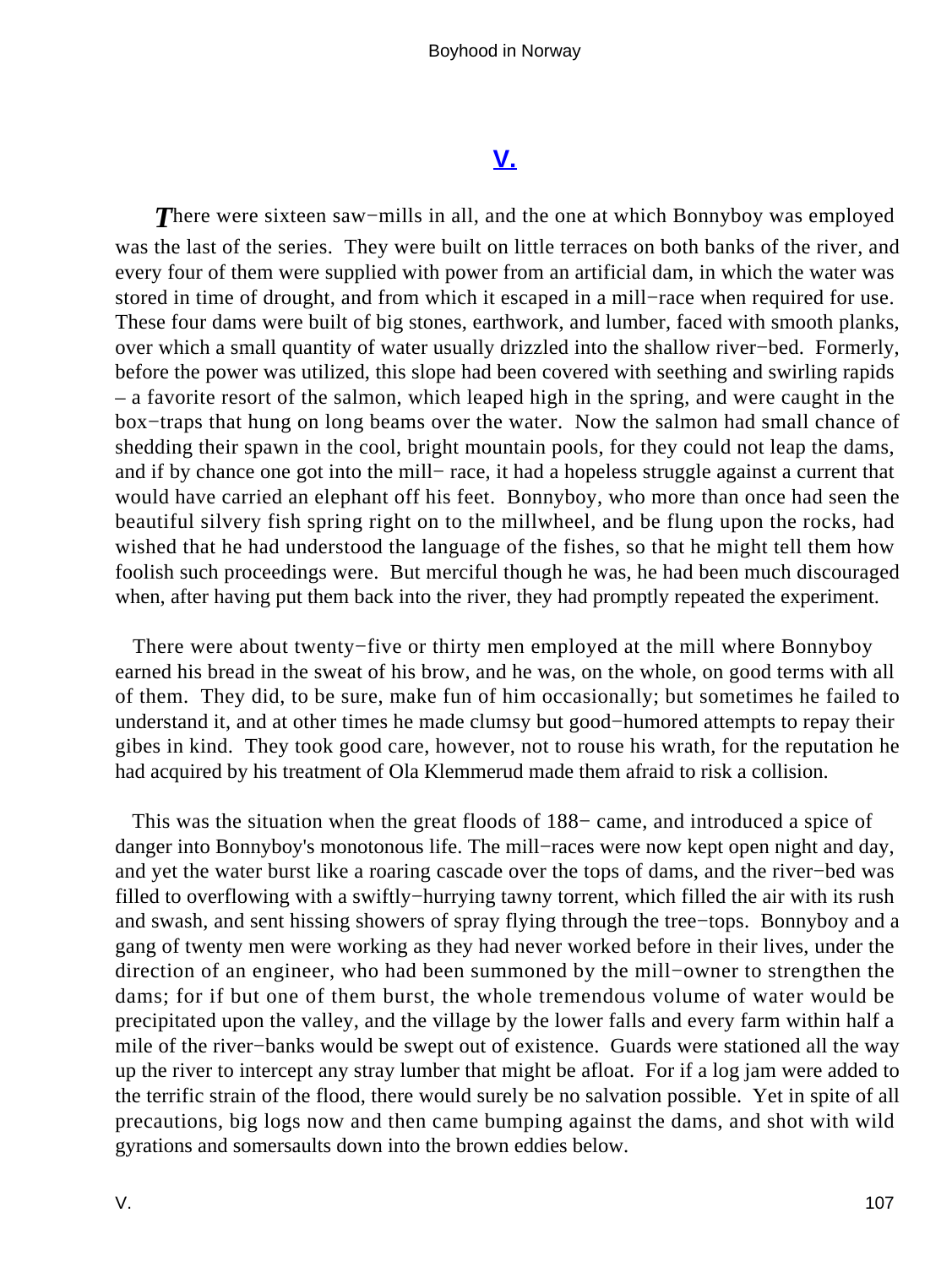The engineer, who was standing on the top of a log pile, had shouted until he was hoarse, and gesticulated with his cane until his arms were lame, but yet there was a great deal to do before he could go to bed with an easy conscience. Bonnyboy and his comrades, who had had by far the harder part of the task, were ready to drop with fatigue. It was now eight o'clock in the evening, and they had worked since six in the morning, and had scarcely had time to swallow their scant rations. Some of them began to grumble, and the engineer had to coax and threaten them to induce them to persevere for another hour. The moon was just rising behind the mountain ridges, and the beautiful valley lay, with its green fields, sprouting forests, and red−painted farm−houses, at Bonnyboy's feet. It was terrible to think that perhaps destruction was to overtake those happy and peaceful homes, where men had lived and died for many hundred years. Bonnyboy could scarcely keep back the tears when this fear suddenly came over him. Was it not strange that, though they knew that danger was threatening, they made not the slightest effort to save themselves? In the village below men were still working in their forges, whose chimneys belched forth fiery smoke, and the sound of their hammer−blows could be heard above the roar of the river. Women were busy with their household tasks; some boys were playing in the streets, damming up the gutters and shrieking with joy when their dams broke. A few provident souls had driven their cattle to the neighboring hills; but neither themselves nor their children had they thought it necessary to remove. The fact was, nobody believed that the dams would break, as they had not imagination enough to foresee what would happen if the dams did break.

 Bonnyboy was wet to the skin, and his knees were a trifle shaky from exhaustion. He had been cutting down an enormous mast−tree, which was needed for a prop to the dam, and had hauled it down with two horses, one of which was a half−broken gray colt, unused to pulling in a team. To restrain this frisky animal had required all Bonnyboy's strength, and he stood wiping his brow with the sleeve of his shirt. Just at that moment a terrified yell sounded from above: «Run for your lives! The upper dam is breaking!»

The engineer from the top of the log−pile cast a swift glance up the valley, and saw at once from the increasing volume of water that the report was true.

«Save yourselves, lads!» he screamed. «Run to the woods!»

 And suiting his action to his words, he tumbled down from the log pile, and darted up the hill−side toward the forest. The other men, hearing the wild rush and roar above them, lost no time in following his example. Only Bonnyboy, slow of comprehension as always, did not obey. Suddenly there flared up a wild resolution in his face. He pulled out his knife, cut the traces, and leaped upon the colt's back. Lashing the beast, and shouting at the top of his voice, he dashed down the hill−side at a break−neck pace.

«The dam is breaking!» he roared. «Run for the woods!»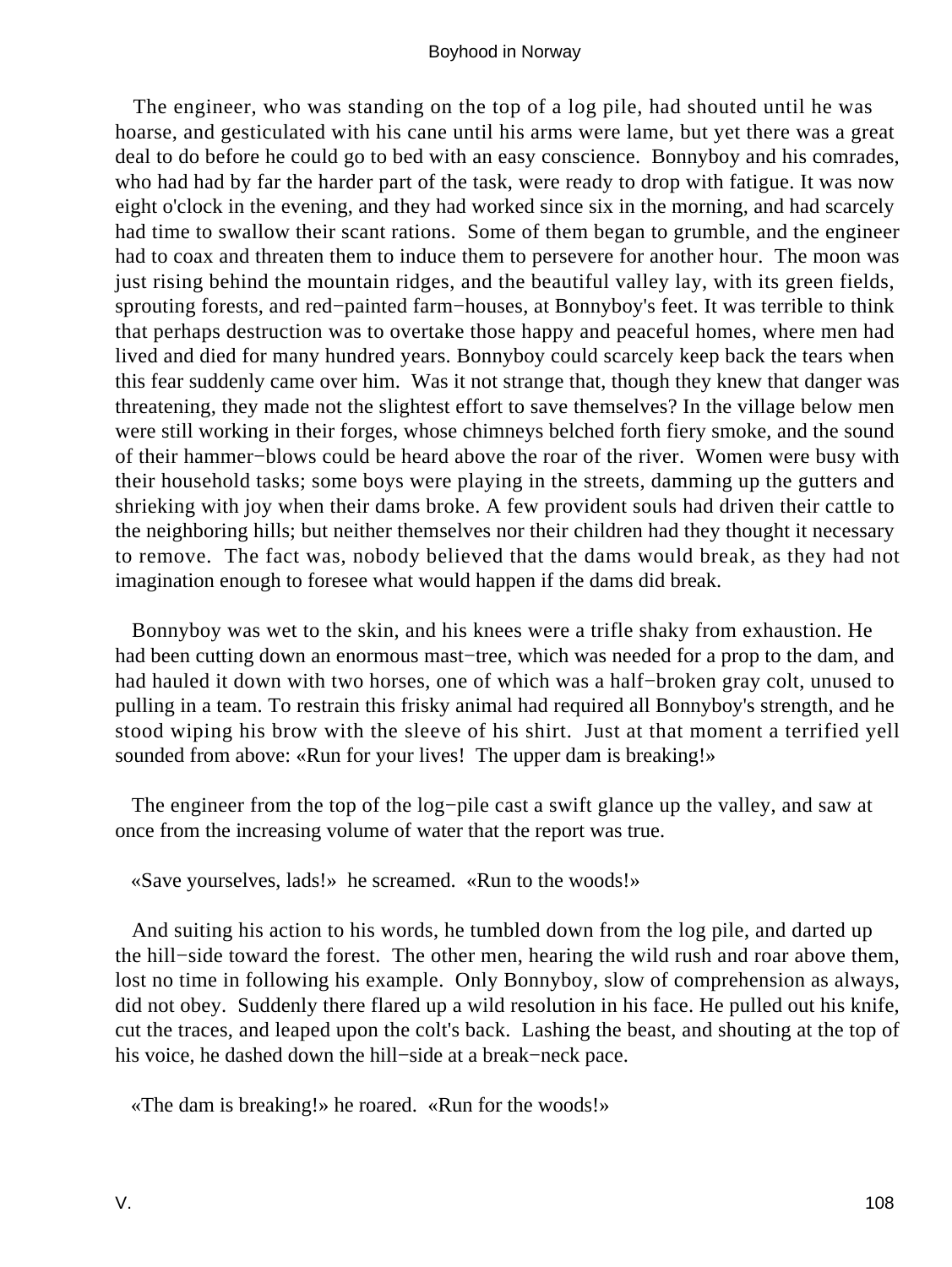He glanced anxiously behind him to see if the flood was overtaking him. A great cloud of spray was rising against the sky, and he heard the yells of men and the frenzied neighing of horses through the thunderous roar. But happily there was time. The dam was giving way gradually, and had not yet let loose the tremendous volume of death and desolation which it held enclosed within its frail timbers. The colt, catching the spirit of excitement in the air, flew like the wind, leaving farm after farm behind it, until it reached the village.

 «The dam is breaking! Run for your lives!» cried Bonnyboy, with a rousing clarion yell which rose above all other poises; and up and down the valley the dread tidings spread like wildfire. In an instant all was in wildest commotion. Terrified mothers, with babes in their arms, came bursting out of the houses, and little girls, hugging kittens or cages with canary−birds, clung weeping to their skirts; shouting men, shrieking women, crying children, barking dogs, gusty showers sweeping from nowhere down upon the distracted fugitives, and above all the ominous, throbbing, pulsating roar as of a mighty chorus of cataracts. It came nearer and nearer. It filled the great vault of the sky with a rush as of colossal wing−beats. Then there came a deafening creaking and crashing; then a huge brownish−white rolling wall, upon which the moonlight gleamed for an instant, and then the very trump of doom – a writhing, brawling, weltering chaos of cattle, dogs, men, lumber, houses, barns, whirling and struggling upon the destroying flood.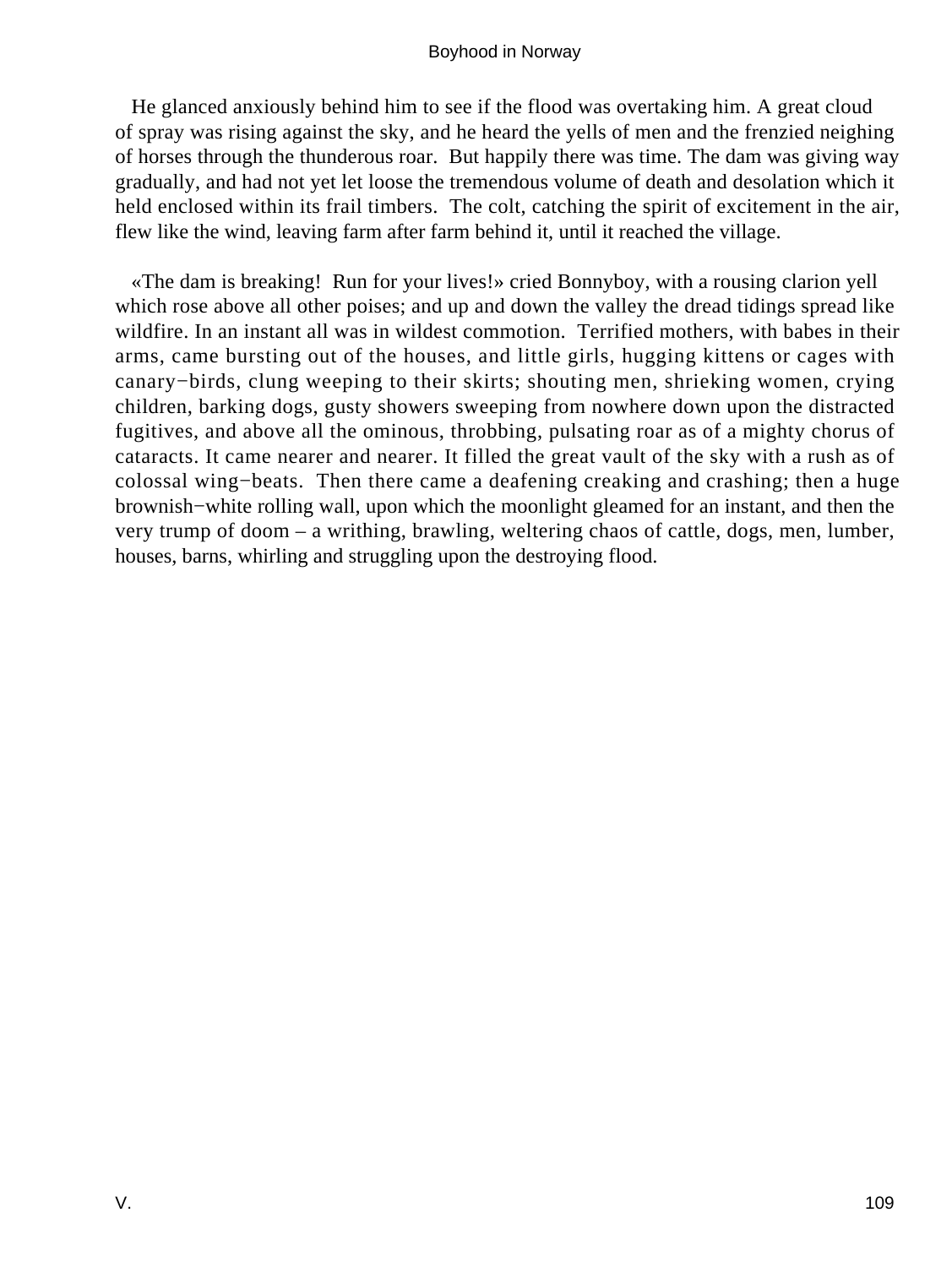### **[VI.](#page-136-0)**

<span id="page-110-0"></span>*I*t was the morning after the disaster. The sun rose red and threatening, circled with a ring of fiery mist. People encamped upon the hill−side greeted each other as on the morn of resurrection. For many were found among the living who were being mourned as dead. Mothers hugged their children with tearful joy, thanking God that they had been spared; and husbands who had heard through the night the agonized cries of their drowning wives, finding them at dawn safe and sound, felt as if they had recovered them from the very gates of death. When all were counted, it was ascertained that but very few of the villagers had been overtaken by the flood. The timely warning had enabled all to save themselves, except some who in their eagerness to rescue their goods had lingered too long. Impoverished most of them were by the loss of their houses and cattle. The calamity was indeed overwhelming. But when they considered how much greater the disaster would have been if the flood had come upon them unheralded, they felt that they had cause for gratitude in the midst of their sorrow. And who was it that brought the tidings that snatched them from the jaws of death? Well, nobody knew. He rode too fast. And each was too much startled by the message to take note of the messenger. But who could he possibly have been? An angel from Heaven, perhaps sent by God in His mercy. That was indeed more than likely. The belief was at once accepted that the rescuer was an angel from heaven. But just then a lumberman stepped forward who had worked at the mill and said: «It was Bonnyboy, Grim Carpenter's son. I saw him jump on his gray colt.»

 Bonnyboy, Grim Carpenter's son. It couldn't be possible. But the lumberman insisted that it was, and they had to believe him, though, of course, it was a disappointment. But where was Bonnyboy? He deserved thanks, surely. And, moreover, that gray colt was a valuable animal. It was to be hoped that it was not drowned.

 The water had now subsided, though it yet overflowed the banks; so that trees, bent and splintered by the terrific force of the flood, grew far out in the river. The foul dams had all been swept away, and the tawny torrent ran again with tumultuous rapids in its old channel. Of the mills scarcely a vestige was left except slight cavities in the banks, and a few twisted beams clinging to the rocks where they had stood. The ruins of the village, with jagged chimneys and broken walls, loomed out of a half−inundated meadow, through which erratic currents were sweeping. Here and there lay a dead cow or dog, and in the branches of a maple−tree the carcasses of two sheep were entangled. In this marshy field a stooping figure was seen wading about, as if in search of something. The water broke about his knees, and sometimes reached up to his waist. He stood like one dazed, and stared into the brown swirling torrent. Now he poked something with his boat−hook, now bent down and purled some dead thing out of a copse of shrubbery in which it had been caught. The sun rose higher in the sky, and the red vapors were scattered. But still the old man trudged wearily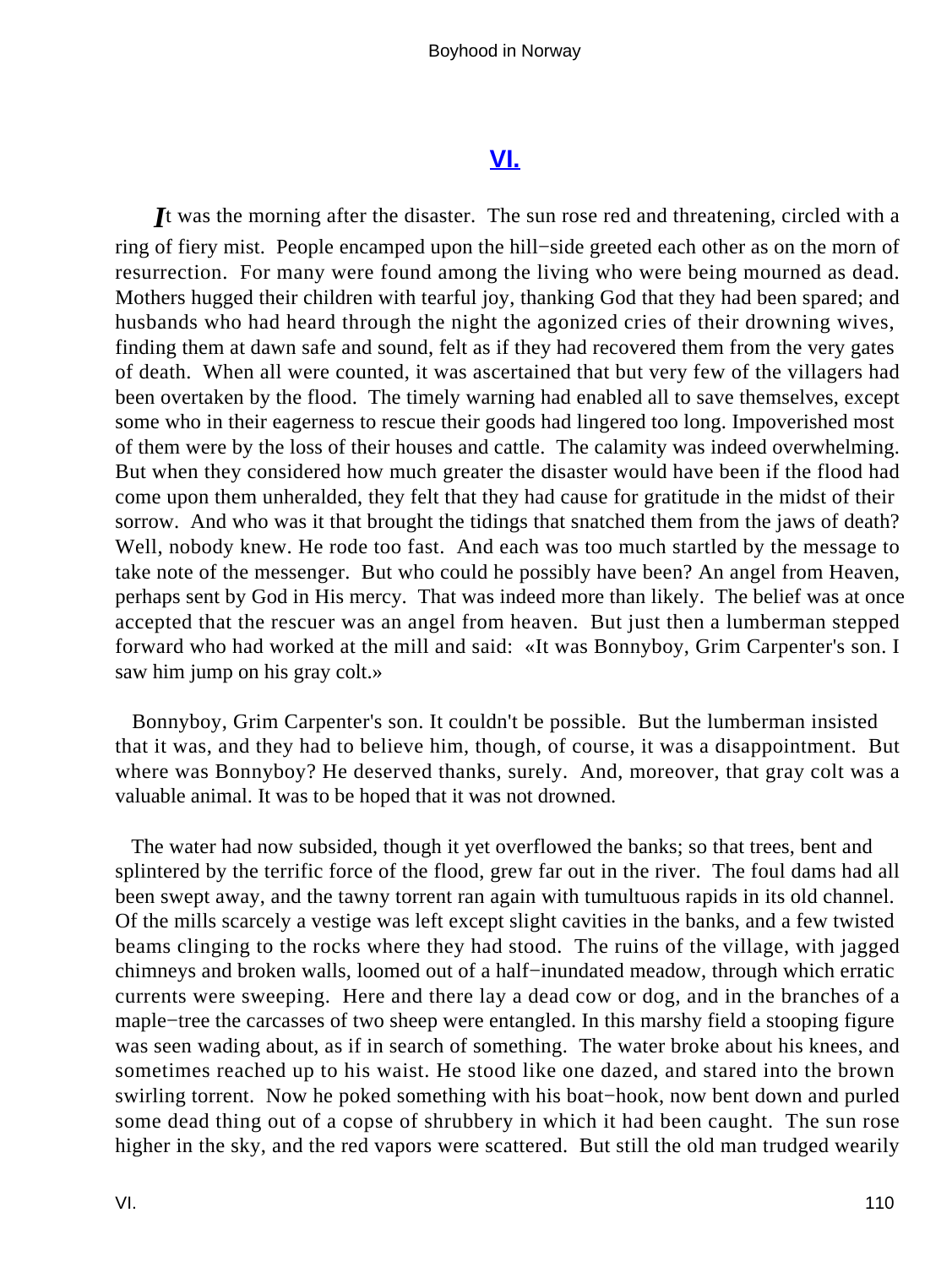about, with the stony stare in his eyes, searching for him whom he had lost. One company after another now descended from the hill−sides, and from the high−lying farms which had not been reached by the flood came wagons with provisions and clothes, and men and women eager and anxious to help. They shouted to the old man in the submerged field, and asked what he was looking for. But he only shook his head, as if he did not understand.

«Why, that is old Grim the carpenter,» said someone. «Has anybody seen Bonnyboy?»

But no one had seen Bonnyboy.

«Do you want help?» they shouted to Grim; but they got no answer.

 Hour after hour old Grim trudged about in the chilly water searching for his son. Then, about noon, when he had worked his way far down the river, he caught sight of something which made his heart stand still. In a brown pool, in which a half−submerged willow−tree grew, he saw a large grayish shape which resembled a horse. He stretched out the boat−hook and rolled it over. Dumbly, fearlessly, he stood staring into the pool. There lay his son – there lay Bonnyboy stark and dead.

 The cold perspiration broke out upon Grim's brow, and his great breast labored. Slowly he stooped down, drew the dead body out of the water, and tenderly laid it across his knees. He stared into the sightless eyes, and murmuring a blessing, closed them. There was a large discolored spot on the forehead, as of a bruise. Grim laid his hand softly upon it, and stroked away the yellow tuft of hair.

 «My poor lad,» he said, while the tears coursed down his wrinkled cheeks, «you had a weak head, but your heart, Bonnyboy – your heart was good.»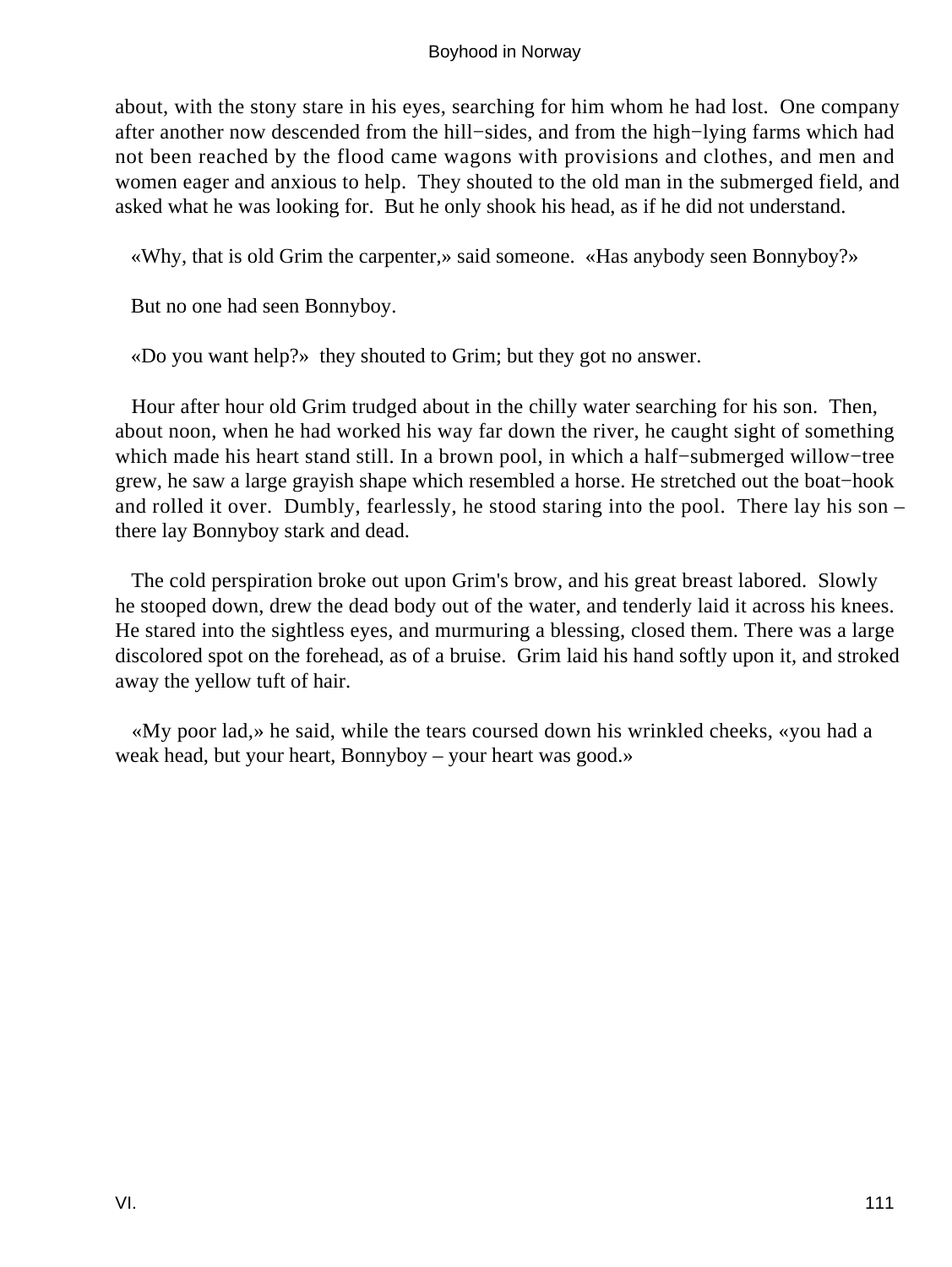# <span id="page-112-0"></span>**[PART 9 − The child of LUCK](#page-136-0)**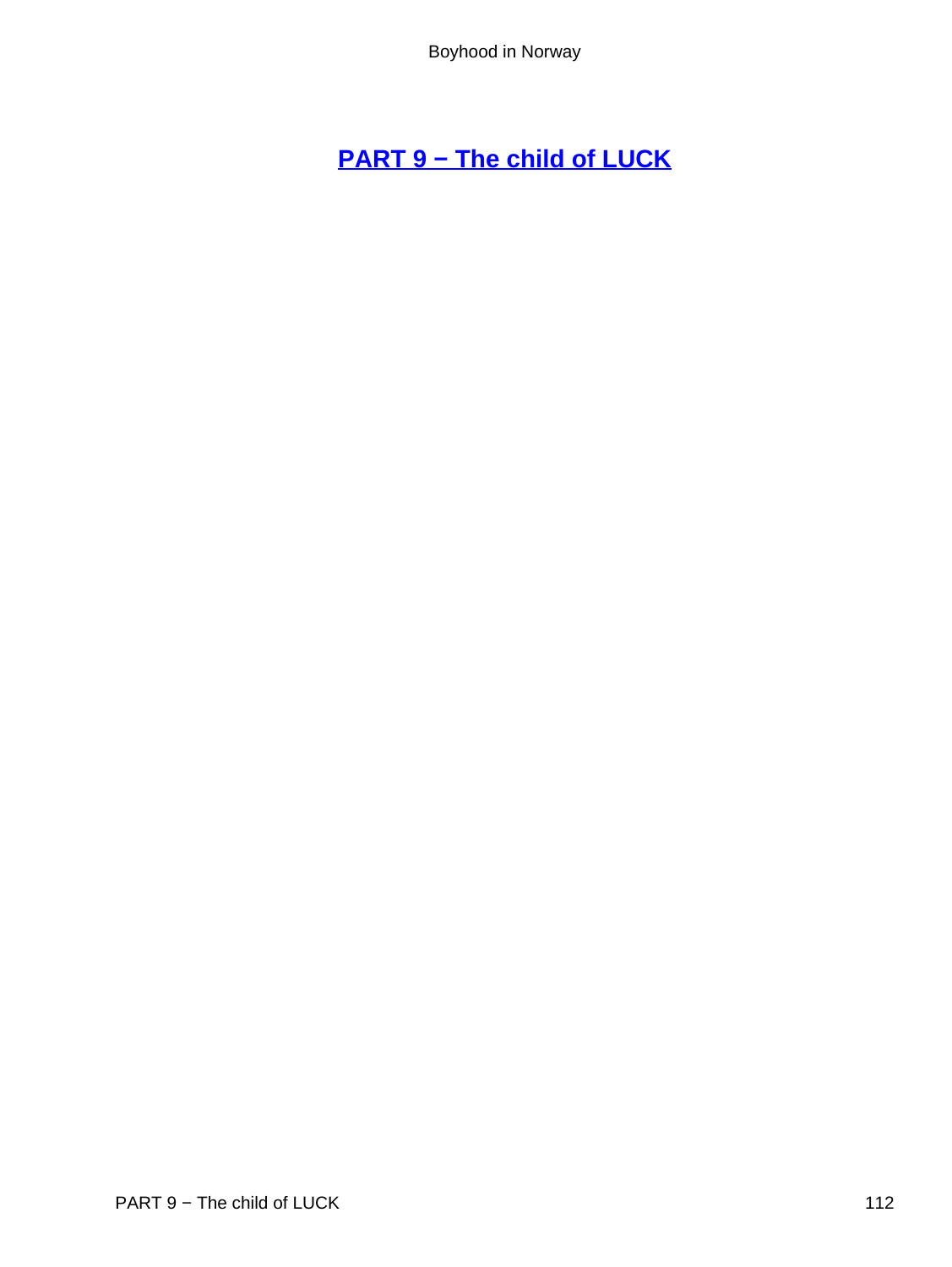# **[I.](#page-136-0)**

<span id="page-113-0"></span>*A* sunny−tempered little fellow was Hans, and his father declared that he had brought luck with him when he came into the world.

 «He was such a handsome baby when he was born,» said Inga, his mother; «but you would scarcely believe it now, running about as he does in forest and field, tearing his clothes and scratching his face.»

 Now, it was true, as Hans's mother said, that he did often tear his clothes; and as he had an indomitable curiosity, and had to investigate everything that came in his way, it was also no uncommon thing for him to come home with his face stung or scratched.

 «Why must you drag that child with you wherever you go, Nils?» the mother complained to Hans's father, when the little boy was brought to her in such a disreputable condition. "Why can't you leave him at home? What other man do you know who carries a six−year−old little fellow about with him in rain and shine, storm and quiet?

«Well,» Nils invariably answered, «I like him and he likes me. He brings me luck.»

 This was a standing dispute between Nils and Inga, his wife, and they never came to an agreement. She knew as well as her husband that before little Hans was born there was want and misery in their cottage. But from the hour the child lifted up its tiny voice, announcing its arrival, there had been prosperity and contentment. Their luck had turned, Nils said, and it was the child that had turned it. They had been married for four years, and though they had no one to provide for but themselves, they scarcely managed to keep body and soul together. All sorts of untoward things happened. Now a tree which he was cutting down fell upon Nils and laid him up for a month; now he got water on his knee from a blow he received while rolling logs into the chute; now the pig died which was to have provided them with salt pork for the winter, and the hens took to the bush, and laid their eggs where nobody except the rats and the weasels could find them. But since little Hans had come and put an end to all these disasters, his father had a superstitious feeling that he could not bear to have him away from him. Therefore every morning when he started out for the forest or the river he carried Hans on his shoulder. And the little boy sat there, smiling proudly and waving his hand to his mother, who stood in the door looking longingly after him.

 «Hello, little chap!» cried the lumbermen, when they saw him. «Good−morning to you and good luck!»

They always cheered up, however bad the weather was, when they saw little Hans, for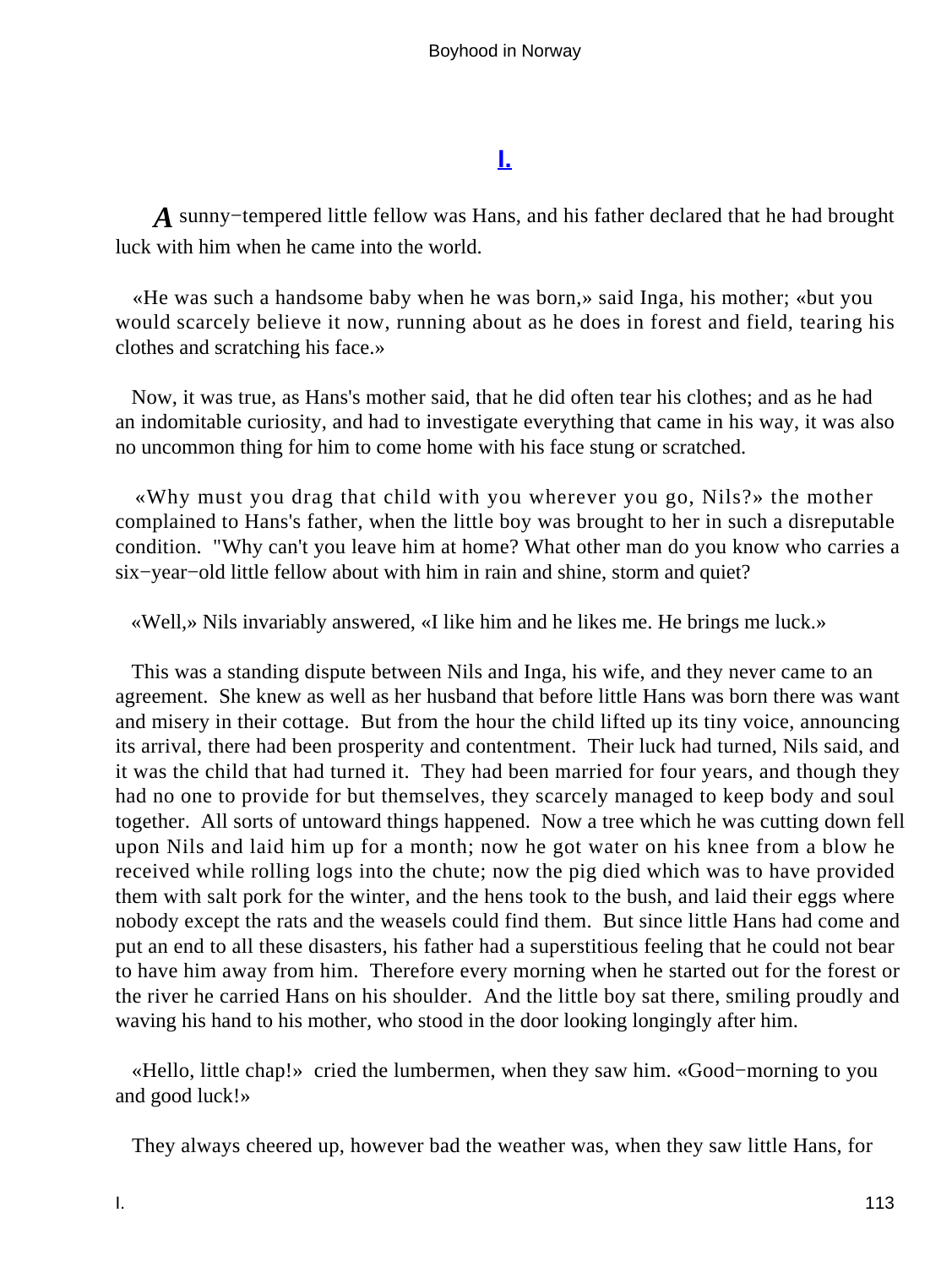nobody could look at his sunny little face without feeling something like a ray of sunlight stealing into his heart. Hans had a smile and a wave of his hand for everybody. He knew all the lumbermen by name, and they knew him.

 They sang as they swung the axe or the boat−hook, and the work went merrily when little Hans sat on the top of the log pile and shouted to them. But if by chance he was absent for a day or two they missed him. No songs were heard, but harsh words, and not infrequently quarrels. Now, nobody believed, of course, that little Hans was such a wizard that he could make people feel and behave any better than it was in their nature to do; but sure it was – at least the lumbermen insisted that it was so – there was joy and good−tempered mirth wherever that child went, and life seemed a little sadder and poorer to those who knew him when he was away.

No one will wonder that Nils sometimes boasted of his little son.

 He told not once, but a hundred times, as they sat about the camp−fire eating their dinner, that little Hans was a child of luck, and that no misfortune could happen while he was near. Lumbermen are naturally superstitious, and though perhaps at first they may have had their doubts, they gradually came to accept the statement without question. They came to regard it as a kind of right to have little Hans sit on the top of the log pile when they worked, or running along the chute, while the wild−cat strings of logs shot down the steep slide with lightning speed. They were not in the least afraid lest the logs should jump the chute, as they had often done before, killing or maiming the unhappy man that came too near. For was not little Hans's life charmed, so that no harm could befall him?

 Now, it happened that Inga, little Hans's mother, came one day to the river to see how he was getting on. Nils was then standing on a raft hooking the floating logs with his boat−hook, while the boy was watching him from the shore, shouting to him, throwing chips into the water, and amusing himself as best he could. It was early in May, and the river was swollen from recent thaws. Below the cataract where the lumbermen worked, the broad, brown current moved slowly along with sluggish whirls and eddies; but the raft was moored by chains to the shore, so that it was in no danger of getting adrift. It was capital fun to see the logs come rushing down the slide, plunging with a tremendous splash into the river, and then bob up like live things after having bumped against the bottom. Little Hans clapped his hands and yelled with delight when a string of three or four came tearing along in that way, and dived, one after the other, headlong into the water.

 «Catch that one, papa!» he cried; «that is a good big fellow. He dived like a man, he did. He has washed the dirt off his snout now; that was the reason he took such a big plunge.»

 Nils never failed to reach his boat−hook after the log little Hans indicated, for he liked to humor him, and little Hans liked to be humored. He had an idea that he was directing his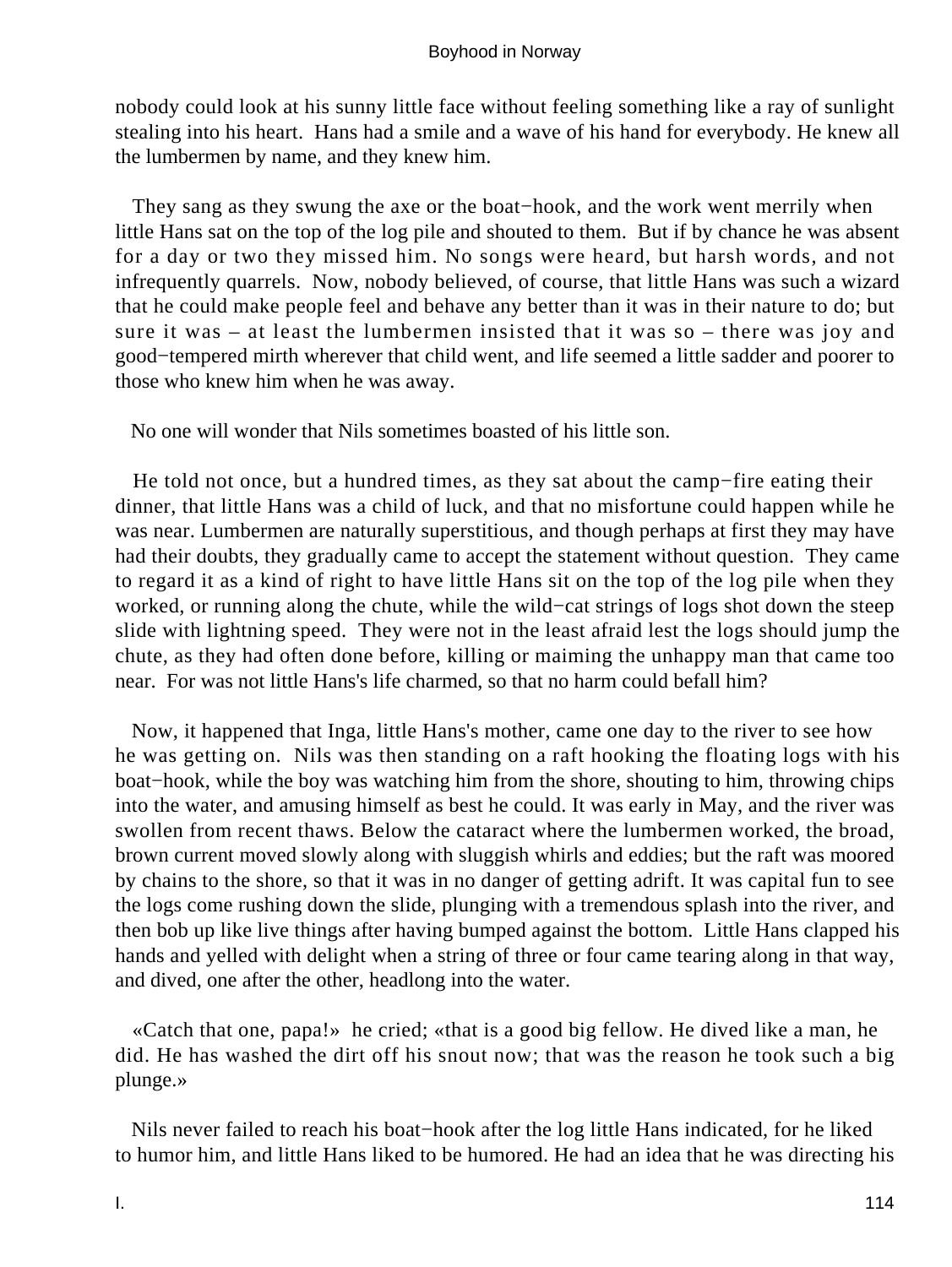father's work, and Nils invented all sorts of innocent devices to flatter little Hans's dignity, and make him think himself indispensable. It was of no use, therefore, for poor Inga to beg little Hans to go home with her. He had so much to do, he said, that he couldn't. He even tried to tear himself away from his mother when she took him by the arm and remonstrated with him. And then and there the conviction stole upon Inga that her child did not love her. She was nothing to him compared to what his father was. And was it right for Nils thus to rob her of the boy's affection? Little Hans could scarcely be blamed for loving his father better; for love is largely dependent upon habit, and Nils had been his constant companion since he was a year old. A bitter sense of loneliness and loss overcame the poor wife as she stood on the river−bank pleading with her child, and finding that she annoyed instead of moving him.

 «Won't you come home with mamma, little Hans?» she asked, tearfully. «The kitten misses you very much; it has been mewing for you all the morning.»

 «No,» said little Hans, thrusting his hands into his pockets, and turning about with a manly stride; «we are going to have the lumber inspector here to−day? and then papa's big raft is going down the river.»

 «But this dreadful noise, dear; how can you stand it? And the logs shooting down that slide and making such a racket. And these great piles of lumber, Hans – think, if they should tumble down and kill you!»

 «Oh, I'm not afraid, mamma,» cried Hans, proudly; and, to show his fearlessness, he climbed up the log pile, and soon stood on the top of it, waving his cap and shouting.

«Oh, do come down, child – do come down!» begged Inga, anxiously.

 She had scarcely uttered the words when she heard a warning shout from the slope above, and had just time to lift her eyes, when she saw a big black object dart past her, strike the log pile, and break with a deafening crash. A long confused rumble of rolling logs followed, terrified voices rent the air, and, above it all, the deep and steady roar of the cataract. She saw, as through a fog, little Hans, serene and smiling as ever, borne down on the top of the rolling lumber, now rising up and skipping from log to log, now clapping his hands and screaming with pleasure, and then suddenly vanishing in the brown writhing river. His laughter was still ringing in her ears; the poor child, he did not realize his danger. The rumbling of falling logs continued with terrifying persistence. Splash! splash! splash! they went, diving by twos, by fours, and by dozens at the very spot where her child had vanished. But where was little Hans? Oh, where was he? It was all so misty, so unreal and confused. She could not tell whether little Hans was among the living or among the dead. But there, all of a sudden, his head popped up in the middle of the river; and there was another head close to his – it was that of his father! And round about them other heads bobbed up; for all the lumbermen who were on the raft had plunged into the water with Nils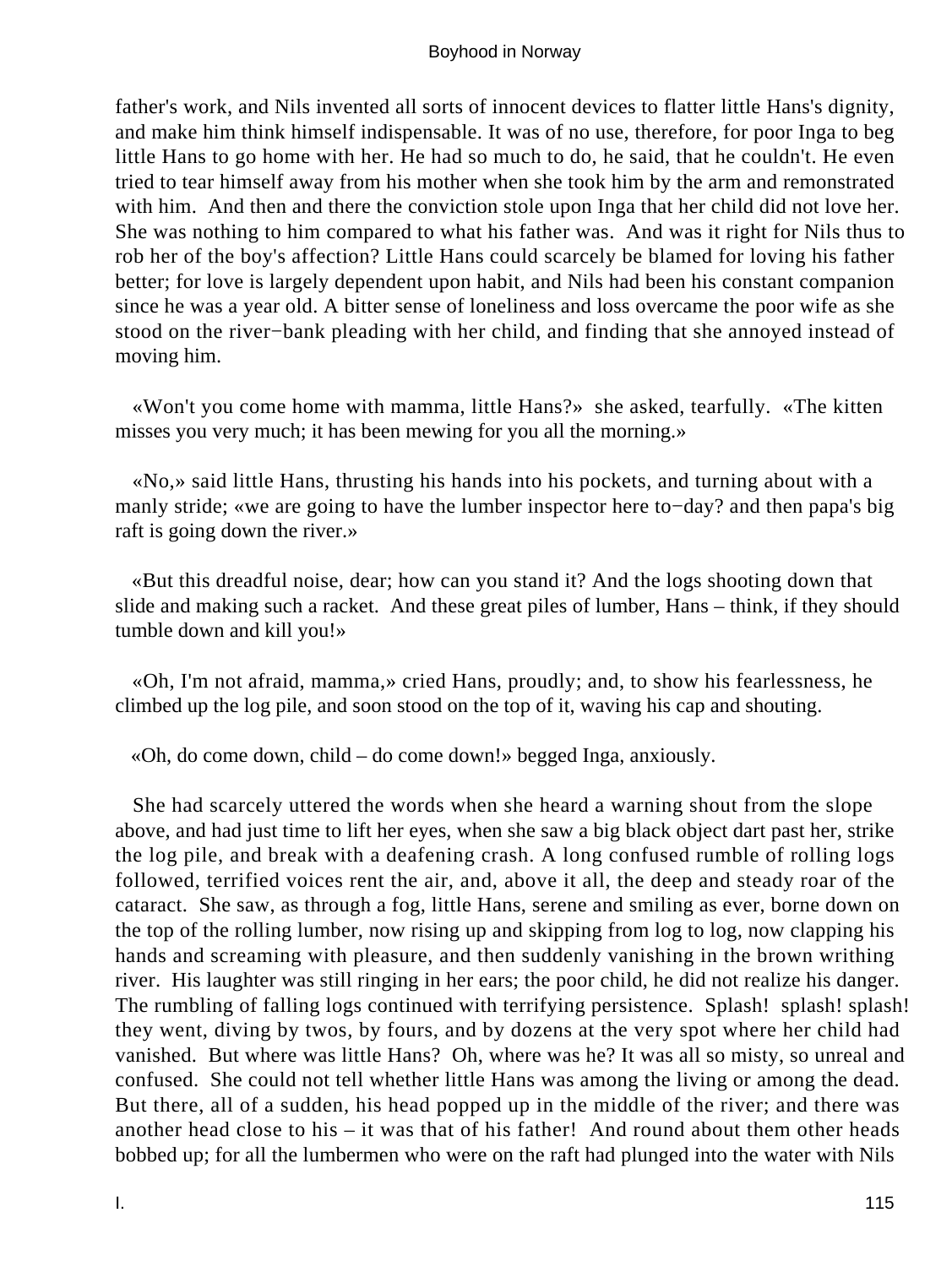when they saw that little Hans was in danger. A dozen more were running down the slope as fast as their legs could carry them; and they gave a tremendous cheer when they saw little Hans's face above the water. He looked a trifle pale and shivery, and he gave a funny little snort, so that the water spurted from his nose. He had lost his hat, but he did not seem to be hurt. His little arms clung tightly about his father's neck, while Nils, dodging the bobbing logs, struck out with all his might for the shore. And when he felt firm bottom under his feet, and came stumbling up through the shallow water, looking like a drowned rat, what a welcome he received from the lumbermen! They all wanted to touch little Hans and pat his cheek, just to make sure that it was really he.

 «It was wonderful indeed,» they said, «that he ever came up out of that horrible jumble of pitching and diving logs. He is a child of luck, if ever there was one.»

 Not one of them thought of the boy's mother, and little Hans himself scarcely thought of her, elated as he was at the welcome he received from the lumbermen. Poor Inga stood dazed, struggling with a horrible feeling, seeing her child passed from one to the other, while she herself claimed no share in him. Somehow the thought stung her. A sudden clearness burst upon her; she rushed forward, with a piercing scream, snatched little Hans from his father's arms, and hugging his wet little shivering form to her breast, fled like a deer through the underbrush.

 From that day little Hans was not permitted to go to the river. It was in vain that Nils pleaded and threatened. His wife acted so unreasonably when that question was broached that he saw it was useless to discuss it. She seized little Hans as a tigress might seize her young, and held him tightly clasped, as if daring anybody to take him away from her. Nils knew it would require force to get his son back again, and that he was not ready to employ. But all joy seemed to have gone out of his life since he had lost the daily companionship of little Hans. His work became drudgery; and all the little annoyances of life, which formerly he had brushed away as one brushes a fly from his nose, became burdens and calamities. The raft upon which he had expended so much labor went to pieces during a sudden rise of the river the night after little Hans's adventure, and three days later Thorkel Fossen was killed outright by a string of logs that jumped the chute.

 «It isn't the same sort of place since you took little Hans away,» the lumbermen would often say to Nils. «There's no sort of luck in anything.»

 Sometimes they taunted him with want of courage, and called him a «night−cap» and a «hen−pecked coon,» all of which made Nils uncomfortable. He made two or three attempts to persuade his wife to change her mind in regard to little Hans, but the last time she got so frightened that she ran out of the house and hid in the cow stable with the boy, crouching in an empty stall, and crying as if her heart would break, when little Hans escaped and betrayed her hiding−place. The boy, in fact, sympathized with his father, and found his confinement at home irksome. The companionship of the cat had no more charm for him; and even the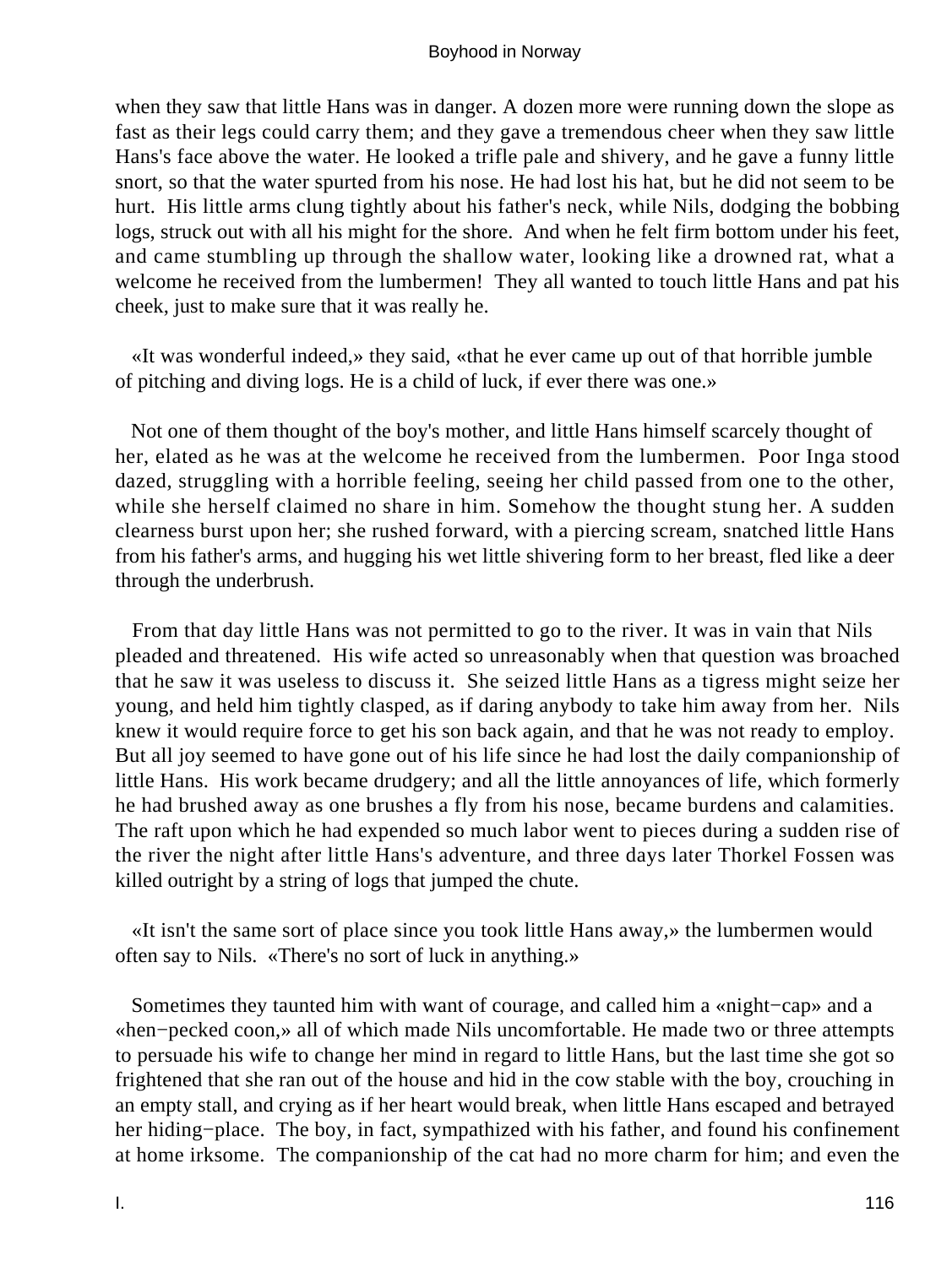brindled calf, which had caused such an excitement when he first arrived, had become an old story. Little Halls fretted, was mischievous for want of better employment, and gave his mother no end of trouble. He longed for the gay and animated life at the river, and he would have run away if he had not been watched. He could not imagine how the lumbermen could be getting on without him. It seemed to him that all work must come to a stop when he was no longer sitting on the top of the log piles, or standing on the bank throwing chips into the water.

 Now, as a matter of fact, they were not getting on very well at the river without little Hans. The luck had deserted them, the lumbermen said; and whatever mishaps they had, they attributed to the absence of little Hans. They came to look with ill−suppressed hostility at Nils, whom they regarded as responsible for their misfortunes. For they could scarcely believe that he was quite in earnest in his desire for the boy's return, otherwise they could not comprehend how his wife could dare to oppose him. The weather was stormy, and the mountain brook which ran along the slide concluded to waste no more labor in carving out a bed for itself in the rock, when it might as well be using the slide which it found ready made. And one fine day it broke into the slide and half filled it, so that the logs, when they were started down the steep incline, sent the water flying, turned somersaults, stood on end, and played no end of dangerous tricks which no one could foresee. Several men were badly hurt by beams shooting like rockets through the air, and old Mads Furubakken was knocked senseless and carried home for dead. Then the lumbermen held a council, and made up their minds to get little Hans by fair means or foul. They thought first of sending a delegation of four or five men that very morning, but finally determined to march up to Nils's cottage in a body and demand the boy. There were twenty of them at the very least, and the tops of their long boat−hooks, which they carried on their shoulders, were seen against the green forest before they were themselves visible.

 Nils, who was just out of bed, was sitting on the threshold smoking his pipe and pitching a ball to little Hans, who laughed with delight whenever he caught it. Inga was bustling about inside the house, preparing breakfast, which was to consist of porridge, salt herring, and baked potatoes. It had rained during the night, and the sky was yet overcast, but the sun was struggling to break through the cloud−banks. A couple of thrushes in the alder−bushes about the cottage were rejoicing at the change in the weather, and Nils was listening to their song and to his son's merry prattle, when he caught sight of the twenty lumbermen marching up the hillside. He rose, with some astonishment, and went to meet them. Inga, hearing their voices, came to the door, and seeing the many men, snatched up little Hans, and with a wildly palpitating heart ran into the cottage, bolting the door behind her. She had a vague foreboding that this unusual visit meant something hostile to herself, and she guessed that Nils had been only the spokesman of his comrades in demanding so eagerly the return of the boy to the river. She believed all their talk about his luck to be idle nonsense; but she knew that Nils had unwittingly spread this belief, and that the lumbermen were convinced that little Hans was their good genius, whose presence averted disaster. Distracted with fear and anxiety, she stood pressing her ear against the crack in the door, and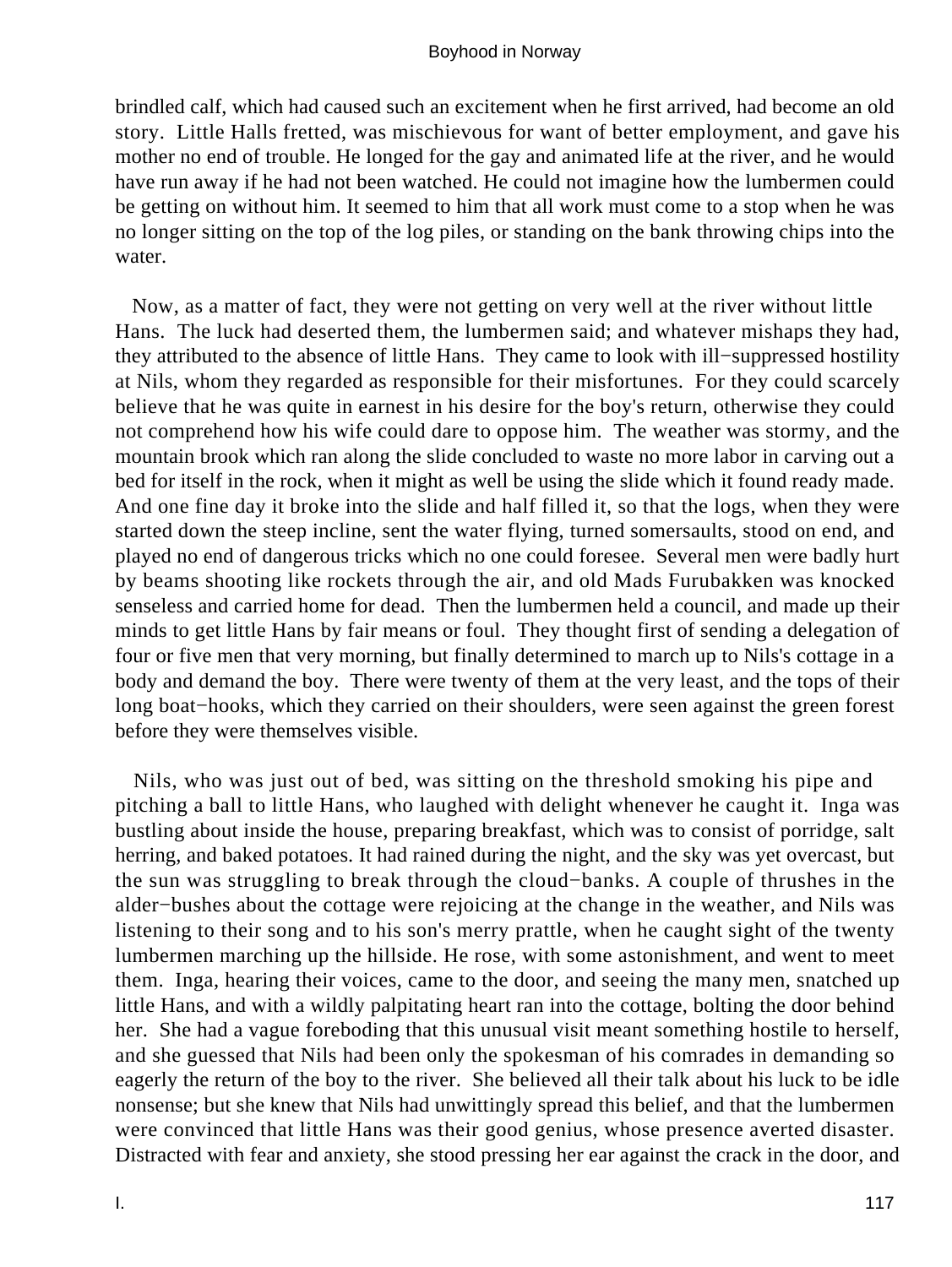sometimes peeping out to see what measures she must take for the child's safety. Would Nils stand by her, or would he desert her? But surely – what was Nils thinking about? He was extending his hand to each of the men, and receiving them kindly.

 Next he would be inviting them to come in and take little Hans. She saw one of the men – Stubby Mons by name – step forward, and she plainly heard him say:

 «We miss the little chap down at the river, Nils. The luck has been against us since he left.»

 «Well, Mons,» Nils answered, «I miss the little chap as much as any of you; perhaps more. But my wife – she's got a sort of crooked notion that the boy won't come home alive if she lets him go to the river. She got a bad scare last time, and it isn't any use arguing with her.»

 «But won't you let us talk to her, Nils?» one of the lumbermen proposed. «It is a tangled skein, and I don't pretend to say that I can straighten it out. But two men have been killed and one crippled since the little chap was taken away. And in the three years he was with us no untoward thing happened. Now that speaks for itself, Nils, doesn't it?»

«It does, indeed,» said Nils, with an air of conviction.

 «And you'll let us talk to your wife, and see if we can't make her listen to reason,» the man urged.

 «You are welcome to talk to her as much as you like,» Nils replied, knocking out his pipe on the heel of his boot; «but I warn you that she's mighty cantankerous.»

 He rose slowly, and tried to open the door. It was locked. «Open, Inga,» he said, a trifle impatiently; «there are some men here who want to see you.»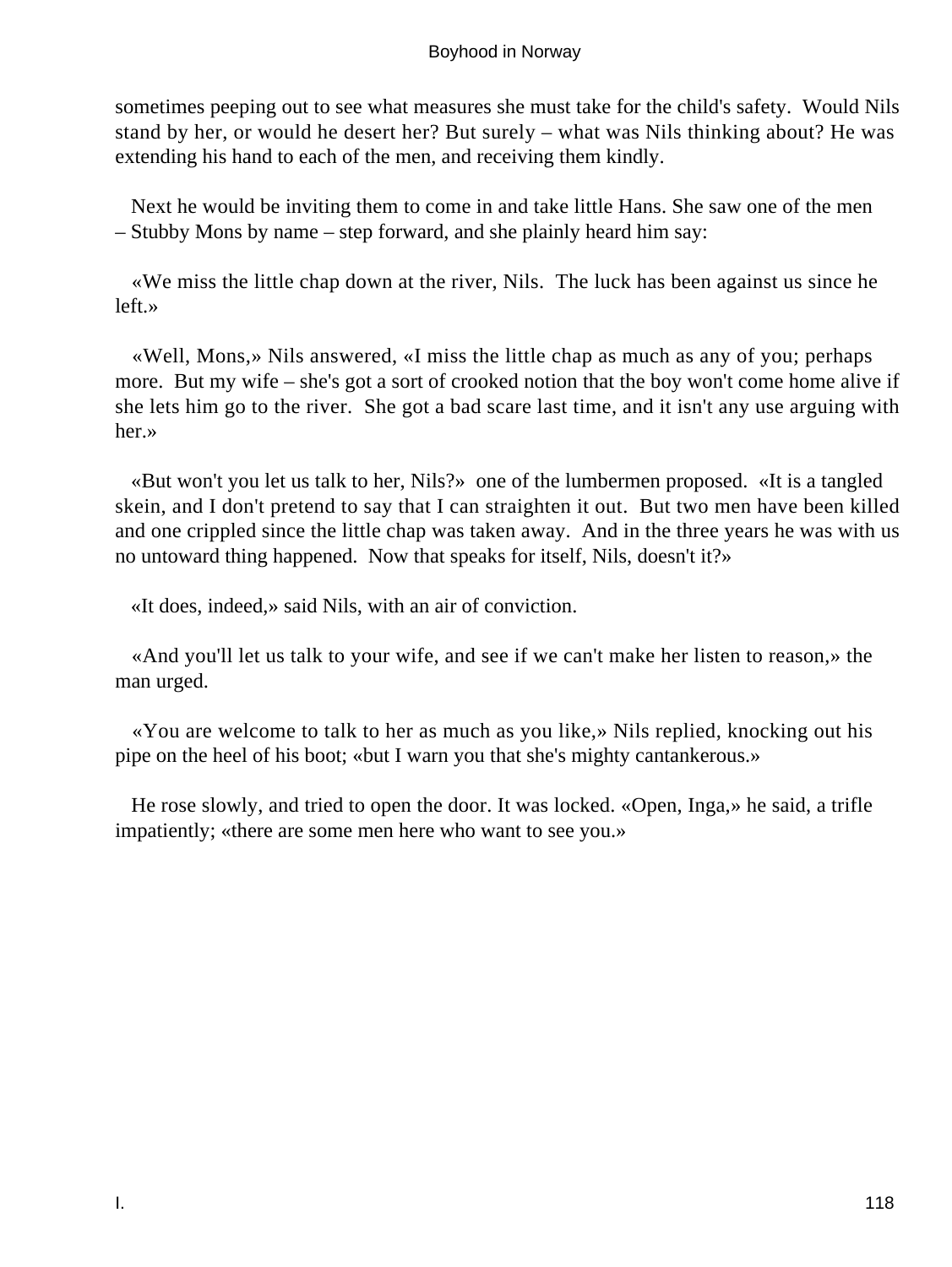## **[II.](#page-136-0)**

<span id="page-119-0"></span>*I*nga sat crouching on the hearth, hugging little Hans to her bosom. She shook and trembled with fear, let her eyes wander around the walls, and now and then moaned at the thought that now they would take little Hans away from her.

«Why don't you open the door for papa?» asked little Hans, wonderingly.

 Ah, he too was against her! All the world was against her! And her husband was in league with her enemies!

 «Open, I say!» cried Nils, vehemently. «What do you mean by locking the door when decent people come to call upon us?»

 Should she open the door or should she not? Holding little Hans in her arms, she rose hesitatingly, and stretched out her hand toward the bolt. But all of a sudden, in a paroxysm of fear, she withdrew her hand, turned about, and fled with the child through the back door. The alder bushes grew close up to the walls of the cottage, and by stooping a little she managed to remain unobserved. Her greatest difficulty was to keep little Hans from shouting to his father, and she had to put her hand over his mouth to keep him quiet; for the boy, who had heard the voices without, could not understand why he should not be permitted to go out and converse with his friends the lumbermen. The wild eyes and agitated face of his mother distressed him, and the little showers of last night's rain which the trees shook down upon him made him shiver.

«Why do you run so, mamma?» he asked, when she removed her hand from his mouth.

«Because the bad men want to take you away from me, Hans,» she answered, panting.

 «Those were not bad men, mamma,» the boy ejaculated. «That was Stubby Mons and Stuttering Peter and Lars Skin−breeches. They don't, want to hurt me.»

 He expected that his mamma would be much relieved at receiving this valuable information, and return home without delay. But she still pressed on, flushed and panting, and cast the same anxious glances behind her.

 In the meanwhile Nils and his guests had entirely lost their patience. Finding his persuasions of no avail, the former began to thump at the door with the handle of his axe, and receiving no response, he climbed up to the window and looked in. To his amazement there was no one in the room. Thinking that Inga might have gone to the cow−stable, he ran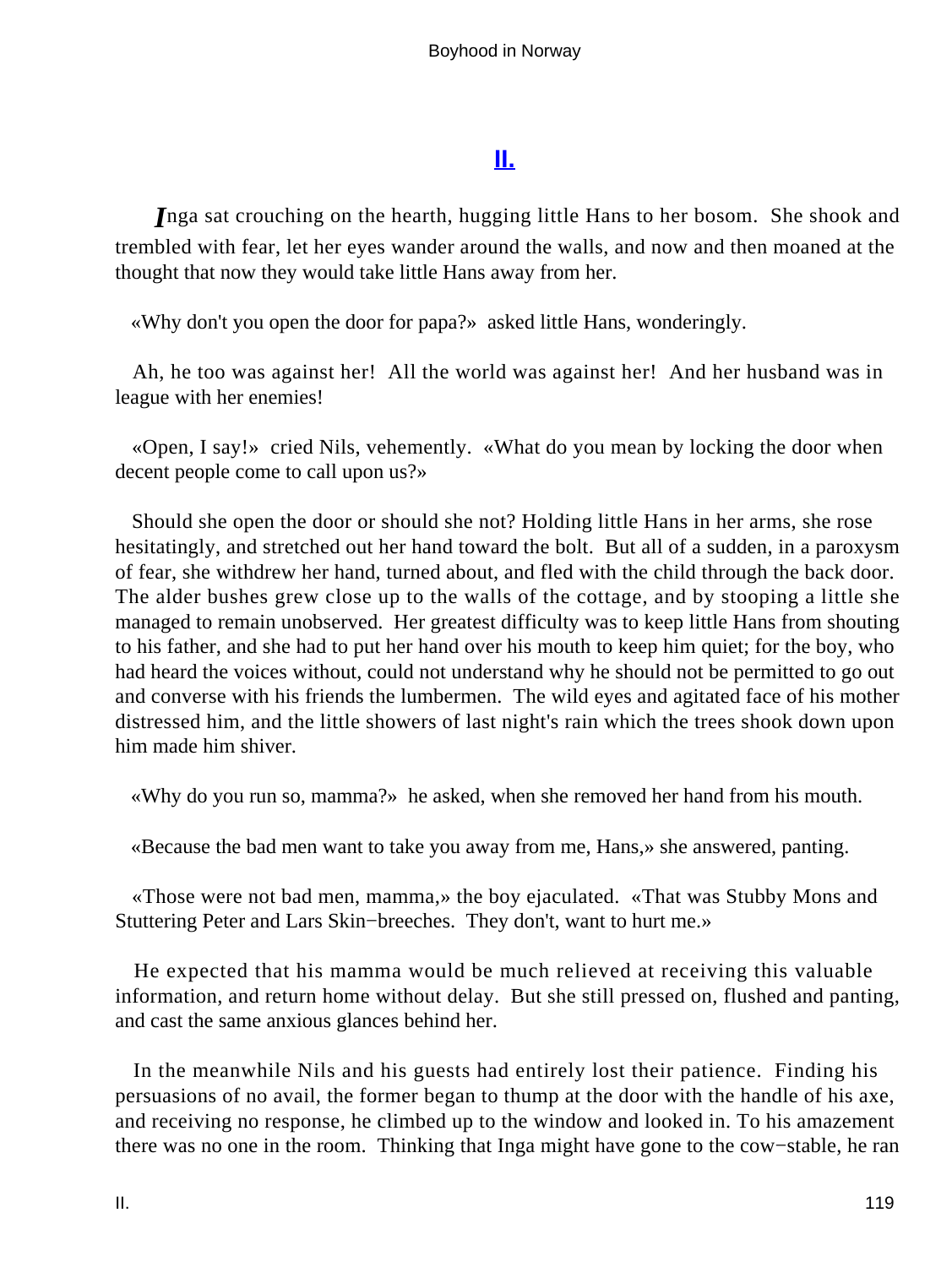to the rear of the cottage, and called her name. Still no answer.

«Hans,» he cried, «where are you?»

 But Hans, too, was as if spirited away. It scarcely occurred to Nils, until he had searched the cow– stable and the house in vain, that his wife had fled from the harmless lumbermen. Then the thought shot through his brain that possibly she was not quite right in her head; that this fixed idea that everybody wanted to take her child away from her had unsettled her reason. Nils grew hot and cold in the same moment as this dreadful apprehension took lodgement in his mind. Might she not, in her confused effort to save little Hans, do him harm? In the blind and feverish terror which possessed her might she not rush into the water, or leap over a precipice? Visions of little Hans drowning, or whirled into the abyss in his mother's arms, crowded his fancy as he walked back to the lumbermen, and told them that neither his wife nor child was anywhere to be found.

 «I would ask ye this, lads,» he said, finally: «if you would help me search for them. For Inga – I reckon she is a little touched in the upper story – she has gone off with the boy, and I can't get on without little Hans any more than you can.»

 The men understood the situation at a glance, and promised their aid. They had all looked upon Inga as «high−strung» and «queer,» and it did not surprise them to hear that she had been frightened out of her wits at their request for the loan of little Hans. Forming a line, with a space of twenty feet between each man, they began to beat the bush, climbing the steep slope toward the mountains. Inga, pausing for an instant, and peering out between the tree trunks, saw the alder bushes wave as they broke through the underbrush. She knew now that she was pursued. Tired she was, too, and the boy grew heavier for every step that she advanced. And yet if she made him walk, he might run away from her. If he heard his father's voice, he would be certain to answer. Much perplexed, she looked about her for a hiding−place.

 For, as the men would be sure to overtake her, her only safety was in hiding. With tottering knees she stumbled along, carrying the heavy child, grabbing hold of the saplings for support, and yet scarcely keeping from falling. The cold perspiration broke from her brow and a strange faintness overcame her.

 «You will have to walk, little Hans,» she said, at last. «But if you run away from me, dear, I shall lie down here and die.»

 Little Hans promised that he would not run away, and for five minutes they walked up a stony path which looked like the abandoned bed of a brook.

«You hurt my hand, mamma,» whimpered the boy, «you squeeze so hard.»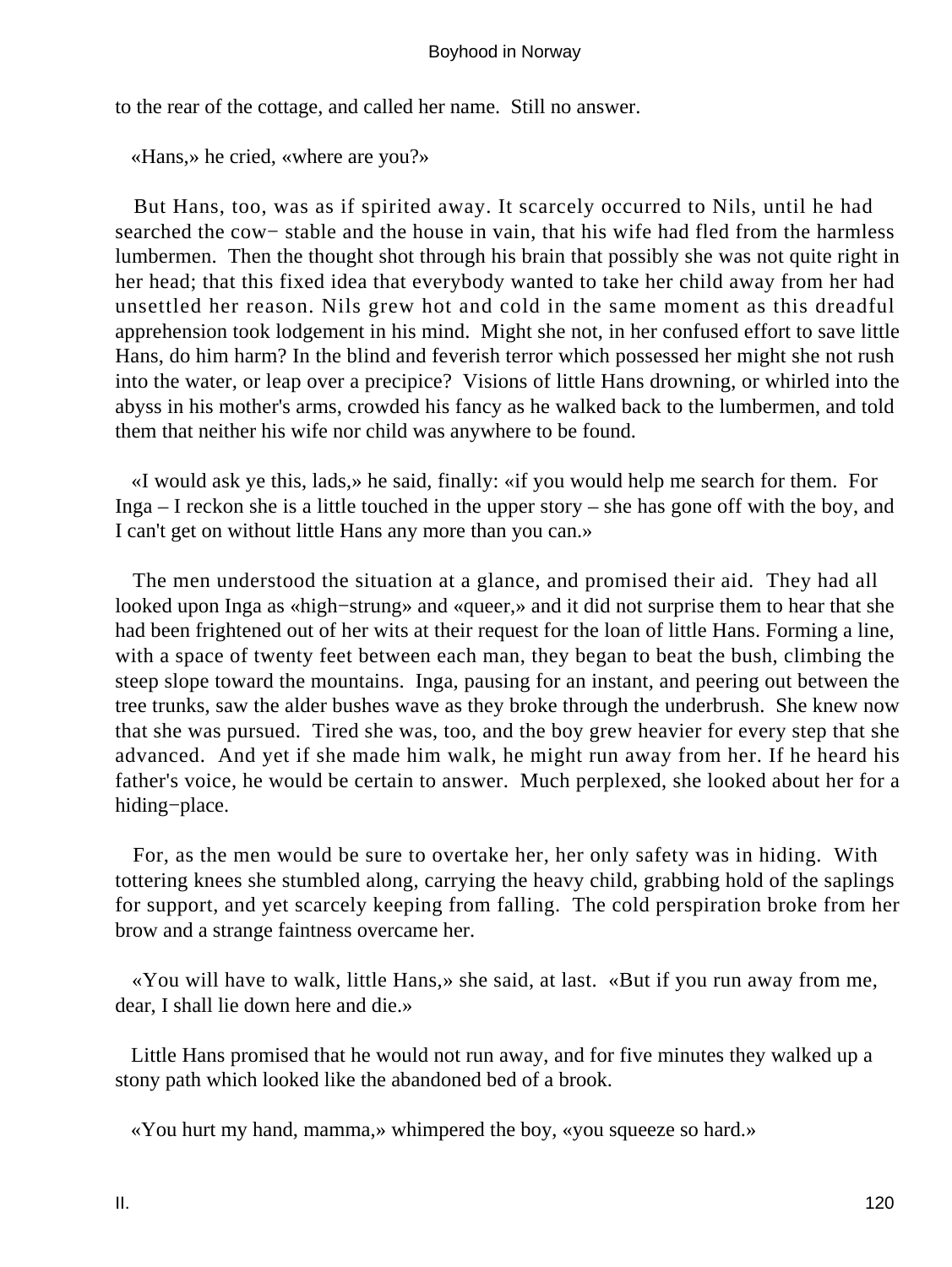She would have answered, but just then she heard the voices of the lumbermen scarcely fifty paces away. With a choking sensation and a stitch in her side she pressed on, crying out in spirit for the hills to hide her and the mountains to open their gates and receive her. Suddenly she stood before a rocky wall some eighty or a hundred feet high. She could go no farther. Her strength was utterly exhausted. There was a big boulder lying at the base of the rock, and a spreading juniper half covered it. Knowing that in another minute she would be discovered, she flung herself down behind the boulder, though the juniper needles scratched her face, and pulled little Hans down at her side. But, strange to say, little Hans fell farther than she had calculated, and utterly−vanished from sight. She heard a muffled cry, and reaching her hand in the direction where he had fallen, caught hold of his arm. A strong, wild smell beat against her, and little Hans, as he was pulled out, was enveloped in a most unpleasant odor. But odor or no odor, here was the very hiding−place she had been seeking. A deserted wolf's den, it was, probably – at least she hoped it was deserted; for if it was not, she might be confronted with even uglier customers than the lumbermen. But she had no time for debating the question, for she saw the head of Stubby Mons emerging from the leaves, and immediately behind him came Stuttering Peter, with his long boat− hook. Quick as a flash she slipped into the hole, and dragged Hans after her. The juniper−bush entirely covered the entrance. She could see everyone who approached, without being seen. Unhappily, the boy too caught sight of Stubby Mons, and called him by name. The lumberman stopped and pricked up his ears.

«Did you hear anybody call?» he asked his companion.

 «N−n−n−n−aw, I d−d−d−d−didn't,» answered Stuttering Peter. «There b−be lots of qu−qu−qu−qu−eer n−noises in the w−w−w−woods.»

 Little Hans heard every word that they spoke, and he would have cried out again, if it hadn't appeared such great fun to be playing hide−and−go−seek with the lumbermen. He had a delicious sense of being well hidden, and had forgotten everything except the zest of the game. Most exciting it became when Stubby Mons drew the juniper−bush aside and peered eagerly behind the boulder. Inga's heart stuck in her throat; she felt sure that in the next instant they would be discovered. And as ill−luck would have it, there was something alive scrambling about her feet and tugging at her skirts. Suddenly she felt a sharp bite, but clinched her teeth, and uttered no sound. When her vision again cleared, the juniper branch had rebounded into its place, and the face of Stubby Mons was gone. She drew a deep breath of relief, but yet did not dare to emerge from the den. For one, two, three tremulous minutes she remained motionless, feeling all the while that uncomfortable sensation of living things about her.

 At last she could endure it no longer. Thrusting little Hans before her, she crawled out of the hole, and looked back into the small cavern. As soon as her eyes grew accustomed to the twilight she uttered a cry of amazement, for out from her skirts jumped a little gray furry object, and two frisky little customers of the same sort were darting about among the stones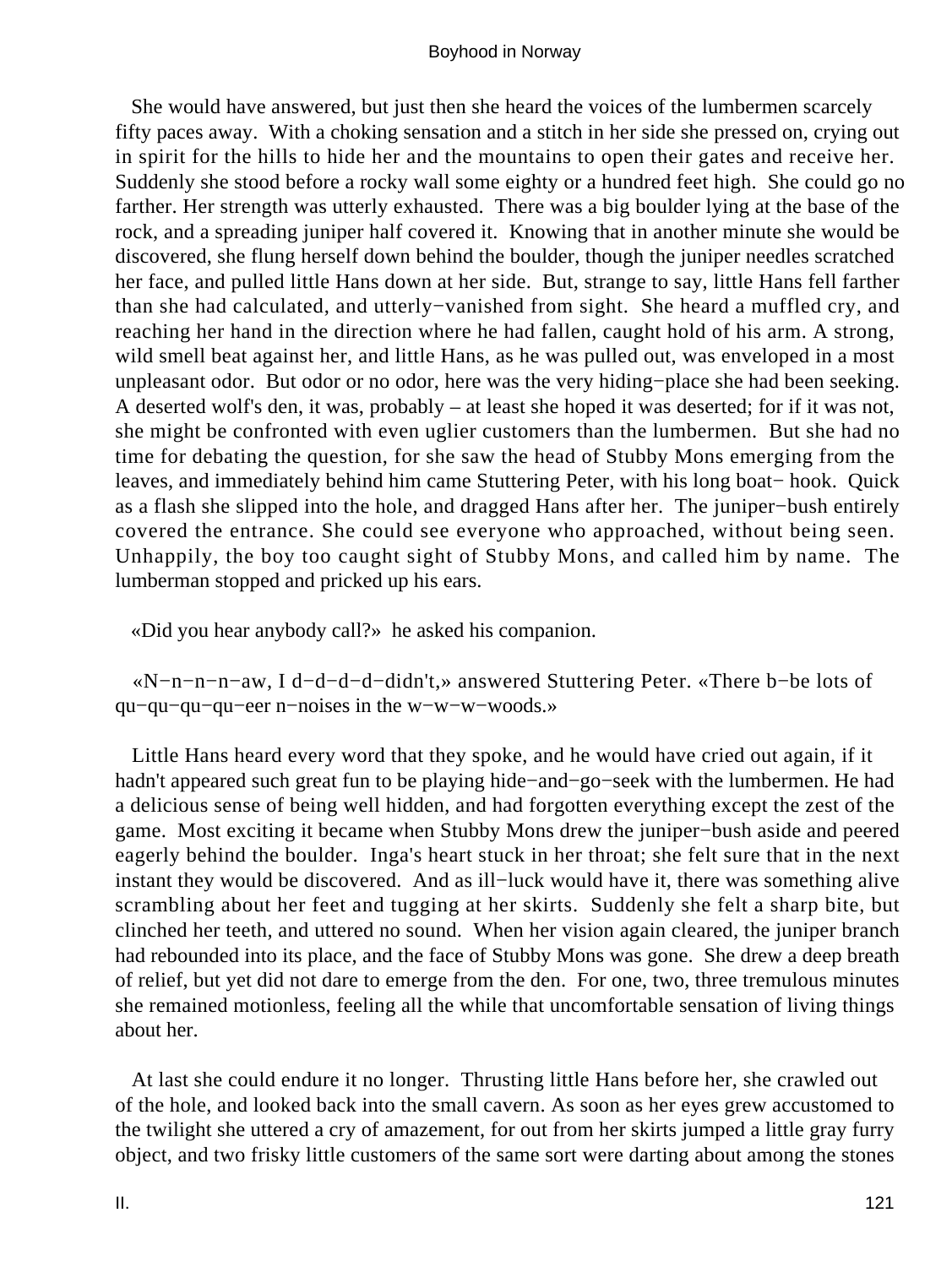and tree−roots. The truth dawned upon her, and it chilled her to the marrow of her bones. The wolf's den was not deserted. The old folks were only out hunting, and the shouting and commotion of the searching party had probably prevented them from returning in time to look after their family. She seized little Hans by the hand, and once more dragged him away over the rough path. He soon became tired and fretful, and in spite of all her entreaties began to shout lustily for his father. But the men were now so far away that they could not hear him. He complained of hunger; and when presently they came to a blueberry patch, she flung herself down on the heather and allowed him to pick berries. She heard cow−bells and sheep−bells tinkling round about her, and concluded that she could not be far from the saeters, or mountain dairies. That was fortunate, indeed, for she would not have liked to sleep in the woods with wolves and bears prowling about her.

 She was just making an effort to rise from the stone upon which she was sitting, when the big, good−natured face of a cow broke through the leaves and stared at her. There was again help in need. She approached the cow, patted it, and calling little Hans, bade him sit down in the heather and open his mouth. He obeyed rather wonderingly, but perceived his mother's intent when she knelt at his side and began to milk into his mouth. It seemed to him that he had never tasted anything so delicious as this fresh rich milk, fragrant with the odor of the woods and the succulent mountain grass. When his hunger was satisfied, he fell again to picking berries, while Inga refreshed herself with milk in the same simple fashion. After having rested a full hour, she felt strong enough to continue her journey; and hearing the loor, or Alpine horn, re−echoing among the mountains, she determined to follow the sound. It was singular what luck attended her in the midst of her misfortune. Perhaps it was, after all, no idle tale that little Hans was a child of luck; and she had done the lumbermen injustice in deriding their faith in him. Perhaps there was some guiding Providence in all that had happened, destined in the end to lead little Hans to fortune and glory. Much encouraged by this thought, she stooped over him and kissed him; then took his hand and trudged along over logs and stones, through juniper and bramble bushes.

«Mamma,» said little Hans, «where are you going?»

«I am going to the saeter,» she answered; «where you have wanted so often to go.»

«Then why don't you follow the cows? They are going there too.»

 Surely that child had a marvellous mind! She smiled down upon him and nodded. By following the cows they arrived in twenty minutes at a neat little log cabin, from which the smoke curled up gayly into the clear air.

 The dairy−maids who spent the summer there tending the cattle both fell victims to the charms of little Hans, and offered him and his mother their simple hospitality. They told of the lumbermen who had passed the saeter huts, and inquired for her; but otherwise they respected her silence, and made no attempt to pry into her secrets. The next morning she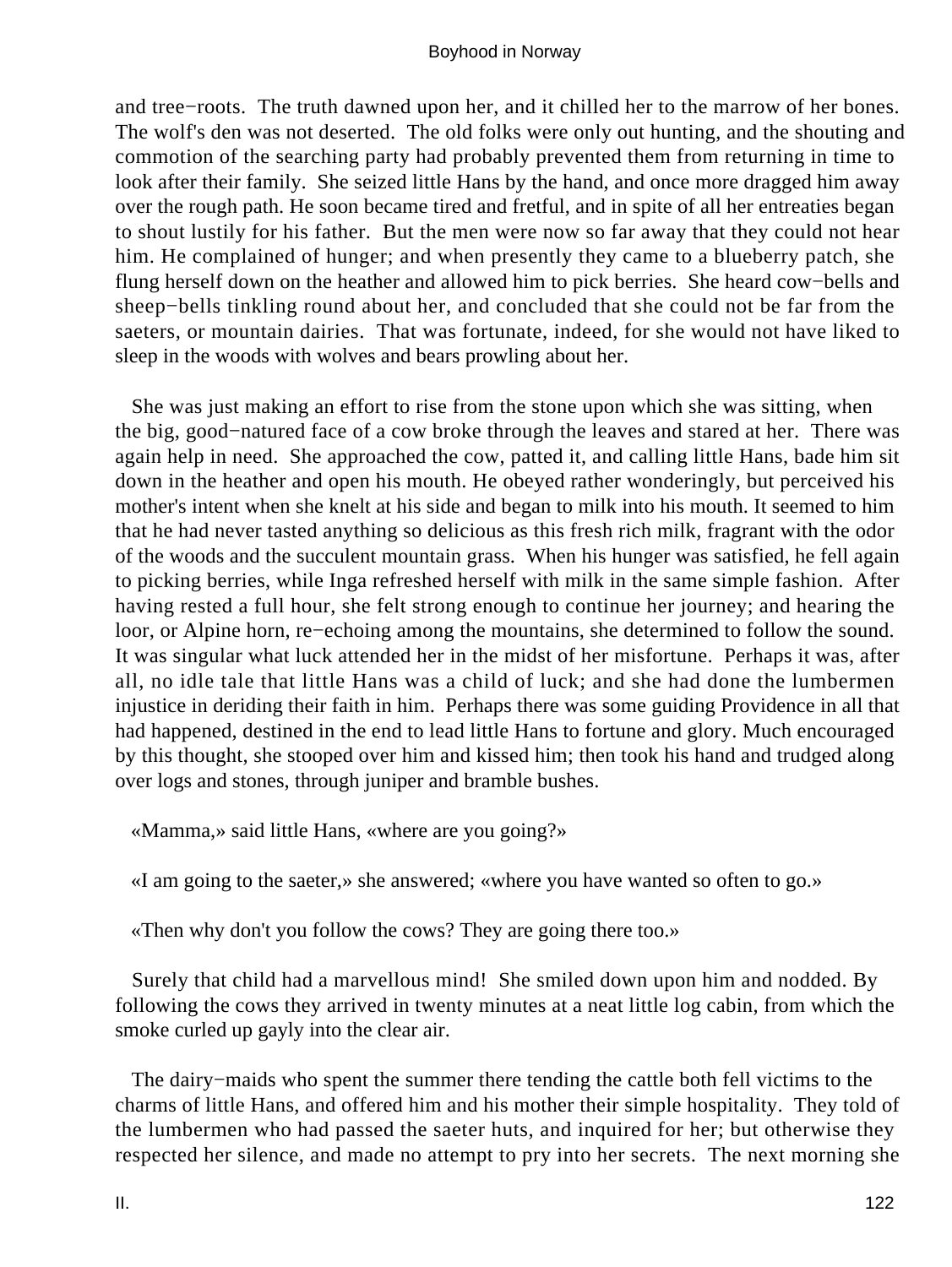started, after a refreshing sleep, westward toward the coast, where she hoped in some way to find a passage to America. For if little Hans was really born under a lucky star – which fact she now could scarcely doubt – then America was the place for him. There he might rise to become President, or a judge, or a parson, or something or other; while in Norway he would never be anything but a lumberman like his father. Inga had a well−to−do sister, who was a widow, in the nearest town, and she would borrow enough money from her to pay their passage to New York.

 It was early in July when little Hans and his mother arrived in New York. The latter had repented bitterly of her rashness in stealing her child from his father, and under a blind impulse traversing half the globe in a wild−goose chase after fortune. The world was so much bigger than she in her quiet valley had imagined; and, what was worse, it wore such a cold and repellent look, and was so bewildering and noisy. Inga had been very sea−sick during the voyage; and after she stepped ashore from the tug that brought her to Castle Garden, the ground kept heaving and swelling under her feet, and made her dizzy and miserable. She had been very wicked, she was beginning to think, and deserved punishment; and if it had not been for a vague and adventurous faith in the great future that was in store for her son, she would have been content to return home, do penance for her folly, and beg her husband's forgiveness. But, in the first place, she had no money to pay for a return ticket; and, secondly, it would be a great pity to deprive little Hans of the Presidency and all the grandeur that his lucky star might here bring him.

 Inga was just contemplating this bright vision of Hans's future, when she found herself passing through a gate, at which a clerk was seated.

«What is your name?» he asked, through an interpreter.

«Inga Olsdatter Pladsen.»

«Age?»

«Twenty−eight a week after Michaelmas.»

«Single or married?»

«Married.»

«Where is your husband?»

«In Norway.»

«Are you divorced from him?»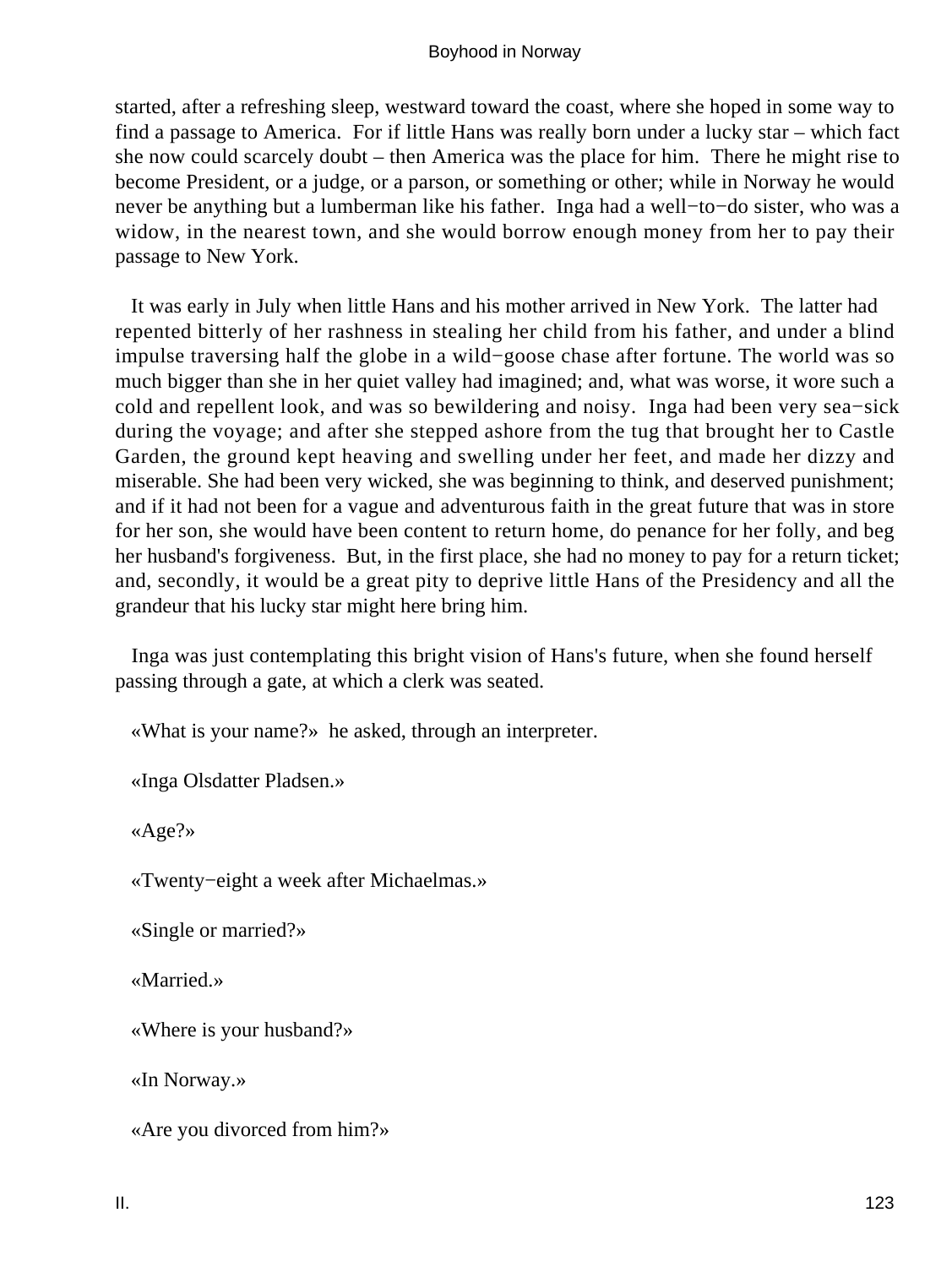«Divorced  $-$  I! Why, no! Who ever heard of such a thing?»

 Inga grew quite indignant at the thought of her being divorced. A dozen other questions were asked, at each of which her embarrassment increased. When, finally, she declared that she had no money, no definite destination, and no relatives or friends in the country, the examination was cut short, and after an hour's delay and a wearisome cross−questioning by different officials, she was put on board the tug, and returned to the steamer in which she had crossed the ocean. Four dreary days passed; then there was a tremendous commotion on deck: blowing of whistles, roaring of steam, playing of bands, bumping of trunks and boxes, and finally the steady pulsation of the engines as the big ship stood out to sea. After nine days of discomfort in the stuffy steerage and thirty−six hours of downright misery while crossing the stormy North Sea, Inga found herself once more in the land of her birth. Full of humiliation and shame she met her husband at the railroad station, and prepared herself for a deluge of harsh words and reproaches. But instead of that he patted her gently on the head, and clasped little Hans in his arms and kissed him. They said very little to each other as they rode homeward in the cars; but little Hans had a thousand things to tell, and his father was delighted to hear them. In the evening, when they had reached their native valley, and the boy was asleep, Inga plucked up courage and said, «Nils, it is all a mistake about little Hans's luck.»

 «Mistake! Why, no,» cried Nils. «What greater luck could he have than to be brought safely home to his father?»

 Inga had indeed hoped for more; but she said nothing. Nevertheless, fate still had strange things in store for little Hans. The story of his mother's flight to and return from America was picked up by some enterprising journalist, who made a most touching romance of it. Hundreds of inquiries regarding little Hans poured in upon the pastor and the postmaster; and offers to adopt him, educate him, and I know not what else, were made to his parents. But Nils would hear of no adoption; nor would he consent to any plan that separated him from the boy. When, however, he was given a position as superintendent of a lumber yard in the town, and prosperity began to smile upon him, he sent little Hans to school, and as Hans was a clever boy, he made the most of his opportunities.

 And now little Hans is indeed a very big Hans, but a child of luck he is yet; for I saw him referred to the other day in the newspapers as one of the greatest lumber dealers, and one of the noblest, most generous, and public−spirited men in Norway.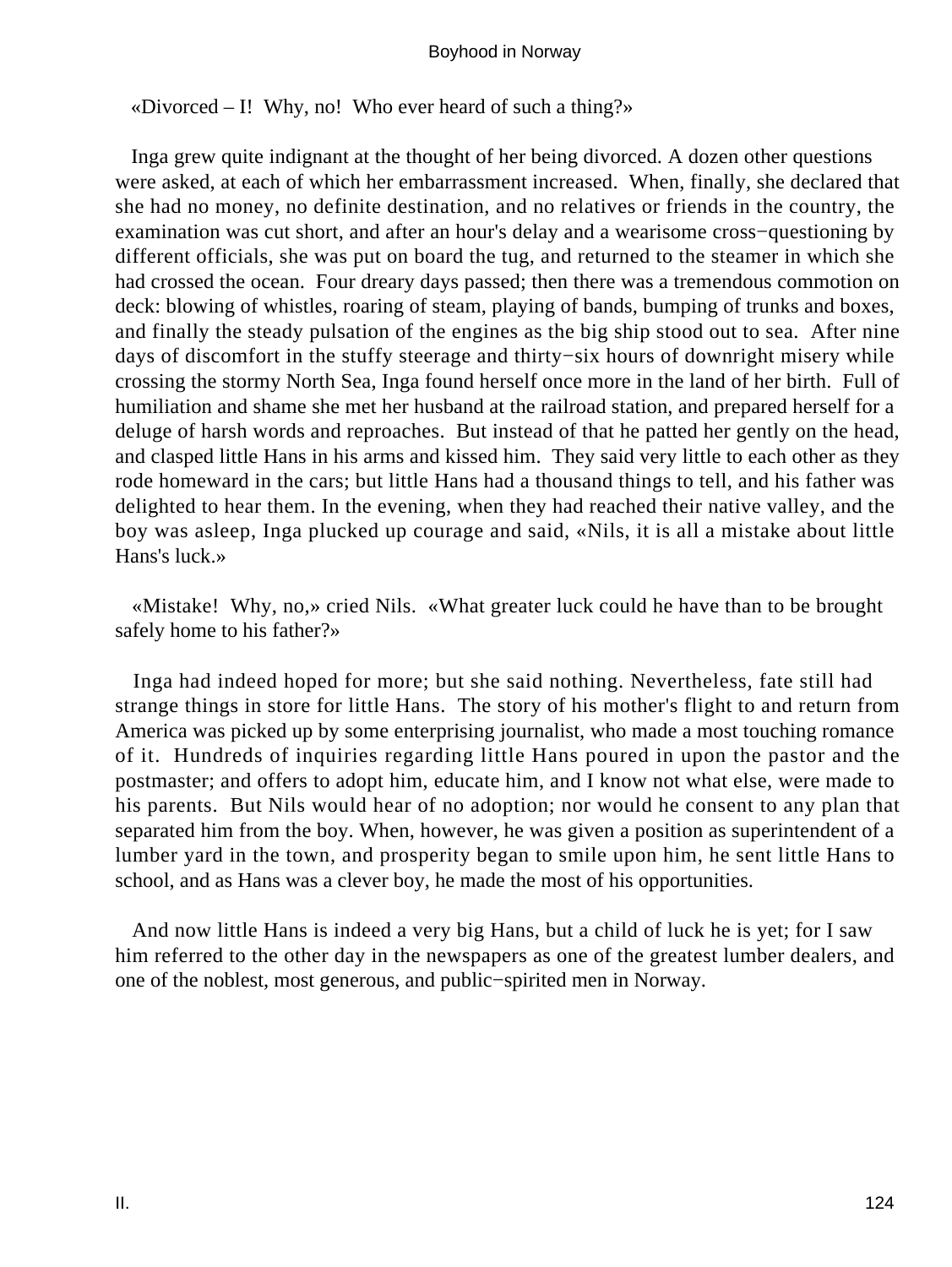<span id="page-125-0"></span>**[PART 10 − THE Bear that had a bank ACCOUNT](#page-136-0)**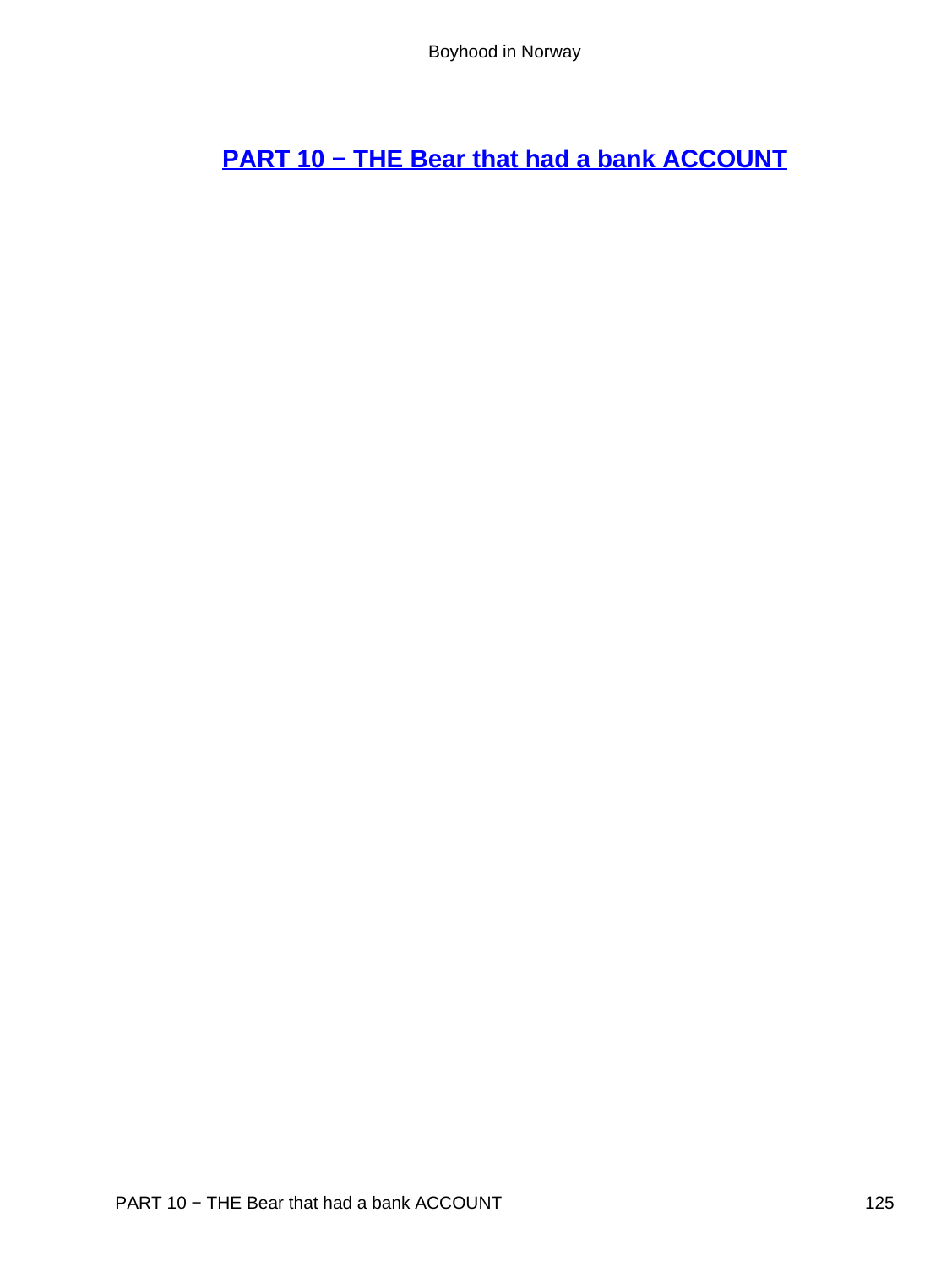# **[I.](#page-136-0)**

<span id="page-126-0"></span>You may not believe it, but the bear I am going to tell you about really had a bank account! He lived in the woods, as most bears do; but he had a reputation which extended over all Norway and more than half of England. Earls and baronets came every summer, with repeating−rifles of the latest patent, and plaids and field−glasses and portable cooking−stoves, intent upon killing him. But Mr. Bruin, whose only weapons were a pair of paws and a pair of jaws, both uncommonly good of their kind, though not patented, always managed to get away unscathed; and that was sometimes more than the earls and the baronets did.

 One summer the Crown Prince of Germany came to Norway. He also heard of the famous bear that no one could kill, and made up his mind that he was the man to kill it. He trudged for two days through bogs, and climbed through glens and ravines, before he came on the scent of a bear, and a bear's scent, you may know, is strong, and quite unmistakable. Finally he discovered some tracks in the moss, like those of a barefooted man, or, I should rather say, perhaps, a man−footed bear. The Prince was just turning the corner of a projecting rock, when he saw a huge, shaggy beast standing on its hind legs, examining in a leisurely manner the inside of a hollow tree, while a swarm of bees were buzzing about its ears. It was just hauling out a handful of honey, and was smiling with a grewsome mirth, when His Royal Highness sent it a bullet right in the breast, where its heart must have been, if it had one. But, instead of falling down flat, as it ought to have done, out of deference to the Prince, it coolly turned its back, and gave its assailant a disgusted nod over its shoulder as it trudged away through the underbrush. The attendants ranged through the woods and beat the bushes in all directions, but Mr. Bruin was no more to be seen that afternoon. It was as if he had sunk into the earth; not a trace of him was to be found by either dogs or men.

 From that time forth the rumor spread abroad that this Gausdale Bruin (for that was the name by which he became known) was enchanted. It was said that he shook off bullets as a duck does water; that he had the evil eye, and could bring misfortune to whomsoever he looked upon. The peasants dreaded to meet him, and ceased to hunt him. His size was described as something enormous, his teeth, his claws, and his eyes as being diabolical beyond human conception. In the meanwhile Mr. Bruin had it all his own way in the mountains, killed a young bull or a fat heifer for his dinner every day or two, chased in pure sport a herd of sheep over a precipice; and as for Lars Moe's bay mare Stella, he nearly finished her, leaving his claw−marks on her flank in a way that spoiled her beauty forever.

 Now Lars Moe himself was too old to hunt; and his nephew was – well, he was not old enough. There was, in fact, no one in the valley who was of the right age to hunt this Gausdale Bruin. It was of no use that Lars Moe egged on the young lads to try their luck,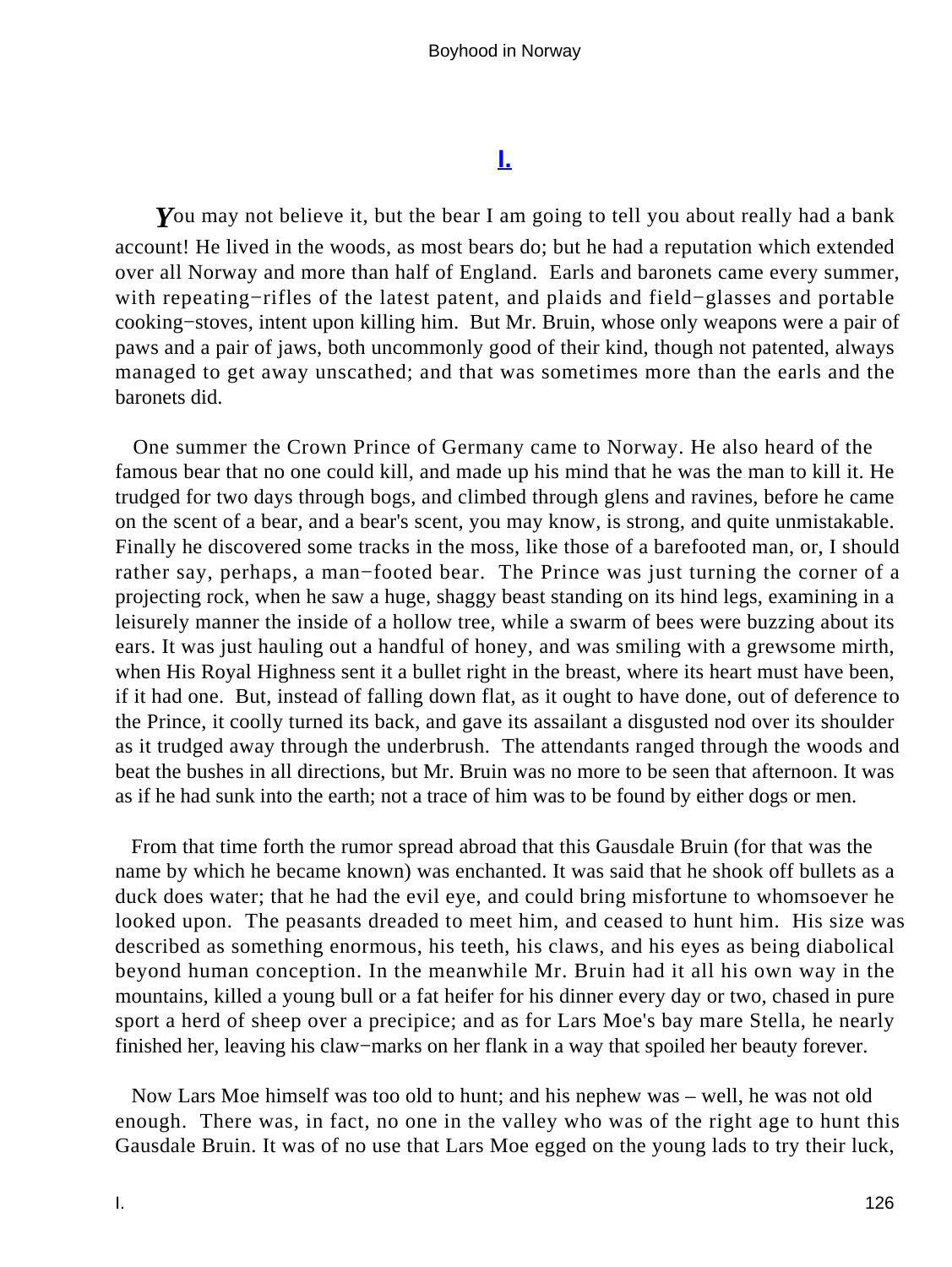shaming them, or offering them rewards, according as his mood might happen to be. He was the wealthiest man in the valley, and his mare Stella had been the apple of his eye. He felt it as a personal insult that the bear should have dared to molest what belonged to him, especially the most precious of all his possessions. It cut him to the heart to see the poor wounded beauty, with those cruel scratches on her thigh, and one stiff, aching leg done up in oil and cotton. When he opened the stable−door, and was greeted by Stella's low, friendly neighing, or when she limped forward in her box−stall and put her small, clean−shaped head on his shoulder, then Lars Moe's heart swelled until it seemed on the point of breaking. And so it came to pass that he added a codicil to his will, setting aside five hundred dollars of his estate as a reward to the man who, within six years, should kill the Gausdale Bruin.

 Soon after that, Lars Moe died, as some said, from grief and chagrin; though the physician affirmed that it was of rheumatism of the heart. At any rate, the codicil relating to the enchanted bear was duly read before the church door, and pasted, among other legal notices, in the vestibules of the judge's and the sheriff's offices. When the executors had settled up the estate, the question arose in whose name or to whose credit should be deposited the money which was to be set aside for the benefit of the bear−slayer. No one knew who would kill the bear, or if any one would kill it. It was a puzzling question.

 «Why, deposit it to the credit of the bear,» said a jocose executor; «then, in the absence of other heirs, his slayer will inherit it. That is good old Norwegian practice, though I don't know whether it has ever been the law.»

 «All right,» said the other executors, «so long as it is understood who is to have the money, it does not matter.»

 And so an amount equal to \$500 was deposited in the county bank to the credit of the Gausdale Bruin. Sir Barry Worthington, Bart., who came abroad the following summer for the shooting, heard the story, and thought it a good one. So, after having vainly tried to earn the prize himself, he added another \$500 to the deposit, with the stipulation that he was to have the skin.

 But his rival for parliamentary honors, Robert Stapleton, Esq., the great iron−master, who had come to Norway chiefly to outshine Sir Barry, determined that he was to have the skin of that famous bear, if any one was to have it, and that, at all events, Sir Barry should not have it. So Mr. Stapleton added \$750 to the bear's bank account, with the stipulation that the skin should come to him.

 Mr. Bruin, in the meanwhile, as if to resent this unseemly contention about his pelt, made worse havoc among the herds than ever, and compelled several peasants to move their dairies to other parts of the mountains, where the pastures were poorer, but where they would be free from his depredations. If the \$1,750 in the bank had been meant as a bribe or a stipend for good behavior, such as was formerly paid to Italian brigands, it certainly could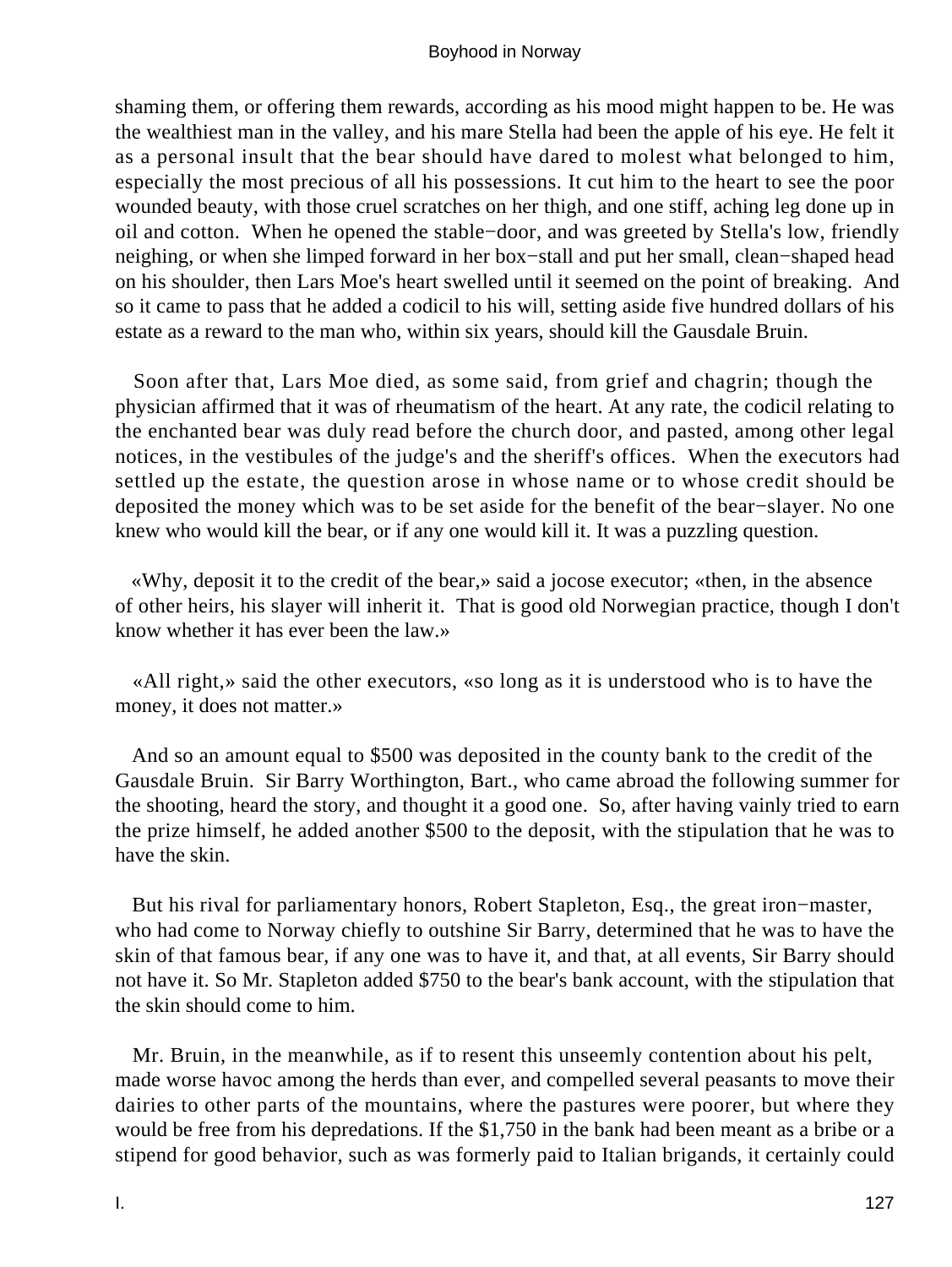not have been more demoralizing in its effect; for all agreed that, since Lars Moe's death, Bruin misbehaved worse than ever.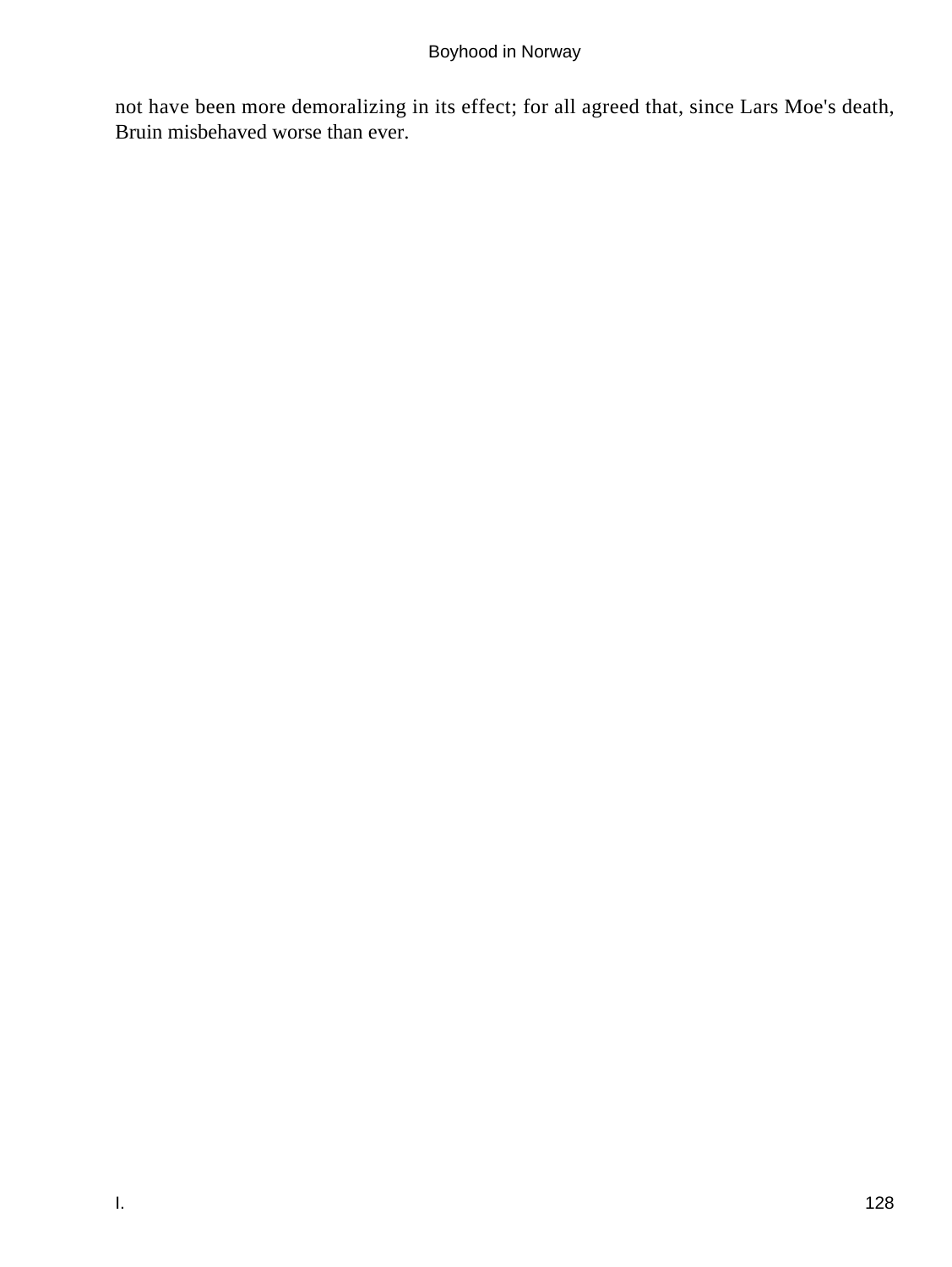## **[II.](#page-136-0)**

<span id="page-129-0"></span>**There was an odd clause in Lars Moe's will besides the codicil relating to the bear. It** read:

 «I hereby give and bequeath to my daughter Unna, or, in case of her decease, to her oldest living issue, my bay mare Stella, as a token that I have forgiven her the sorrow she caused me by her marriage.»

 It seemed incredible that Lars Moe should wish to play a practical joke (and a bad one at that) on his only child, his daughter Unna, because she had displeased him by her marriage. Yet that was the common opinion in the valley when this singular clause became known. Unna had married Thorkel Tomlevold, a poor tenant's son, and had refused her cousin, the great lumber−dealer, Morten Janson, whom her father had selected for a son−in−law.

 She dwelt now in a tenant's cottage, northward in the parish; and her husband, who was a sturdy and fine−looking fellow, eked out a living by hunting and fishing. But they surely had no accommodations for a broken−down, wounded, trotting mare, which could not even draw a plough. It is true Unna, in the days of her girlhood, had been very fond of the mare, and it is only charitable to suppose that the clause, which was in the body of the will, was written while Stella was in her prime, and before she had suffered at the paws of the Gausdale Bruin. But even granting that, one could scarcely help suspecting malice aforethought in the curious provision. To Unna the gift was meant to say, as plainly as possible, «There, you see what you have lost by disobeying your father! If you had married according to his wishes, you would have been able to accept the gift, while now you are obliged to decline it like a beggar.»

 But if it was Lars Moe's intention to convey such a message to his daughter, he failed to take into account his daughter's spirit. She appeared plainly but decently dressed at the reading of the will, and carried her head not a whit less haughtily than was her wont in her maiden days. She exhibited no chagrin when she found that Janson was her father's heir and that she was disinherited. She even listened with perfect composure to the reading of the clause which bequeathed to her the broken−down mare.

 It at once became a matter of pride with her to accept her girlhood's favorite, and accept it she did! And having borrowed a side−saddle, she rode home, apparently quite contented. A little shed, or lean−to, was built in the rear of the house, and Stella became a member of Thorkel Tomlevold's family. Odd as it may seem, the fortunes of the family took a turn for the better from the day she arrived; Thorkel rarely came home without big game, and in his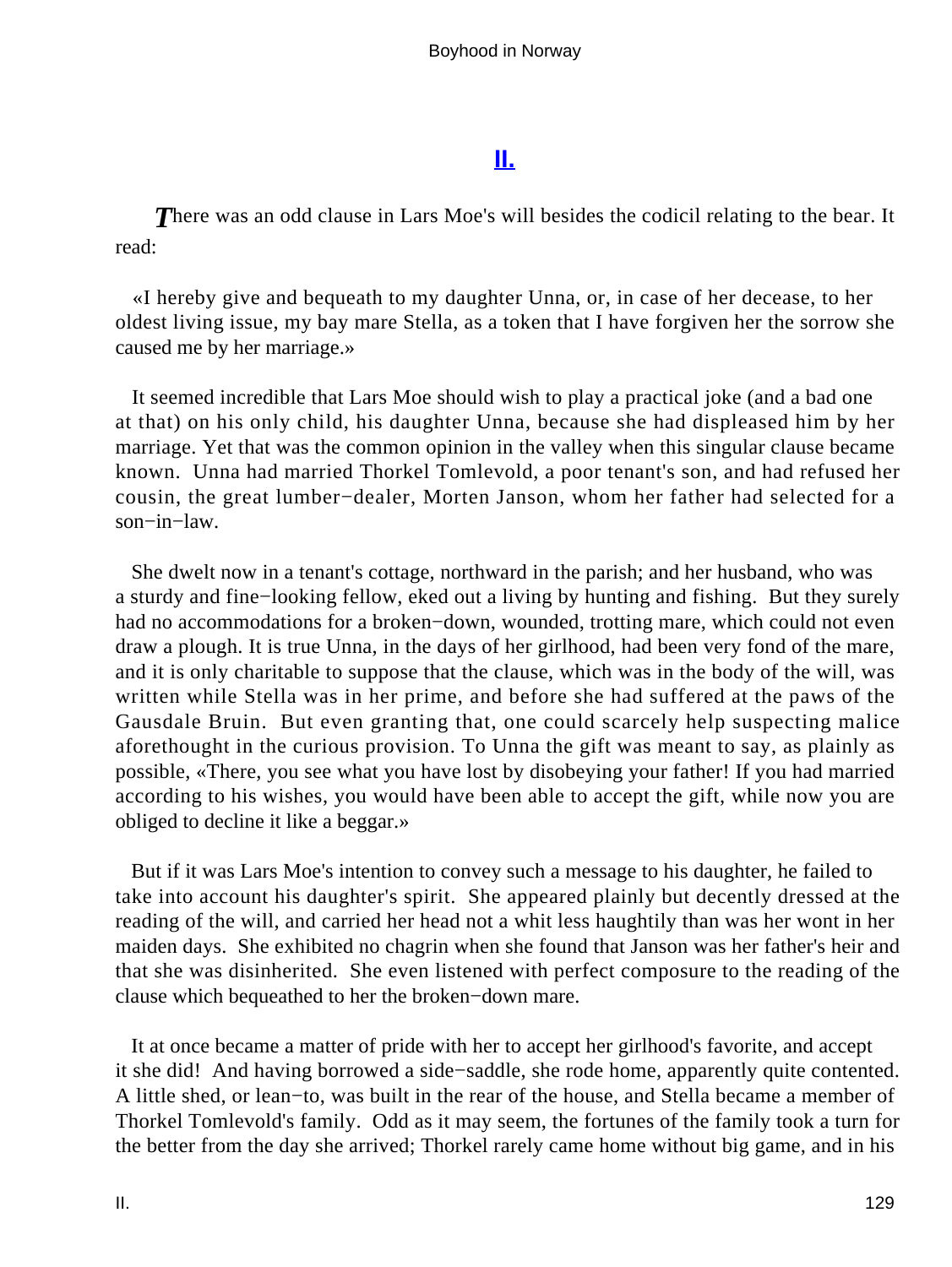traps he caught more than any three other men in all the parish.

 «The mare has brought us luck,» he said to his wife. «If she can't plough, she can at all events pull the sleigh to church; and you have as good a right as any one to put on airs, if you choose.»

 «Yes, she has brought us blessing,» replied Unna, quietly; «and we are going to keep her till she dies of old age.»

 To the children Stella became a pet, as much as if she had been a dog or a cat. The little boy Lars climbed all over her, and kissed her regularly good−morning when she put her handsome head in through the kitchen−door to get her lump of sugar. She was as gentle as a lamb and as intelligent as a dog. Her great brown eyes, with their soft, liquid look, spoke as plainly as words could speak, expressing pleasure when she was patted; and the low neighing with which she greeted the little boy, when she heard his footsteps in the door, was to him like the voice of a friend.

 He grew to love this handsome and noble animal as he had loved nothing on earth except his father and mother.

 As a matter of course he heard a hundred times the story of Stella's adventure with the terrible Gausdale bear. It was a story that never lost its interest, that seemed to grow more exciting the oftener it was told. The deep scars of the bear's claws in Stella's thigh were curiously examined, and each time gave rise to new questions. The mare became quite a heroic character, and the suggestion was frequently discussed between Lars and his little sister Marit, whether Stella might not be an enchanted princess who was waiting for some one to cut off her head, so that she might show herself in her glory. Marit thought the experiment well worth trying, but Lars had his doubts, and was unwilling to take the risk; yet if she brought luck, as his mother said, then she certainly must be something more than an ordinary horse.

 Stella had dragged little Lars out of the river when he fell overboard from the pier; and that, too, showed more sense than he had ever known a horse to have.

 There could be no doubt in his mind that Stella was an enchanted princess. And instantly the thought occurred to him that the dreadful enchanted bear with the evil eye was the sorcerer, and that, when he was killed, Stella would resume her human guise. It soon became clear to him that he was the boy to accomplish this heroic deed; and it was equally plain to him that he must keep his purpose secret from all except Marit, as his mother would surely discourage him from engaging in so perilous an enterprise. First of all, he had to learn how to shoot; and his father, who was the best shot in the valley, was very willing to teach him. It seemed quite natural to Thorkel that a hunter's son should take readily to the rifle; and it gave him great satisfaction to see how true his boy's aim was, and how steady his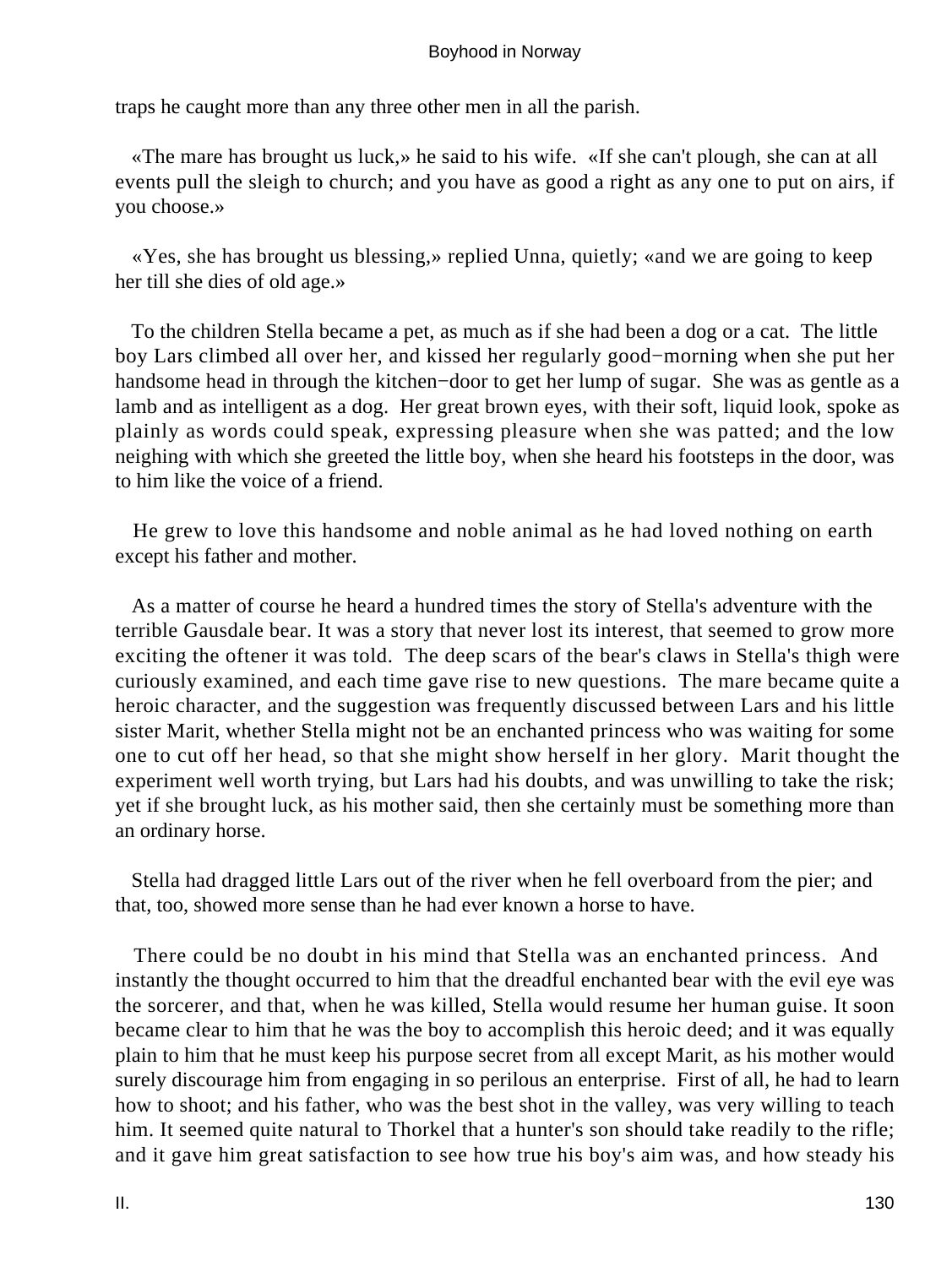hand.

 «Father,» said Lars one day, «you shoot so well, why haven't you ever tried to kill the Gausdale Bruin that hurt Stella so badly?»

 «Hush, child! you don't know what you are talking about,» answered his father; «no leaden bullet will harm that wicked beast.»

«Why not?»

«I don't like to talk about it – but it is well known that he is enchanted.»

 «But will he then live for ever? Is there no sort of bullet that will kill him?» asked the boy.

«I don't know. I don't want to have anything to do with witchcraft,» said Thorkel.

 The word «witchcraft» set the boy to thinking, and he suddenly remembered that he had been warned not to speak to an old woman named Martha Pladsen, because she was a witch. Now, she was probably the very one who could tell him what he wanted to know. Her cottage lay close up under the mountain−side, about two miles from his home. He did not deliberate long before going to seek this mysterious person, about whom the most remarkable stories were told in the valley. To his astonishment, she received him kindly, gave him a cup of coffee with rock candy, and declared that she had long expected him. The bullet which was to slay the enchanted bear had long been in her possession; and she would give it to him if he would promise to give her the beast's heart.

 He did not have to be asked twice for that; and off he started gayly with his prize in his pocket. It was rather an odd−looking bullet, made of silver, marked with a cross on one side and with a lot of queer illegible figures on the other. It seemed to burn in his pocket, so anxious was he to start out at once to release the beloved Stella from the cruel enchantment. But Martha had said that the bear could only be killed when the moon was full; and until the moon was full he accordingly had to bridle his impatience.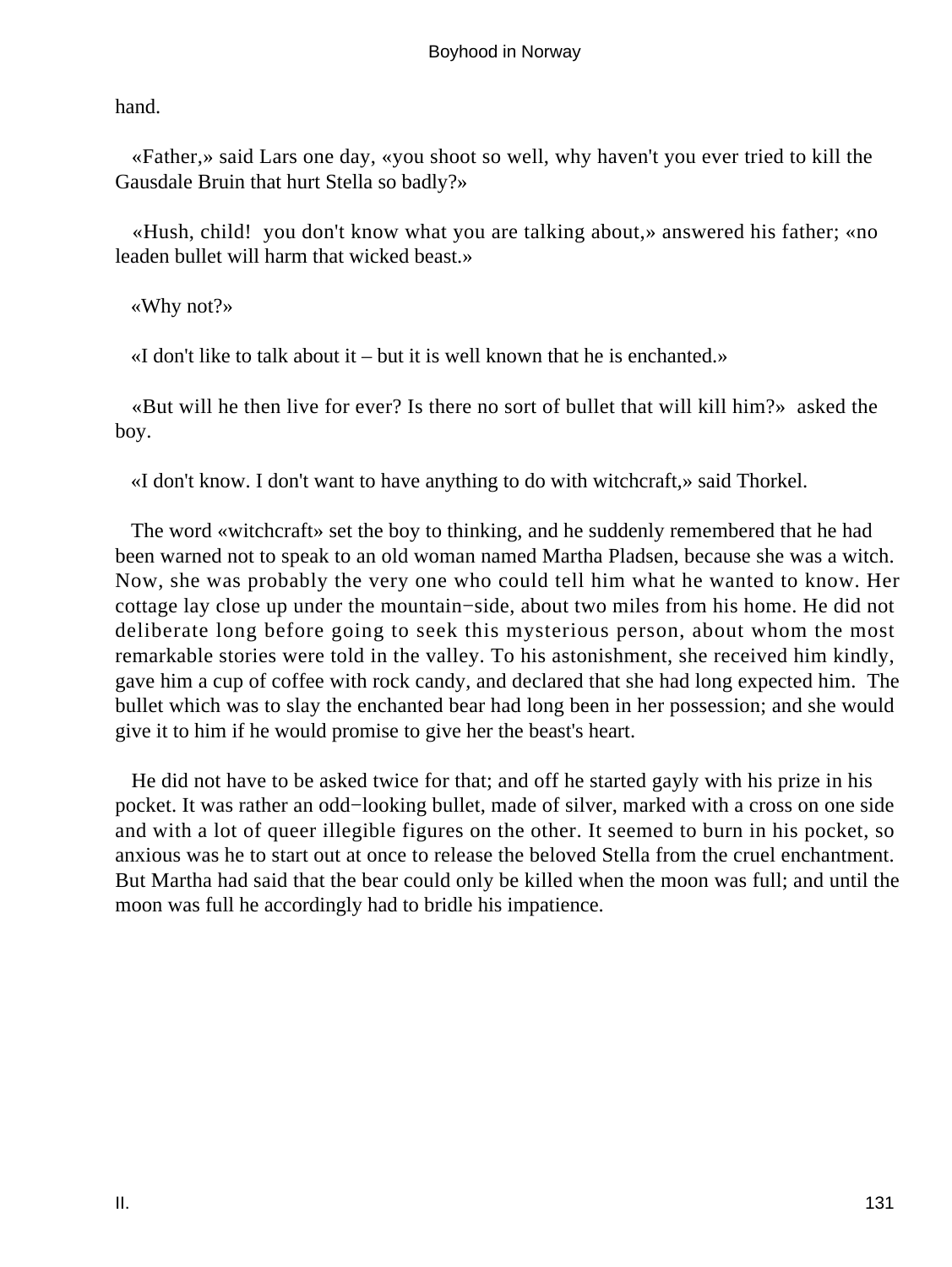### **[III.](#page-136-0)**

<span id="page-132-0"></span>*I*t was a bright morning in January, and, as it happened, Lars's fourteenth birthday. To his great delight, his mother had gone down to the judge's to sell some ptarmigans, and his father had gone to fell some timber up in the glen. Accordingly he could secure the rifle without being observed. He took an affectionate good−by of Stella, who rubbed her soft nose against his own, playfully pulled at his coat−collar, and blew her sweet, warm breath into his face. Lars was a simple−hearted boy, in spite of his age, and quite a child at heart. He had lived so secluded from all society, and breathed so long the atmosphere of fairy tales, that he could see nothing at all absurd in what he was about to undertake. The youngest son in the story−book always did just that sort of thing, and everybody praised and admired him for it. Lars meant, for once, to put the story−book hero into the shade. He engaged little Marit to watch over Stella while he was gone, and under no circumstances to betray him – all of which Marit solemnly promised.

 With his rifle on his shoulder and his skees on his feet, Lars glided slowly along over the glittering surface of the snow, for the mountain was steep, and he had to zigzag in long lines before he reached the upper heights, where the bear was said to have his haunts. The place where Bruin had his winter den had once been pointed out to him, and he remembered yet how pale his father was, when he found that he had strayed by chance into so dangerous a neighborhood. Lars's heart, too, beat rather uneasily as he saw the two heaps of stones, called «The Parson» and «The Deacon,» and the two huge fir−trees which marked the dreaded spot. It had been customary from immemorial time for each person who passed along the road to throw a large stone on the Parson's heap, and a small one on the Deacon's; but since the Gausdale Bruin had gone into winter quarters there, the stone heaps had ceased to grow.

 Under the great knotted roots of the fir−trees there was a hole, which was more than half−covered with snow; and it was noticeable that there was not a track of bird or beast to be seen anywhere around it. Lars, who on the way had been buoyed up by the sense of his heroism, began now to feel strangely uncomfortable. It was so awfully hushed and still round about him; not the scream of a bird – not even the falling of a broken bough was to be heard. The pines stood in lines and in clumps, solemn, like a funeral procession, shrouded in sepulchral white. Even if a crow had cawed it would have been a relief to the frightened boy – for it must be confessed that he was a trifle frightened – if only a little shower of snow had fallen upon his head from the heavily laden branches, he would have been grateful for it, for it would have broken the spell of this oppressive silence.

 There could be no doubt of it; inside, under those tree−roots slept Stella's foe – the dreaded enchanted beast who had put the boldest of hunters to flight, and set lords and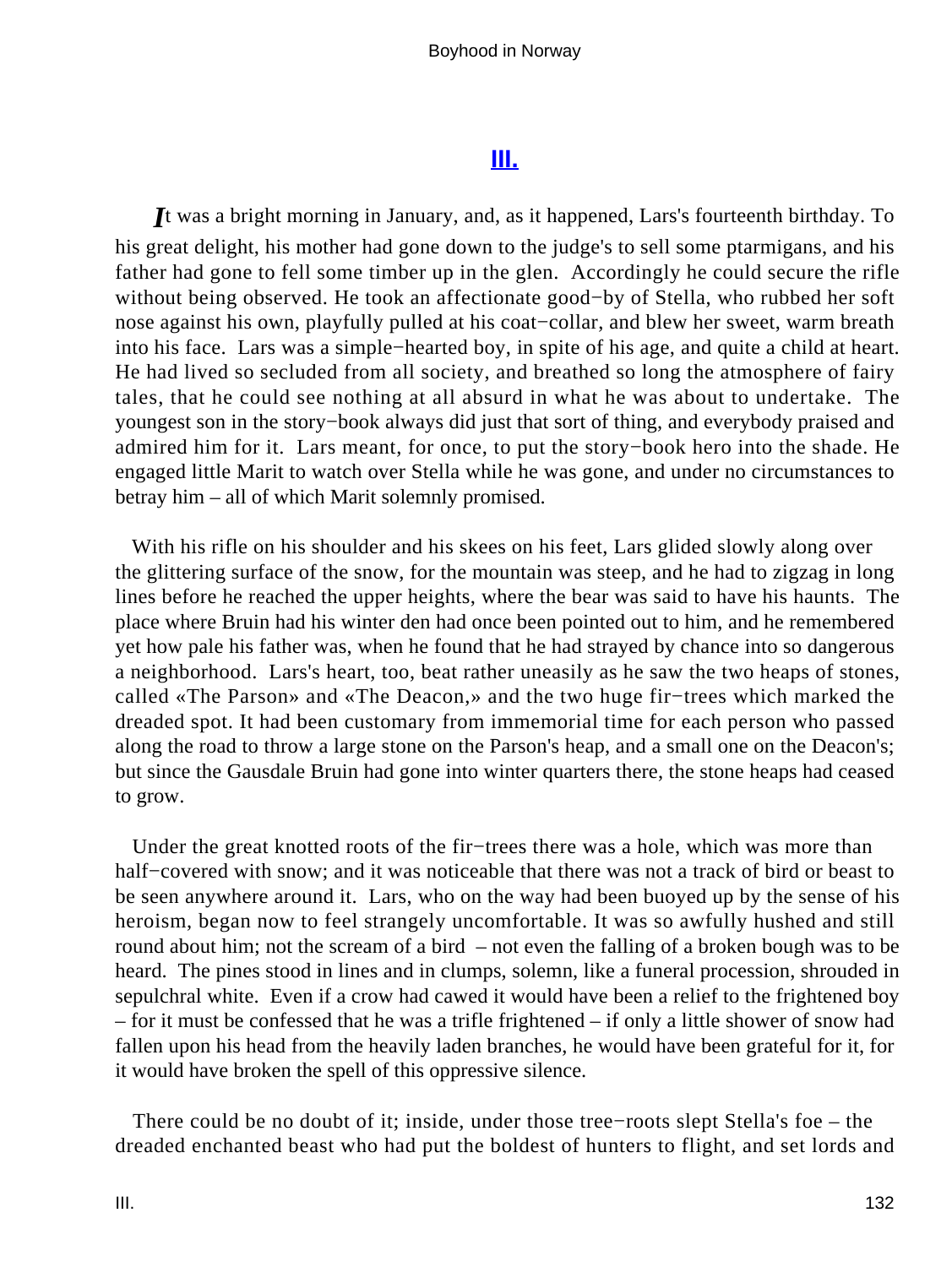baronets by the ears for the privilege of possessing his skin. Lars became suddenly aware that it was a foolhardy thing he had undertaken, and that he had better betake himself home. But then, again, had not Witch−Martha said that she had been waiting for him; that he was destined by fate to accomplish this deed, just as the youngest son had been in the story−book. Yes, to be sure, she had said that; and it was a comforting thought.

 Accordingly, having again examined his rifle, which he had carefully loaded with the silver bullet before leaving home, he started boldly forward, climbed up on the little hillock between the two trees, and began to pound it lustily with the butt−end of his gun. He listened for a moment tremulously, and heard distinctly long, heavy sighs from within.

 His heart stood still. The bear was awake! Soon he would have to face it! A minute more elapsed; Lars's heart shot up into his throat. He leaped down, placed himself in front of the entrance to the den, and cocked his rifle. Three long minutes passed. Bruin had evidently gone to sleep again. Wild with excitement, the boy rushed forward and drove his skee−staff straight into the den with all his might. A sullen growl was heard, like a deep and menacing thunder. There could be no doubt that now the monster would take him to task for his impertinence.

 Again the boy seized his rifle; and his nerves, though tense as stretched bow−strings, seemed suddenly calm and steady. He lifted the rifle to his cheek, and resolved not to shoot until he had a clear aim at heart or brain. Bruin, though Lars could hear him rummaging within, was in no hurry to come out, But he sighed and growled uproariously, and presently showed a terrible, long−clawed paw, which he thrust out through his door and then again withdrew. But apparently it took him a long while to get his mind clear as to the cause of the disturbance; for fully five minutes had elapsed when suddenly a big tuft of moss was tossed out upon the snow, followed by a cloud of dust and an angry creaking of the tree−roots.

 Great masses of snow were shaken from the swaying tops of the firs, and fell with light thuds upon the ground. In the face of this unexpected shower, which entirely hid the entrance to the den, Lars was obliged to fall back a dozen paces; but, as the glittering drizzle cleared away, he saw an enormous brown beast standing upon its hind legs, with widely distended jaws. He was conscious of no fear, but of a curious numbness in his limbs, and strange noises, as of warning shouts and cries, filling his ears.

 Fortunately, the great glare of the sun−smitten snow dazzled Bruin; he advanced slowly, roaring savagely, but staring rather blindly before him out of his small, evil−looking eyes. Suddenly, when he was but a few yards distant, he raised his great paw, as if to rub away the cobwebs that obscured his sight.

 It was the moment for which the boy had waited. Now he had a clear aim! Quickly he pulled the trigger; the shot reverberated from mountain to mountain, and in the same instant the huge brown bulk rolled in the snow, gave a gasp, and was dead! The spell was broken!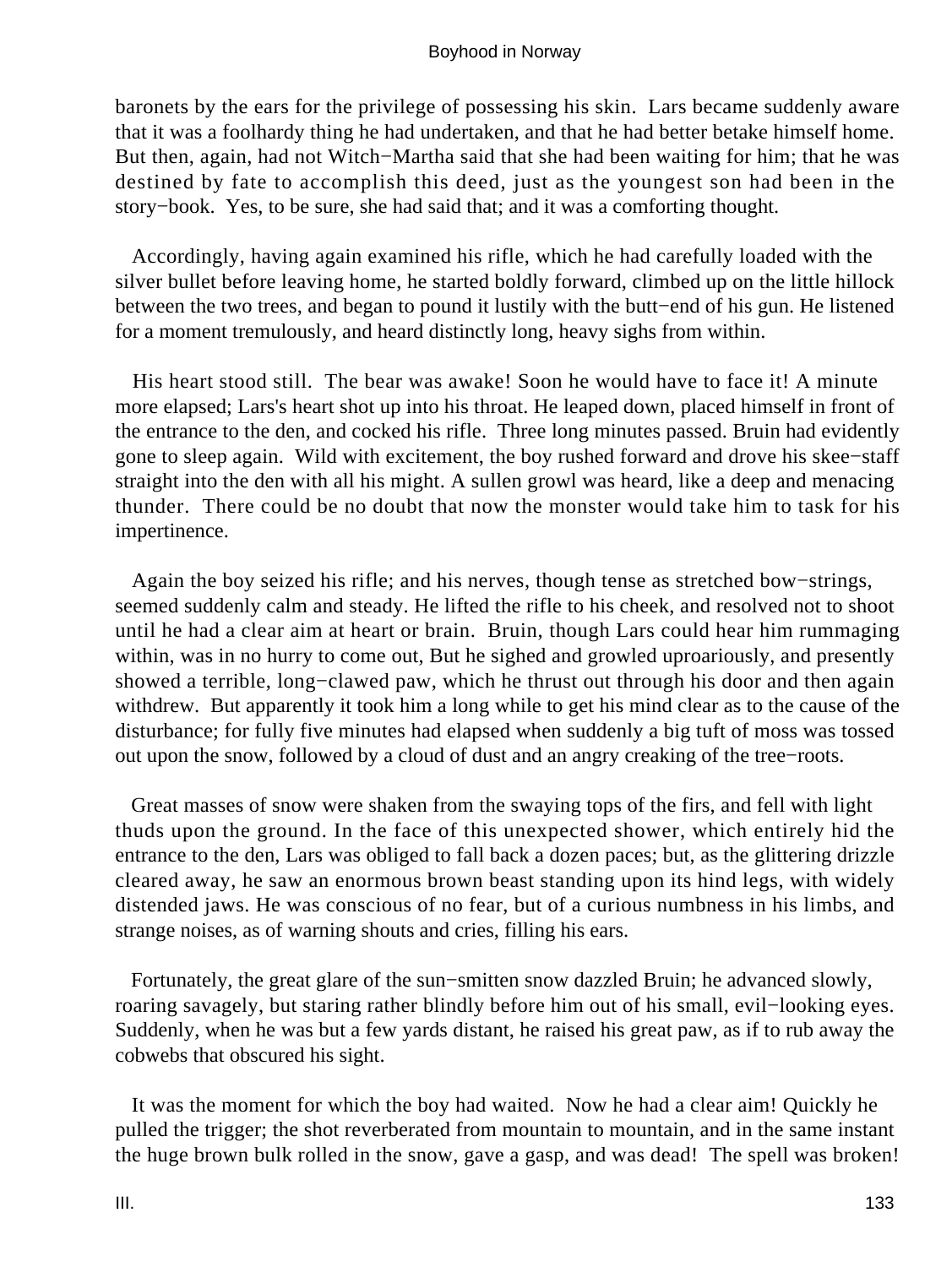The silver bullet had pierced his heart. There was a curious unreality about the whole thing to Lars. He scarcely knew whether he was really himself or the hero of the fairy−tale.

 All that was left for him to do now was to go home and marry Stella, the delivered princess.

 The noises about him seemed to come nearer and nearer; and now they sounded like human voices. He looked about him, and to his amazement saw his father and Marit, followed by two wood−cutters, who, with raised axes, were running toward him. Then he did not know exactly what happened; but he felt himself lifted up by two strong arms, and tears fell hot and fast upon his face.

«My boy! my boy!» said the voice in his ears, «I expected to find you dead.»

«No, but the bear is dead,» said Lars, innocently.

«I didn't mean to tell on you, Lars,» cried Marit, «but I was so afraid, and then I had to.»

 The rumor soon filled the whole valley that the great Gausdale Bruin was dead, and that the boy Lars Tomlevold had killed him. It is needless to say that Lars Tomlevold became the parish hero from that day. He did not dare to confess in the presence of all this praise and wonder that at heart he was bitterly disappointed; for when he came home, throbbing with wild expectancy, there stood Stella before the kitchen door, munching a piece of bread; and when she hailed him with a low whinny, he burst into tears. But he dared not tell any one why he was weeping.

 This story might have ended here, but it has a little sequel. The \$1,750 which Bruin had to his credit in the bank had increased to \$2,290; and it was all paid to Lars. A few years later, Martin Janson, who had inherited the estate of Moe from old Lars, failed in consequence of his daring forest speculations, and young Lars was enabled to buy the farm at auction at less than half its value. Thus he had the happiness to bring his mother back to the place of her birth, of which she had been wrongfully deprived; and Stella, who was now twenty−one years old, occupied once more her handsome box−stall, as in the days of her glory. And although she never proved to be a princess, she was treated as if she were one, during the few years that remained to her.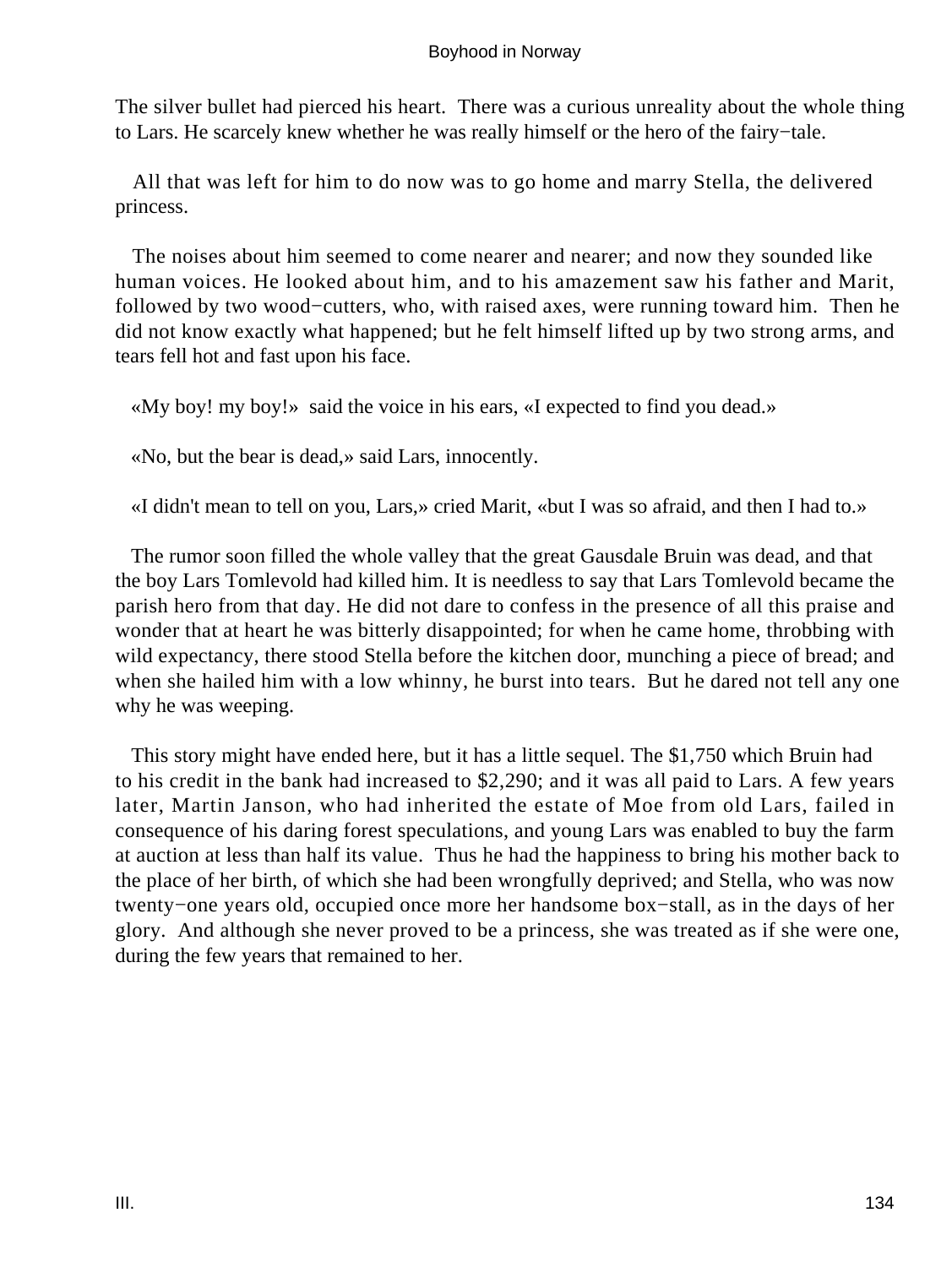# **Table Of Content**

### **[PART 1 − THE BATTLE OF THE RAFTS](#page-3-0)**

### **[PART 2 − BICEPS GRIMLUND'S CHRISTMAS VACATION](#page-17-0)**

**[I.](#page-18-0) [II.](#page-20-0)**

**[III.](#page-22-0)**

**[IV.](#page-24-0)**

**[PART 3 − THE NIXY'S STRAIN](#page-33-0)**

**[PART 4 − THE WONDER CHILD](#page-43-0)**

**[I.](#page-44-0)**

### **[II.](#page-49-0)**

**[PART 5 − THE SONS OF THE VIKINGS](#page-54-0)**

**[I.](#page-55-0)**

**[II.](#page-58-0)**

### **[III.](#page-61-0)**

#### **[IV.](#page-66-0)**

### **[PART 6 − PAUL JESPERSEN'S MASQUERADE](#page-73-0)**

### **[PART 7 − LADY CLARE THE STORY OF A HORSE](#page-81-0)**

**[PART 8 − BONNYBOY](#page-98-0)**

**[I.](#page-99-0)**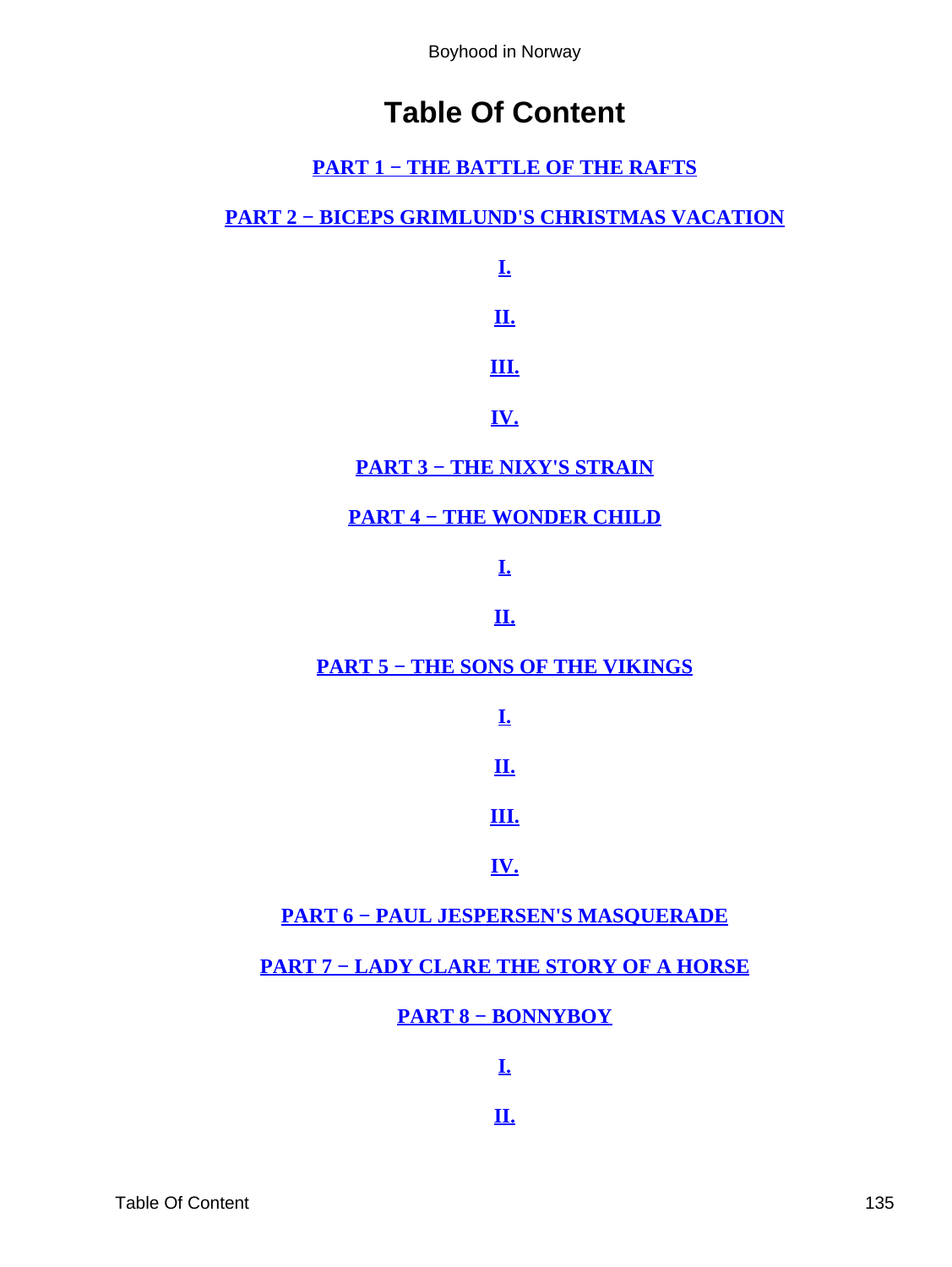<span id="page-136-0"></span>**[III.](#page-103-0) [IV.](#page-106-0) [V.](#page-107-0) [VI.](#page-110-0) [PART 9 − THE CHILD OF LUCK](#page-112-0) [I.](#page-113-0) [II.](#page-119-0) [PART 10 − THE BEAR THAT HAD A BANK ACCOUNT](#page-125-0)**

**[I.](#page-126-0)**

**[II.](#page-129-0)**

**[III.](#page-132-0)**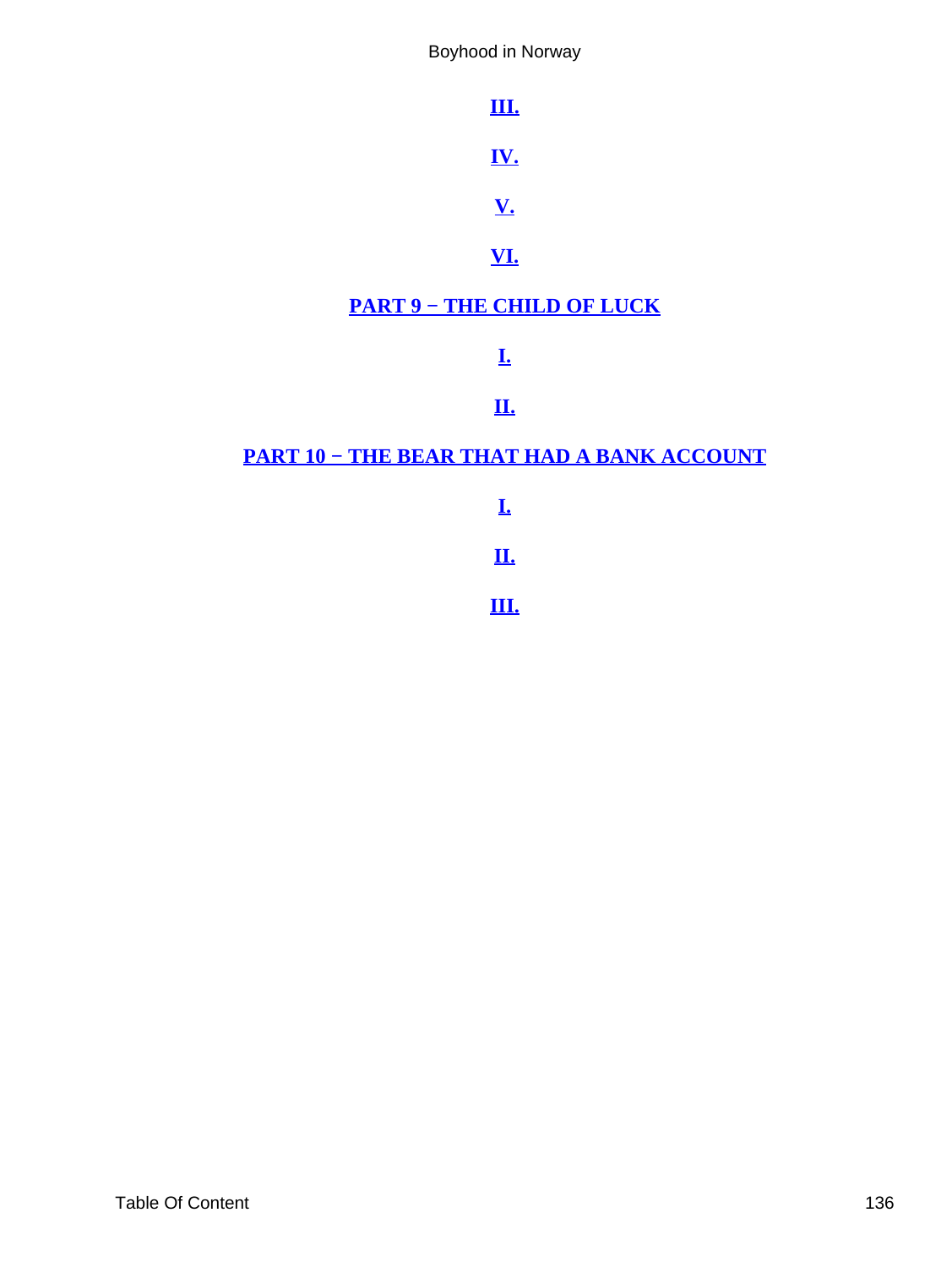# **About Phoenix Editions**

### **Why Phoenix Editions?**

With the already available tools, converting files to eBook formats is not a big task. You can use a plugin in MS Word and with just one click have a lit file. You can drag and drop html into Adobe Acrobat and create a pdf file.

If we can be happy over the possibilities given to anyone to publish and to be published, we must nevertheless look at previous experiences from the history of the computer and the internet in order to get some needed advice:

• The lack of standards threatens the persistance of data.

We are able to access data from tablets from 3.000 year B.C. but not from files created 10 years ago in a proprietary format, stored in some specific non standard media, or even in previous versions of existing products.

- If not enough care is taken, some operations like drag and drop or cut and paste can result in the production of corrupted data.
- Many ebooks come from html files. But outdated tags are still being used, and one only needs to view the source to find beginning tags without their corresponding end tags, improper nesting, and proprietary or non standard encoding. If the source code is not cleaned up, all this will make its way to the derivated ebook.
- Not every user knows how, is able to or wants to use the more advanced standard features of available ebooks formats, resulting in a work that very often doesn't make for the most pleasing reading experience.
- Centuries of history and experience in graphical and printing arts should not be lost for the sake of speed in converting to an ebook format. Much can be done in our search for excellence to adapt and improve, the end result of which is a ebook of higher quality.

But, we must be very careful in our search for quality and in our establishing criteria to meet this lofty goal. Otherwise, as we know and are aware of, a new kind of elitism, censorship or snobism can arise out of this endeavour.

Finding the proper and fair way to achieve this quality of ebook without such detrimental effects led us to implement what we at Phoenix−Library call **Phoenix Editions**.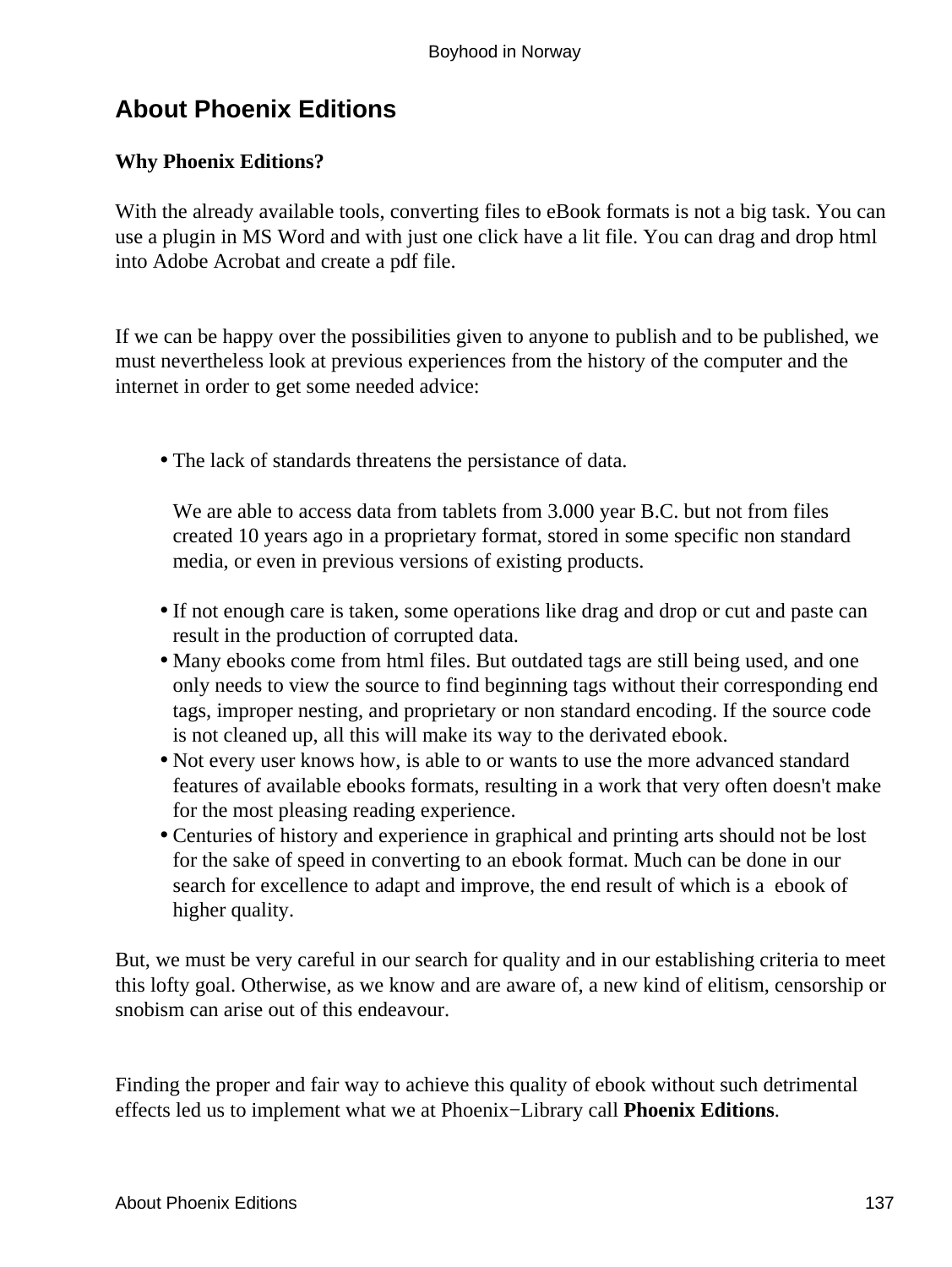## **What is a Phoenix Edition**

At Phoenix−Library we call a Phoenix Edition, an ebook with the following characteristics:

- It is converted from clean and standard xhtml/xml files
- It uses meta tags to identify content, and other data
- The available resources specific to each ebook format are used to give the reader a pleasant reading experience.

This means: objectives and normative criteria, regardless of taste, aesthetic or otherwise subjective evaluations of contents and/or presentation.

### **Phoenix Edition of a RocketEdition file:**

An ebook with a cover, a table of contents with active links, chapter breaks, a "go to" touch access at least to a TOC, oeb compliant metadata, indentation if required from a pEdition reproduction, internal links to notes.

#### **Phoenix Edition of a Softbook file:**

An ebook with a cover, a table of contents with active links, chapter breaks, oeb compliant metadata, indentation if required from a pEdition reproduction, internal links to notes.

#### **Phoenix Edition of a MS−Reader file:**

An ebook with a cover, an external table of contents with active links at least to an internal TOC, chapter breaks, images, oeb compliant metadata, indentation if required from a pEditon reproduction, internal links to notes.

#### **Phoenix Edition of a Mobipocket file:**

An ebook with a cover, an external table of contents with active links at least to an internal TOC, chapter breaks, oeb compliant metadata, indentation if required from a pEdition reproduction, internal links to notes.

#### **Phoenix Edition of a Acrobat file:**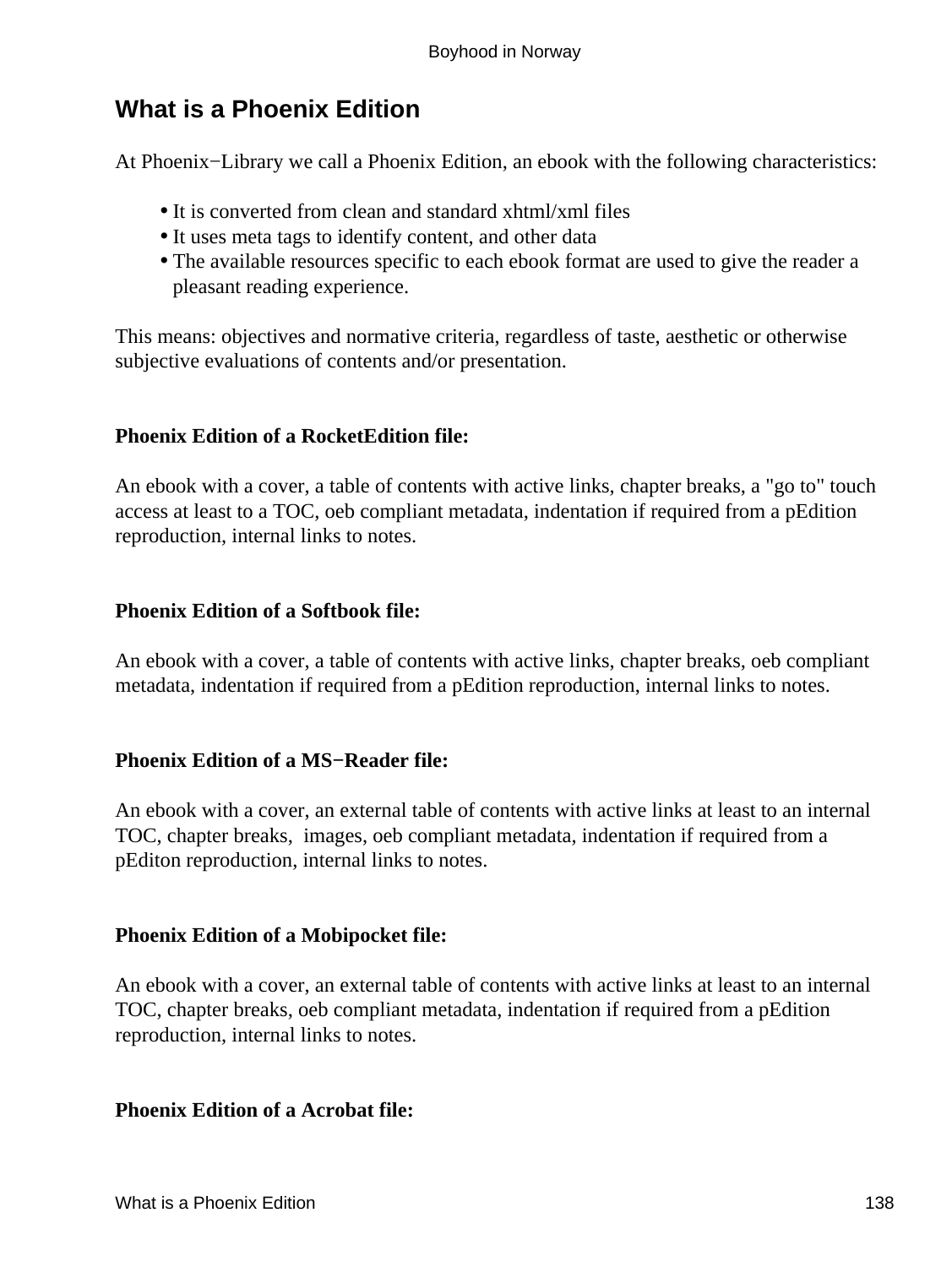An ebook with a cover, images, chapter breaks, matching page numbers, oeb compliant metadata, indentation if required from a pEdition reproduction, internal links to notes.

**Note 1:** These criteria will be discussed in the Phoenix eBook newsgroups in order to be refined and then implemented in a Phoenix Edition guideline, that will be available in the near future to all Phoenix−Library associates.

**Note 2:** In order to stimulate and reward all associate eBookProducers in their search for excellence, a percentage of all associate subscriptions will be allocated to this cause.